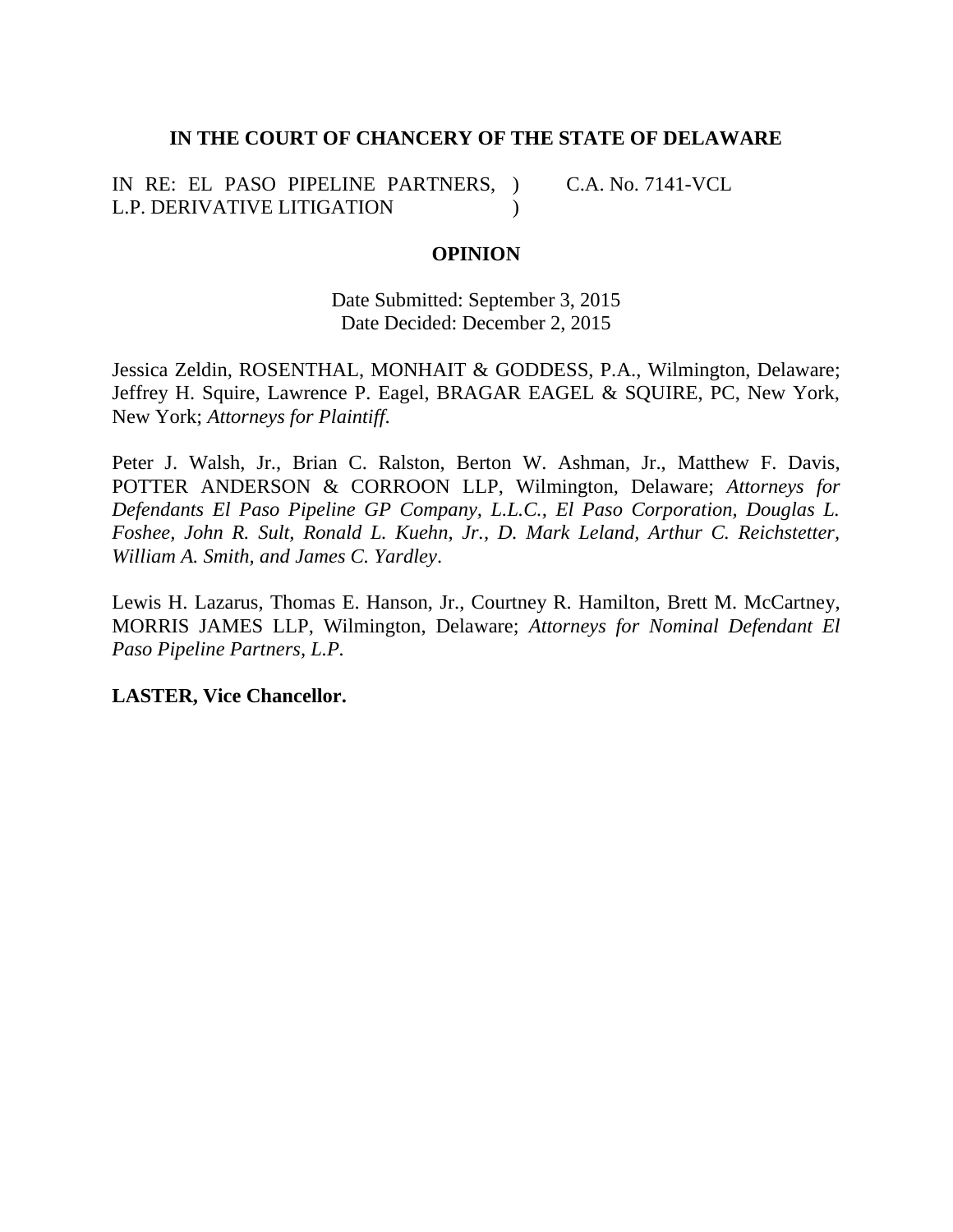In November 2010, El Paso Corporation ("El Paso Parent") sold member interests in three limited liability companies to El Paso Pipeline Partners, L.P. (the "Partnership" or "El Paso MLP"). At the time of the sale, El Paso Parent controlled El Paso MLP through its ownership of El Paso Pipeline GP Company, L.L.C., the sole general partner of El Paso MLP (the "General Partner" or "El Paso GP"). On April 20, 2015, this court issued a post-trial decision which held that by causing El Paso MLP to buy the member interests, the General Partner breached the limited partnership agreement governing El Paso MLP (the "LP Agreement" or "LPA"). *See In re El Paso Pipeline P'rs, L.P. Deriv. Litig.*, 2015 WL 1815846 (Del. Ch. Apr. 20, 2015) (the "Post-Trial Opinion"). The Post-Trial Opinion referred to the transaction as the "Fall Dropdown," so this decision uses the same term. The Post-Trial Opinion held that the General Partner was liable for \$171 million, plus pre- and post-judgment interest from the date of the transaction (the "Liability Award").

While the litigation was pending, Kinder Morgan, Inc. acquired El Paso Parent. After that transaction, Kinder Morgan owned 100% of the equity of El Paso Parent and therefore indirectly owned and controlled the General Partner. The acquisition did not affect the outstanding common units of El Paso MLP, which remained publicly traded. Kinder Morgan's acquisition of El Paso Parent therefore did not have any implications for the plaintiff's ability to pursue this litigation.

Shortly after trial, however, Kinder Morgan, El Paso Parent, El Paso MLP, and the General Partner consummated a related-party merger that brought an end to El Paso MLP's separate existence as a publicly traded entity (the "Merger"). The General Partner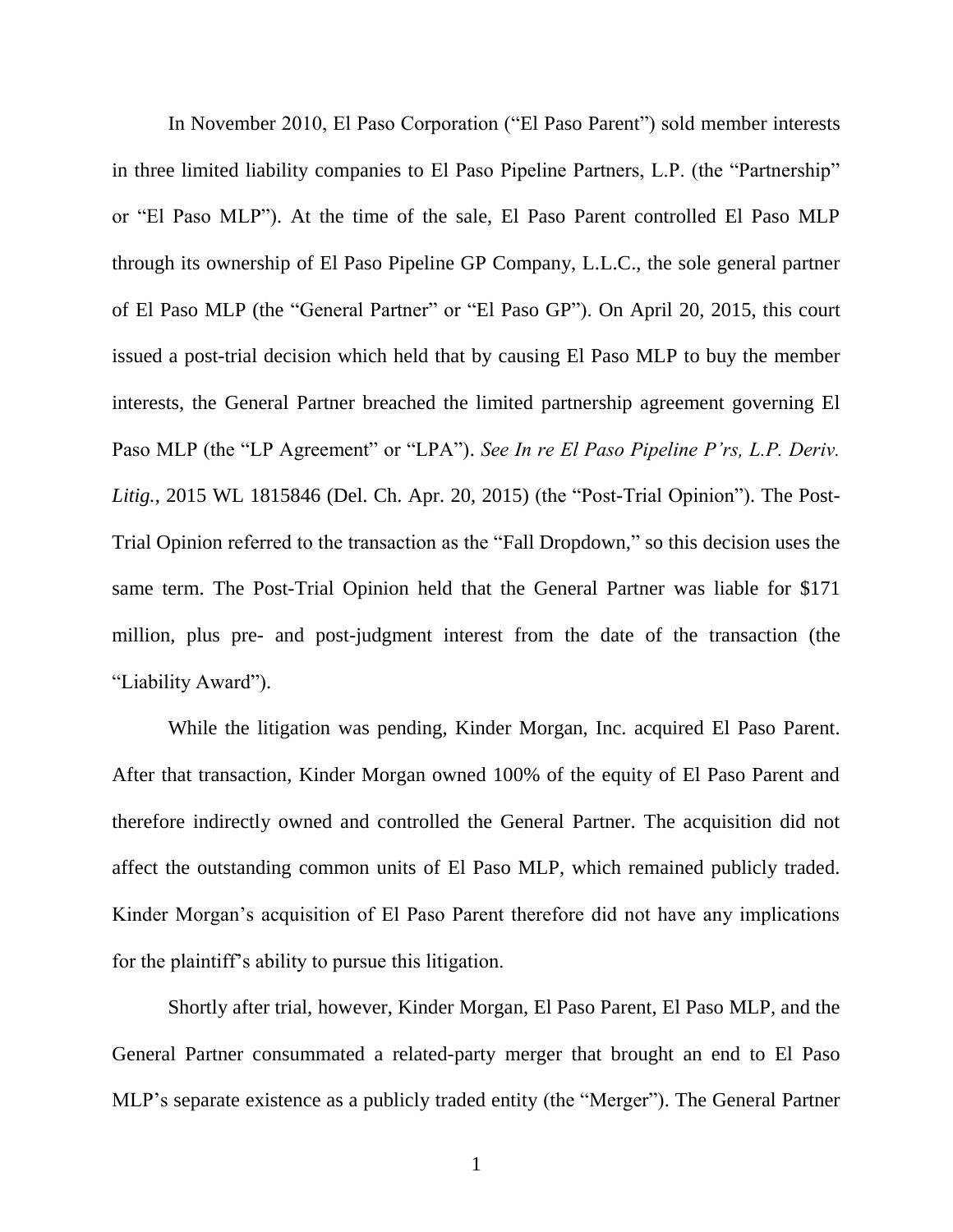moved to dismiss this litigation, contending that because the plaintiff styled his claim as derivative, the closing of the Merger meant that this case must be dismissed.

Granting the motion to dismiss would generate a windfall for the General Partner at the expense of the unaffiliated limited partners for whose indirect benefit this suit originally was brought. Kinder Morgan, El Paso Parent, El Paso MLP, and the General Partner disclosed in the proxy statement issued in connection with the Merger that the consideration paid for the common units did not attribute any value to this litigation. Assuming for purposes of analysis that the consideration fairly valued El Paso MLP's operating business, it did not provide any value for the non-operating asset that the Liability Award represented. If the General Partner is correct about how the law operates, then the limited partners never will receive any benefit from the Liability Award, and the General Partner will evade accountability for breaching the LP Agreement.

To the extent that Delaware law requires this court to choose between construing the cause of action that led to the Liability Award as either exclusively derivative or exclusively direct, then the breach of contract claim that supported the Liability Award is properly viewed as direct. The Merger therefore did not extinguish the plaintiff's standing to pursue the claim. This court can implement the Liability Award by permitting the limited partners at the time of the Merger who were not affiliated with the General Partner to receive their proportionate share of the \$171 million.

The more appropriate way to view the cause of action that led to the Liability Award is as a dual-natured claim with aspects that are both derivative and direct. In my view, Delaware law can and should treat a dual-natured claim as derivative for purposes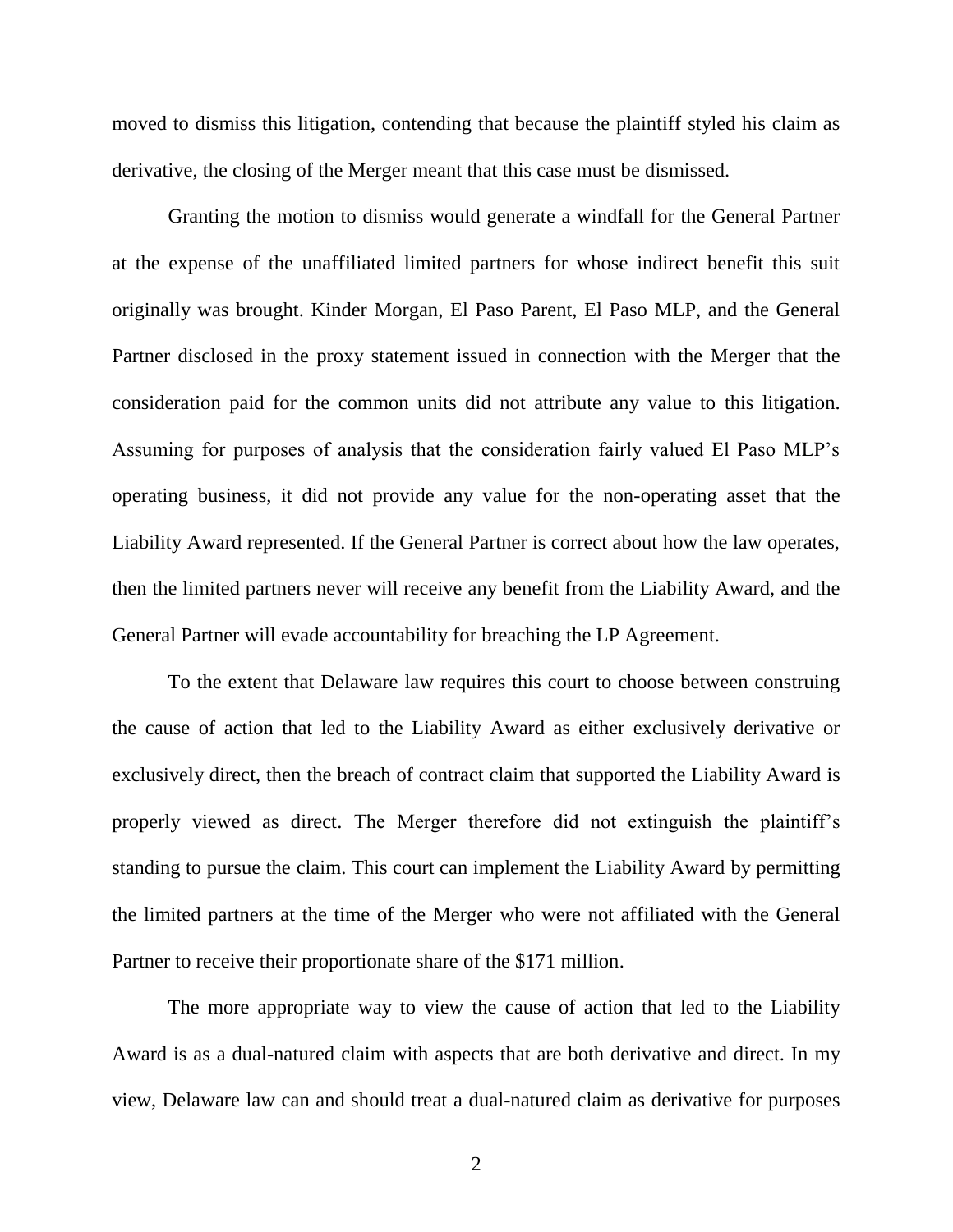of Rule 23.1 and the doctrine of demand, but as direct for purposes of determining whether sell-side investors can continue to pursue the claim after a merger. Treating a dual-natured claim as derivative for purposes of claim initiation achieves the important goals of screening out weak claims and providing an efficient and centralized mechanism for conducting the litigation. Treating a dual-natured claim as direct for purposes of claim continuation preserves the ability of investors to pursue legitimate claims, promotes accountability, and provides a superior mechanism for doing so than secondary litigation challenging the transaction that eliminated the plaintiff's standing to sue derivatively. In this case, the plaintiff's claim is best viewed as having a dual nature, so the plaintiff can continue to pursue it, and this court can implement the Liability Award through a *pro rata* recovery in favor of the limited partners at the time of the Merger who were not affiliated with the General Partner.

Contrary to the General Partner's arguments, the plaintiff is not estopped from enforcing the Liability Award through a *pro rata* recovery. It is true that the plaintiff described his claims as derivative until the Merger loomed on the horizon, but a plaintiff's description of his claims is not binding on the court. The General Partner therefore did not have any reliance interest in the plaintiff's description. Nor is the General Partner prejudiced by a characterization that permits *pro rata* recovery. Even if the claim supporting the Liability Award was derivative, substantial authority supports a court's ability to grant a *pro rata* recovery on a derivative claim. Such a recovery is the exception, not the rule, but it is possible. The General Partner therefore cannot claim prejudice from a form of relief that it could have faced in any event. And estoppel would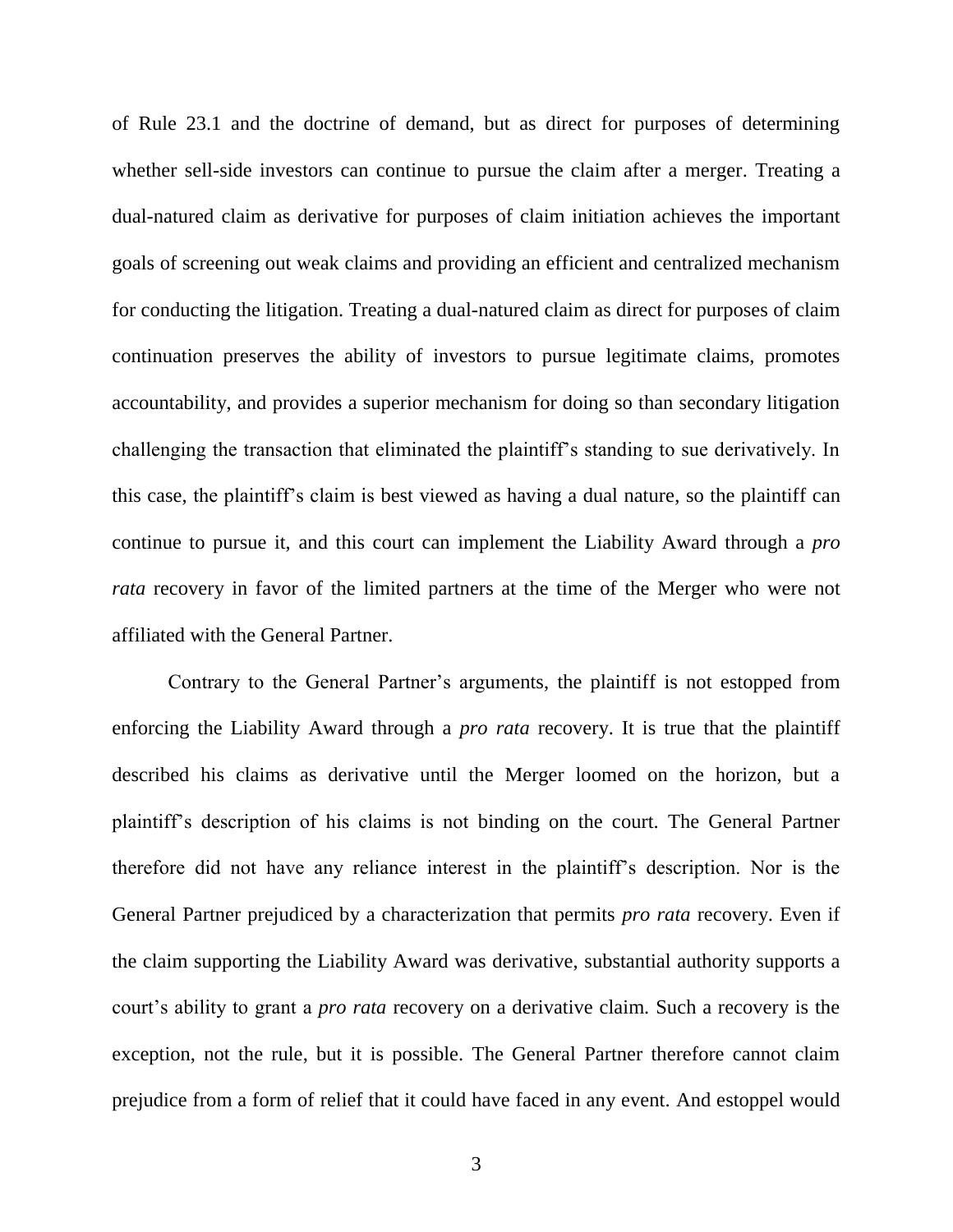be inequitable on these facts. The General Partner and its affiliates triggered the need for a different characterization by engaging in the related-party merger. The General Partner cannot legitimately complain about a response to action that Kinder Morgan took.

The General Partner's motion to dismiss is therefore denied.

# **I. FACTUAL BACKGROUND**

The Post-Trial Opinion made findings of fact on which this decision relies. This decision also relies on a limited number of publicly available documents relating to the Merger that the parties submitted. No one has disputed the accuracy of the documents for purposes of the issues raised by the motion.

### **A. El Paso Parent, El Paso MLP, And The General Partner In November 2010**

At the time of the Fall Dropdown, El Paso Parent was a Delaware corporation whose shares of common stock traded on the New York Stock Exchange under the symbol "EPC." Headquartered in Houston, El Paso Parent focused on the exploration, production, and transmission of natural gas.

At the time of the Fall Dropdown, El Paso MLP was a Delaware limited partnership controlled by El Paso Parent. El Paso MLP's limited partner interest was divided into common units that traded on the New York Stock Exchange under the symbol "EPB." Through the General Partner, El Paso Parent owned all of El Paso MLP's general partner interest, representing a 2% economic interest in El Paso MLP. El Paso Parent also owned approximately 52% of El Paso MLP's common units and all of its incentive distribution rights ("IDRs"). The IDRs were a class of non-voting units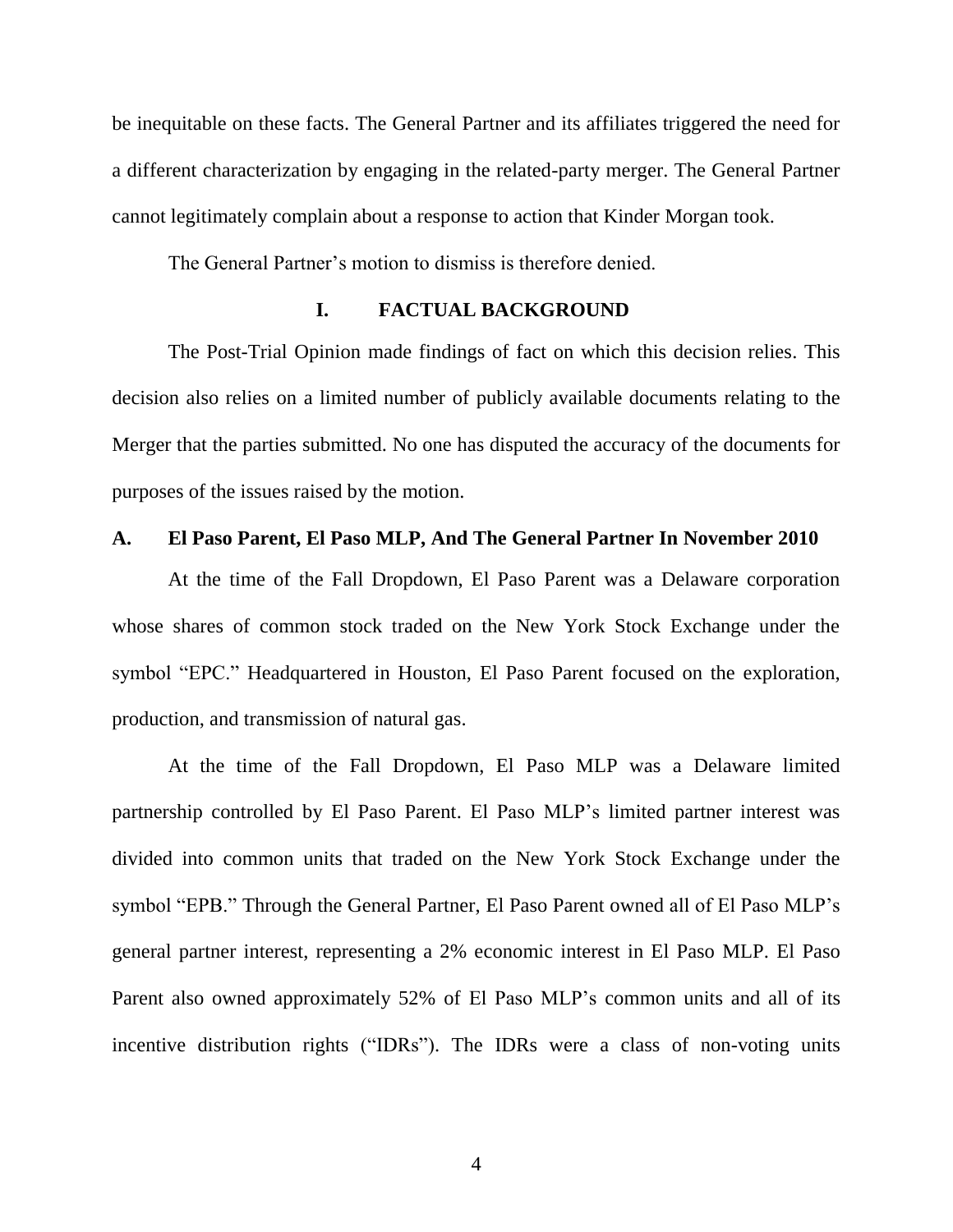authorized by the LP Agreement that gave El Paso Parent a preferential claim to El Paso MLP's cash flows.

At the time of the Fall Dropdown, El Paso Parent exercised *de jure* control over El Paso MLP through the General Partner. El Paso Parent also exercised *de facto* control over El Paso MLP because the Partnership had no employees of its own. Employees of El Paso Parent managed and operated its business.

The composition of the General Partner's board of directors (the "GP Board") reflected El Paso Parent's control. At the time of the Fall Dropdown, the members of the GP Board were Douglas L. Foshee, D. Mark Leland, James C. Yardley, John R. Sult, Ronald L. Kuehn, Jr., William A. Smith, and Arthur C. Reichstetter. Foshee, Leland, Yardley, and Sult held senior management positions with El Paso Parent. Yardley served as the General Partner's President and CEO. Sult served as its CFO. Kuehn, Smith, and Reichstetter were outside directors who, as required by the LP Agreement, met the independence standards for service on the audit committee of a NYSE-listed corporation.

#### **B. The Fall Dropdown And The Conflict-Of-Interest Provision**

In October 2010, El Paso Parent proposed the Fall Dropdown. Because El Paso Parent controlled El Paso MLP through its ownership of the General Partner and also owned the interests that El Paso MLP would acquire, the Fall Dropdown created a conflict of interest for the General Partner. The LP Agreement established contractual requirements for such a transaction.

As authorized by the Delaware Revised Uniform Limited Partnership Act (the "LP Act"), the LP Agreement eliminated all common law duties, including fiduciary duties,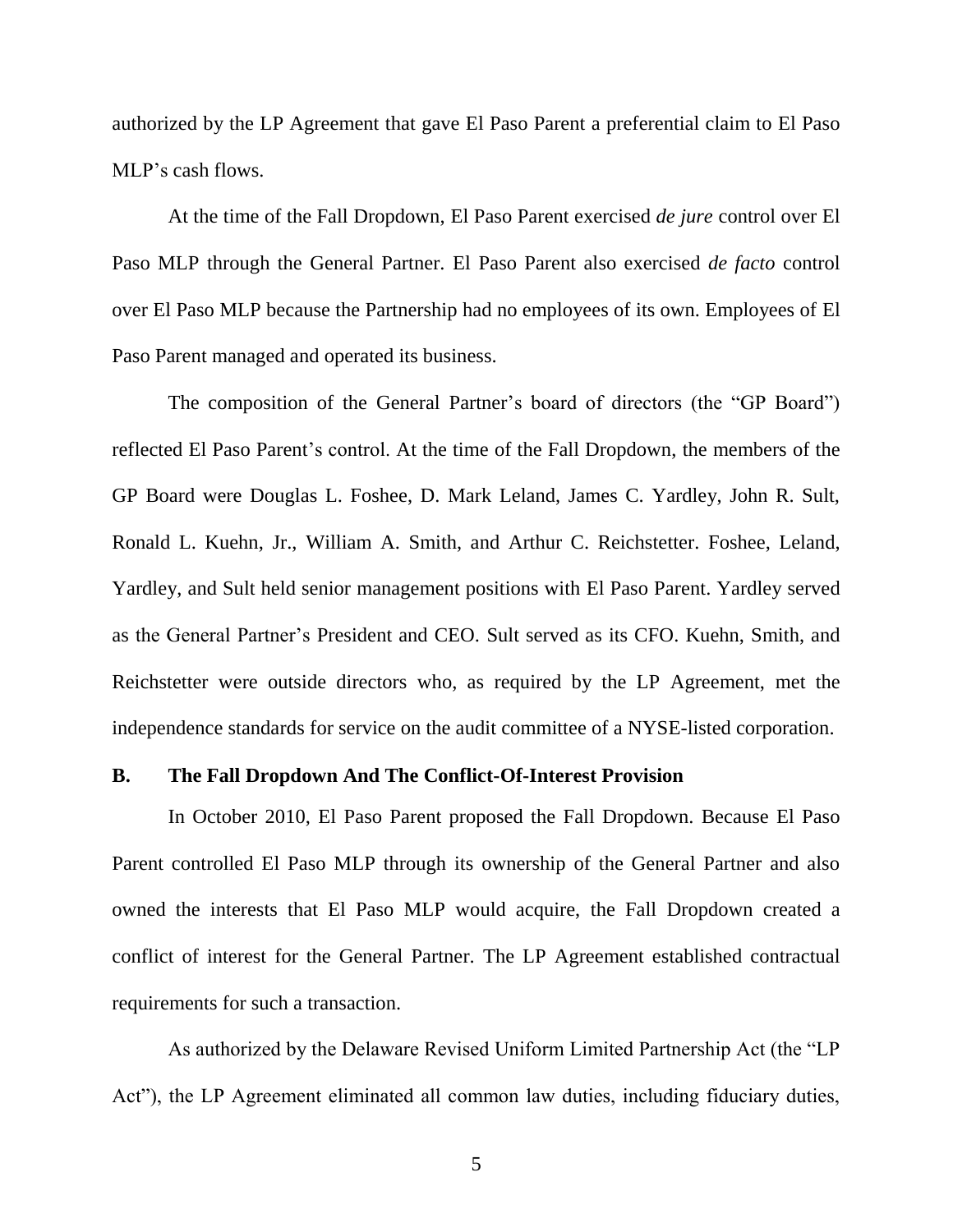that the General Partner, El Paso Parent, or the members of the GP Board otherwise might owe to El Paso MLP and its limited partners. LPA § 7.9(e). In place of common law duties, the LP Agreement substituted contractual commitments.

Section 7.9(a) of the LP Agreement established contractual requirements for any

decision made by the General Partner that involved a conflict of interest. It stated:

[W]henever a potential conflict of interest exists or arises between the General Partner . . . , on the one hand, and the Partnership . . . , any Partner or any Assignee, on the other, any resolution or course of action by the General Partner . . . in respect of such conflict of interest shall be permitted and deemed approved by all Partners, and shall not constitute a breach of this Agreement, . . . or of any duty stated or implied by law or equity, if the resolution or course of action in respect of such conflict of interest is (i) approved by Special Approval, (ii) approved by the vote of a majority of the Outstanding Common Units (excluding Common Units owned by the General Partner and its Affiliates), (iii) on terms no less favorable to the Partnership than those generally being provided to or available from unrelated third parties or (iv) fair and reasonable to the Partnership, taking into account the totality of the relationships between the parties involved (including other transactions that may be particularly favorable or advantageous to the Partnership).

LPA § 7.9(a) (the "Conflict-of-Interest Provision").<sup>1</sup>

Under the Conflict-of-Interest Provision, if the General Partner took action that

involved a conflict of interest, then the action would be "permitted and deemed approved

by all Partners" and "not constitute a breach" of the LP Agreement or "any duty stated or

<sup>&</sup>lt;sup>1</sup> For decisions discussing the Conflict-of-Interest Provision at greater length, see *Allen v. El Paso Pipeline GP Co., L.L.C.*, 90 A.3d 1097, 1100-03 (Del. Ch. 2014); *In re El Paso Pipeline P'rs Deriv. Litig.*, 2014 WL 2768702, at \*3-4, \*9-13 (Del. Ch. June 12, 2014); *Allen v. El Paso Pipeline GP Co., L.L.C.*, 113 A.3d 167, 173-74, 178-182 (Del. Ch. 2014), *aff'd,* --- A.3d ---, 2015 WL 803053 (Del. Feb. 26, 2015) (TABLE).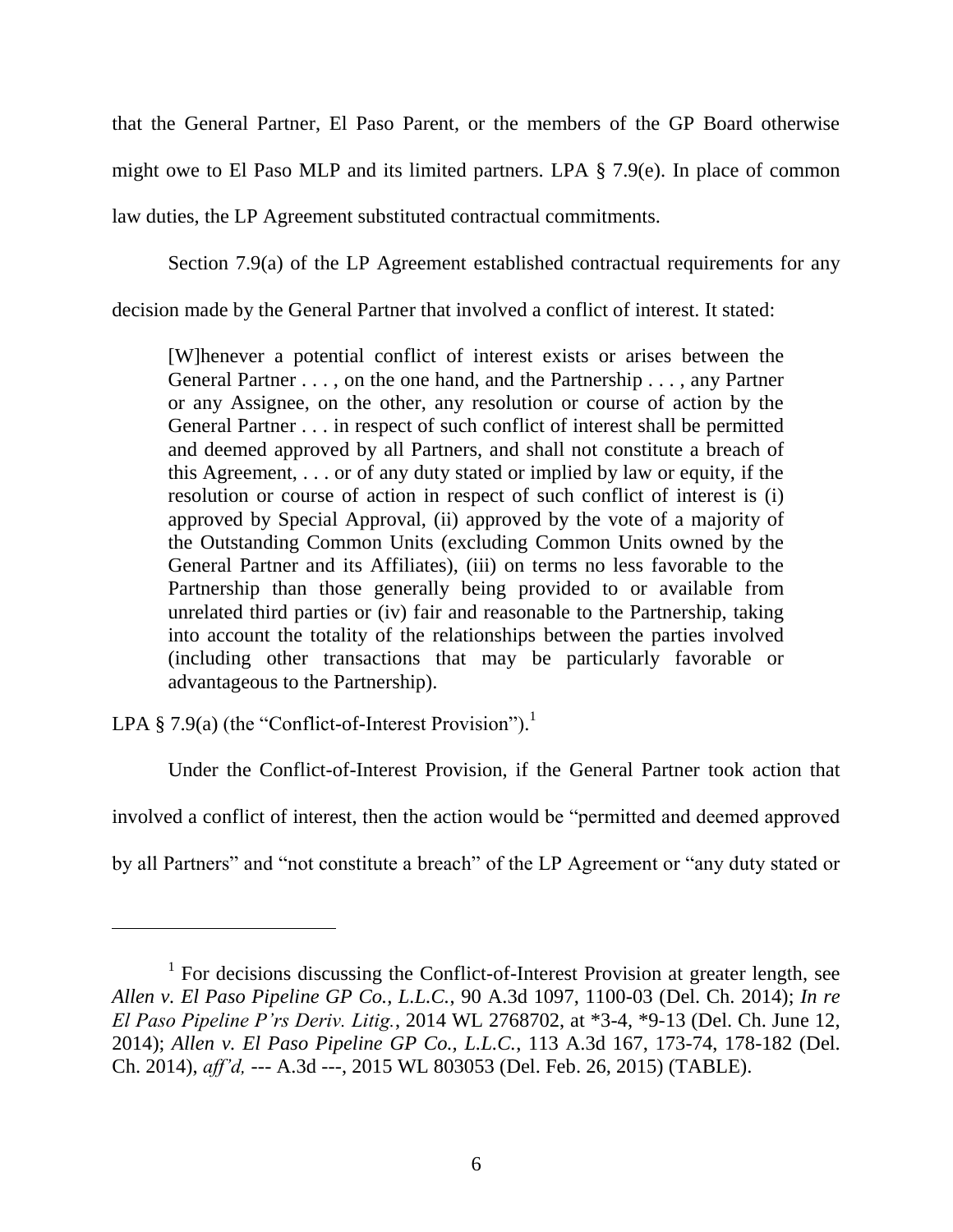implied by law or equity" as long as the General Partner proceeded in one of the four contractually specified ways. *Id.* If the General Partner did not satisfy the Conflict-of-Interest Provision by taking one of the contractually specified routes, then the General Partner would breach the LP Agreement.

# **C. The General Partner Opts To Proceed By Special Approval.**

For purposes of the Fall Dropdown, the General Partner opted to proceed by way

of Special Approval. The LP Agreement defined Special Approval as "approval by a

majority of the members of the Conflicts Committee acting in good faith." LPA  $\S$  1.1.

The LP Agreement in turn defined the Conflicts Committee as

a committee of the Board of Directors of the General Partner composed of two or more directors, each of whom (a) is not a security holder, officer or employee of the General Partner, (b) is not an officer, director or employee of any Affiliate of the General Partner, (c) is not a holder of any ownership interest in the Partnership Group other than Common Units and awards that may be granted to such director under the Long Term Incentive Plan and (d) meets the independence standards required of directors who serve on an audit committee of a board of directors established by the Securities Exchange Act and the rules and regulations of the Commission thereunder and by the National Securities Exchange on which the Common Units are listed or admitted to trading.

*Id.*

At El Paso MLP, the Conflicts Committee was not a standing committee of the GP Board, but rather an *ad hoc* committee constituted to consider specific transactions. For the Fall Dropdown, the members of the Conflicts Committee were Kuehn, Smith, and Reichstetter (the "Committee").

On November 8, 2010, representatives of El Paso Parent and the Committee reached a tentative agreement on the terms of the Fall Dropdown. On November 12, the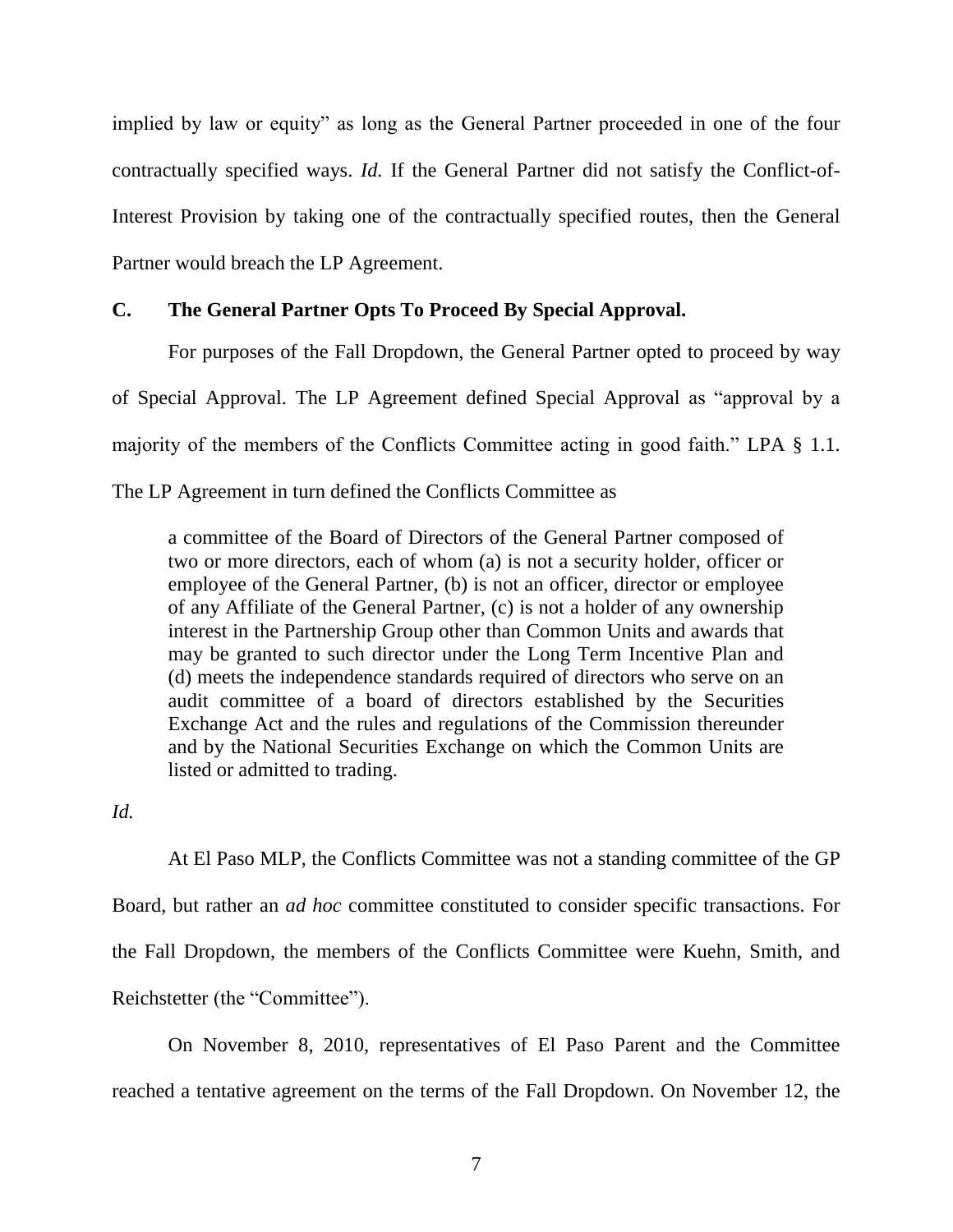Committee approved the transaction. El Paso Parent announced the Fall Dropdown on November 15, 2010. It closed shortly thereafter.

## **D. Brinckerhoff Sues.**

On March 6, 2012, plaintiff Peter R. Brinckerhoff filed a lawsuit challenging the Fall Dropdown. Brinckerhoff styled his complaint as a Verified Derivative Complaint (the "Complaint"). Consistent with its title, the first paragraph of the Complaint stated that Brinckerhoff brought the action "derivatively on behalf of [El Paso MLP]." Compl. ¶ 1. The pleading contained allegations to establish demand futility, a subject that is only relevant to a derivative claim.

Brinckerhoff's core theory was that "the Partnership was injured" when the defendants caused El Paso MLP to pay too much for the member units that El Paso Parent sold to it. *Id.* ¶ 7. Brinckerhoff sued not only the General Partner but also El Paso Parent and the members of the GP Board. The Complaint included four counts that alleged claims for breaches of express and implied duties of the LP Agreement, aiding and abetting the alleged breaches of duties, tortious interference, and unjust enrichment. The Complaint's prayer for relief focused on remedies that would benefit the Partnership. The pleading sought a judgment (i) ordering defendants to account to the Partnership for its damages as a result of the alleged harm, (ii) directing El Paso Parent to "disgorge and make restitution" to the Partnership of the unjust enrichment it had received at the Partnership's expense, and (iii) reforming the terms of the documents governing the Fall Dropdown or, alternatively, awarding rescissory damages to the Partnership. *See id.* ¶¶ 32-33.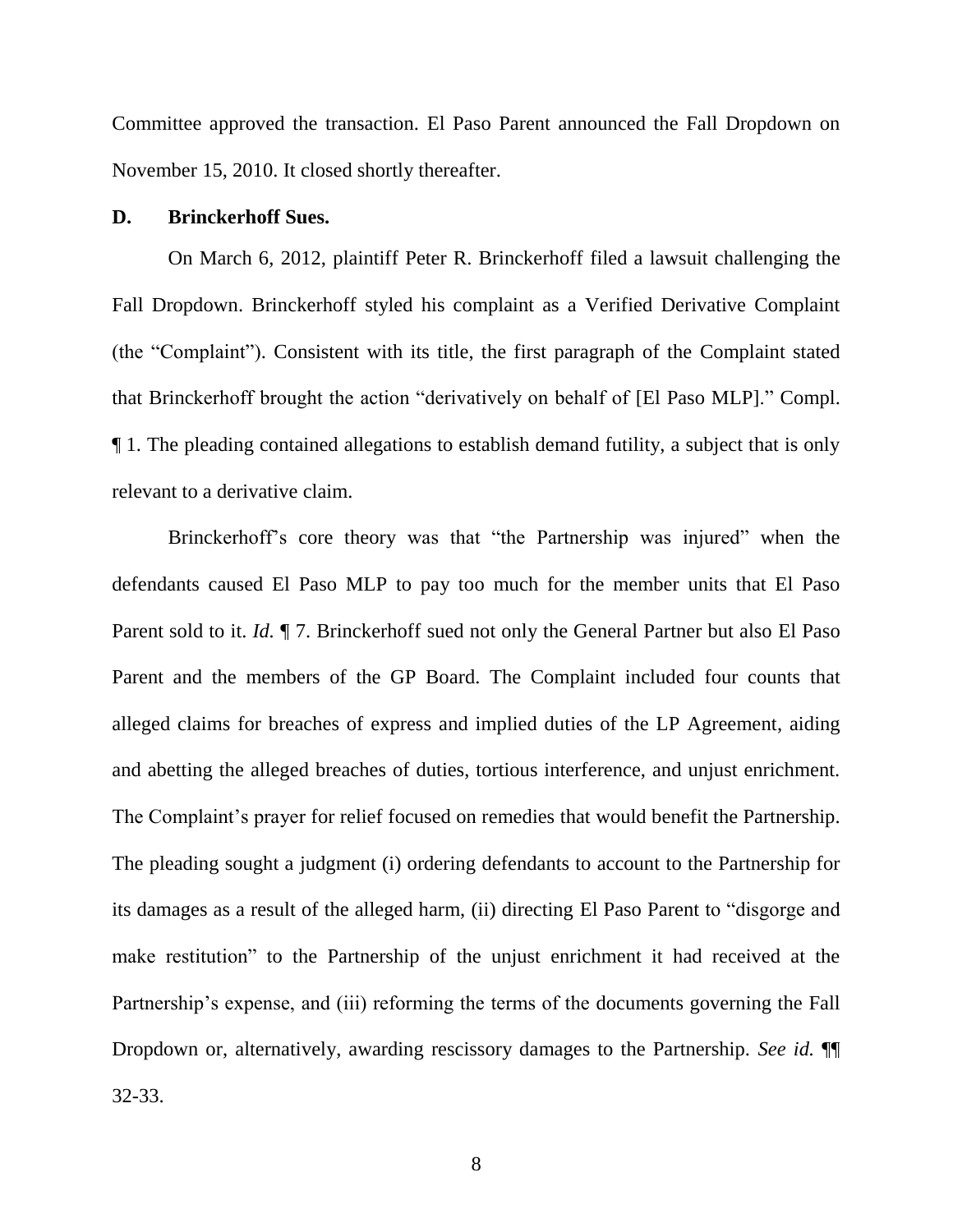## **E. Kinder Morgan Acquires El Paso Parent.**

In September 2010, while this litigation was pending, Kinder Morgan offered to purchase all of the outstanding common stock of El Paso Parent for \$16.50 per share. *See In re El Paso Corp. S'holder Litig.*, 41 A.3d 432, 435 n.4 (Del. Ch. 2012) (Strine, C.). El Paso Parent rejected that offer. In August 2011, negotiations resumed after Kinder Morgan offered to acquire El Paso Parent for a combination of cash and stock valued at \$25.50 per share. On October 16, 2011, El Paso Parent and Kinder Morgan entered into a merger agreement. Each share of El Paso Parent common stock was converted into the right to receive cash, Kinder Morgan stock, or a combination of cash and Kinder Morgan stock worth \$25.91, plus a warrant for Kinder Morgan stock with a strike price of \$40. The transaction closed on May 24, 2012.

The merger brought an end to El Paso Parent's status as a separately traded public entity. El Paso MLP, however, continued to trade as a public entity after the merger closed.

# **F. The Summary Judgment Ruling**

In October 2013, after the close of discovery, the parties filed cross-motions for summary judgment. In support of his motion, Brinckerhoff argued that the Partnership had suffered damages "measured by the difference between the price [the General Partner] had [the Partnership] pay  $\ldots$  and those assets' fair value." Dkt. 158 at 27. To establish damages, Brinckerhoff relied on an expert who opined that the Partnership overpaid for the member interests and sustained damages as a result.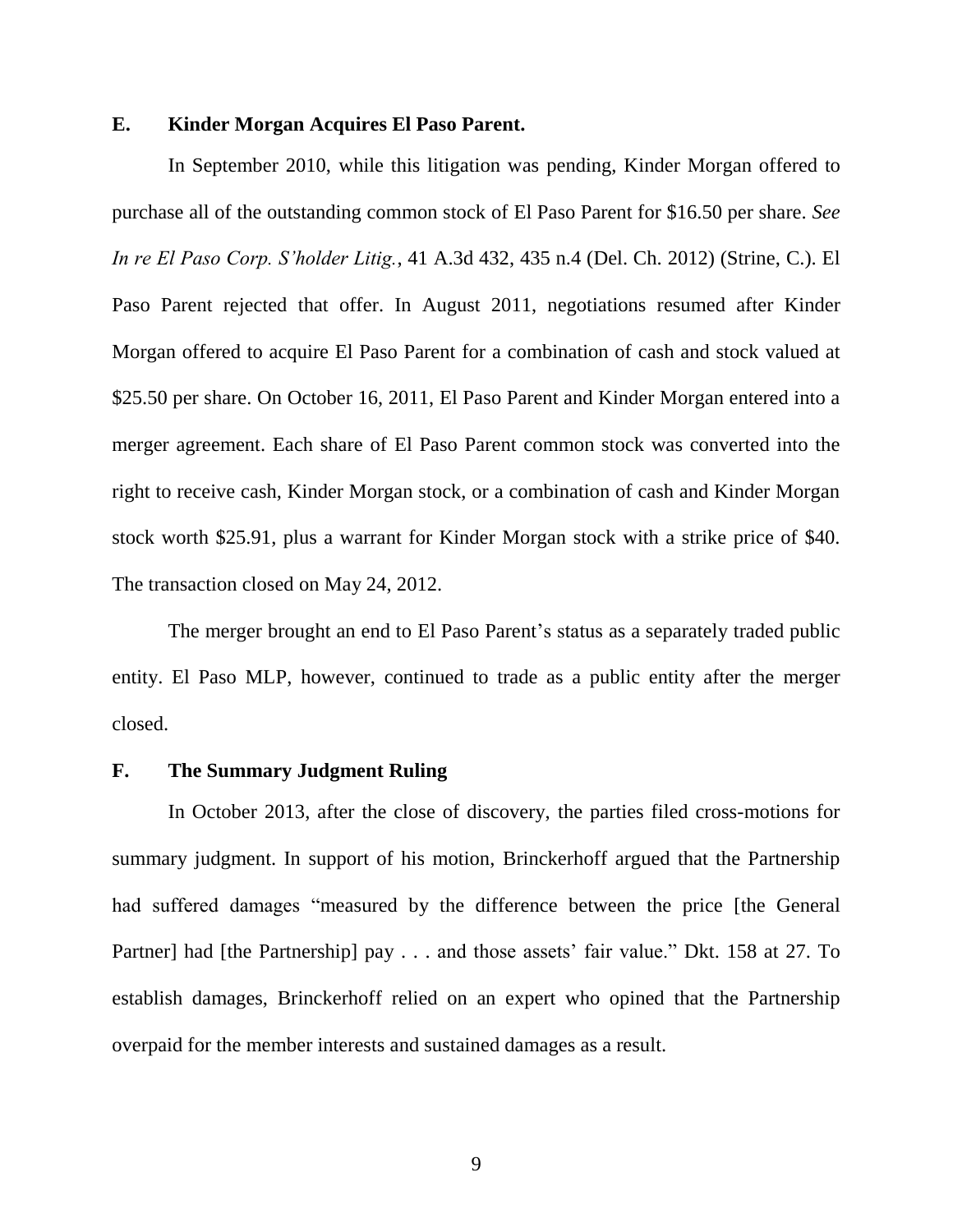The court denied the plaintiff's motion and granted the defendants' motion except for one claim against one defendant. The only surviving claim was against the General Partner for breach of the LP Agreement. *In re El Paso Pipeline P'rs L.P. Deriv. Litig.*, 2014 WL 2641304 (Del. Ch. June 12, 2014) (ORDER). On July 11, 2014, Brinckerhoff moved pursuant to Court of Chancery Rule 54(b) for the entry of an appealable final order as to the issues on which the court ruled in favor of the defendants.

# **G. Kinder Morgan Announces The Merger.**

On August 10, 2014, Kinder Morgan and El Paso MLP announced the Merger. The transaction was one part of a larger reorganization designed to simplify the corporate structure of the Kinder Morgan family of companies. Before the Merger, Kinder Morgan and three of its subsidiaries had issued equity securities that traded on public markets. After the Merger, Kinder Morgan would be the only publicly traded entity. According to the announcement, each common unit of El Paso MLP would be converted through the Merger into the right to receive (i) 0.9451 shares of Kinder Morgan common stock plus \$4.65 in cash, (ii) 1.0711 shares of Kinder Morgan common stock, or (iii) \$39.53 in cash. Kinder Morgan and El Paso MLP stated in their announcement that they expected the transaction to close by the end of 2014.

On August 13, 2014, Brinckerhoff withdrew his Rule 54(b) motion. On August 22, Brinckerhoff asked the court to schedule trial before the anticipated closing of the Merger. Anticipating that the defendants would argue that the Merger deprived the limited partners of standing to sue, Brinckerhoff posited that he could recast his remaining cause of action as a direct claim because it asserted that the General Partner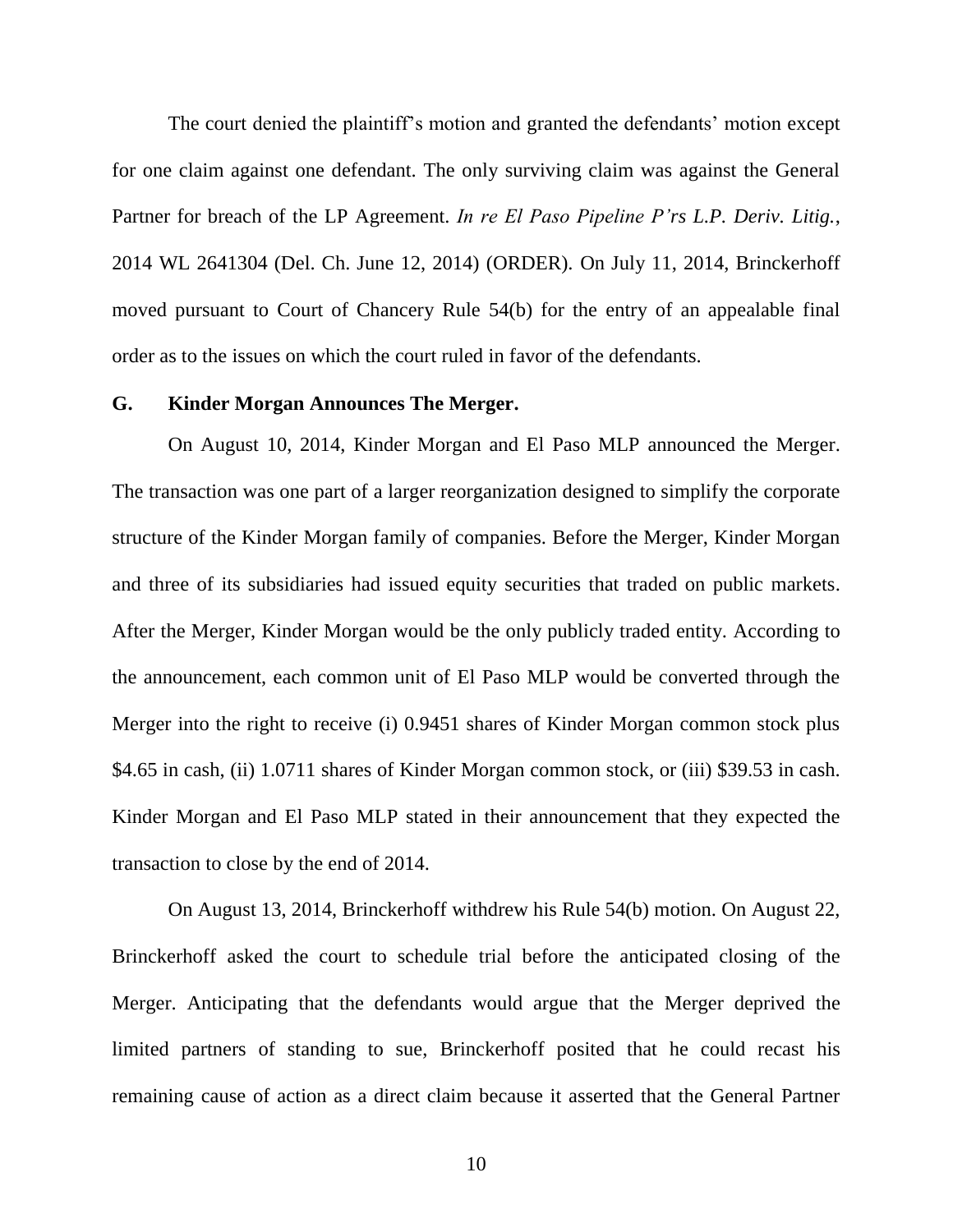had breached the LP Agreement by failing to comply with the Conflict-of-Interest Provision.

The General Partner opposed the motion and sought to defer any trial until after the Merger closed. The General Partner contended that the closing of the Merger would terminate the litigation, rendering a trial unnecessary. The General Partner asked for a definitive determination that Brinckerhoff's sole remaining claim was derivative, belonged to El Paso MLP, and would pass to Kinder Morgan as a matter of law upon the closing of the Merger.

During a hearing on September 9, 2014, I deferred any decision as to whether the remaining claim for breach of the LP Agreement was derivative or direct. To my mind, answering that question involved challenging legal issues, which this court would not need to address if the General Partner prevailed at trial. If the court had to consider the matter, then a post-trial ruling could be made on a developed factual record. I therefore declined to make a pre-trial determination as to the nature of the breach of contract claim.

#### **H. The Proxy Statement For The Merger**

On October 22, 2014, El Paso MLP filed its definitive proxy statement for the Merger (the "Proxy Statement"). The section describing the background of the Merger revealed that Kinder Morgan began considering a corporate reorganization in May 2014. On July 10, Kinder Morgan proposed a meeting with the members of the GP Board who qualified as independent directors under the NYSE rules. When the meeting took place one week later, Kinder Morgan proposed acquiring El Paso MLP through a merger in which each outstanding common unit would be converted into the right to receive \$4.65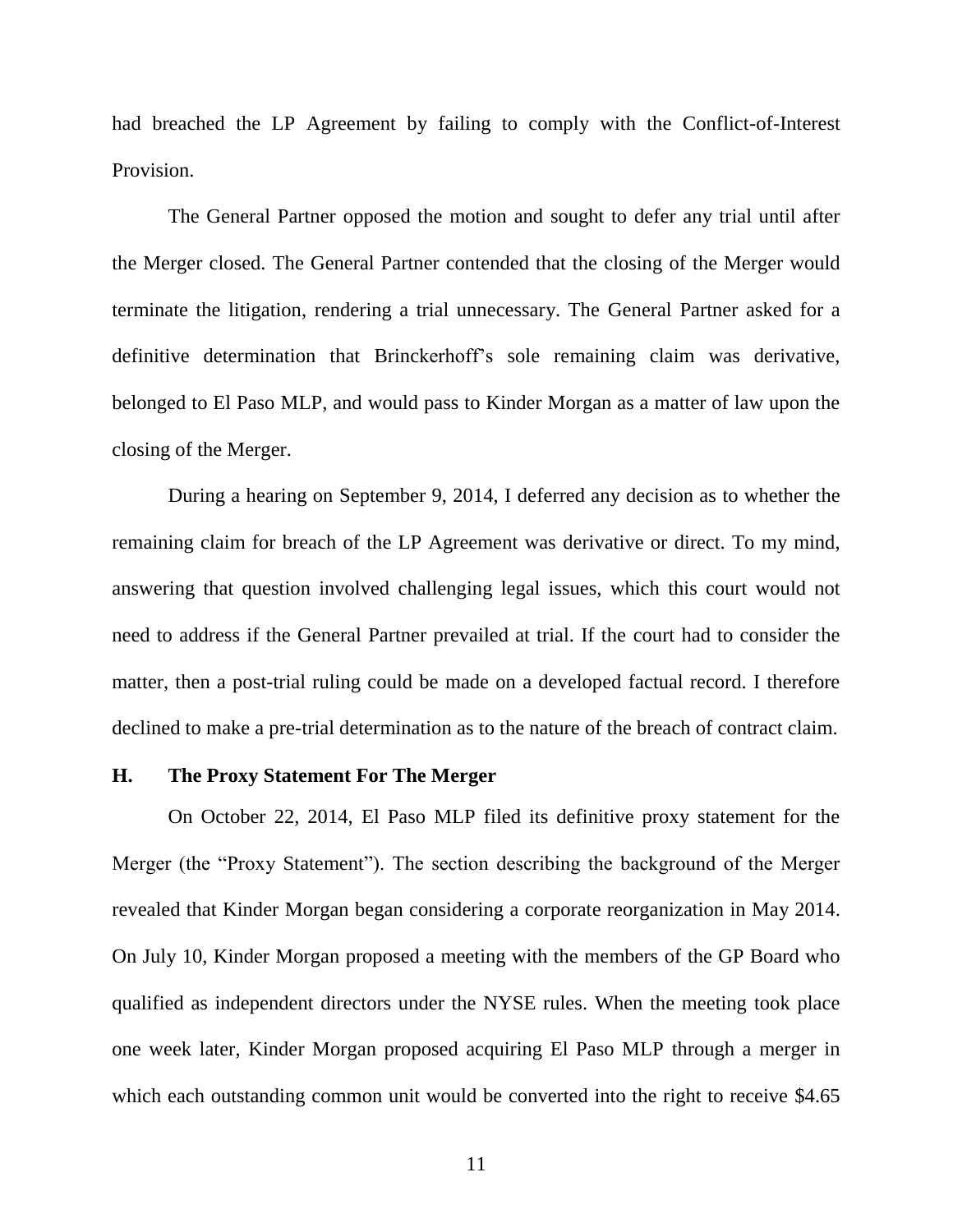in cash and 0.9337 Kinder Morgan shares. The proposed consideration represented a 10% premium to the closing price of the common units on July 16.

Kinder Morgan's proposal presented a conflict of interest for the General Partner and therefore implicated the Conflict-of-Interest Provision. The General Partner opted to proceed by way of Special Approval. The GP Board formed a Conflicts Committee comprising Kuehn, Reichstetter, and Smith (the "Merger Committee"). They were the same individuals who comprised the Committee for the Fall Dropdown. The Merger Committee also retained the same financial advisor that advised the Committee on the Fall Dropdown.

The Merger Committee did not seek value for the breach of contract claim at issue in this litigation, and the Proxy Statement made clear that the consideration provided in the Merger did not incorporate any value for the claim. The Merger Committee did not consider this lawsuit at all until the day before they voted to approve the Merger, after the consideration had been set. No third-party analysis or valuation of claims was undertaken. The Merger Committee assumed that the claims would be "extinguished as a result of the [Merger]" and regarded their value as "not sufficiently material" as to "merit adjustments to the [El Paso MLP] merger consideration or otherwise affect the determinations made by the [Merger Committee] with respect to the [Merger]." Proxy Statement at 45-46.

# **I. The Trial**

Trial was held November 12, 13, and 17, 2014. Both sides presented evidence and adduced expert testimony directed to whether the General Partner satisfied its contractual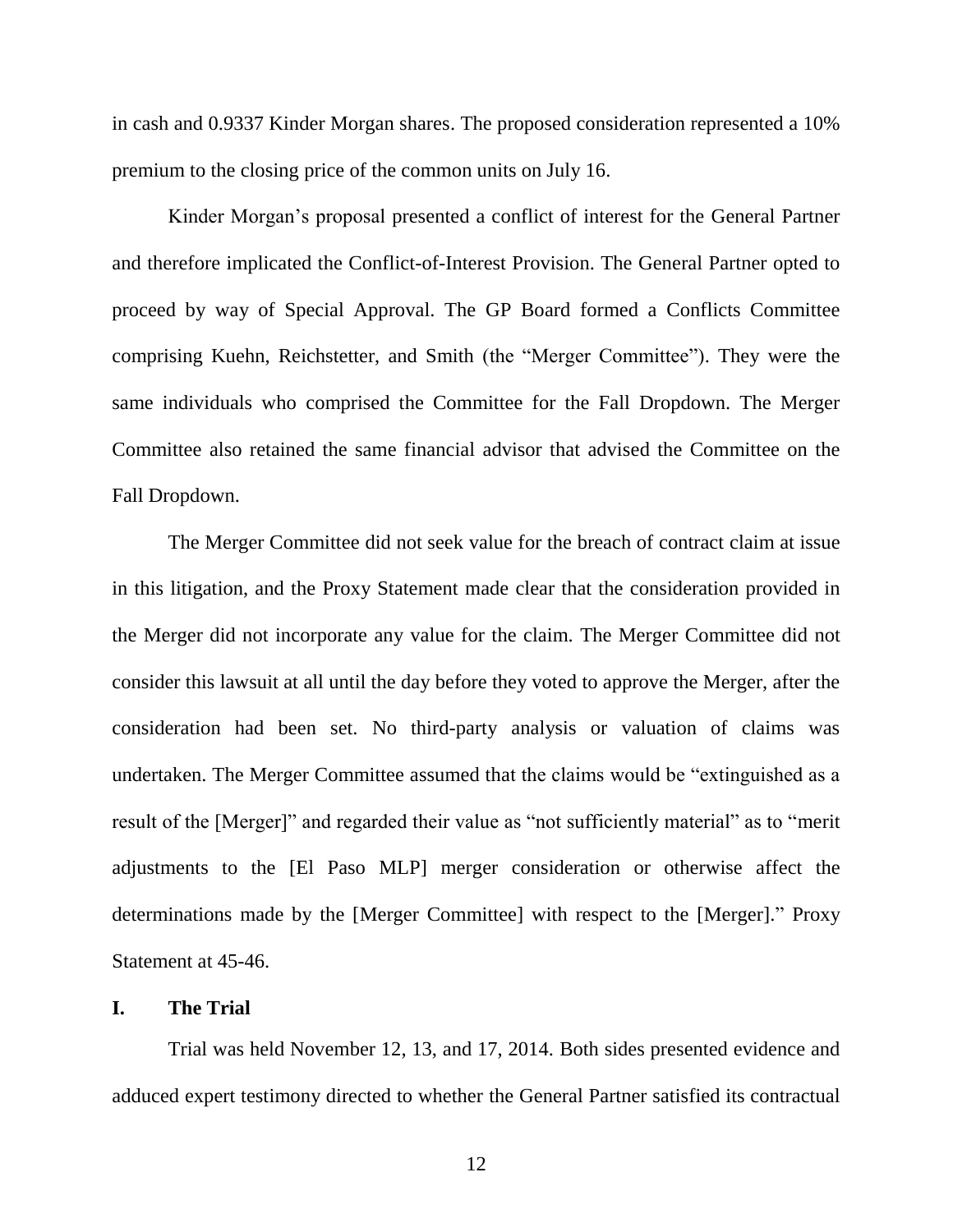duty in the Fall Dropdown and, if not, how El Paso MLP was harmed. Brinckerhoff focused on proving damages by showing that El Paso MLP overpaid in the Fall Dropdown, and the General Partner sought to rebut that theory. The parties did not present evidence at trial regarding specific harm to the unaffiliated limited partners.

# **J. The Merger Closes.**

On November 20, 2014, El Paso MLP held a special meeting of its unit holders to consider the Merger. Kinder Morgan and El Paso MLP solicited proxies in favor of the Merger. The Merger was not conditioned on the affirmative vote of holders of common units unaffiliated with Kinder Morgan or the General Partner. The Merger only required the approval of holders of a majority of the Partnership's outstanding common units. Kinder Morgan and its affiliates (including the General Partner) controlled 40.2% of the Partnership's outstanding common units. The Merger received the necessary vote. The transaction closed on November 26, 2014.

At the effective time, El Paso Parent owned all of El Paso MLP's general partner interest through the General Partner, representing a 2% economic interest in El Paso MLP. El Paso Parent's affiliates, including Kinder Morgan and the General Partner, owned a total of 93,380,734 common units. Members of the GP Board held another 353,732 common units. There were 233,151,329 total common units outstanding at the time of the Merger, meaning that 139,416,863 common units were owned by limited partners who were not affiliated with the General Partner. The limited partners who were not affiliated with the General Partner owned, in the aggregate, 59.8% of the common units that comprised the 98% limited partner interest in El Paso MLP. The limited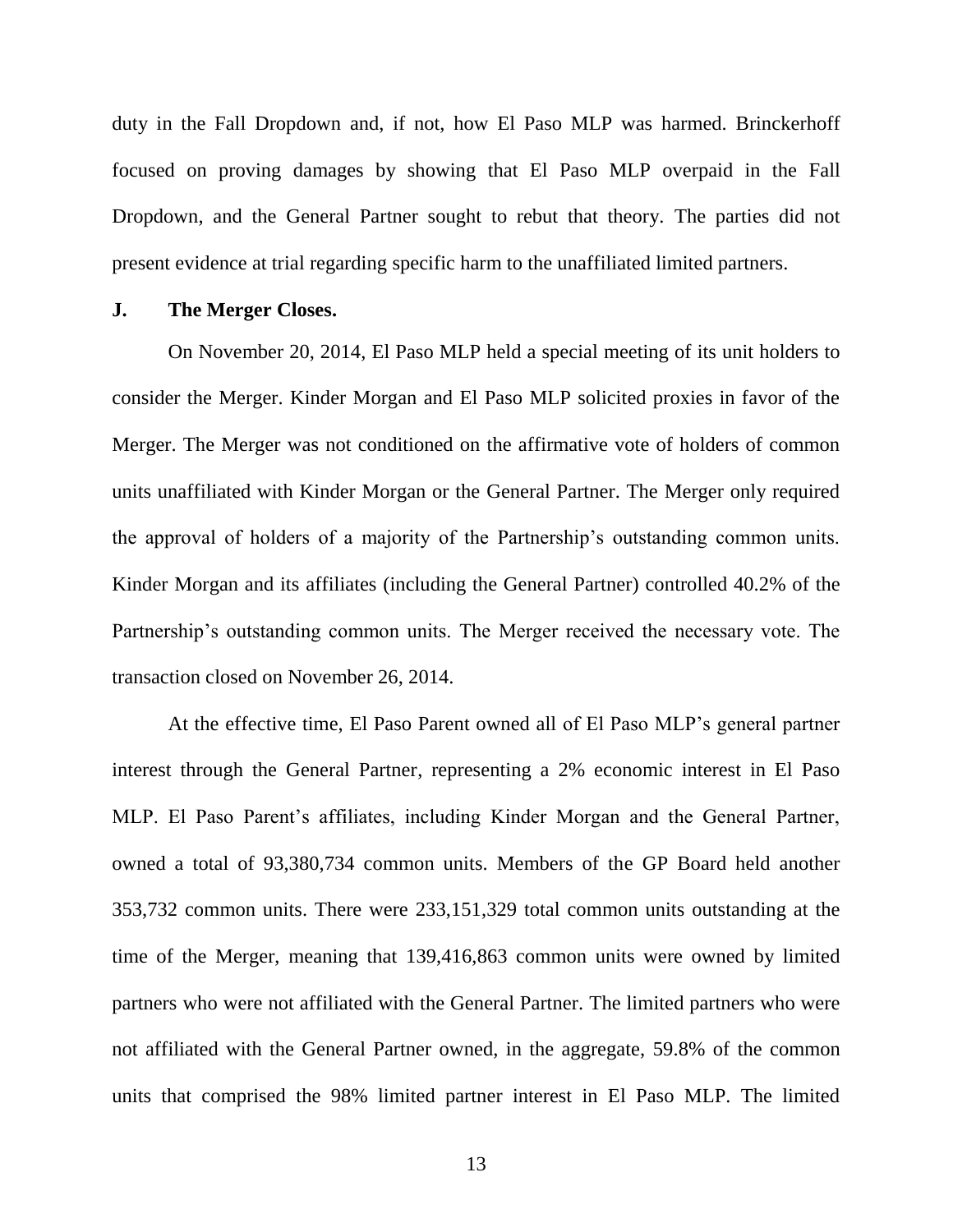partners who were not affiliated with the General Partner thus owned, in the aggregate, a 58.6% partnership interest in El Paso MLP. Kinder Morgan and its affiliates (including the General Partner) owned, in the aggregate, 40.2% of the common units that comprised the 98% limited partner interest in El Paso MLP, plus all of the 2% general partner interest. Kinder Morgan and its affiliates (including the General Partner) thus owned, in the aggregate, a 41.4% partnership interest in El Paso MLP. *See* Appendix A.

After the Merger, El Paso MLP continued temporarily as a wholly owned subsidiary of Kinder Morgan. On December 31, Kinder Morgan merged El Paso MLP into another Kinder Morgan-controlled entity, Kinder Morgan Energy Partners, L.P. (―KM Partners‖). On the same date, Kinder Morgan merged the General Partner with and into KM Partners. As a result of these mergers, KM Partners is now the successor both to (i) El Paso MLP's right to recover against the General Partner under the Post-Trial Opinion, and (ii) the General Partner's liability for the \$171 million, plus pre- and postjudgment interest, imposed by the Post-Trial Opinion.

#### **K. The Renewed Motion To Dismiss**

On December 2, 2014, the General Partner moved to dismiss Brinckerhoff's claims on the ground that the claims were exclusively derivative. The General Partner asserts that Brinckerhoff lost standing to pursue his claims as a result of the Merger, necessitating dismissal of this litigation.

### **II. LEGAL ANALYSIS**

The Delaware Supreme Court has held that a cause of action belonging to a corporation is a corporate asset that passes in a merger to the surviving entity. *Lewis v.*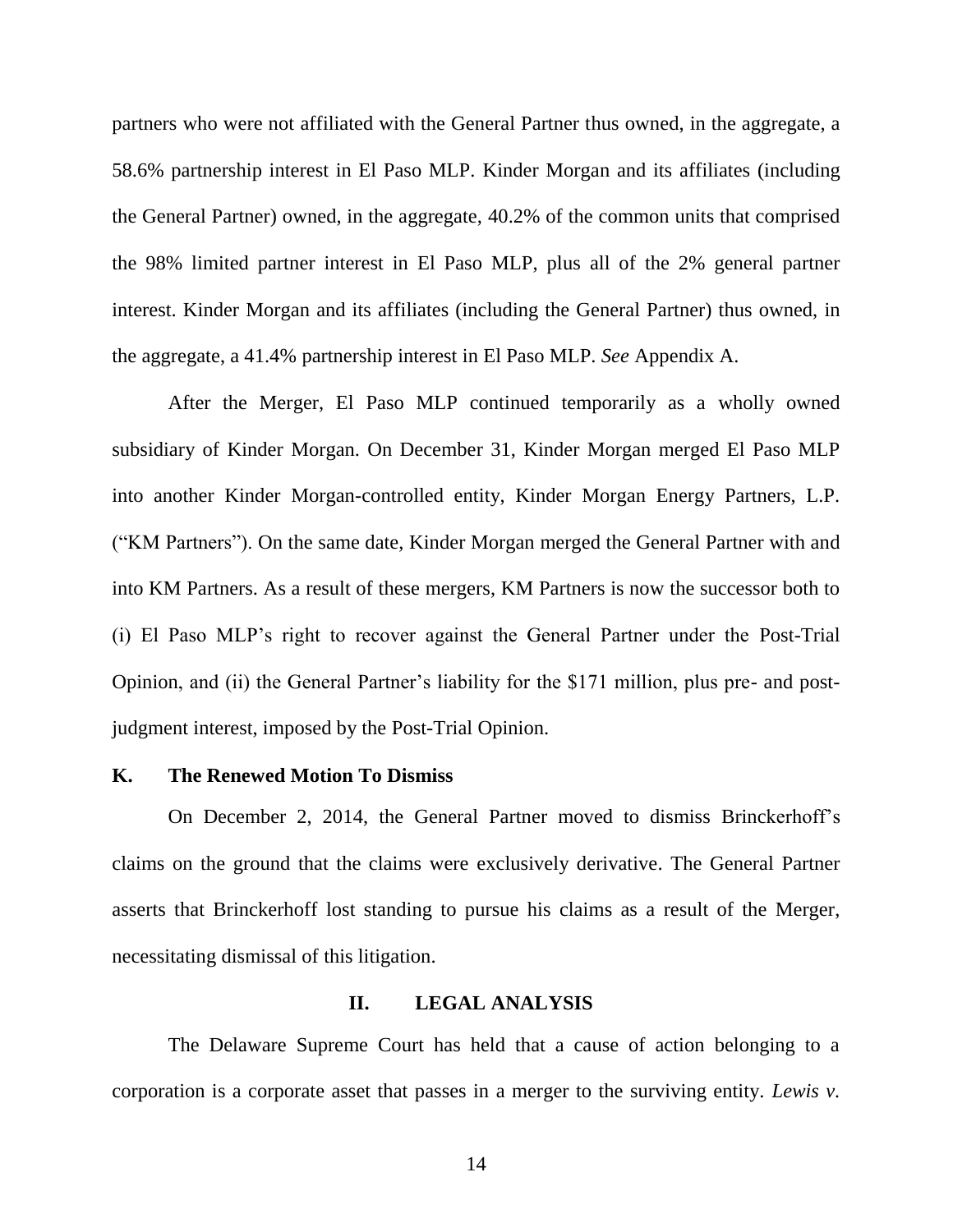*Anderson*, 477 A.2d 1040, 1050 n.19 (Del. 1984). Where, as here, the surviving entity emerges as a wholly owned subsidiary of another entity, the litigation asset comes under the control of the new parent. *See Lambrecht v. O'Neal*, 3 A.3d 277, 288 (Del. 2010). If stockholders were pursuing a corporate claim derivatively at the time of the merger, then the merger extinguishes the former derivative plaintiffs' standing to sue. *See Lewis v. Ward*, 852 A.2d 896, 900-901 (Del. 2004). By contrast, if the stockholders were pursuing an individual claim directly at the time of the merger, then the claim belonged to them, and they did not lose standing to sue. Under this legal framework, "the question of whether the plaintiffs' claims are individual or derivative becomes outcome determinative. If the claims are individual, the plaintiffs' claims survive the merger. If not, the plaintiffs' claims are extinguished.‖ *In re Gaylord Container Corp. S'holders Litig.*, 747 A.2d 71, 82 (Del. Ch. 1999) (Strine, V.C.).

As the General Partner sees it, the claim that led to the Liability Award was exclusively derivative and belonged to El Paso MLP. Consequently, once the Merger closed, control over the claim passed to an affiliate of the General Partner, extinguishing Brinckerhoff's standing to sue. Eventually, through subsequent transactions, both the ownership of the claim and the responsibility for paying it became united in a single entity: KM Partners. That entity obviously has no interest in enforcing the Liability Award against itself.

Under the General Partner's view of the world, it does not matter that Brinckerhoff proved at trial that the General Partner breached its contractual obligations under the LP Agreement. Nor does it matter that by breaching the LP Agreement, the General Partner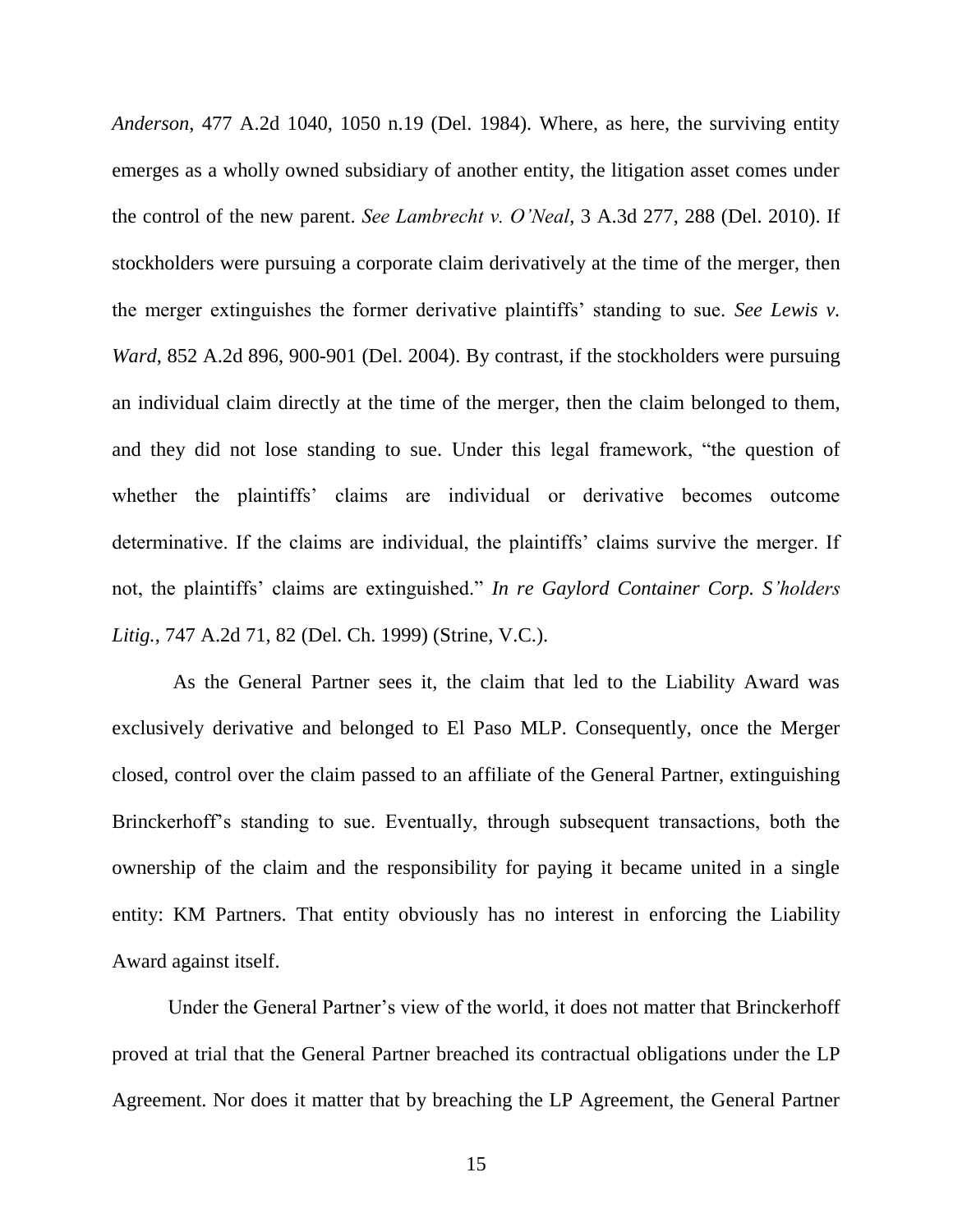shortchanged the Partnership by \$171 million and conferred an unwarranted benefit on El Paso Parent in the same amount. It also does not matter that the Merger attributed no value to that claim. Brinckerhoff and the other unaffiliated limited partners in El Paso MLP are out of luck. Because a related-party merger closed before a final judgment could be entered and enforced, the General Partner owes nothing and the unaffiliated limited partners get nothing.

Events unfold differently if Brinckerhoff's claim for breach of contract is direct. In that case, the claim belongs to Brinckerhoff and the limited partners as a group, and they did not lose standing to sue. Ownership of the claim did not pass in the Merger to the surviving entity. Only the liability for the claim passed to KM Partners as the successor to the General Partner. In that case, Brinckerhoff and the other unaffiliated limited partners in El Paso MLP are not out of luck. Each can enforce against KM Partners a right to a *pro rata* share of the Liability Award.

The General Partner contends that this court must choose between two exclusive alternatives by categorizing the claim that supported the Liability Award as either derivative or direct. If Delaware law requires that stark choice, then this decision concludes that the claim was direct. Brinckerhoff proved that the General Partner violated the LP Agreement, which is a contract to which Brinckerhoff and the other limited partners were parties. They were and remain entitled to enforce the terms of that agreement. *See infra* Part II.A.

But there is a more nuanced reason why Brinckerhoff and the limited partners are not out of luck. Contrary to the General Partner's bipolar mindset, Delaware law does not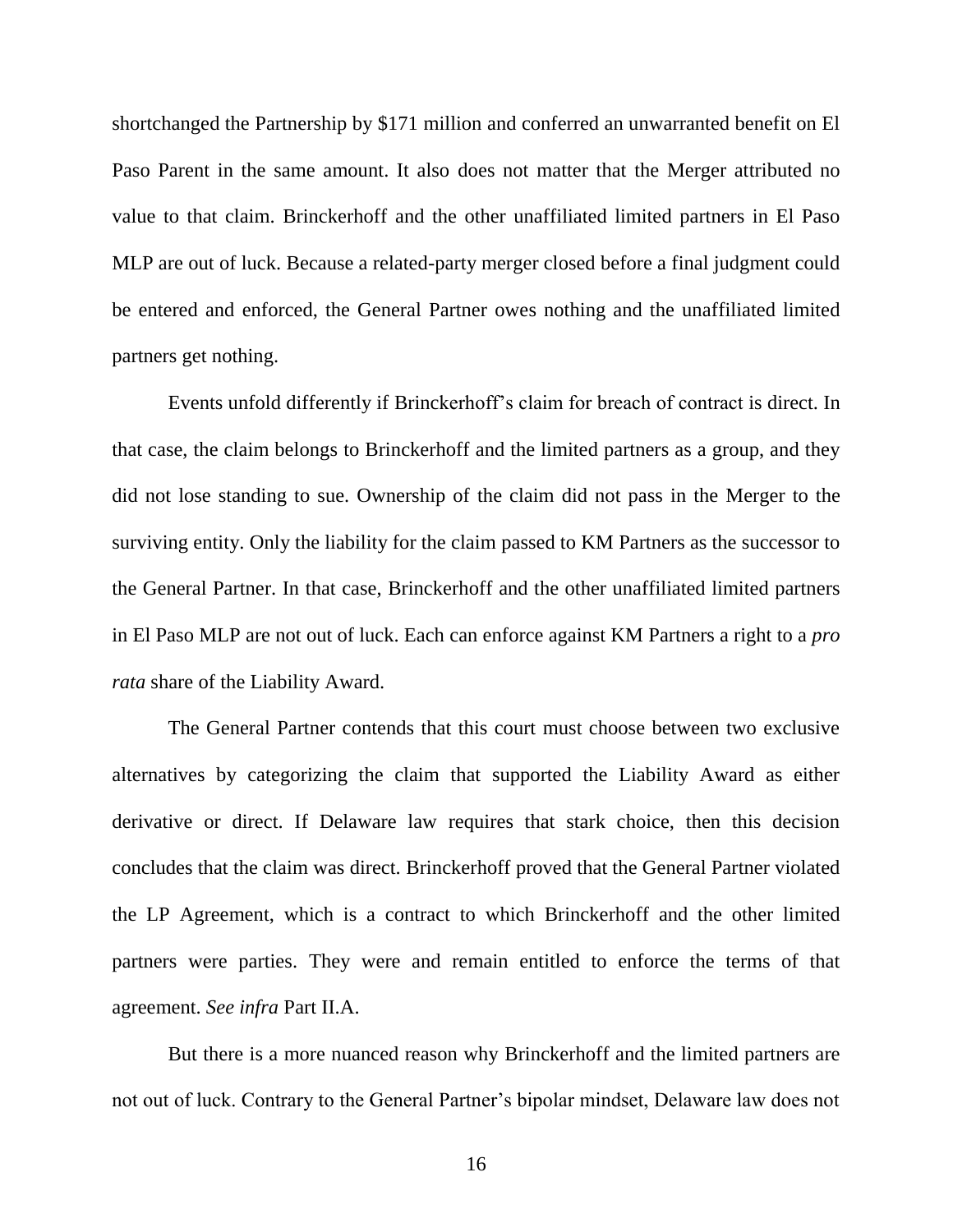only regard claims as either exclusively derivative or exclusively direct. The Delaware Supreme Court has recognized that some claims have features of both categories, and the high court has held that when both features are present, a plaintiff can litigate either type of claim. When reviewing strong claims involving insider transfers and other conduct that traditionally fell within the rubric of the duty of loyalty, the Delaware Supreme Court has used the dual characterization to allow plaintiffs to continue to litigate after a merger. I believe that the claim that supported the Liability Award is best understood as having dual aspects such that Brinckerhoff can continue to litigate his claim. *See infra* Part II.B.

Candor demands conceding that the decisions in which the Delaware Supreme Court has recognized dual-natured claims have been controversial and stand in tension with other decisions that have characterized similar claims as purely derivative.<sup>2</sup> In my

 $2<sup>2</sup>$  In recent memory, two notable Delaware Supreme Court decisions to deploy the dual characterization have been *Gentile v. Rossette*, 906 A.2d 91 (Del. 2006), and *In re Tri-Star Pictures, Inc. Litig.*, 634 A.2d 319 (Del. 1993). In *Gentile*, the Delaware Supreme Court held that a dilutive stock issuance to a controlling stockholder gave rise to dual injury such that the plaintiff could continue litigating the claim. In *Tri-Star*, to the same effect, the Delaware Supreme Court held that an insider transfer gave rise to dual injury. The high court's analysis in both cases differed from and was more nuanced than decisions which have held for purposes of Rule 23.1 that similar injuries gave rise to purely derivative claims. *See, e.g., Ryan v. Gursahaney*, 2015 WL 1915911, at \*9-10 (Del. Ch. Apr. 28, 2015) (characterizing overpayment claim as derivative for purposes of Rule 23.1 where company selectively bought back stock from hedge fund with board representation); *DiRienzo v. Lichtenstein*, 2013 WL 5503034, at \*25 (Del. Ch. Sept. 30, 2013) (treating overpayment claim as derivative for purposes of Rule 23.1); *In re Primedia Inc. Deriv. Litig.*, 910 A.2d 248, 259-60 (Del. Ch. 2006) (treating overpayment claim in which company repurchased preferred stock from controlling shareholder as derivative for purposes of Rule 23.1); *In re Paxson Commc'n Corp. S'holders Litig.*, 2001 WL 812028, at \*5 (Del. Ch. July 12, 2001) (characterizing injury from stock issuance claim as derivative for purposes of Rule 23.1 and asserting that "to the extent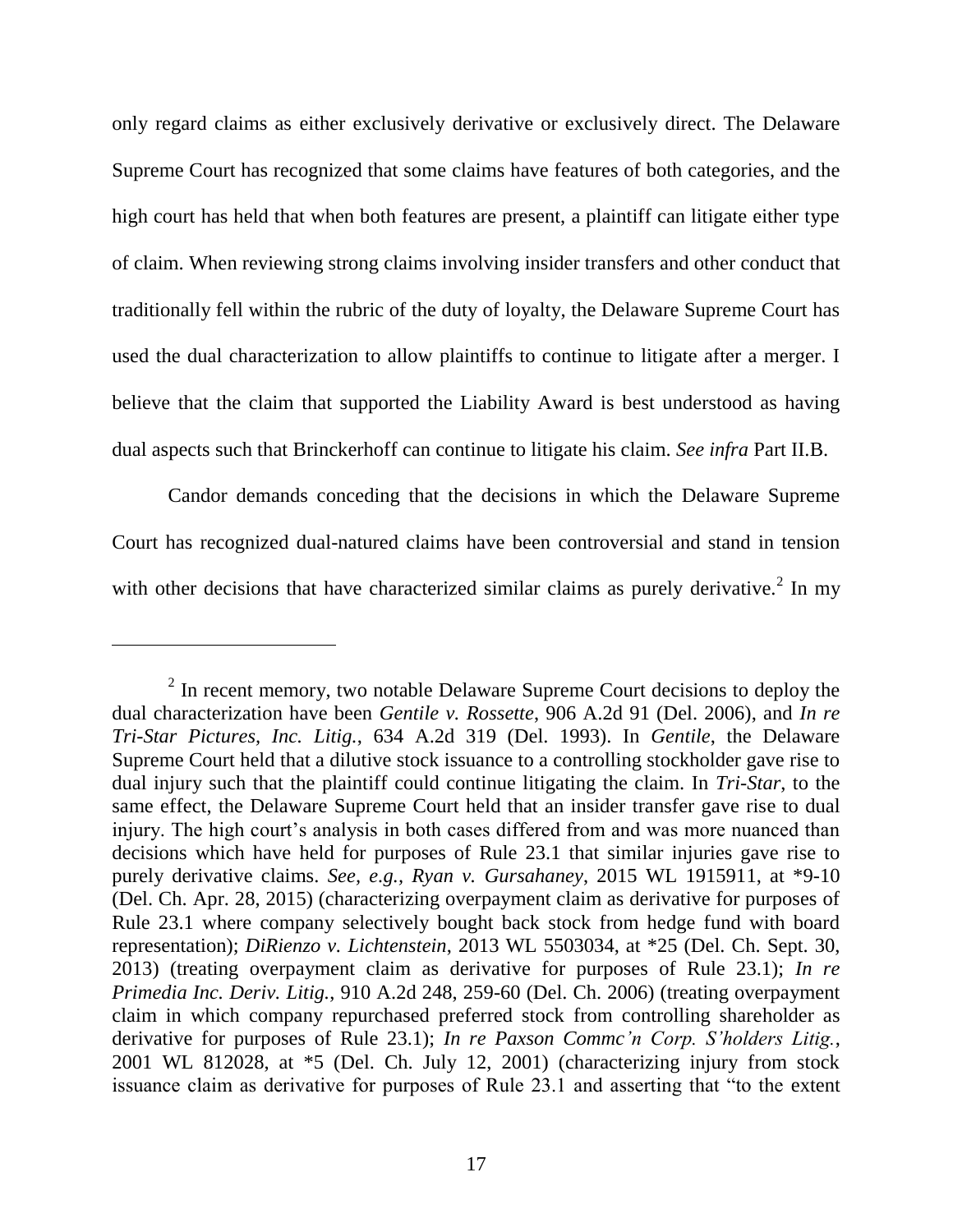view, the tension arises because Delaware law uses a singular inquiry—characterizing a claim as derivative or direct—in two starkly different litigation contexts. The first scenario regularly arises at the outset of a case when a court must determine whether a claim is subject to a heightened pleading standard under Rule 23.1 and the substantive doctrine of demand. At that stage, framed in the language of corporations, the principal public policy in play is board centrism.<sup>3</sup> Directors—not stockholders—manage and oversee the business and affairs of the corporation, and the board's authority includes decisions about whether or not to bring litigation.<sup>4</sup> Not surprisingly, and for good reason, this policy leads to more expansive characterizations of actions as derivative rather than direct. In a close case, it makes sense for the law to err on the side of giving the board of directors the benefit of the doubt and control over litigation assets. If the claim is strong,

 $\overline{a}$ 

that any alleged decrease in the asset value and voting power of plaintiffs' shares . . . results from the issuance of new equity. . . , plaintiff's dilution theory as a basis for a direct claim fails"); *Leung v. Schuler*, 2000 WL 264328, at \*7 (Del. Ch. Feb. 29, 2000) (characterizing a claim challenging a dilutive stock issuance to insiders as derivative for purposes of Rule 23.1).

 $3$  To date, the bulk of the precedents analyzing the difference between direct and directive claims have involved corporations. El Paso MLP was a limited partnership. This decision strives to use the language of limited partnerships or entity-neutral terminology, but from time to time it necessarily deploys (or lapses into) corporate parlance by referring to stockholders, boards of directors, and corporations.

<sup>4</sup> *See* 8 *Del. C.* § 141(a); *Braddock v. Zimmerman*, 906 A.2d 776, 784 (Del. 2006) ("The demand requirement of Rule  $23.1$  is a substantive right designed to give a corporation the opportunity to rectify an alleged wrong without litigation, and to control any litigation which does arise." (internal quotation marks omitted)); *South v. Baker*, 62 A.3d 1, 13-16 (Del. Ch. 2012) (discussing relative roles of board and stockholders when corporation has suffered injury).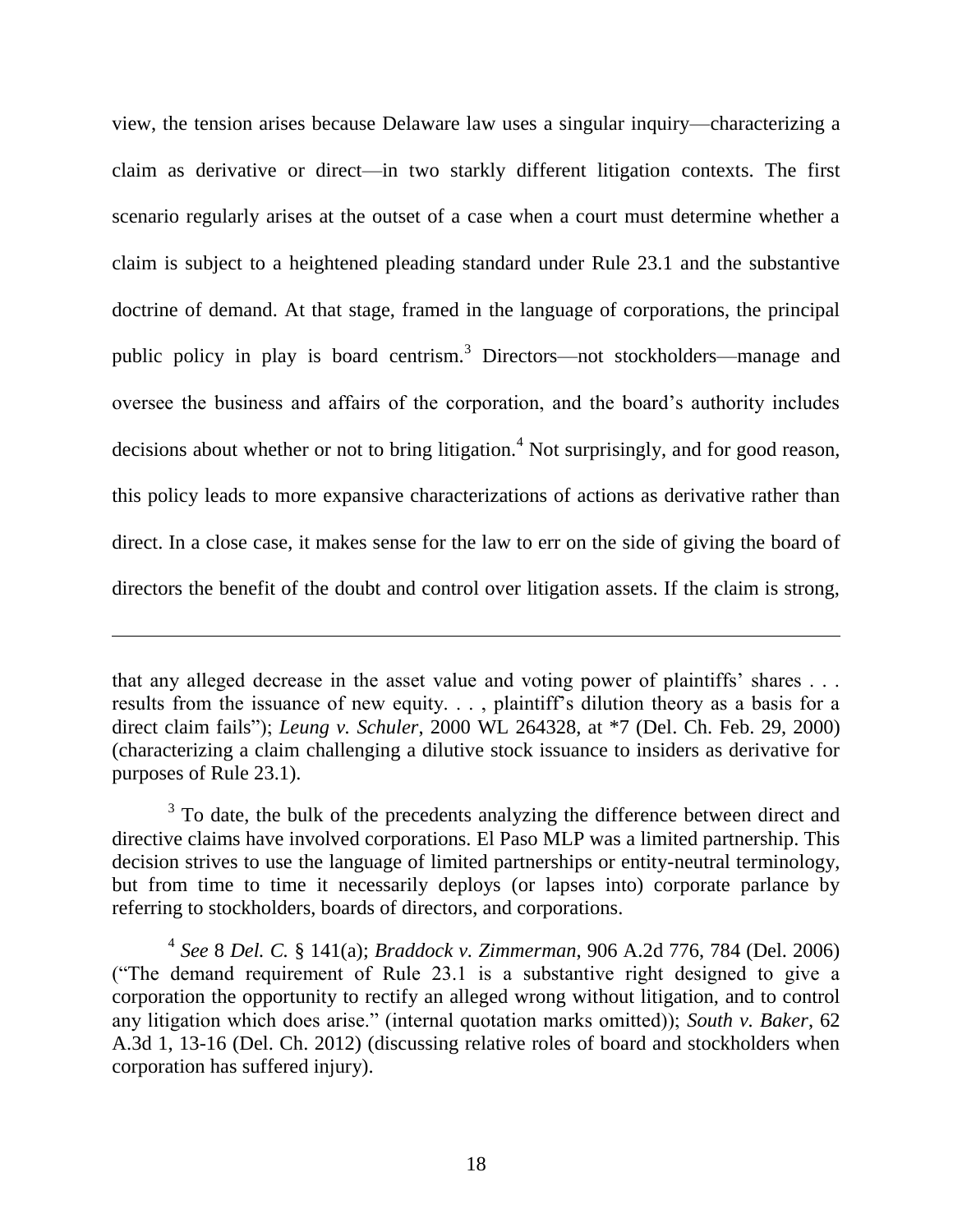it typically will survive a Rule 23.1 analysis regardless. Similar policies apply to limited partnerships, where a general partner manages the entity.<sup>5</sup>

 $\overline{a}$ 

<sup>5</sup> The LP Act does not contain a provision analogous to Section  $141(a)$  of the DGCL that succinctly establishes a principle of general partner centrism. Nevertheless, a combination of provisions in the LP Act lead ineluctably to that conclusion. Section 17-  $403(a)$  states that "[e]xcept as provided in this chapter or in the partnership agreement, a general partner of a limited partnership has the rights and powers and is subject to the restrictions of a partner in a partnership that is governed by the Delaware Uniform Partnership Law.‖ 6 *Del. C.* § 17-403(a); *see also Kansas RSA 15 Ltd. P'ship v. SBMS RSA, Inc.*, 1995 WL 106514, at \*2 (Del. Ch. Mar. 8, 1995) (Allen, C.) (stating that a limited partnership's "general partner's powers are the same as those of  $\lceil \rceil$  partners of a general partnership"). The Delaware Uniform Partnership Law states that (i) "[e]ach partner is an agent of the partnership for the purpose of its business, purposes or activities," 6 *Del. C.* § 15-301, and (ii) "has equal rights in the management and conduct of the partnership business and affairs," *id.*  $\S$  15-401(f). There is no analogous source of authority for limited partners. Instead, Section 17-303 of the LP Act states that limited partners only can maintain their limited liability if they refrain from participating in the management of the partnership. *Id.* § 17-303. Moreover, unless the limited partnership agreement eliminates fiduciary duties, the general partner of a Delaware limited partnership owes fiduciary duties to the partnership and the limited partners, which functionally recognizes that the general partner manages the partnership on behalf of the limited partners. *See* Paul M. Altman & Srinivas M. Raju, *Delaware Alternative Entities and the Implied Contractual Covenant of Good Faith and Fair Dealing Under Delaware Law,* 60 Bus. Law. 1469, 1470 (2005) (noting that general partners owe fiduciary duties to the limited partnership and its limited partners because they control the partnership's property for the benefit of the partnership and its limited partners). As the leading treatise on Delaware limited partnerships observes,

[t]ypically, the general partners conduct the day-to-day business and affairs of the limited partnership and are involved in controlling the management of the limited partnership's business. Generally a limited partner does not participate in the control of the business of the partnership, but rather invests money or other property in the limited partnership in exchange for certain economic rights (including the right to participate in the profits of the business venture). In addition, under the Act, limited partners may possess certain voting and informational rights.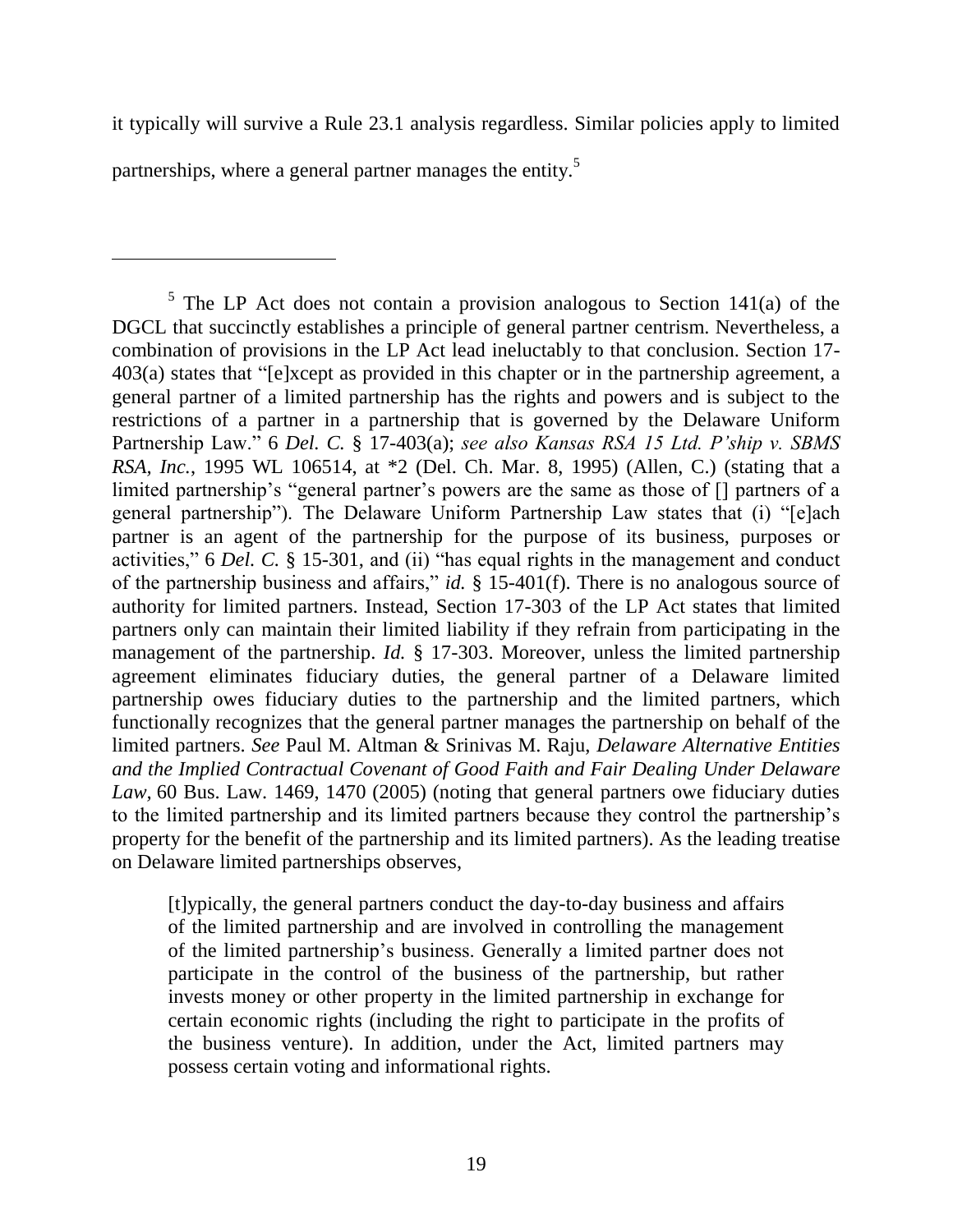The second context is the one presented by this case, where a merger has terminated the separate legal existence of the entity on whose behalf the derivative action was pursued.<sup>6</sup> In contrast to a Rule 23.1 analysis, where strong claims typically proceed notwithstanding a derivative characterization, *Lewis v. Anderson* operates as a bright-line, one-size-fits-all rule that effectively terminates claims regardless of merit. As Chief Justice Strine observed while a Vice Chancellor, although courts "may indulge the notion that  $\lceil$  derivative $\lceil$  claims  $\lceil$  against officers and directors $\lceil$  still 'survive'  $\lceil$  after a merger $\lceil$  ... they usually die as a matter of fact." *Golaine v. Edwards*, 1999 WL 1271882, at \*4 (Del. Ch. Dec. 21, 1999). Not surprisingly, with this consequence looming, decisions rendered

 $\overline{a}$ 

Martin I. Lubaroff & Paul M. Altman, Delaware Limited Partnerships § 1.2 (Supp. 2015); *accord* Edwin W. Hecker, Jr., *Limited Partners' Derivative Suits Under The Revised Uniform Limited Partnership Act*, 33 Vand. L. Rev. 343, 344 (1980) ("As is the case with publicly held corporations, ownership is separated from control in the modern limited partnership. . . . Unlike corporations, however, this separation results not only from the dispersion of ownership . . . but also from the theoretical of nature of a limited partnership. By definition, a limited partner is a passive investor.").

 $6$  By statute, when a merger becomes effective, "for all purposes of the laws of this State the separate existence of all the constituent corporations, or of all such constituent corporations except the one into which the other or others . . . have been merged, as the case may be, shall cease and the constituent corporations shall become a new corporation, or be merged into 1 of such corporations." 8 *Del. C.* § 259(a). The same is true for limited partnerships. *See* 6 *Del. C.* § 17-211(b). In some direct mergers and all reverse-triangular mergers, the acquired corporation continues as the surviving corporation. For purposes of the issues discussed in the opinion, however, the *separate* existence of the entity ceases. In a direct merger, the two firms merge, and although the one may survive, the posttransaction entity represents a consolidation of the two merged firms. Likewise in a reverse-triangular merger, although the entity survives, it emerges as a wholly owned subsidiary of the acquirer. *See Hamilton P'rs, L.P. v. Englard*, 11 A.3d 1180, 1205-06 (Del. Ch. 2010).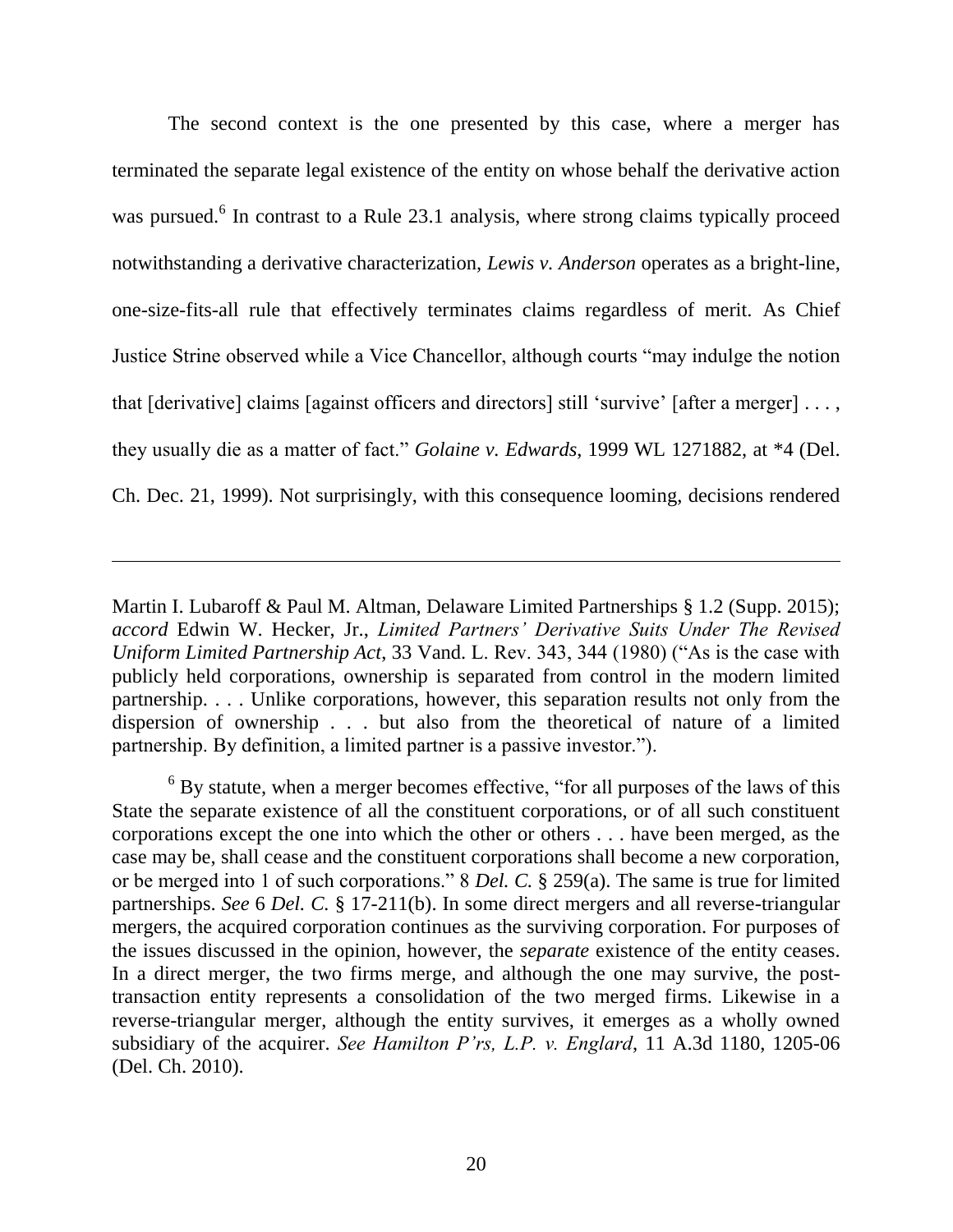in this context have tended to find ways to characterize strong claims as direct. This impetus has led to decisions parsing the derivative-versus-direct distinction in the context of mergers that are difficult to reconcile.<sup>7</sup> In my view, it also led to the recognition of dual-natured claims.

For present purposes, it would be enough to hold that Brinckerhoff has asserted a dual-natured claim that he can continue to litigate after the Merger. But in light of the doctrinal tensions that presently exist regarding how the injuries from similar transactions are characterized, this decision takes the liberty of suggesting a further development in how our law addresses dual-natured claims.<sup>8</sup> In my view, Delaware law should split the atom of its now-unitary analysis. Delaware law can and should treat dual-natured claims

<sup>7</sup> *Compare, e.g., Parnes v. Bally Entm't Corp.*, 722 A.2d 1243 (Del. 1999) (holding that challenge to side payments to management in connection with a merger was direct) *with Kramer v. Western Pac. Indus. Inc.*, 546 A.2d 348 (Del. 1988) (holding that challenge to grant of stock options and golden parachutes to management prior to a merger was derivative) *with Elster v. Am. Airlines, Inc.*, 100 A.2d 219, 222 (Del. Ch. 1953) (holding that challenge to option grants stated derivative claim for mismanagement of stock as a corporate asset); *see Agostino v. Hicks*, 845 A.2d 1110, 1118-22 (Del. Ch. 2004) (describing tension); *In re Gaylord Container Corp. S'holders Litig.*, 747 A.2d 71, 76 (Del. Ch. 1999) (Strine, V.C.) (same).

<sup>&</sup>lt;sup>8</sup> This aspect of this decision is admittedly dictum, but because this decision effectively decides the fate of the Liability Award, the losing party can be expected to appeal. It therefore seems likely that the Delaware Supreme Court will be presented with the issue and, given that reality, it seemed beneficial to touch on an issue relevant to Delaware's continued recognition of dual-natured claims. This approach is also consistent with precedents in which members of this court, who must wrestle regularly with the derivative-versus-direct distinction, have made suggestions for clarifying this area of the law. *See, e.g.*, *Agostino*, 845 A.2d at 1121-22; *Gaylord*, 747 A.2d at 77-83; *Golaine*, 1999 WL 1271882, at \*4-7.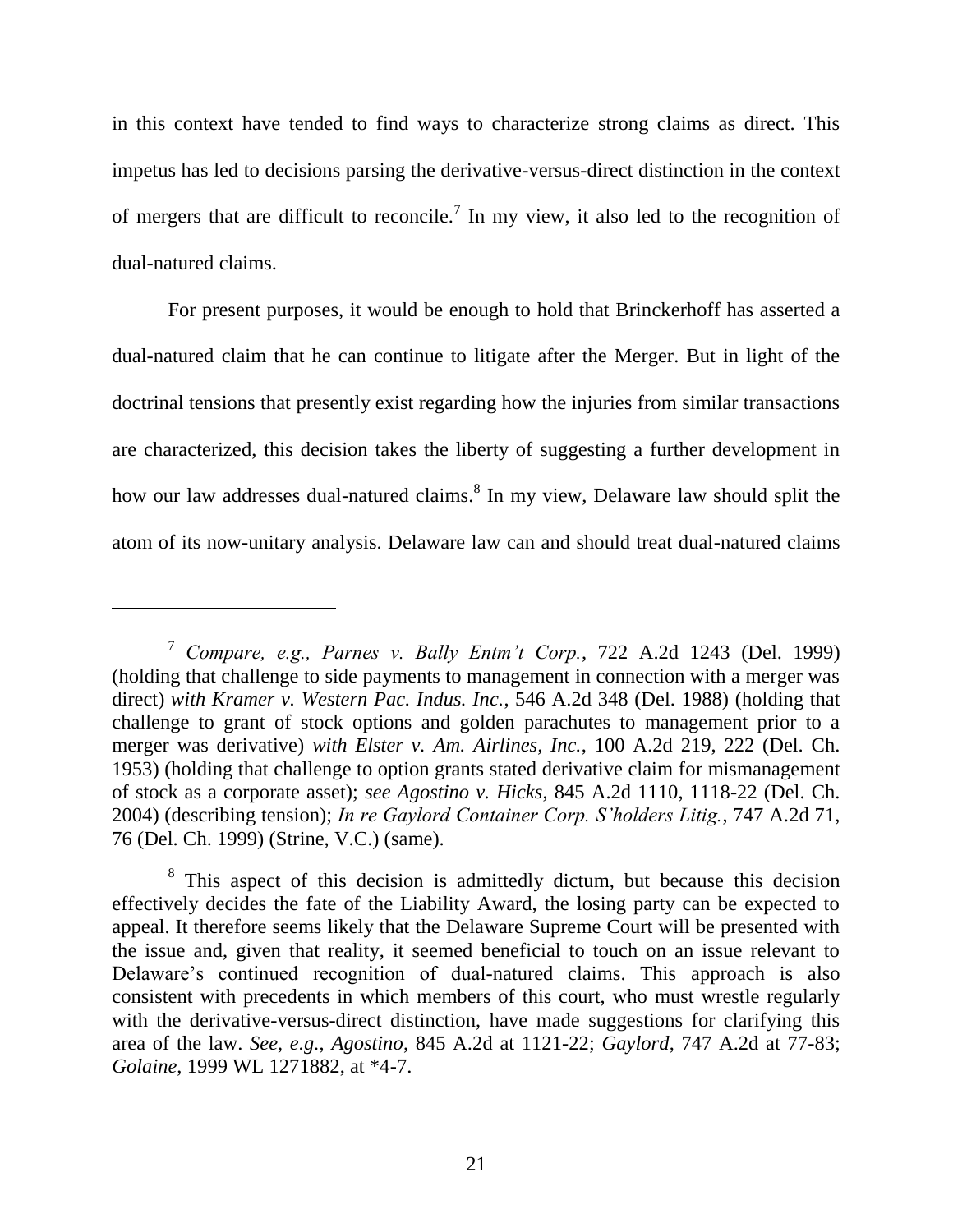differently for purposes of claim initiation, when Rule 23.1 and the demand doctrine should apply, and claim termination, when the plaintiff should be able to continue to litigate a dual-natured cause of action post-merger as a direct claim. *See infra* Part II.B.3. Just as the framers of our federal constitution resolved difficult issues of national polity by "split[ing] the atom of sovereignty,"<sup>9</sup> so too can the members of the Delaware Supreme Court, as framers of the equitable parameters of entity law, resolve difficult issues of entity polity using a similar technique.<sup>10</sup>

Finally, the decision considers whether estoppel should bar Brinckerhoff from characterizing his claim as anything other than derivative. The grounds for estoppel are lacking. A court is not bound by whether a plaintiff describes its claim as derivative or direct, so the General Partner did not have a reliance interest in Brinckerhoff's derivative characterization. *See infra* Part II.C.1. The General Partner also is not prejudiced from an order that implements the Liability Award through a *pro rata* recovery by unaffiliated limited partners. Although it is rare for a court to grant an investor-level recovery on an

<sup>9</sup> *U.S. Term Limits, Inc. v. Thornton,* 514 U.S. 779, 838 (1995) (Kennedy, J., concurring) ("Federalism was our Nation's own discovery. The Framers split the atom of sovereignty. It was the genius of their idea that our citizens would have two political capacities, one state and one federal . . . ."); *see* Randy J. Holland, *State Constitutions: Purpose and Function*, 69 Temp. L. Rev. 989, 992 (1996) (quoting *Term Limits* and describing implications of dual sovereignty).

<sup>&</sup>lt;sup>10</sup> See Schoon v. Smith, 953 A.2d 196, 204 (Del. 2008) ("The judicial creation of equitable standing for a stockholder to bring a derivative action demonstrates that equitable doctrine can be judicially extended to address new circumstances."). ―Judicially-created equitable doctrines may be extended so long as the extension is consistent with the principles of equity." *Id.* at 205.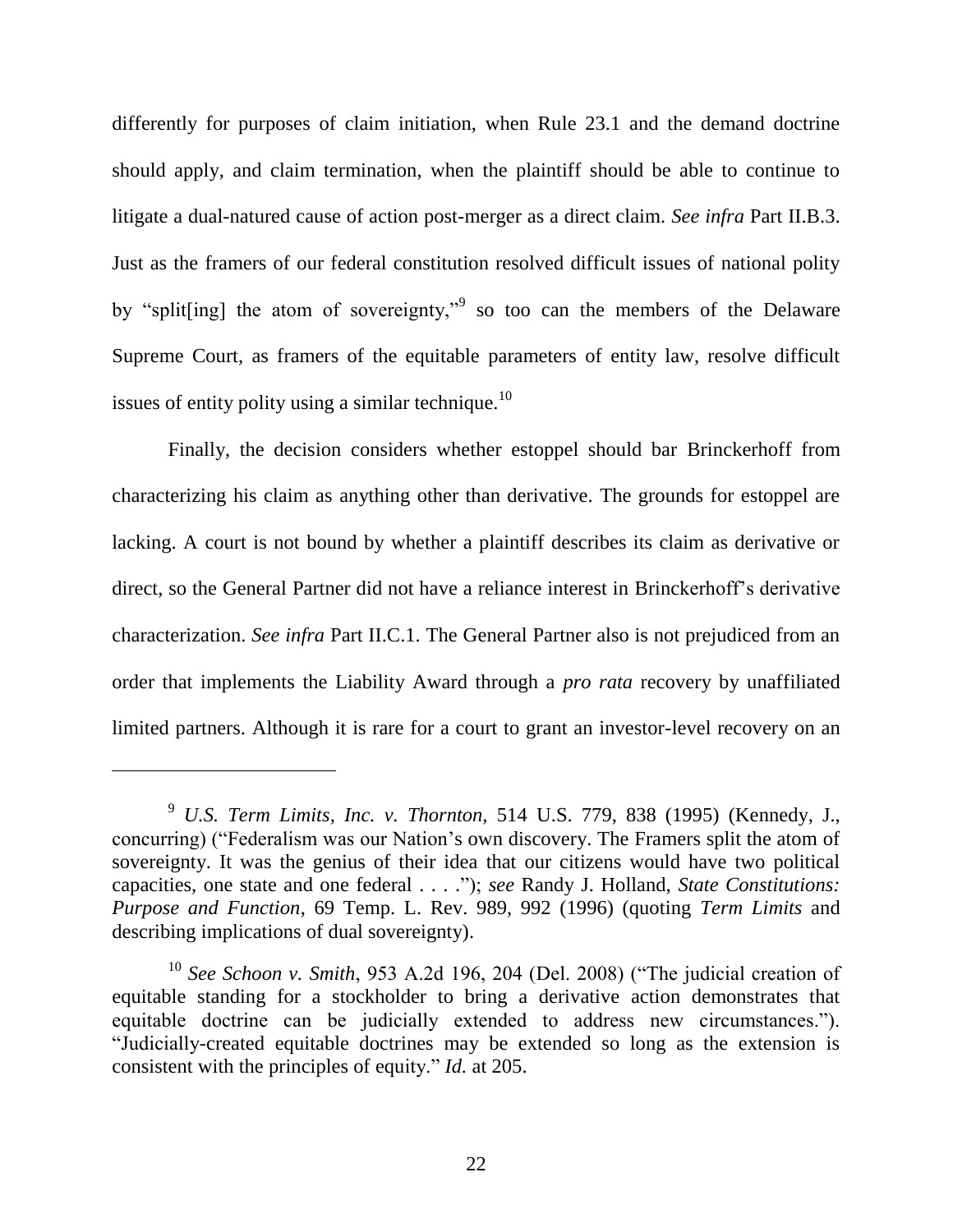entity-level claim, ample authority establishes that such a remedy is possible. *See infra* Part II.C.2. The General Partner cannot claim prejudice from a remedy that it might have faced in any event. Moreover, the reason for recasting the remedy is a reorganization implemented by the General Partner and its affiliates. Although the General Partner admittedly will be worse off than if the Merger enabled the General Partner to extract \$171 million in breach of the LP Agreement and then escape any contractual consequence, a comparison to the General Partner's hoped-for result (and concomitant windfall) does not establish prejudice. From a different standpoint, the General Partner is better off, because it need only pay 58.6% of the Liability Award rather than 100%.

#### **A. First Order Analysis: Derivative Or Direct**

The General Partner frames its motion to dismiss as turning on whether the claim that gave rise to the Liability Award was derivative or direct. According to the General Partner, those are the only categories of investor claims that Delaware law recognizes and a claim must be one or the other. Moreover, according to the General Partner, the Delaware Supreme Court established the exclusive test for determining whether a claim is derivative or direct in *Tooley v. Donaldson, Lufkin, & Jenrette, Inc.*, 845 A.2d 1031 (Del. 2004). In that decision, the Delaware Supreme Court stated:

We set forth in this Opinion the law to be applied henceforth in determining whether a stockholder's claim is derivative or direct. That issue must turn *solely* on the following questions: (1) who suffered the alleged harm (the corporation or the suing stockholders, individually); and (2) who would receive the benefit of any recovery or other remedy (the corporation or the suing stockholders, individually)?

*Id.* at 1033.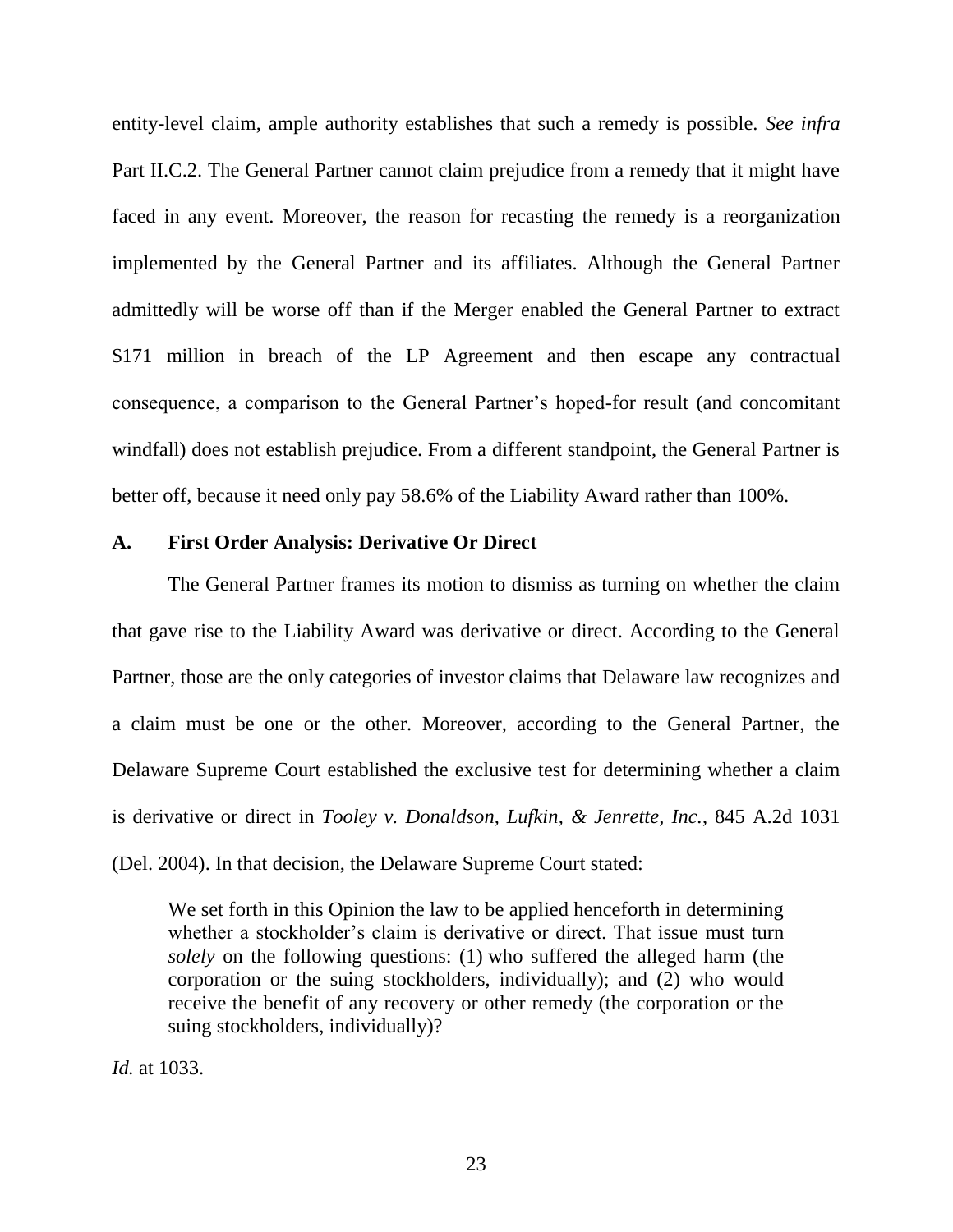In my view, the General Partner errs by treating *Tooley* as if its holding required all claims, whether sounding in tort, contract, or a statutory cause of action, to be brought derivatively whenever an entity in which the plaintiff is an investor can be said to have suffered harm such that some component of the plaintiff's loss could be framed as having been suffered indirectly. To my mind, that position overstates *Tooley*'s reach. *See NAF Hldgs., LLC v. Li Fung (Trading) Ltd.*, 118 A.3d 175, 176 (Del. 2015). Instead, *Tooley*  and its progeny "deal with the distinct question of when a cause of action for breach of fiduciary duty or to enforce rights belonging to the corporation itself must be asserted derivatively." *Id.* The *Tooley* decision did not obviate the need to address an "important" initial question": "[D]oes the plaintiff seek to bring a claim belonging to her personally or one belonging to the corporation itself?" *Id.* at 180.

As the General Partner interprets *Tooley*, Delaware law recognizes only two types of claims that investors can bring: direct claims and derivative claims. Accepting this dichotomous outlook for purposes of analysis, Brinckerhoff's claim for breach of the LP Agreement is properly categorized as direct. Brinckerhoff sued to enforce a contract to which he and the other limited partners were parties. They had standing to enforce that claim individually and directly. Their claim therefore survived the Merger, and it now can be remedied by awarding the unaffiliated limited partners at the time of the Merger their *pro rata* share of the Liability Award.

### **1. Direct Claims**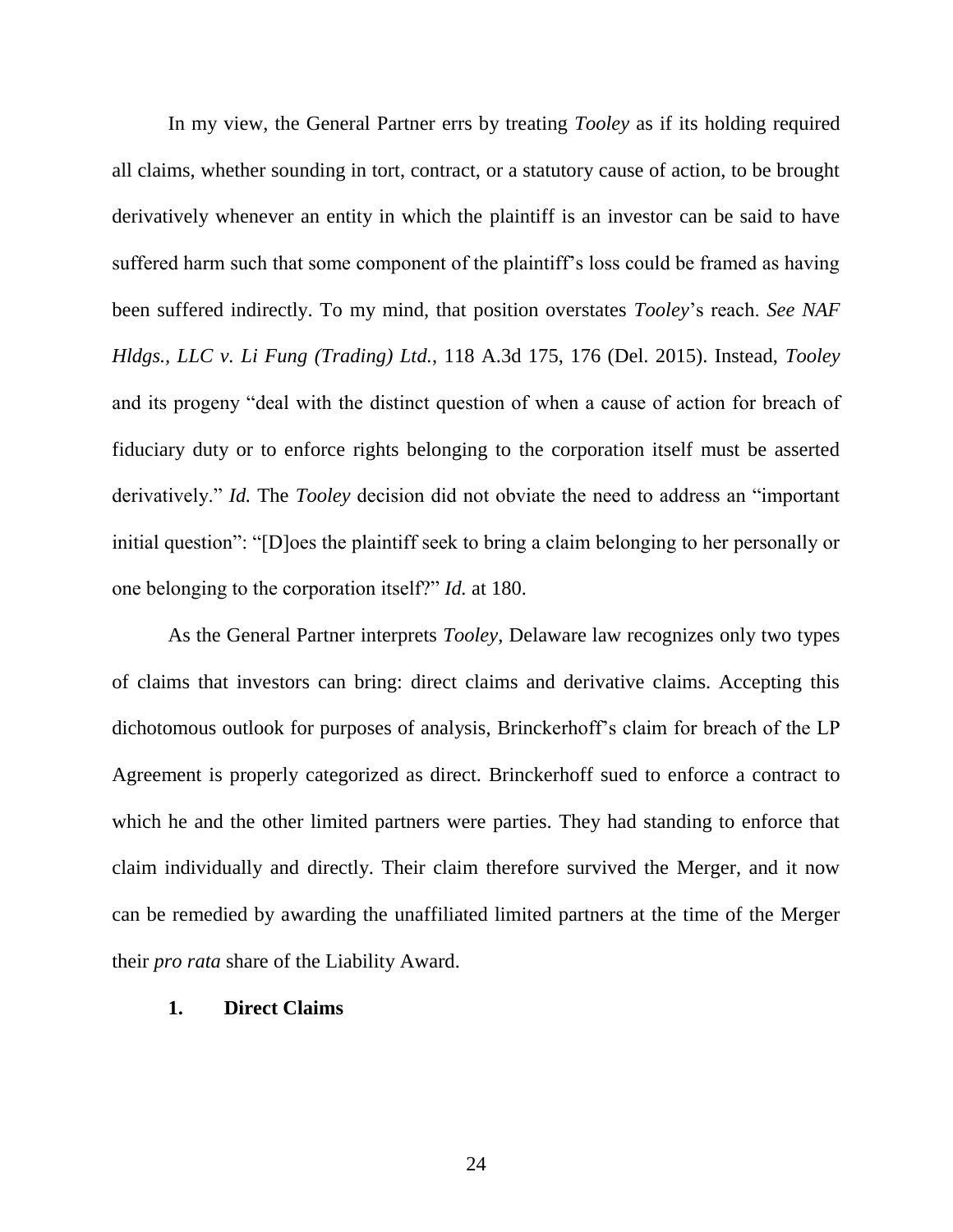Direct claims are one category of claims that investors in Delaware entities bring. The General Partner's binary view of the world accommodates the existence of this category.

Direct claims encompass causes of action that belong to a plaintiff and which the plaintiff can assert in its own name. The direct claims governed by Delaware law that equity investors most commonly advance rely on particular rights that a holder of an equity security can exercise by virtue of being the owner of that security. For stockholders in a corporation, direct claims include the causes of action conferred on stockholders by specific statutory provisions of the  $DGCL$ <sup>11</sup> Direct claims also include causes of action to enforce contract rights that stockholders possess under the corporation's certificate of incorporation and bylaws.<sup>12</sup> Stockholders similarly can sue

 $\overline{a}$ 

<sup>11</sup> *See, e.g.*, 8 *Del. C.* § 205 (right to bring action to validate a defective corporate act); *id.* § 231(c) (right to bring action challenging ballot, proxies, or votes); *id.* § 262(a) (right to bring appraisal proceeding).

<sup>12</sup> *See Tooley*, 845 A.2d at 1037-39; *Ruffalo v. Transtech Serv. P'rs Inc*., 2010 WL 3307487, at \*9 (Del. Ch. Aug. 23, 2010); *MCG Capital Corp. v. Maginn*, 2010 WL 1782271, at \*7, \*13-14 (Del. Ch. May 5, 2010); *Manzo v. Rite Aid Corp.*, 2002 WL 31926606, at \*5 (Del. Ch. Dec. 19, 2002), *aff'd*, 825 A.2d 239 (Del. 2003) (TABLE); *Rich Realty, Inc. v. Potter Anderson & Corroon LLP*, 2011 WL 743400, at \*4 (Del. Super. Feb. 21, 2011); *see also Wells Fargo & Co. v. First Interstate Bancorp.*, 1996 WL  $32169$ , at  $*7$  (Del. Ch. Jan. 18, 1996) (Allen, C.) (observing that if a lawsuit "seeks a remedy to compensate for the invasion of a property right of a stockholder," then the claim is direct and "the recovery will be for the stockholder"); Garrard Glenn, *The Stockholder's Suit—Corporate and Individual Grievances*, 33 Yale L.J. 580, 592 (1924) (explaining that a suit to enforce the constitutive corporate agreements is an individual, not a derivative, claim). As *Tooley* specifically held, stockholders suffer direct injury and may sue individually for breach of their contractual rights, even when all stockholders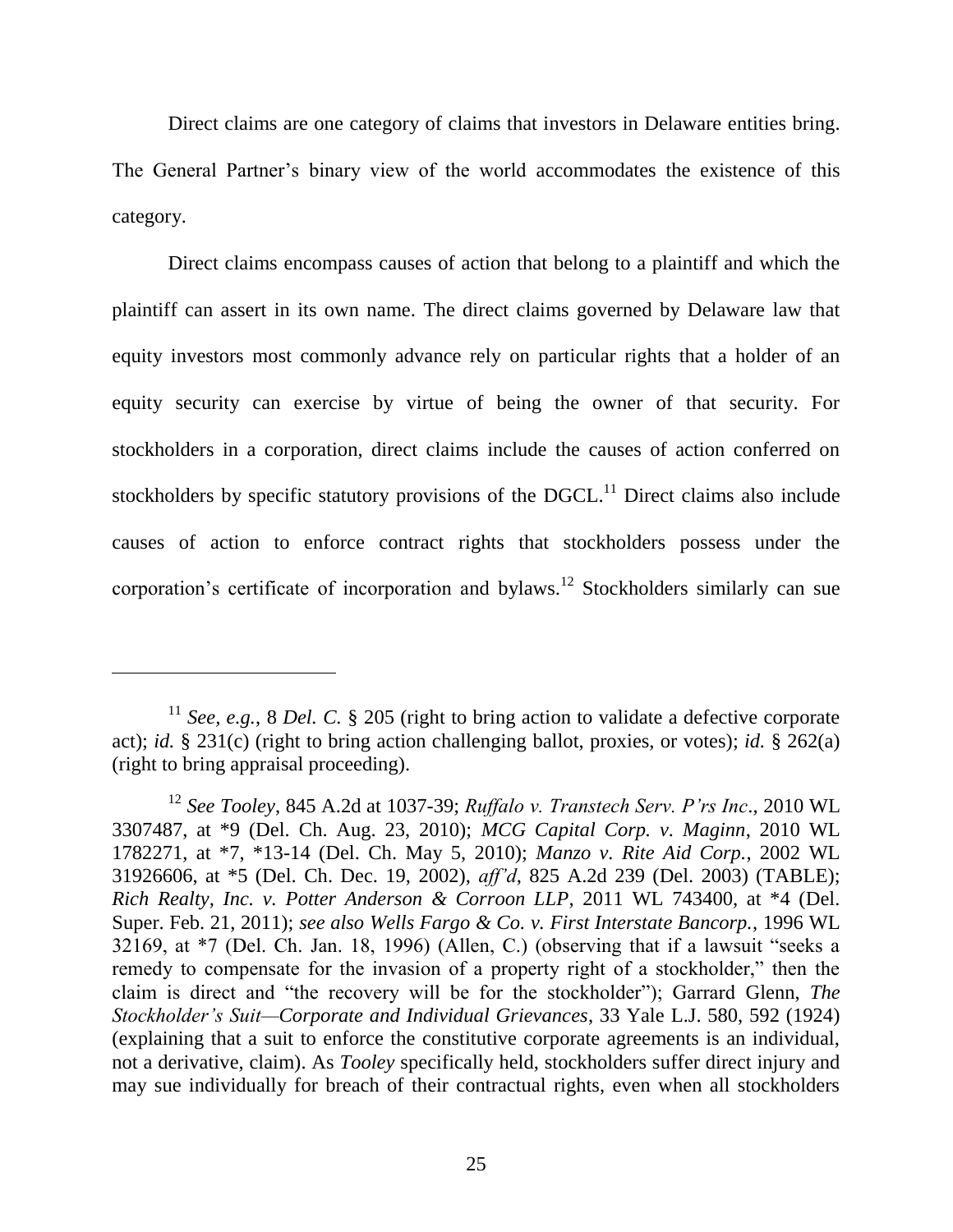directly to enforce contractual constraints on a board's authority under the charter, bylaws, and provisions of the DGCL.<sup>13</sup> The availability of a direct cause of action in these situations comports with Delaware's longstanding recognition that the DGCL, the certification of incorporation, and the bylaws together constitute a multi-party contract among the directors, officers, and stockholders of the corporation.<sup>14</sup> As parties to the contract, stockholders can enforce it.<sup>15</sup>

A limited partner in a Delaware limited partnership possesses analogous rights. The universe of direct claims starts with the causes of action granted to limited partners

had the same right and suffered the same injury. *Tooley*, 845 A.2d at 1039. *See generally Allen v. El Paso Pipeline GP Co., L.L.C.*, 90 A.3d 1097, 1105-09 (Del. Ch. 2014).

 $\overline{a}$ 

<sup>13</sup> *See Grimes v. Donald*, 673 A.2d 1207, 1213 n.15 (Del. 1996); *Shaev v. Adkerson*, 2015 WL 5882942, at \*3 (Del. Ch. Oct. 5, 2015); *Grayson v. Imagination Station, Inc*., 2010 WL 3221951, at \*5 (Del. Ch. Aug. 16, 2010).

<sup>14</sup> *E.g.*, 8 *Del. C.* § 394 ("This chapter and all amendments thereof shall be a part of the charter or certificate of incorporation of every corporation.‖); *Boilermakers Local 154 Ret. Fund v. Chevron Corp.*, 73 A.3d 934, 940 (Del. Ch. 2013) (Strine, C.) ("[O]ur Supreme Court has long noted that bylaws, together with the certificate of incorporation and the broader DGCL, form part of a flexible contract between corporations and stockholders.‖); *accord Airgas, Inc. v. Air Prods. & Chems., Inc.*, 8 A.3d 1182, 1188 (Del. 2010) ("Corporate charters and bylaws are contracts among a corporation's shareholders . . . ."); *STAAR Surgical Co. v. Waggoner*, 588 A.2d 1130, 1136 (Del. 1991) (―[A] corporate charter is both a contract between the State and the corporation, and the corporation and its shareholders.").

<sup>15</sup> *See Grimes*, 673 A.2d at 1212; *Grayson*, 2010 WL 3221951, at \*6; *see also Blasius Indus., Inc. v. Atlas Corp.*, 564 A.2d 651, 660 (Del. Ch. 1988) (Allen, C.) (noting that the scope of a restriction on a fiduciary's authority is "not  $\dots$  a question that a court may leave to the [fiduciary] finally to decide so long as he does so honestly and competently; that is, it may not be left to the [fiduciary's] business judgment").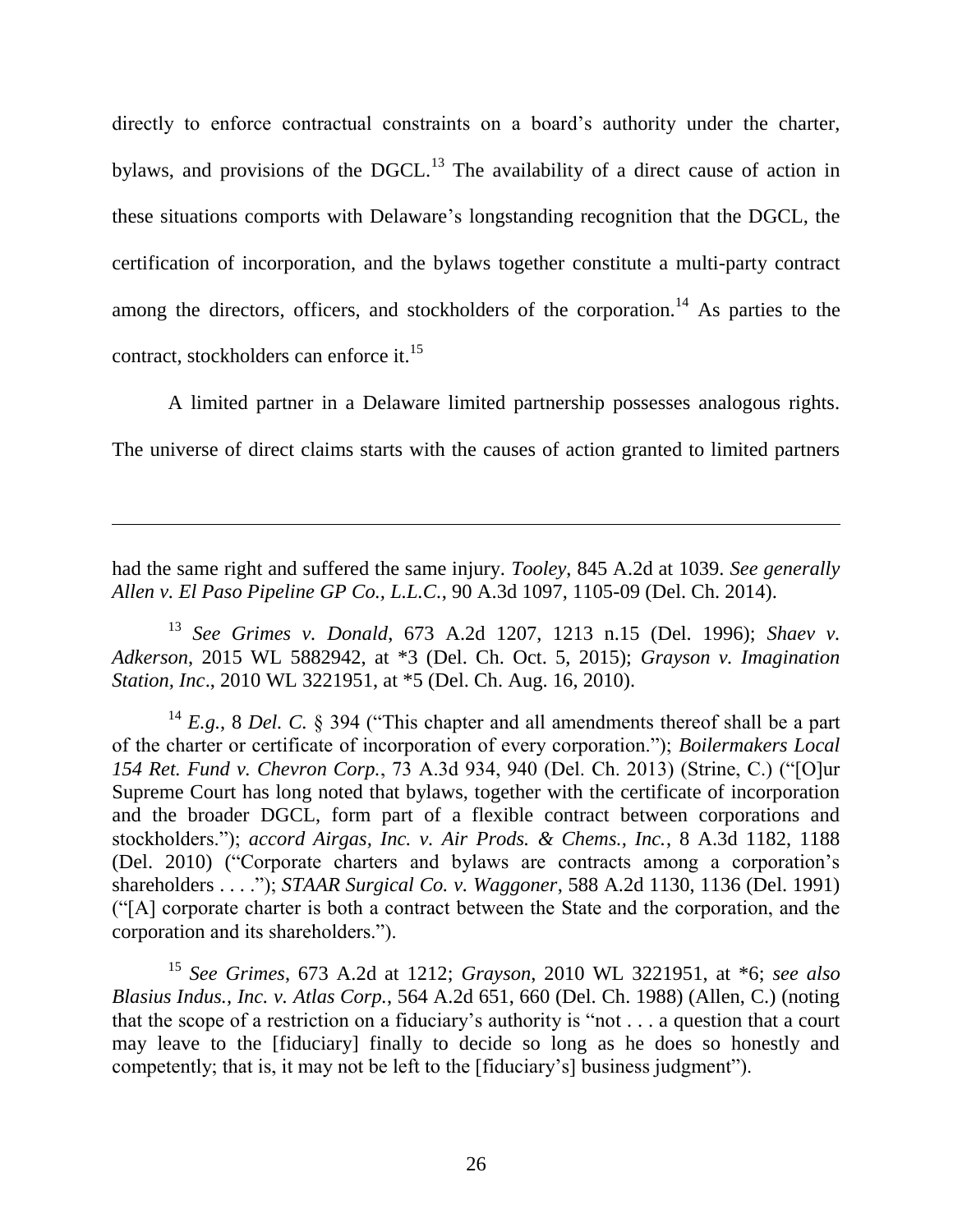by specific statutory provisions of the LP Act.<sup>16</sup> It also includes causes of action to enforce the contract rights that the limited partners possess under the partnership's certificate of limited partnership and its partnership agreement.<sup>17</sup> A limited partner's ability to sue in contract is arguably more compelling than a stockholder's because "[i]t is the policy of [the LP Act] to give maximum effect to the principle of freedom of contract and to the enforceability of partnership agreements." 6 *Del. C.* § 17-1101(c); *accord Elf Atochem N. Am. v. Jaffari, 727 A.2d 286, 290 (Del. 1999)* ("The policy of freedom of contract underlies  $\ldots$  the LP Act."). Allowing parties to the limited partnership agreement to enforce the agreement as a contract is consistent with public policy.

In addition to claims to enforce rights under the operative statutes and the constitutive documents of an entity, investors may possess other direct claims that belong to them personally. "Ouintessential examples of personal claims would include a contract claim for breach of an agreement to purchase or sell shares or a tort claim for fraud in connection with the purchase or sale of shares.‖ *In re Activision Blizzard, Inc. S'holder* 

<sup>16</sup> *See, e.g.*, 6 *Del. C.* § 17-110(a) (right to bring action to determine the validity of any admission, election, appointment or removal or other withdrawal of a general partner of a limited partnership, and the right of any person to become or continue to be a general partner); *id.* § 17-205(b) (right to bring action to compel execution of partnership agreement or amendment); *id.* § 17-207 (right to recover damages from general partner for false statement in certificate contemplated by LP Act).

<sup>17</sup> *See Allen*, 90 A.3d at 1109; *Brinckerhoff v. Tex. E. Prods. Pipeline Co.*, 986 A.2d 370, 383 (Del. Ch. 2010); *Anglo Am. Sec. Fund LP v. S.R. Glob. Int'l Fund, L.P.*, 829 A.2d 143, 151, 154 (Del. Ch. 2003); *In re Cencom Cable Income P'rs, L.P.*, 2000 WL 130629, at \*6 (Del. Ch. Jan. 27, 2000).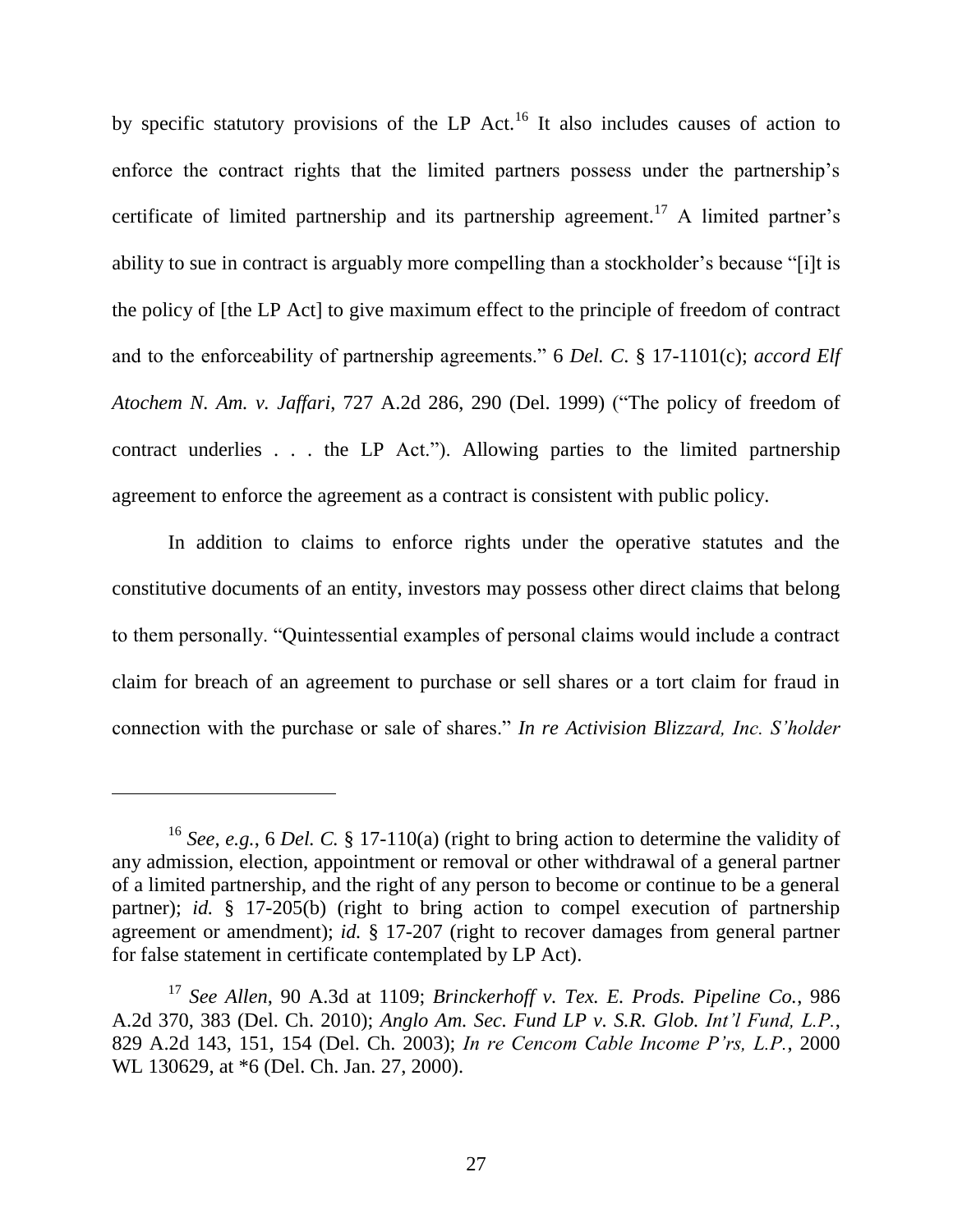*Litig.*, --- A.3d ---, 2015 WL 2438067, at \*25 (Del. Ch. May 20, 2015). The Delaware Supreme Court recently considered another example of this type of direct claim. *See NAF Hldgs., LLC v. Li Fung (Trading) Ltd.*, 118 A.3d 175, 176 (Del. 2015). There, a parent corporation agreed to buy a company called Hampshire Group, Limited ("Hampshire"), using two acquisition subsidiaries as the purchasing vehicles. The parent corporation was not a party to the acquisition agreement. As part of the transaction, however, the parent corporation entered into a commercial contract with Li & Fung (Trading) Limited ("Li & Fung") to have Li & Fung act as a sourcing agent for Hampshire after the acquisition. Li & Fung subsequently repudiated its contract with NAF and refused to serve as the acquired company's sourcing agent, forcing the acquisition subsidiaries and Hampshire to terminate the transaction agreement. The parent corporation sued Li  $&$  Fung for breach of their commercial agreement, alleging that it suffered damages of \$30 million when Li & Fung repudiated the contract. Relying on *Tooley*, Li & Fung argued that the acquisition subsidiaries, not the parent, suffered the harm, and that the parent only suffered loss derivatively as the owner of the subsidiaries. Li & Fung contended that the parent could not sue directly on its contact rights.

The United States Court of Appeals for the Second Circuit asked the Delaware Supreme Court whether Li & Fung's argument was correct. The Delaware Supreme Court said no:

The case law under [*Tooley*] and its progeny deal with the distinct question of when a cause of action for breach of fiduciary duty or to enforce rights belonging to the corporation itself must be asserted derivatively. That body of law has no bearing on whether a party with its own rights as a signatory to a commercial contract may sue directly to enforce those rights.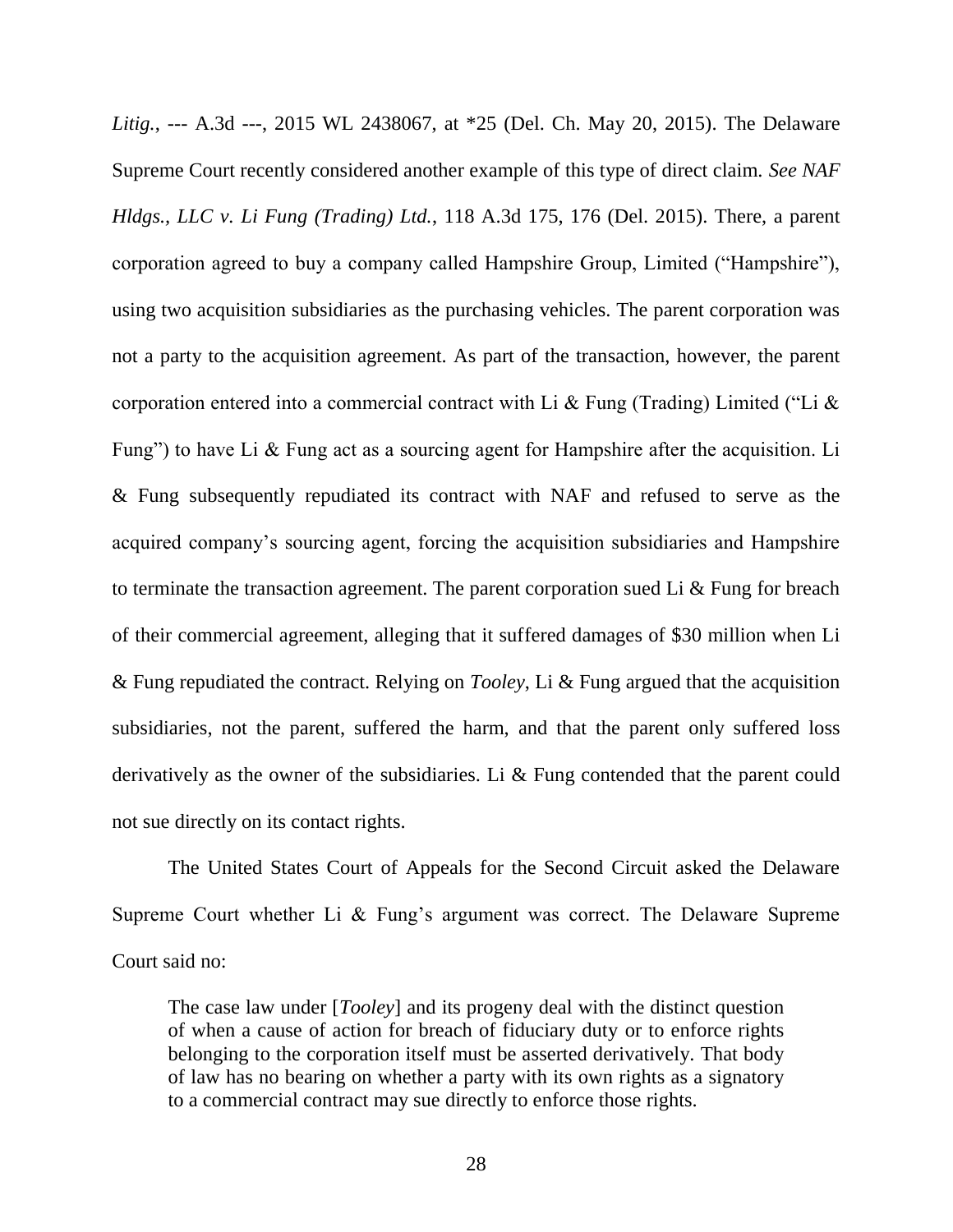*Id.* The Delaware Supreme Court recognized that the injury suffered by the parent corporation might well be co-extensive with the injury suffered by the subsidiaries. Li  $\&$ Fung observed that the subsidiaries had settled their claims, and the Delaware Supreme Court recognized that such a fact could conceivably affect the damages analysis. But it did not affect whether the parent had standing to sue. For that purpose, "a more important initial question has to be answered: does the plaintiff seek to bring a claim belonging to her personally or one belonging to the corporation itself?" *Id.* at 180. Where the parent corporation possessed its own contractual cause of action, the parent could sue directly to enforce it. $^{18}$ 

# **2. Derivative Claims**

Derivative claims are another category of claims that investors in Delaware entities bring. This is the other category of claims that the General Partner recognizes.

For a Delaware limited partnership, the LP Act codifies the concept of a derivative

action:

 $\overline{a}$ 

A limited partner or an assignee of a partnership interest may bring an action in the Court of Chancery in the right of a limited partnership to recover a judgment in its favor if general partners with authority to do so have refused to bring the action or if an effort to cause those general partners to bring the action is not likely to succeed.

<sup>18</sup> *Id.* It bears emphasizing that *NAF Holdings* involved a separate commercial agreement between the parent and Li & Fung. The nature of the cause of action was thus one step removed from a cause of action under a constitutive entity agreement, such as a certificate of incorporation or limited partnership agreement. The additional degree of separation makes the contract right easier to identify, but the underlying rationale applies equally to a right that an investor possesses under a constitutive entity agreement.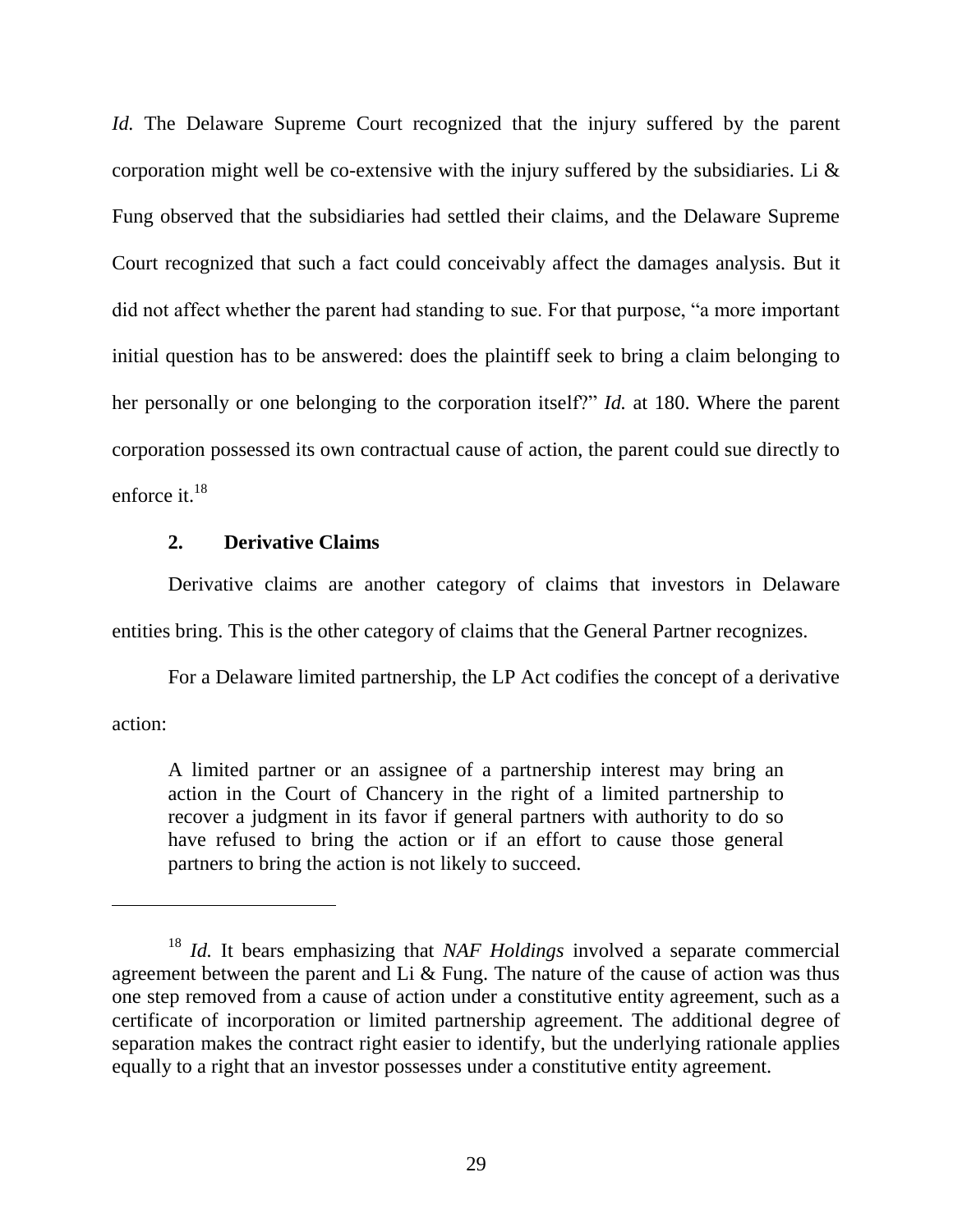6 *Del. C.* § 17-1001. The limited partner's derivative action is a statutory descendant of the corporate derivative action. "Devised as a suit in equity, the purpose of the derivative action was . . . to protect the interests of the corporation from the misfeasance and malfeasance of 'faithless directors and managers." *Kamen v. Kemper Fin. Servs., Inc.*, 500 U.S. 90, 95 (1991) (quoting *Cohen v. Beneficial Loan Corp.*, 337 U.S. 541, 548 (1949)). The claims that nineteenth century jurists confronted when originally recognizing the concept of the derivative action typically involved allegations of mismanagement or the misappropriation of funds from the corporate treasury.<sup>19</sup> Courts of equity responded by analogizing the role of a director to that of a trustee, "thus bringing the dispute within the ambit of existing and unquestioned doctrine, . . . provid[ing] a ready-made set of substantive rules to govern the directors and at the same time satisfy[ing] the requirement of a ground for equitable jurisdiction.<sup> $20$ </sup> The stockholders were the beneficiaries of the quasi-trustees' duties and occupied a role analogous to the

<sup>19</sup> *See* Bert S. Prunty, Jr., *The Shareholders' Derivative Suit: Notes On Its Derivation*, 32 N.Y.U. L. Rev. 980, 982-83, 986-89 (1957) (tracing history of derivative actions and their initial focus on recovering funds misappropriated by management); *see also* Donna I. Dennis, *Contrivance and Collusion: The Corporate Origins of Shareholder Derivative Litigation in the United States*, 67 Rutgers U. L. Rev. 1479, 1481-85 (2015) (describing origins of derivative suit).

<sup>20</sup> Prunty, *supra*, at 986; *see Maldonado v. Flynn*, 413 A.2d 1251, 1261 (Del. Ch. 1980) (explaining that the "initial purpose" of the derivative action "was to provide the stockholder a right to call to account his directors for their management of the corporation, analogous to the right of a trust beneficiary to call his trustee to account for the management of the trust corpus"), *rev'd on other grounds sub nom. Zapata Corp. v. Maldonado*, 430 A.2d 779 (Del. 1981).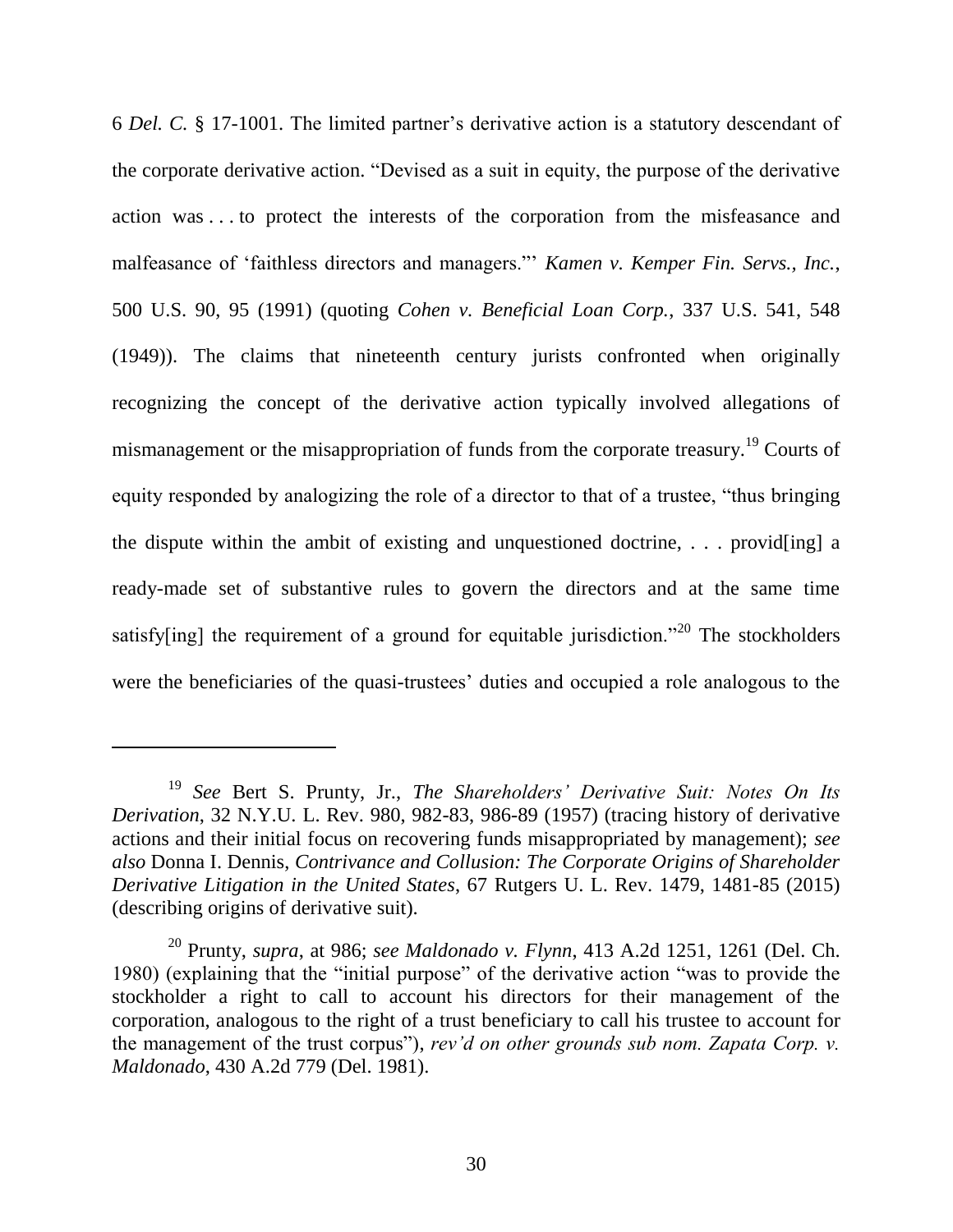*cestui que trust.*

Notably, under this theoretical paradigm, the stockholders' ability to sue did not depend on or run through the corporation. "Originally, in the United States the shareholder's suit, although on behalf of his corporation, was not based on a strict concept of the corporate entity.<sup>221</sup> The nineteenth century courts regarded the corporation as a necessary party, but the "[r]easons for the requirement, if given at all, were advanced with less certainty." Prunty, *supra*, at 988. The opinions were grounded in analogies to trust law and treated the stockholders as beneficiaries who could bring their fiduciaries to account without the need for a separate, entity-based cause of action. *Id.* at 989. The corporation's role was pragmatic, "that of a passive recipient of the proceeds as the most logical and convenient mode of aggregate recovery." *Id.* Consequently, "[f]or a time [the cause of action] bore none of the accoutrements of a thing secondary or derivative; it belonged to the shareholders and to them alone, although they could exercise it collectively through the corporation or individually through the representative suit." *Id.* at 994. "The plaintiff brought the action as representative of all the shareholders, except any that might be defendants, even though the recovery inured to the corporation." Grenier, *supra*, at 165-66.

<sup>21</sup> Edward J. Grenier, Jr., *Prorata Recovery By Shareholders on Corporate Causes of Action As A Means Of Achieving Corporate Justice*, 19 Wash. & Lee L. Rev. 165, 165 (1962); *accord* Prunty, *supra*, at 989.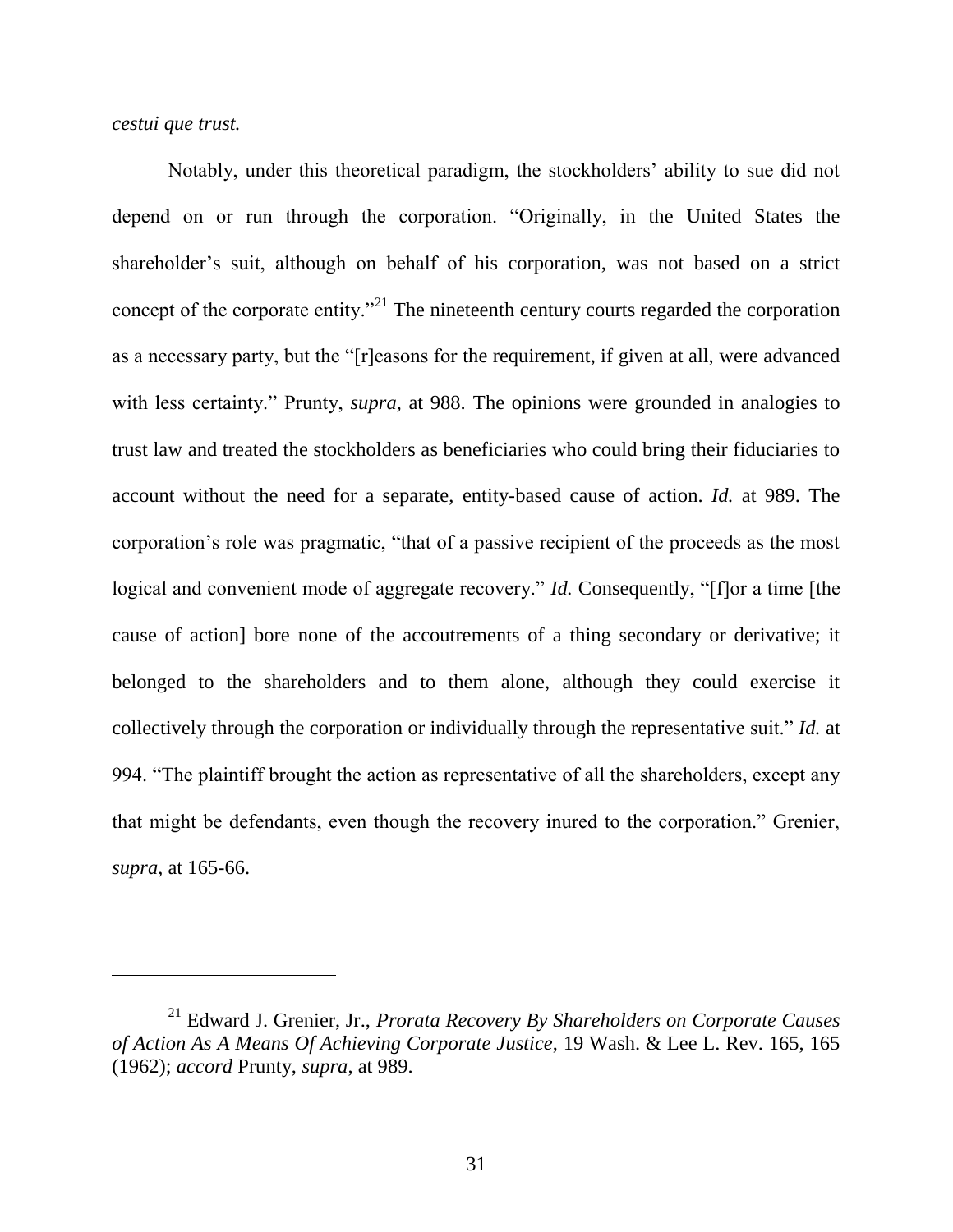The centrality of the corporation's role emerged from a different source—"from attempts, eventually successful, to extend the shareholders' right beyond the management group" to encompass corporate rights of action "against extracorporate defendants." Prunty, *supra*, at 994.

For this purpose, trust law was inadequate in its then state of development. To span the difficulty, the derivative concept was forged through the union of the concepts of corporate entity and breach of trust. Both were necessary. Without the breach of trust the shareholder had no litigable complaint against the administration of affairs by his appointed representatives. Without the corporate entity the shareholder could invoke no trust doctrine recognizing a right of substitution in the enforcement of aggregate legal rights.

*Id.* The concept of the derivative action as two actions in one bridged the gap by permitting the stockholder to sue the corporation's managers for failing to pursue a claim against a third party belonging to the corporation. Grenier, *supra*, at 166; *accord* Prunty, *supra*, at 990-92.

Courts naturally looked with disfavor on efforts by stockholders to usurp the managers' authority to decide whether to bring a claim against third parties, and they relied on the corporation's ownership of the claim to limit the stockholder's ability to sue. The seminal decision was *Forbes v. Whitlock*, 3 Edw. Ch. 446 (N.Y. Ch. 1841). There, a third party defendant sold property to a corporation in return for stock. The plaintiffs sued in their capacity as stockholders, seeking to set aside the contract on grounds of fraud and to recover damages for its breach.

[T]he court viewed the situation as one in which all rights vested in the corporation to which the covenants ran. . . . Only the rights of the corporate personality were at stake and those must be asserted in the corporate name. ... Thus, to avoid what was vaguely referred to as "endless difficulty and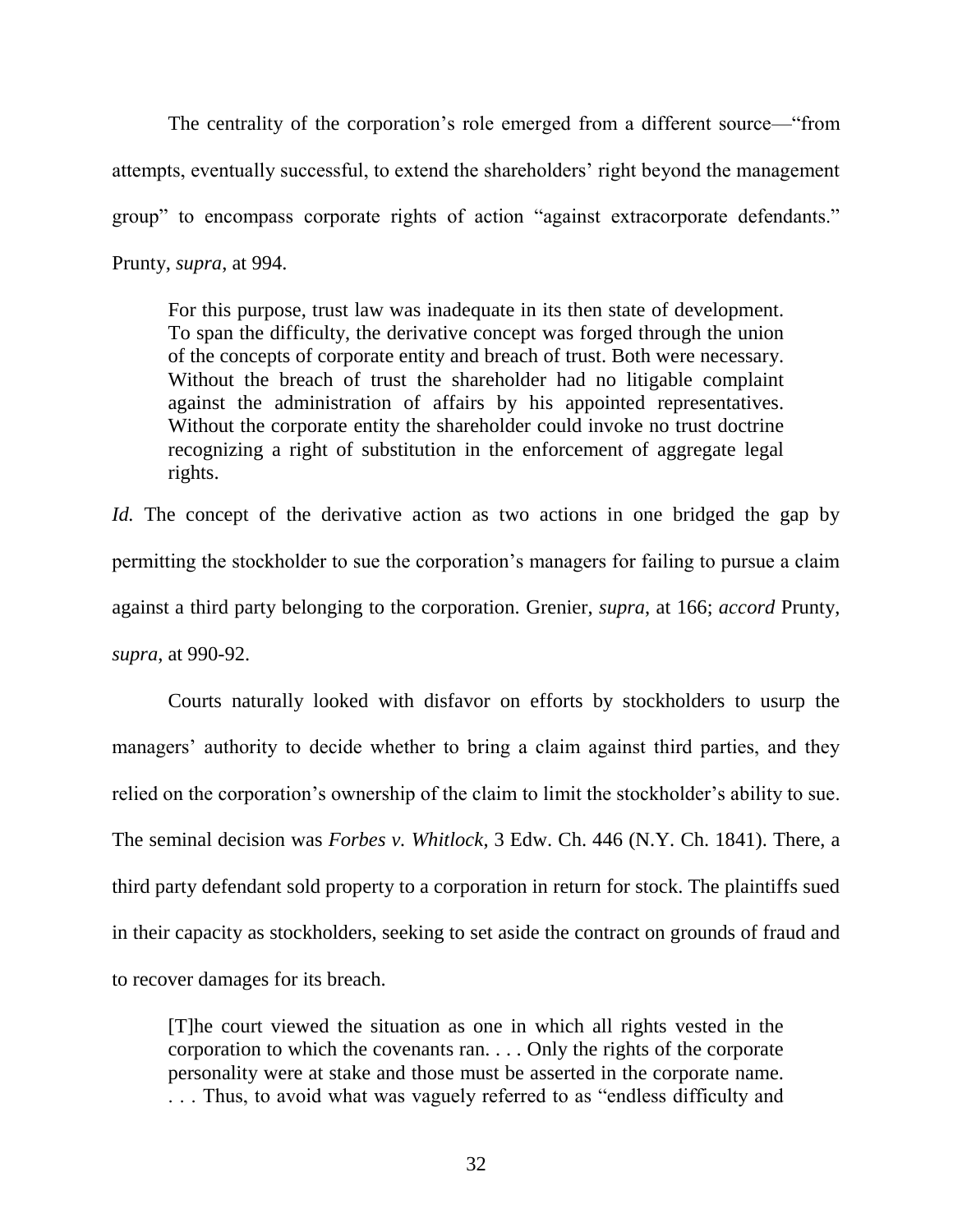embarrassment," the corporate entity concept was employed to defeat a shareholders' action. But plaintiffs also sought to hold defendant for misconduct in the office of treasurer to which he succeeded as a result of his sale of property for corporate stock. To this extent the bill presented managerial abuse, but the court applied its conceptualism to this part of the case as well.

Prunty, *supra*, at 990. Subsequent New York decisions built on *Forbes* to develop the idea that when a stockholder plaintiff sues, he sues in a derivative capacity and asserts a corporate cause of action. *See id.* at 991. The necessary role that the entity played in a suit against third parties came full circle and fed back into the concept of how a stockholder sued the internal corporate managers.

During the nineteenth century, derivative actions proliferated, not because of stockholders pursuing internal claims against corporate management, but because corporate management encouraged supportive stockholders to assert claims against third parties on the corporation's behalf. *See* Dennis, *supra*, at 1486-1517. Through a stockholder derivative action, corporate management could "achieve ends which were felt to be beyond their reach in normal corporate litigation." Prunty, *supra*, at 994. One end was access to the federal courts,  $^{22}$  but that end was an instrumental one in service of a

 $\overline{a}$ 

<sup>22</sup> *See* 7 Charles Alan Wright et al., *Federal Practice and Procedure* § 1830 (3d ed. 2007) (explaining that "it was not uncommon for a corporation that had a direct claim against a party who was a cocitizen of the state of its incorporation to seek to have the claim litigated in a federal court as a derivative suit brought by a nominal shareholderplaintiff who was chosen because the shareholder's citizenship was different from that of the corporation and its officers, as well as that of the prospective defendant" and noting that "[i]f an accommodating stockholder could not be found, one could be created by transferring stock to an individual whose citizenship enabled that person to bring the suit"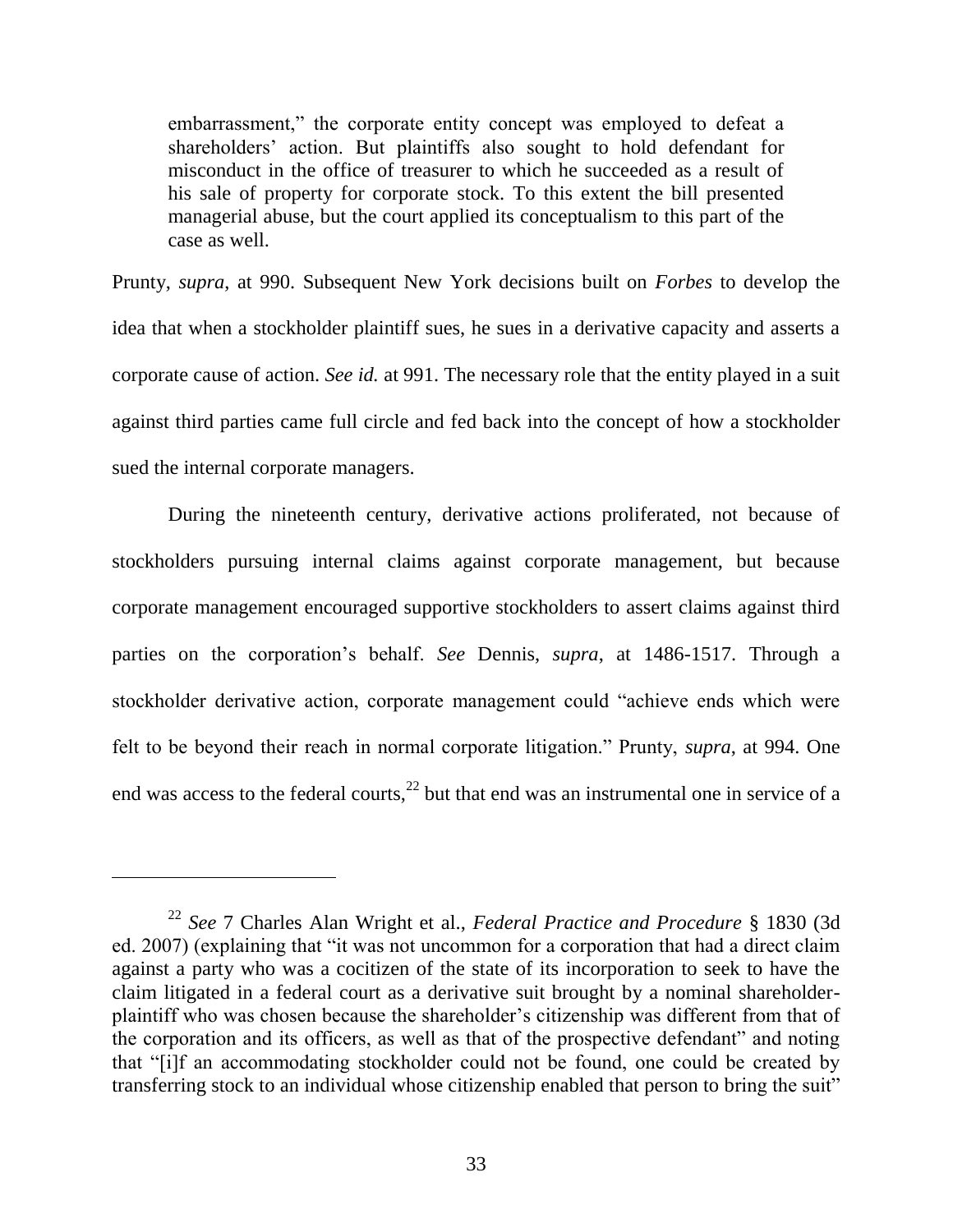greater purpose. The real goal was to obtain a favorable forum to challenge the constitutionality of taxes and other forms of regulation. Dennis, *supra*, at 1511. Stockholder derivative litigation had a remarkably successful run, generating a series of landmark decisions involving constitutional challenges to regulatory statutes. *See id.* at 1511-13. Corporations only stopped using the derivative suit instrumentally after (i) the "switch in time that saved nine" produced a new reticence among the federal judiciary towards invalidating economic regulation on constitutional grounds and (ii) expansions in federal standing doctrine facilitated corporate access to the federal courts directly. *See id.* at 1517-18.

Because of the frequency and prominence of management-facilitated suits in which the corporation played a necessary role, the concept of a derivative action as two suits in one was firmly fixed by the early twentieth century. Chancellor Josiah O. Wolcott, one of Delaware's greatest jurists, wrote in 1932 that

[t]he complainants' case, being asserted by them in their derivative right as stockholders, has a double aspect. Its nature is dual. It asserts as the principal cause of action a claim belonging to the corporation to have an accounting from the defendants and a decree against them for payment to the corporation of the sum found due on such accounting. In this aspect, the cause of action is the corporation's. It does not belong to the complainants. Inasmuch however as the corporation will not sue because of the domination over it by the alleged wrongdoers who are its directors, the complainants as stockholders have a right in equity to compel the assertion of the corporation's rights to redress. This is their individual right. A bill filed by stockholders in their derivative right therefore has two phases—one

(citing *Hawes v. City of Oakland*, 104 U.S. 450, 452-53 (1881))); Dennis, *supra*, at 1486- 1511 (same).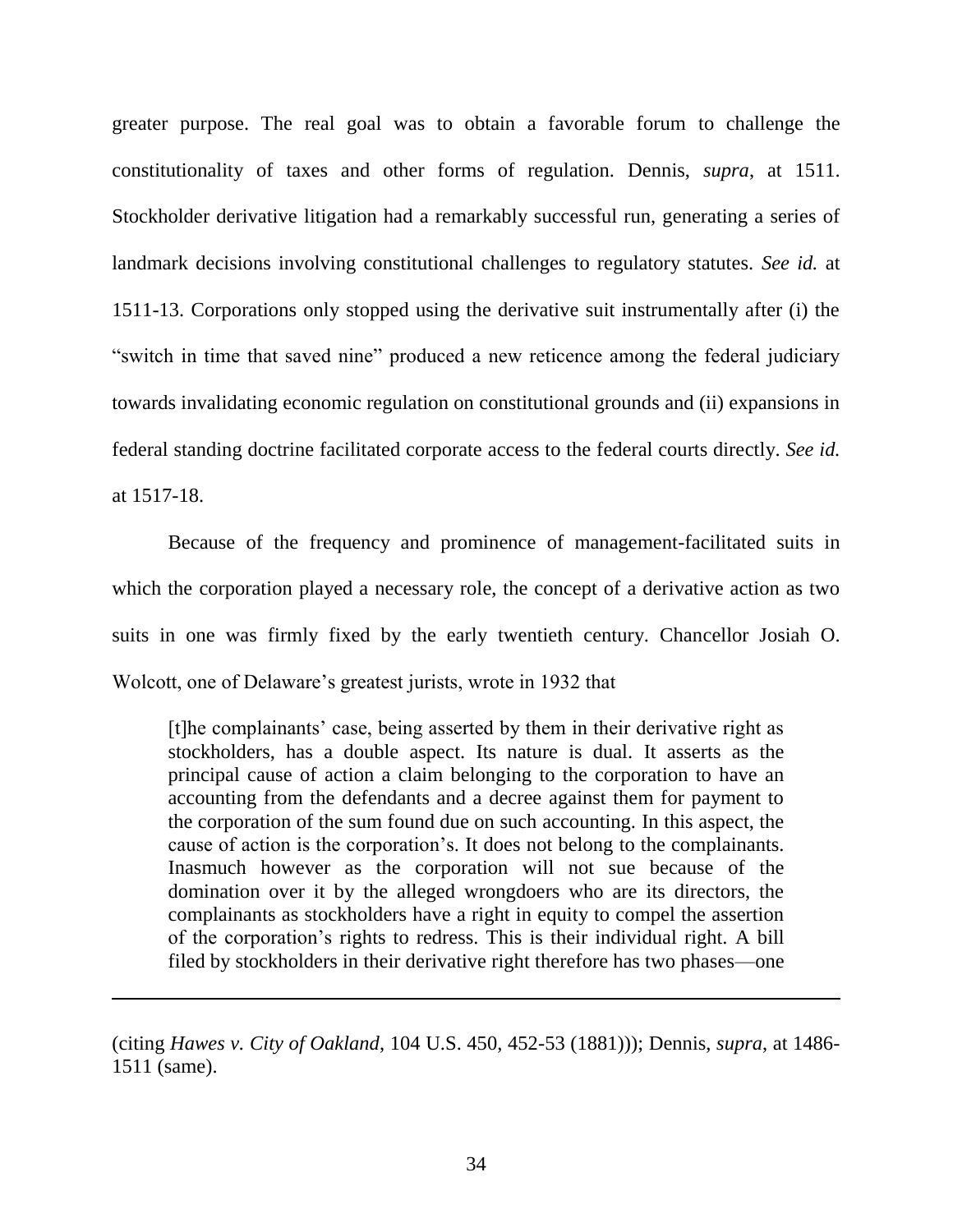is the equivalent of a suit to compel the corporation to sue, and the other is the suit by the corporation, asserted by the stockholders in its behalf, against those liable to it. The former belongs to the complaining stockholders; the latter to the corporation.<sup>23</sup>

In *Aronson v. Lewis*, the Delaware Supreme Court embraced the two-suits-in-one concept: "The nature of the [derivative] action is two-fold. First, it is the equivalent of a suit by the shareholders to compel the corporation to sue. Second, it is a suit by the corporation, asserted by the shareholders on its behalf, against those liable to it.<sup> $24$ </sup> Later Delaware Supreme Court decisions have reaffirmed the two-fold nature of the derivative

<sup>23</sup> *Cantor v. Sachs*, 162 A. 73, 76 (Del. Ch. 1932) (citations omitted); *accord Harff v. Kerkorian*, 324 A.2d 215, 218 (Del. Ch. 1974), *aff'd in part, rev'd in part on other grounds*, 347 A.2d 133 (Del. 1975).

<sup>24</sup> 473 A.2d 805, 811 (Del. 1984). In *Brehm v. Eisner*, 746 A.2d 244, 253-54 (Del. 2000), the Delaware Supreme Court overruled seven precedents, including *Aronson*, to the extent those precedents reviewed a Rule 23.1 decision by the Court of Chancery under an abuse of discretion standard or otherwise suggested deferential appellate review. *See id.* at 253 n.13 (overruling in part on this issue *Scattered Corp. v. Chi. Stock Exch.*, 701 A.2d 70, 72-73 (Del. 1997); *Grimes v. Donald*, 673 A.2d 1207, 1217 n.15 (Del. 1996); *Heineman v. Datapoint Corp.*, 611 A.2d 950, 952 (Del. 1992); *Levine v. Smith*, 591 A.2d 194, 207 (Del. 1991); *Grobow v. Perot*, 539 A.2d 180, 186 (Del. 1988); *Pogostin v. Rice*, 480 A.2d 619, 624-25 (Del. 1984); and *Aronson*, 473 A.2d at 814). The *Brehm* Court held that going forward, appellate review of a Rule 23.1 determination would be *de novo* and plenary. *Brehm*, 746 A.2d at 254. The seven partially overruled precedents otherwise remain good law. In this decision, I do not rely on any of them for the standard of appellate review. Although the technical rules of legal citation would require noting that each was reversed on other grounds by *Brehm*, I have chosen to omit the cumbersome subsequent history, which creates the misimpression that *Brehm* rejected core elements of the Delaware derivative action canon.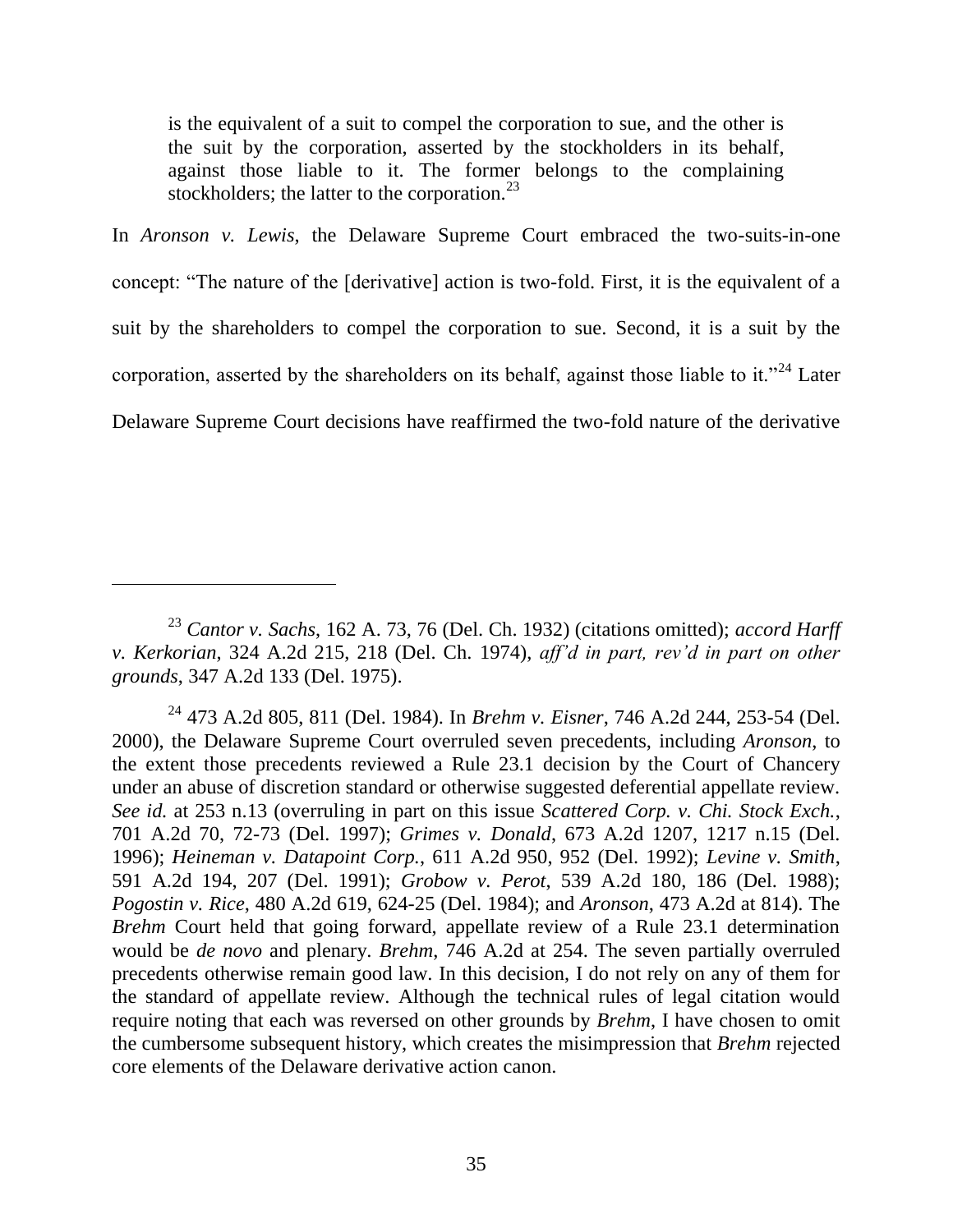suit.<sup>25</sup> The corporation's role in a derivative suit against management, originally a secondary feature with a utilitarian purpose, has become conceptually central.

Today, claims against internal managers and claims against external third parties are treated as equivalent for purposes of doctrinal analysis. "Any claim belonging to the corporation may, in appropriate circumstances, be asserted in a derivative action,' including claims that do—and claims that do not—involve corporate mismanagement or breach of fiduciary duty.<sup>26</sup> While it is usually easy to identify the derivative nature of a

<sup>26</sup> 3 Stephen A. Radin, *The Business Judgment Rule* 3612 (6th ed. 2009) (quoting *Midland Food Servs., LLC v. Castle Hill Hldgs. V, LLC*, 792 A.2d 920, 931 (Del. Ch. 1999) (Strine, V.C.)); *see also Ross v. Bernhard*, 396 U.S. 531, 542-43 (1970) (holding right to jury trial existed for breach of contract claim asserted by stockholder derivatively because "[t]he corporation, had it sued on its own behalf, would have been entitled to a jury's determination"); *First Hartford Corp. Pension Plan & Tr. v. United States*, 194 F.3d 1279, 1293 (Fed. Cir. 1999) (permitting "contract actions brought derivatively by shareholders on behalf of the contracting corporation"); *Slattery v. United States*, 35 Fed. Cl. 180, 183 (1996) (same); *Suess v. United States*, 33 Fed. Cl. 89, 93 (1995) (denying motion to dismiss a derivative claim for breach of contract against the United States); 1 R. Franklin Balotti & Jesse A. Finkelstein, *The Delaware Law of Corporations and Business Organizations* § 13.10, at 13-24 (3d ed. Supp. 2014) (explaining that a

<sup>25</sup> *See Schoon v. Smith*, 953 A.2d 196, 201-02 (Del. 2008) (tracing history of derivative action and explaining its dual nature); *Spiegel v. Buntrock*, 571 A.2d 767, 773 (Del. 1990) (quoting *Aronson* for the "two-fold" nature of the derivative action); *Sternberg v. O'Neil*, 550 A.2d 1105, 1124 n.41 (Del. 1988) ("The normal derivative suit was 'two suits in one: (1) The plaintiff brought a suit in equity against the corporation seeking an order against it; (2) to bring a suit for damages or other legal injury for damages or other relief against some third person who had caused legal injury to the corporation.'‖ (quoting Robert C. Clark, *Corporate Law* § 15.1, at 639-40 (1986))); *Kaplan v. Peat, Marwick, Mitchell & Co.*, 540 A.2d 726, 730 (Del. 1988) (quoting *Aronson* in describing the "two-fold" nature of the derivative action); *Zapata Corp. v. Maldonado*, 430 A.2d 779, 784 (Del. 1981) (citing "the 'two phases' of a derivative suit, the stockholder's suit to compel the corporation to sue and the corporation's suit").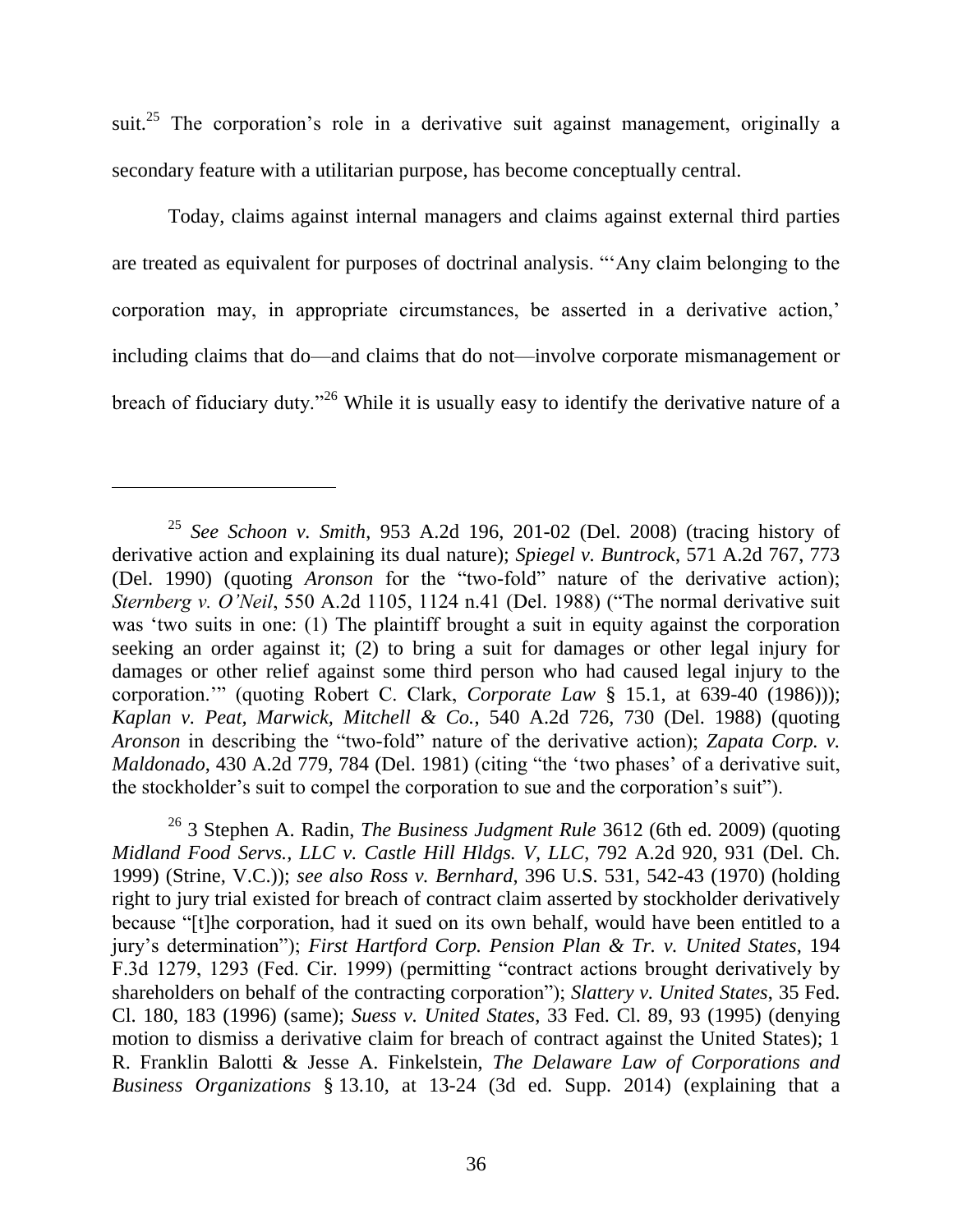claim that an investor seeks to bring on the entity's behalf against a third party, it is much harder to determine whether a claim that an investor seeks to bring against internal managers is derivative or direct.<sup>27</sup> This is because the nature of the fiduciary claim has

derivative action can be used to bring any corporate right that the corporation "has refused for one reason or another to assert").

 $\overline{a}$ 

<sup>27</sup> *See, e.g.*, *Tooley v. Donaldson, Lufkin, & Jenrette, Inc.*, 845 A.2d 1031, 1036 (Del. 2004) ("Determining whether an action is derivative or direct is sometimes difficult. . . ."); *Grimes v. Donald*, 673 A.2d 1207, 1213 (Del. 1996) ("Although the tests have been articulated many times, it is often difficult to distinguish between a derivative and an individual action." (internal quotation marks omitted)); *Kramer v. W. Pac. Indus., Inc.*, 546 A.2d 348, 351-52 (Del. 1988) ("[T]he line of distinction between derivative suits and those brought for the enforcement of personal rights asserted on behalf of a class of stockholders is often a narrow one." (internal quotation marks omitted)); *In re Ebix, Inc. S'holder Litig.*, 2014 WL 3696655, at \*15 (Del. Ch. July 24, 2014) (describing the process of determining whether a challenge to an anti-takeover device is derivative or direct as "a less-than-precise exercise"); *Kelly v. Blum*, 2010 WL 629850, at \*9 (Del. Ch. Feb. 24, 2010) ("The distinction between the rights of an LLC and the individual rights of its members if often quite narrow.‖); *Agostino v. Hicks*, 845 A.2d 1110, 1117 (Del. Ch. 2004) ("The distinction between direct and derivative claims is frustratingly difficult to describe with precision."); *Anglo Am. Sec. Fund LP v. S.R. Glob. Int'l Fund, L.P.*, 829 A.2d 143, 149-50 (Del. Ch. 2003) (describing the determination of whether a claim is director or derivative as "a rather nuanced test"); *In re Ply Gem Indus., Inc. S'holders Litig.*, 2001 WL 755133, at  $*4$  (Del. Ch. June 26, 2001) ("The line that separates an individual action from a derivative action is sometimes difficult to discern."); *Behrens v. Aerial Commc'ns Inc.*, 2001 WL 599870, at \*3 (Del. Ch. May 18, 2001) ("The distinction between a direct and a derivative claim . . . sometimes is difficult to apply in specific circumstances . . . ."), *overruled on other grounds, Gentile v. Rossette*, 906 A.2d 91 (Del.) 2006); *In re Triarc Cos., Inc.*, 791 A.2d 872, 878 (Del. Ch. 2001) ("The distinction between claims belonging to the corporation and those that can be prosecuted directly by stockholders individually is often 'a narrow one.'"); *In re Cencom Cable Income P'rs*,  $2000$  WL 130629, at  $*3$  (Del. Ch. Jan. 27, 2000) ("Determining whether a claim is derivative or direct requires application of a rather subtle test."); *Turner v. Bernstein*, 1999 WL 66532, at  $*10$  (Del. Ch. Feb. 9, 1999) (Strine, V.C.) ("[A] thin grey line often marks the difference between derivative and individual claims that arise in the merger context.").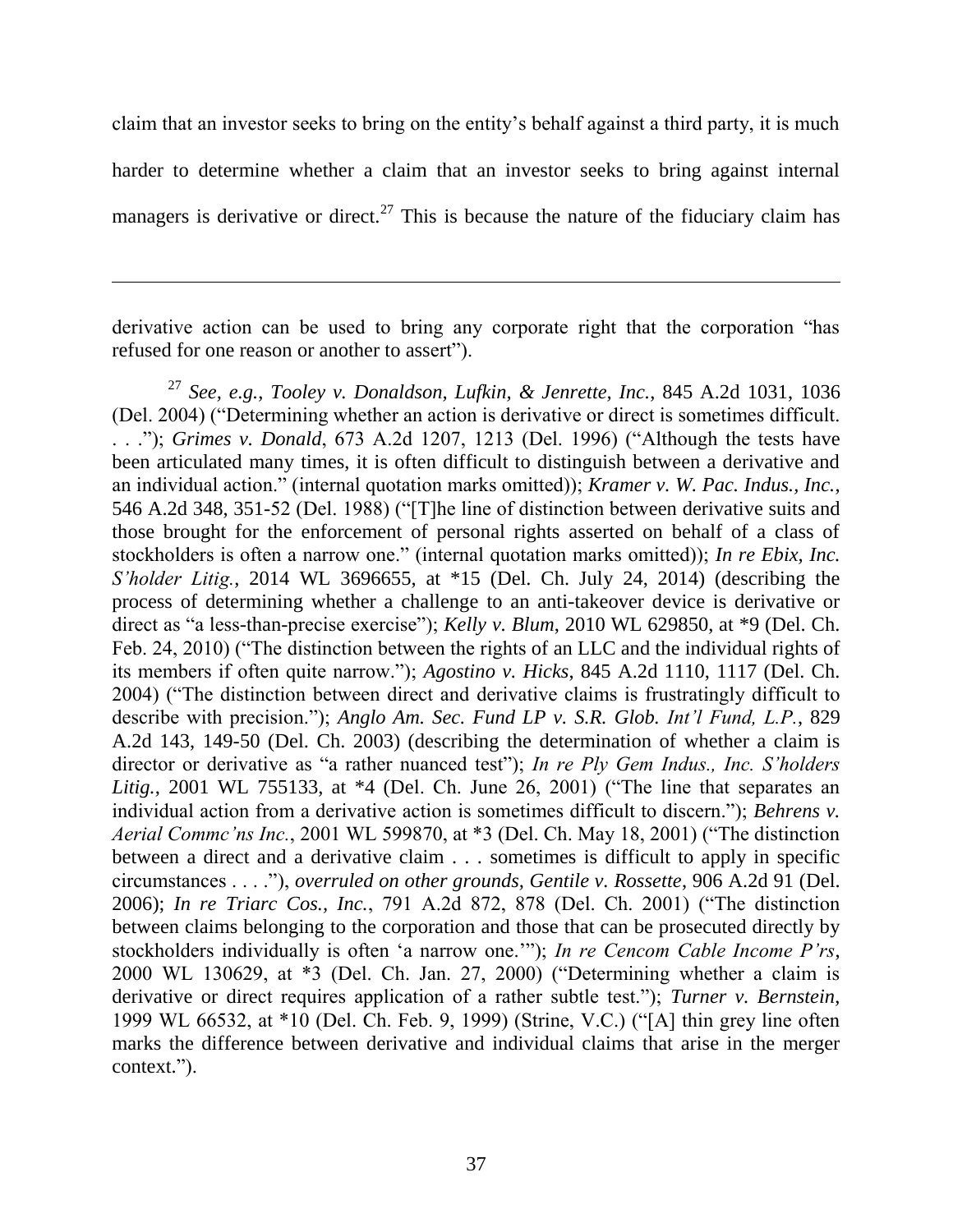not changed since the early nineteenth century. It continues to derive from the trust law principles applied by the nineteenth century jurists and therefore, from the standpoint of legal theory, does not require the presence of the corporate intermediary. The corporation plays an instrumental and practical role.

From the standpoint of legal realism, the act of characterizing a claim against entity managers as derivative owes more to substantive policy goals than to fine metaphysical distinctions. Classifying a claim as derivative furthers at least two major policies: ―First, it ensures that injury to a whole association [of investors] is adjudicated on behalf of that whole and not just for the benefit of the individuals who have undertaken to pursue the claims." *Cencom*, 2000 WL 130629, at \*4. This policy rests on the same pragmatic considerations that drove nineteenth century courts to bring the corporation into the lawsuit, even though the corporation's presence was not theoretically necessary given the analogy to trust law.

As Chief Justice Strine observed while serving on this court, derivative claims against entity managers "should be seen for what they are, a form of class action." *Parfi Hldg. AB v. Mirror Image Internet, Inc.*, 954 A.2d 911, 940 (Del. Ch. 2008) (Strine, V.C.). That does not mean, however, that it is optimal to prosecute them as class actions. "Where the remedy in a shareholder action will necessarily affect all shareholders . . . not only is such a case permissible as a class action (Rule  $23(b)(1)$ ) but, speaking prudentially, protection of all interests requires that it be litigated once, for all (Rule 23.1). A derivative characterization accomplishes that result." Wells Fargo & Co. v. First *Interstate Bancorp*, 1996 WL 32169, at \*7 (Del. Ch. Jan. 18, 1996) (Allen, C.).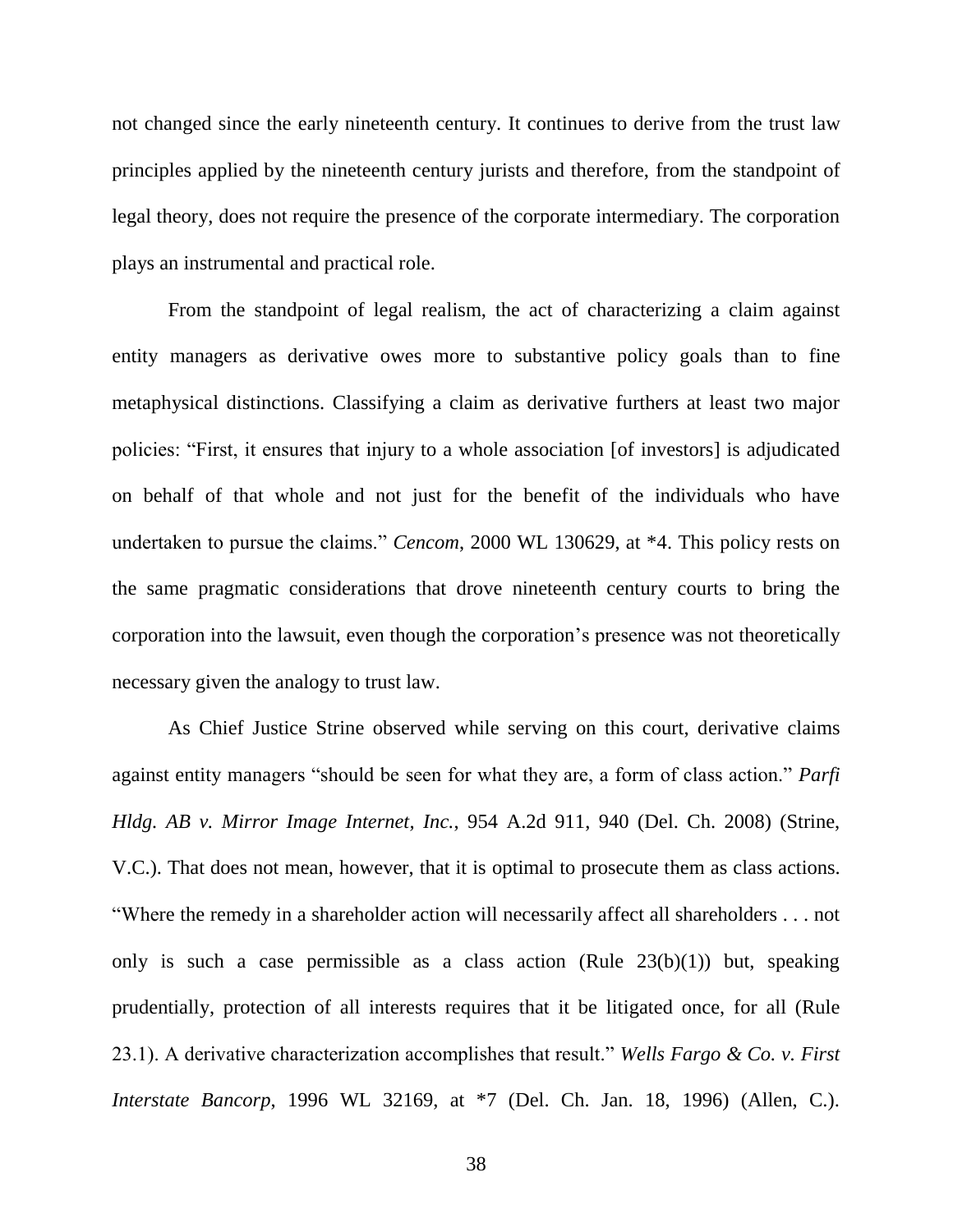Particularly in a publicly traded entity, the derivative suit "has efficiency advantages over a class action. . . . For example, class actions can readily cause an enormous amount of the legal system's resources to be devoted to the task of class definition and certification, the giving of notices, and the processing and administration of individual claims. The derivative suit elegantly sidesteps these problems." Robert C. Clark, *Corporation Law* § 8.5, at 289 (1986).

There is also a second and perhaps more important policy served by a derivative characterization: protecting the entity and all of its investors against excessive litigation. A derivative characterization achieves this goal by triggering the substantive requirements of demand doctrine and the heightened pleading requirements of Rule 23.1. Together, the requirements serve a gatekeeping function by screening out weak claims.<sup>28</sup> The net effect is to reduce the overall volume of litigation, constrain the extent of interference with managerial decision-making, and limit the resource-drain that excessive litigation would impose.<sup>29</sup> By enforcing the demand doctrine through the heightened pleading requirements of Rule 23.1, a derivative characterization "guarantee[s] that the statutory power of directors to manage the legal affairs of the company [is] not

<sup>28</sup> *See Aronson*, 473 A.2d at 812; *Agostino*, 945 A.2d at 1116-17; *Seaford Funding L.P. v. M&M Assocs. II, L.P.*, 672 A.2d 66, 71 (Del. Ch. 1995).

<sup>29</sup> *See Kaplan*, 540 A.2d at 730 (noting the potential for conflict between directors' power to manage the corporation and the ability of stockholders to bring a derivative action); *accord Levine v. Smith*, 591 A.2d 194, 200 (Del. 1991).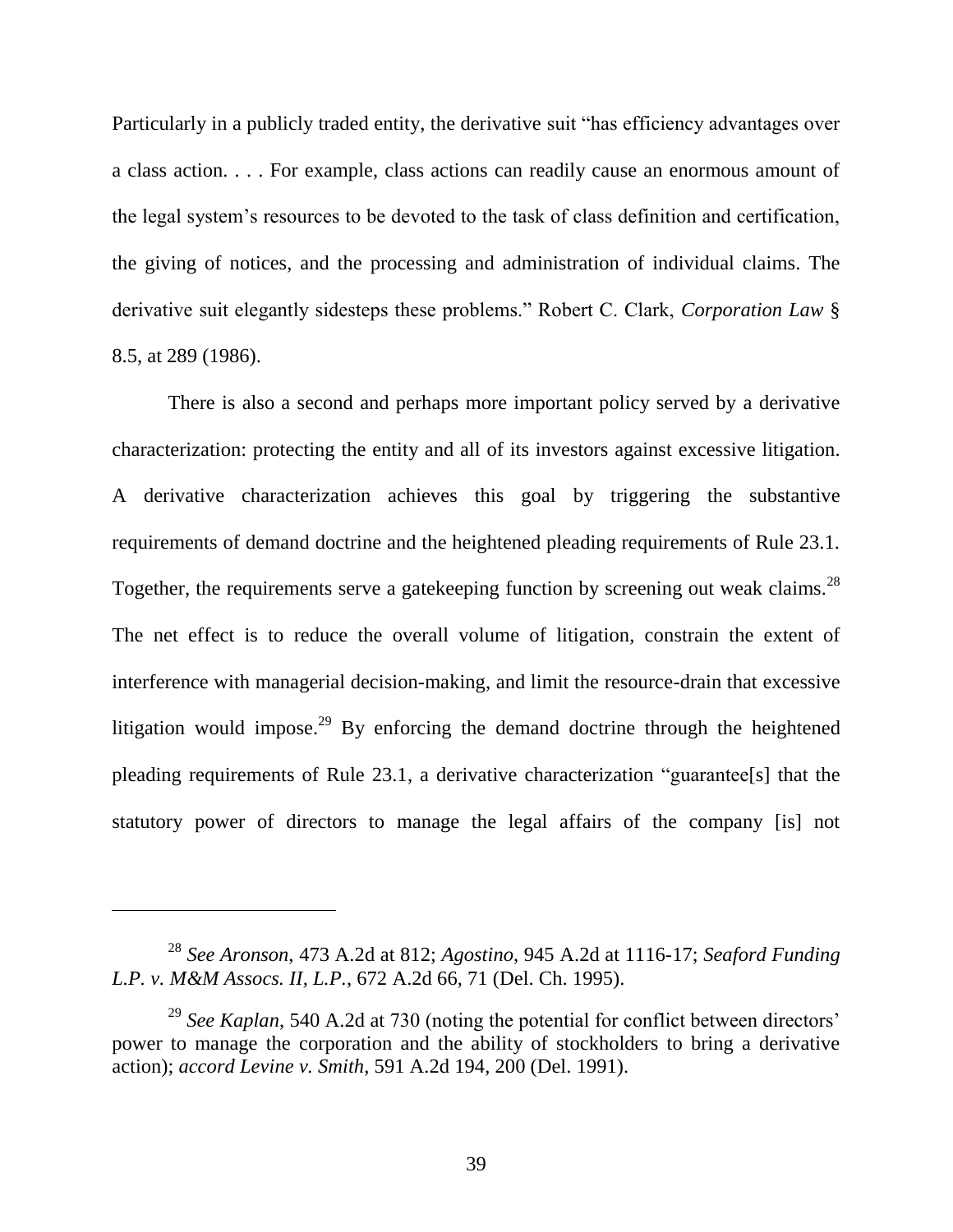disregarded except when necessary to serve the policy purpose justifying the recognition of the derivative suit in the first instance. $^{30}$ 

## **3. Evaluating The Claim That Resulted In The Liability Award**

 $\overline{a}$ 

<sup>30</sup> *Cochran v. Stifel Fin. Corp.*, 2000 WL 286722, at \*10 n.41 (Del. Ch. Mar. 8, 2000) (Strine, V.C.), *rev'd in part on other grounds*, 809 A.2d 555 (Del. 2002). The same principles can be seen at work in the law's recognition of the power of an independent committee of directors to assume control of a derivative claim that has passed the demand phase so as to ensure that the resolution of the claim serves the best interests of the corporation. *See Zapata Corp. v. Maldonado*, 430 A.2d 779 (Del. 1981).

A third policy goal is sometimes cited, namely the notion of promoting intracorporate dispute resolution by requiring stockholders to first make a demand on the board. *See, e.g., Agostino*, 845 A.2d at 1116; *Seaford Funding*, 672 A.2d at 71. If Delaware embraced a universal demand rule that did not penalize a plaintiff for making a demand, then the rationale of promoting an internal dispute mechanism would make sense. *See, e.g., Grimes*, 673 A.2d at 1218 n.21 (noting alternative of the universal demand rule). Under Delaware law, however, a plaintiff that makes demand waives the argument that demand was futile and concedes that the board is disinterested and independent for purposes of considering the demand, thereby causing the business judgment rule to govern the question of demand refusal. *Spiegel v. Buntrock*, 571 A.2d 767, 774 (Del. 1990). Because of the difficulties inherent in overcoming the business judgment rule for purposes of establishing demand refusal, a stockholder that believes it has a chance at pleading demand futility will not make a demand. In practice, therefore, Delaware law dissuades stockholders from making demands and does not promote internal dispute resolution. That approach, however, is not irrational. To the contrary, in my view, it is likely more efficient for corporations and their investors than promoting demand. That is because when a board receives a demand, it cannot stand neutral. *Kaplan*, 540 A.2d at 727. The board must conduct an investigation, which can be costly and disruptive, and determine what action to take. Any stockholder with one or more shares can force a corporation to incur that expense simply by firing off a letter. Anecdotal experience has taught me that it is usually less disruptive, cheaper, and therefore preferable from the corporation's standpoint to litigate demand futility based on the allegations of a complaint, rather than spend hundreds of thousands of dollars to investigate a demand. Channeling stockholders away from demand therefore makes sense, but it causes me to doubt that Delaware law can fairly be described as seeking to encourage demand and promote internal dispute resolution.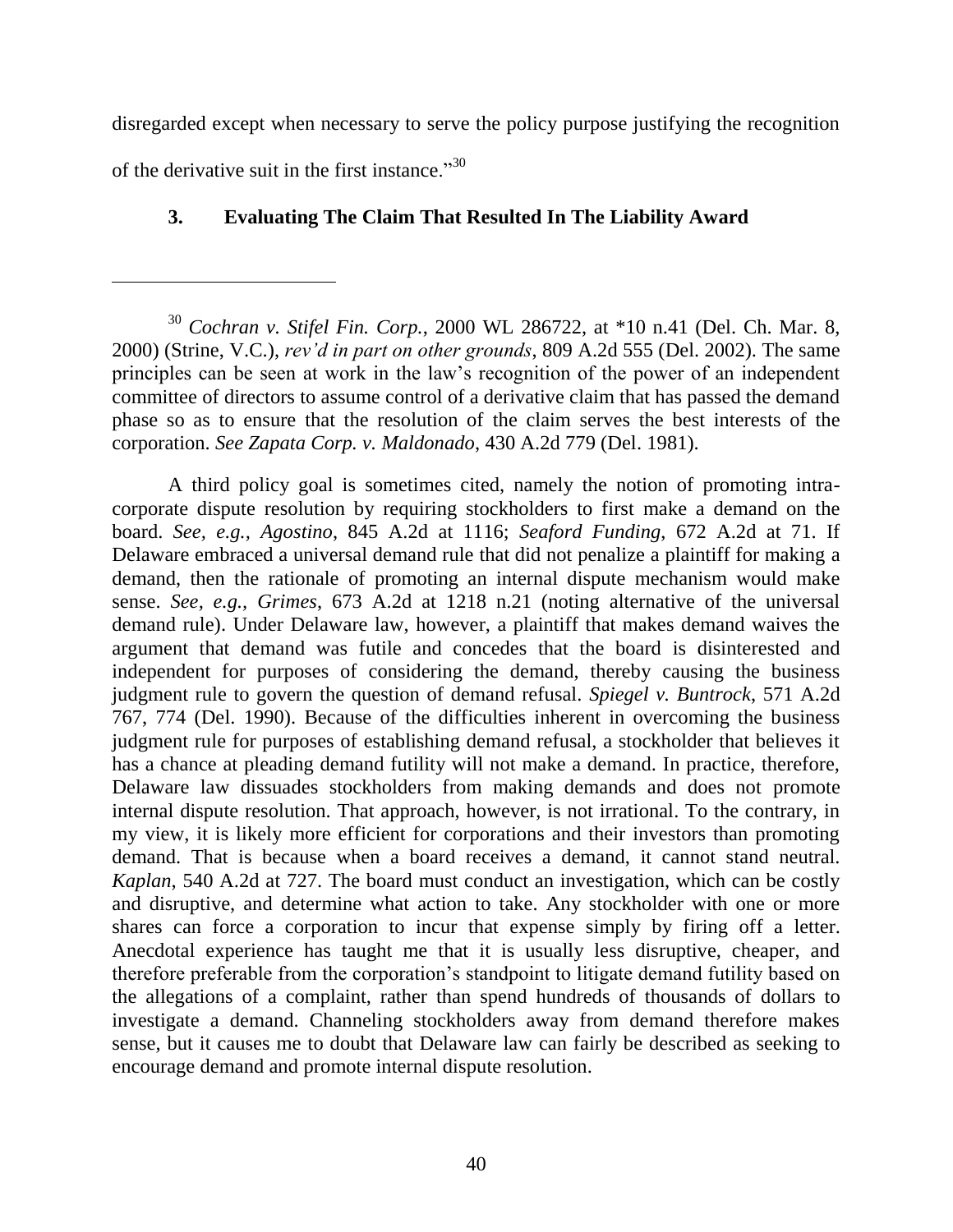The claim that resulted in the Liability Award was a claim for breach of the LP Agreement. If forced under the General Partner's framework to choose between an exclusively direct characterization and an exclusively derivative characterization, then I believe it is a direct claim for breach of contract.

―Limited partnership agreements are a type of contract.‖ *Norton v. K-Sea Transp. P'rs L.P.,* 67 A.3d 354, 360 (Del. 2013). By statute, both the partners and the limited partnership are parties to and bound by the limited partnership agreement, regardless of whether or not they sign it:

A partner of a limited partnership . . . is bound by the partnership agreement whether or not the partner . . . executes the partnership agreement. A limited partnership is not required to execute its partnership agreement. A limited partnership is bound by its partnership whether or not the limited partnership executes the partnership agreement.

6 *Del. C.* § 17-101(12). Just as stockholders can sue directly to enforce contractual constraints on a board's authority under the charter, bylaws, and provisions of the DGCL, limited partners can sue directly to enforce contractual constraints in the limited partnership agreement.<sup>31</sup>

As noted, recognizing the right of limited partners to sue to directly under the limited partnership agreement is particularly compelling because the public policy underlying the LP Act is "to give maximum effect to the principle of freedom of contract

<sup>31</sup> *See Allen v. El Paso Pipeline GP Co., L.L.C.*, 90 A.3d 1097, 1109 (Del. Ch. 2014); *Brinckerhoff v. Tex. E. Prods. Pipeline Co.*, 986 A.2d 370, 383 (Del. Ch. 2010); *Anglo Am. Sec. Fund LP v. S.R. Glob. Int'l Fund, L.P.*, 829 A.2d 143, 151, 154 (Del. Ch. 2003); *Cencom*, 2000 WL 130629, at \*6.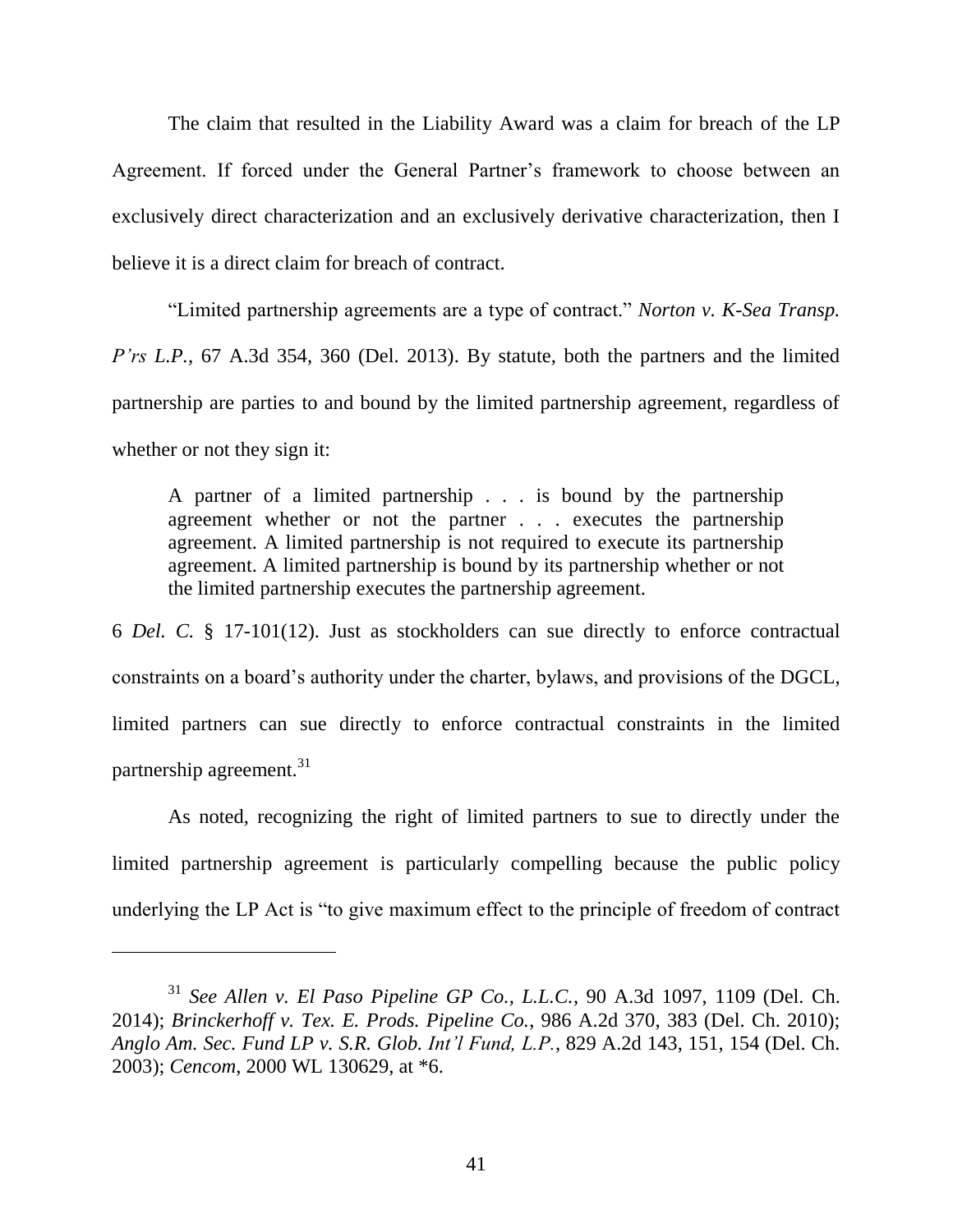and to the enforceability of partnership agreements." 6 *Del. C.* § 17-1101(c). The LP Act authorizes drafters of a limited partnership agreement to eliminate all other sources of duty and create a contractual entity:

To the extent that, at law or in equity, a partner or other person has duties (including fiduciary duties) to a limited partnership or to another partner or to another person that is a party to or is otherwise bound by a partnership agreement, the partner's or other person's duties may be expended or restricted or eliminated by provisions in the partnership agreement; provided that the partnership agreement may not eliminate the implied contractual covenant of good faith and fair dealing.

### *Id.* § 17-1101(d).

The LP Agreement took full advantage of this authority. *See* LPA § 7.9(e). In place of common law duties, the LP Agreement substituted contractual commitments. One of those commitments was the Conflict-of-Interest Provision. That section provided that if the General Partner took action in its capacity as the General Partner, and if the decision involved a conflict of interest for the General Partner, then the action would be "permitted and deemed approved by all Partners" and "not constitute a breach" of the LP Agreement or "any duty stated or implied by law or equity" as long as the General Partner proceeded in one of four contractually specified ways. *Id.* § 7.9(a).

The Conflict-of-Interest Provision placed a contractual limit on the General Partner's authority. Unless the General Partner followed one of the four contractually permitted routes, the General Partner could not cause the Partnership to engage in a conflict-of-interest transaction. The Post-Trial Opinion determined that the General Partner breached that contractual requirement. Brinckerhoff and the other limited partners had the right to seek to enforce the Conflict-of-Interest Provision and to obtain damages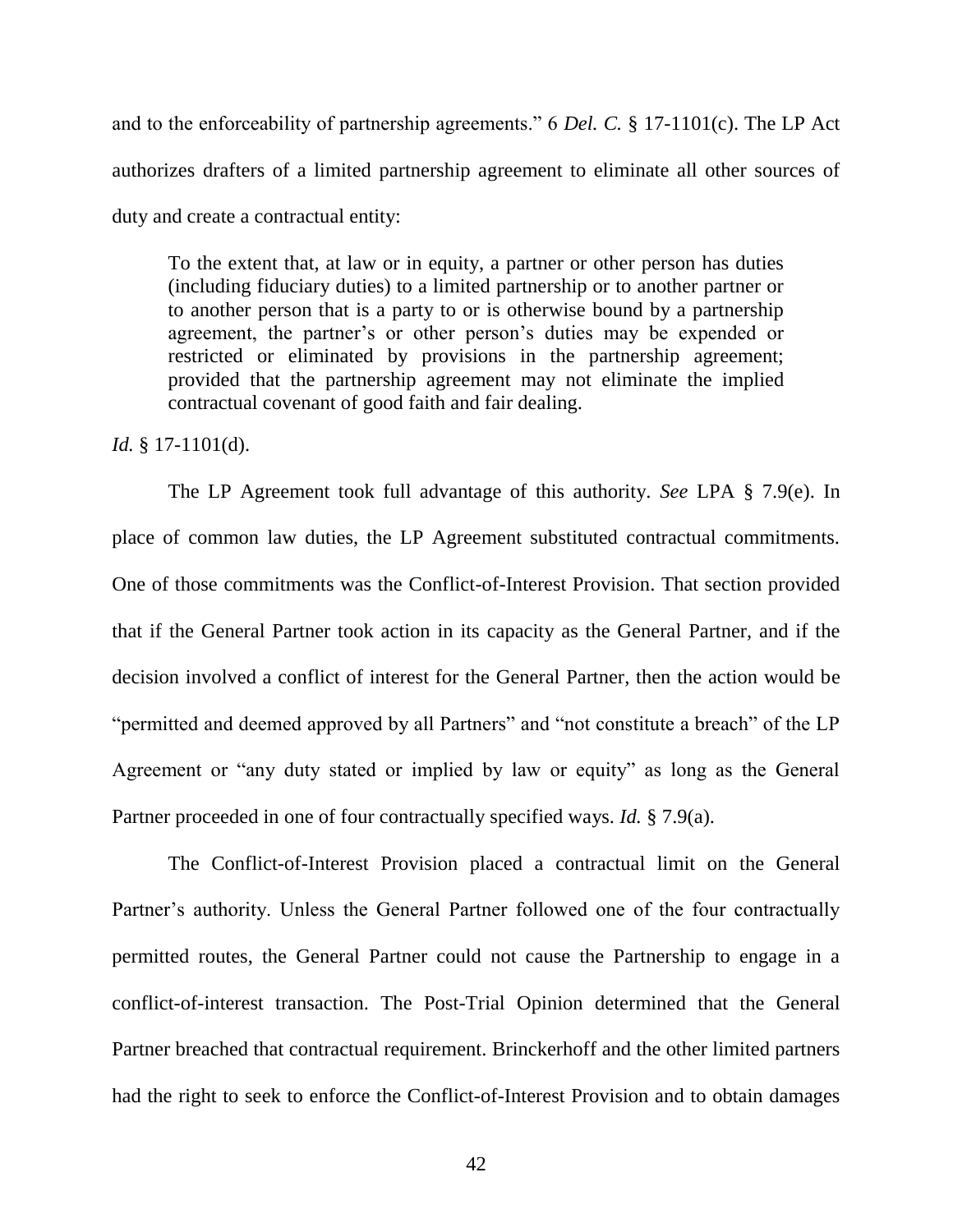if the provision was breached. Once again, a claim for breach of a constitutive entity agreement, like a certificate of incorporation or a limited partnership agreement, is a direct claim.

The General Partner responds to this analysis by rejecting the role of the Conflictof-Interest Provision and arguing that any claim that rests on an overpayment by an entity is inherently derivative, regardless of whether the overpayment violated a specific contractual provision. *See* Dkt. 229 at 14-17. Not so. A claim for breach of a specific contractual provision is a claim for breach of contract.

An analogy to a different type of contract right may help illustrate the point. Assume that an investor in a corporation purchased a series of preferred stock, and that a right in the certificate of designations for the preferred stock states that the corporation shall not make any expenditure in excess of \$1 million without the affirmative vote of a majority of the outstanding shares of that series of preferred stock (the "Blocking Right"). Further assume that the corporation paid \$2 million to purchase assets from a third party that the investor believed were only worth \$1.5 million. If the investor challenged the asset purchase on the theory that the board of directors breached its fiduciary duties by paying too much, that challenge would be a derivative claim. But the Blocking Right changes matters. The Blocking Right says that without an affirmative vote from the investor's series of preferred stock, the corporation cannot engage in the transaction. The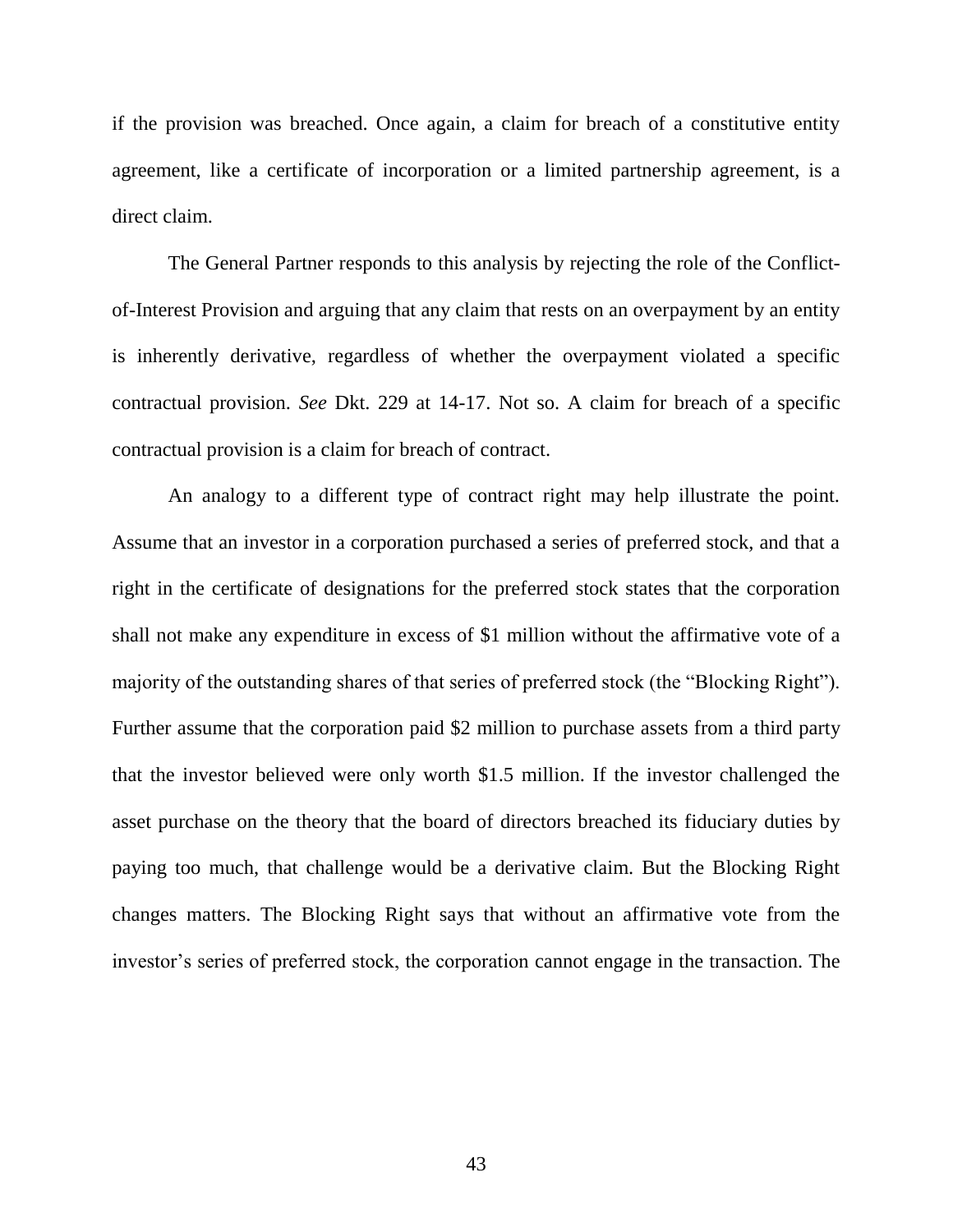Blocking Right gives the investor a claim for breach of contract that the investor can assert directly.<sup>32</sup>

The Conflict-of-Interest Provision operated like the Blocking Right, although its terms were more complex. The Blocking Right would bar the corporation from engaging in corporate expenditures above a particular dollar amount without the affirmative vote of that series of preferred stock. The Conflict-of-Interest Provision barred the General Partner from causing El Paso MLP to engage in any transaction that (i) involved a potential conflict of interest and (ii) failed to comply with one of the four contractual paths. If both conditions were met, then the General Partner could not proceed with the transaction, just as the corporation could not proceed with the corporate expenditure without violating the Blocking Right. The claim that the General Partner proceeded with the Fall Dropdown without complying with the Conflict-of-Interest Provision is thus a direct claim for breach of contract.

Anticipating this response, the General Partner next argues that the concept of Special Approval under the Conflict-of-Interest Provision inherently involves the members of the Committee exercising their judgment, and that traditionally Delaware courts have not regarded claims challenging the exercise of judgment as sounding in

<sup>32</sup> *See, e.g.*, *Matulich v. Aegis Commc'ns Gp., Inc.*, 942 A.2d 596, 602 (Del. 2008) (describing preferred shareholders' blocking right as contractual and explaining that "an exercise of that contractual right in a voting format is legally distinct from the statutory right to vote on the merger"); *OTK Assocs., LLC v. Friedman*, 85 A.3d 696, 704 (Del. Ch. 2014) (explaining that preferred stock gave its holder "contractual blocking rights").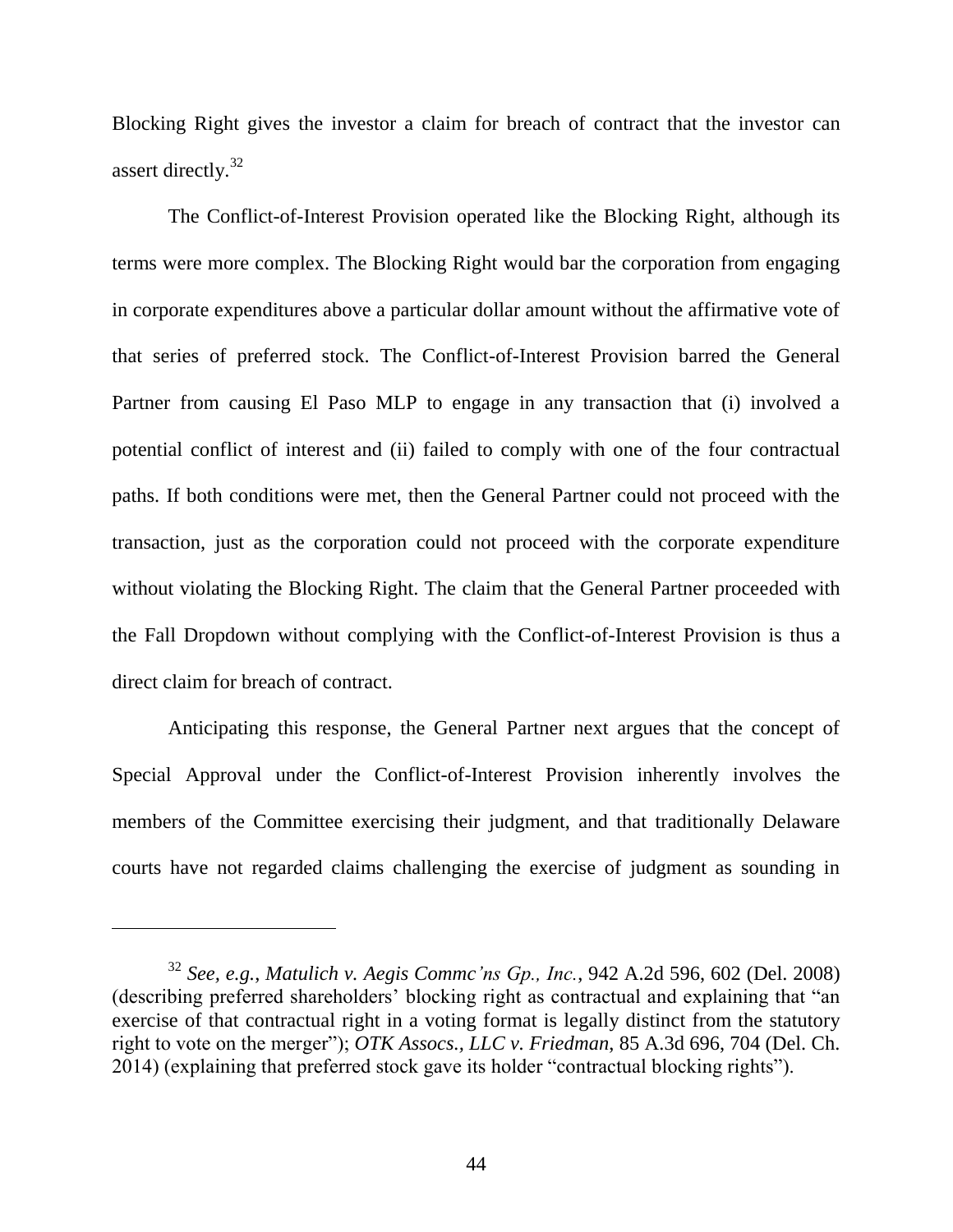contract. *See* Dkt. 229 at 19-20. In this case, however, the contract right was framed in terms of the Committee's judgment. A contract provision can turn on a party's mental state. *See, e.g., Hexion Specialty Chems., Inc. v. Huntsman Corp.*, 965 A.2d 715, 746-48 (Del. Ch. 2008) (interpreting merger agreement in which contractual limitation on liability did not apply to a "knowing and intentional breach"). Once the Committee's judgment reached the level of bad faith, the General Partner breached the Conflict-of-Interest Provision, giving rise to a direct claim.

Finally, the General Partner argues that in *Tooley*, the Delaware Supreme Court overturned the decades of case law that permitted stockholders to enforce DGCL, charter, and bylaw provisions directly. *See Tooley v. Donaldson, Lufkin, & Jenrette, Inc.*, 845 A.2d 1031 (Del. 2004). The *Tooley* decision accomplished this, says the General Partner, when it discarded the concept of special injury. That is not how I read *Tooley*.

Before *Tooley*, Delaware Supreme Court decisions had used the concept of special injury to determine when a plaintiff could sue directly. *See Lipton v. News Int'l, Plc*, 514 A.2d 1075, 1079 (Del. 1986). A special injury was defined as a wrong "separate and distinct from that suffered by other shareholders . . . or a wrong involving a contractual right of a shareholder." *Moran v. Household Int'l, Inc.*, 490 A.2d 1059, 1070 (Del. Ch. 1985), *aff'd*, 500 A.2d 1346 (Del. 1985). If the plaintiffs had suffered special injury, then the plaintiffs could sue directly, even if the same wrong injured the corporation as well.

It is true that *Tooley* discarded the term "special injury," but *Tooley* did not overrule the results in the cases that used that term or alter the longstanding principle that a stockholder suffered injury when its contractual rights were breached. Instead, *Tooley*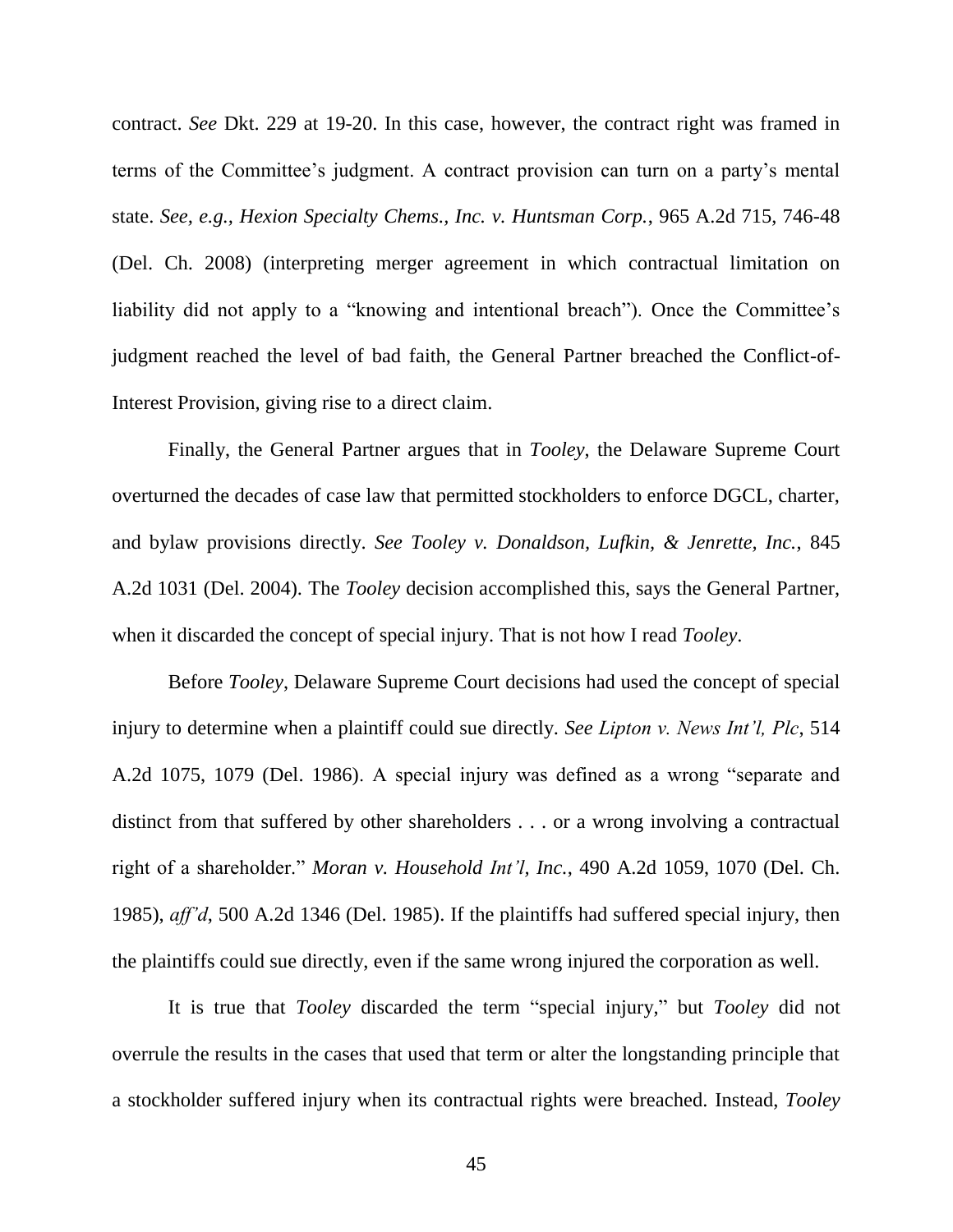rejected an argument that defendants regularly advanced in favor of characterizing such claims as derivative, namely that if all of the stockholders held the same right, and if all of the stockholders were injured equally, then the claim should be regarded as derivative. *Tooley* explained that this argument was incorrect and that claims of this type remain direct.

*Tooley* involved a third-party, two-step acquisition in which the target corporation consented to the acquirer postponing the closing of the first-step tender offer by twentytwo days. Stockholder plaintiffs sued, claiming that the stockholders of the target corporation had a contractual right to have the offer close on time. The plaintiffs claimed that if the offer had closed on time, then the stockholders would have gotten their money faster. As damages, the plaintiffs sought the time value of money that the stockholders lost from the delay.

The Court of Chancery dismissed the complaint, reasoning that the claims were derivative. The Court of Chancery held that there was no meaningful distinction between the contract rights of the tendering and non-tendering stockholders, such that they all held parallel contract rights. The decision then reasoned that "[b] ecause this delay affected all DLJ shareholders equally, plaintiffs' injury was not a special injury, and this action is, thus, a derivative action at most." *Tooley v. Donaldson, Lufkin & Jenrette, Inc.*, 2003 WL 203060, at \*4 (Del. Ch. Jan. 21, 2003). In other words, the Court of Chancery accepted the argument that it was appropriate to treat a contractual claim as derivative if all of the stockholders held the same contractual right and all suffered the same injury to their parallel contractual rights.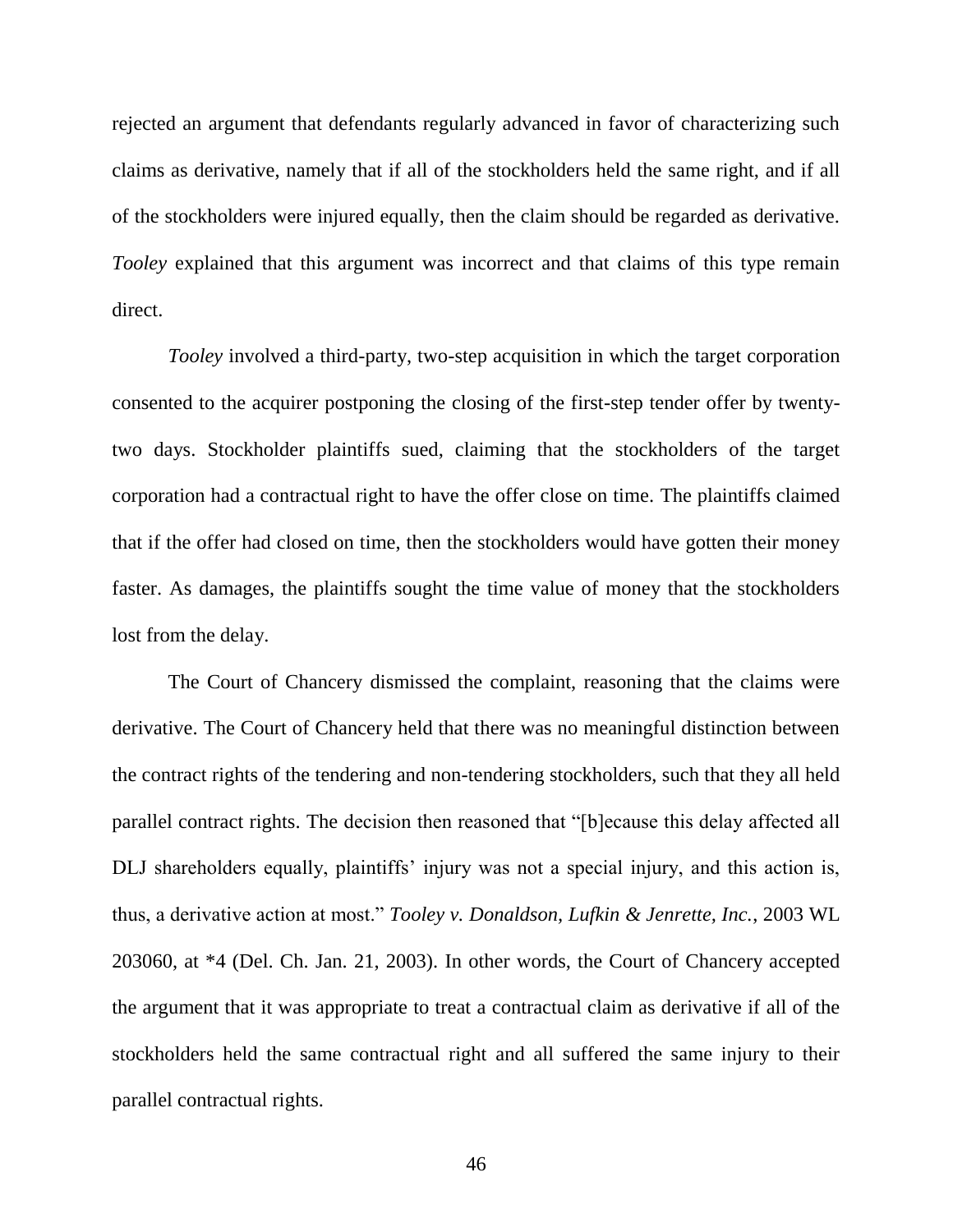The Delaware Supreme Court reversed. The high court conscientiously conceded that the concept of special injury had become "amorphous and confusing." *Tooley*, 845 A.2d at 1035. The Delaware Supreme Court traced much of the confusion to *Bokat v. Getty Oil Co.*, 262 A.2d 246 (Del. 1970), where it held that "[w]hen an injury to corporate stock falls equally upon all stockholders, then an individual stockholder may not recover for the injury to his stock alone, but must seek recovery derivatively in behalf of the corporation.‖ *Id.* at 249. In *Tooley*, the Delaware Supreme Court described this statement as both "confusing and inaccurate." *Tooley*, 845 A.2d at 1037.

It is confusing because it appears to have been intended to address the fact that an injury to the corporation tends to diminish each share of stock equally because corporate assets or their value are diminished. In that sense, the *indirect* injury to the stockholders arising out of the harm to the corporation comes about solely by virtue of their stockholdings. It does not arise out of any independent or direct harm to the stockholders, individually. *That concept is also inaccurate because a direct, individual claim of stockholders that does not depend on harm to the corporation can also fall on all stockholders equally, without the claim thereby becoming a derivative claim.*

*Id.* (second emphasis added). As demonstrated by this passage, the *Tooley* decision sought to clarify *Bokat* by distinguishing between (i) an injury that fell *indirectly* on all stockholders equally, which supported a derivative claim, and (ii) an injury that affected stockholders *directly*, even if all stockholders suffered the same injury, which gave rise to a direct claim.

Having revisited the concept of special injury, the Delaware Supreme Court surveyed the post-*Bokat* decisions that addressed the distinction between direct and derivative claims. Despite having rejected the concept of special injury, the Delaware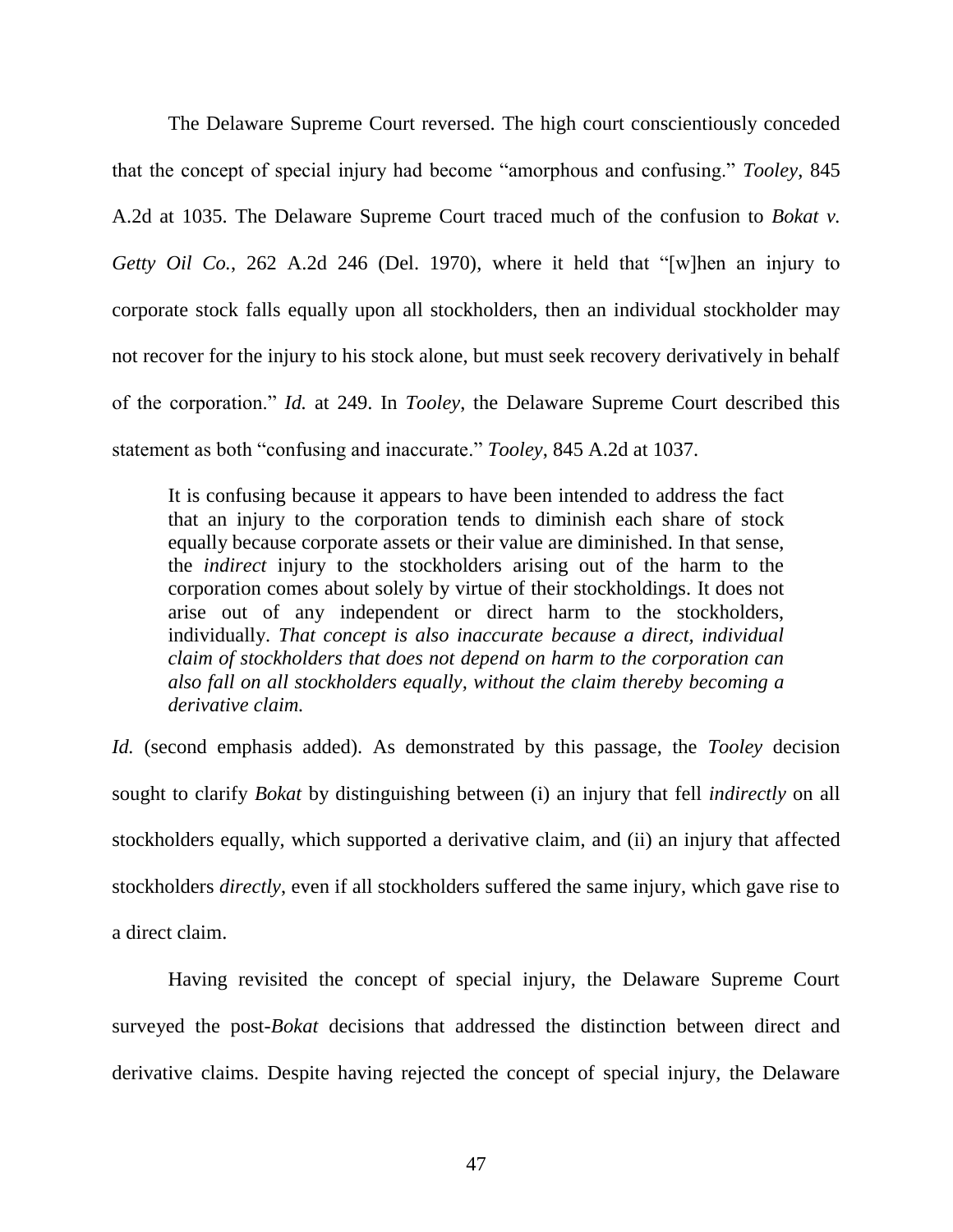Supreme court re-affirmed its precedents as having reached correct results on the facts presented. *Id.* at 1039. Far from overruling those cases, as the General Partner claims, *Tooley* reinforced them by clarifying that stockholders continue to suffer direct injury and can sue individually when they invoke their statutory or contractual rights, even if all stockholders possessed the same rights and suffered parallel injuries.

The actual outcome in *Tooley* confirms this. The Delaware Supreme Court ruled that the stockholders' claim was not derivative, even though all of the stockholders had the same contractual right to a timely closing and the defendants' action affected all stockholders similarly. The Delaware Supreme Court reached this conclusion because the right that was implicated belonged to the stockholders. This holding confirmed the direct nature of a stockholder's cause of action for injury to its contractual rights as a stockholder, even when a plaintiff asserts the same contractual right in a representative capacity on behalf of all stockholders.

More recently, *NAF Holdings* re-affirmed this point by rejecting the contention that a parent corporation that owned 100% of the equity of its two subsidiaries had to sue derivatively through its subsidiaries because the parent was injured indirectly as a result of harm to those entities. *NAF Hldgs., LLC v. Li Fung (Trading) Ltd.*, 118 A.3d 175, 180 (Del. 2015). The defendant there argued that under *Tooley*, an investor always had to sue derivatively "whenever the corporation of which the plaintiff is a stockholder suffered the alleged harm," regardless of the nature of the investor's claim. *Id.* The Delaware Supreme Court agreed that if this proposition were true, then "NAF's suit for compensation for the diminution in value of its stock in the NAF Subsidiaries could not be brought as a direct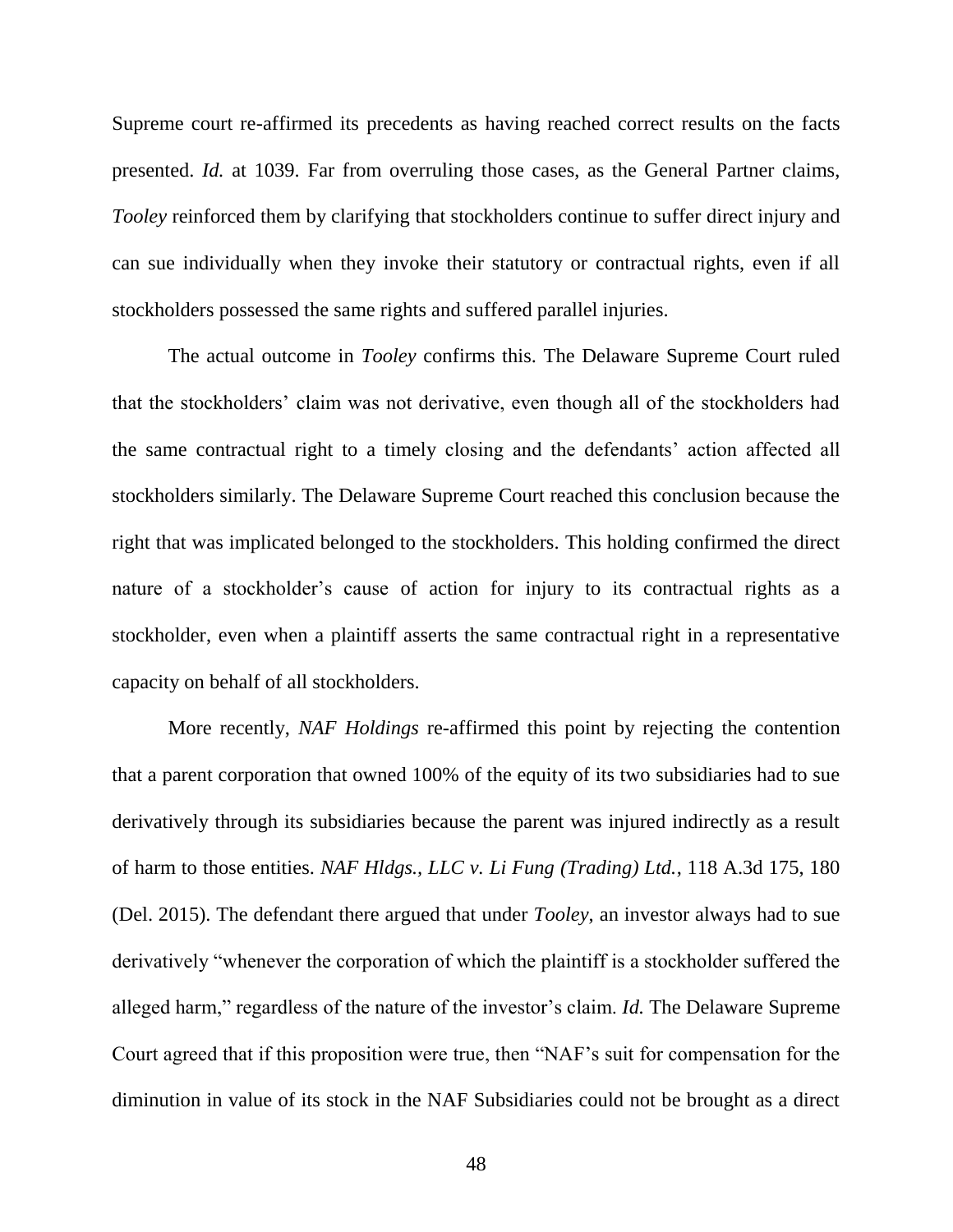action." *Id.* But the Delaware Supreme Court disagreed with the premise, stressing that "a more important initial question has to be answered: does the plaintiff seek to bring a claim belonging to her personally or one belonging to the corporation itself?" *Id.* In *NAF Holdings*, the plaintiff sought to bring a breach of contract claim belonging to the parent corporation and so was not required to sue derivatively through its subsidiaries. Other post-*Tooley* cases likewise have recognized that stockholders suffer direct injury and may sue individually for breach of their contractual rights, even when all stockholders held the same right and suffered the same injury.<sup>33</sup>

In my view, the two-part test that the Delaware Supreme Court created in *Tooley* does not apply to contract rights. It deals with a different subject: "determining the line between direct actions for breach of fiduciary duty suits by stockholders and derivative actions for breach of fiduciary duty suits subject to demand excusal." *NAF Hldgs.*, 118 A.3d at 179. This case did not involve any claims for breach of fiduciary duty, the Post-Trial Opinion did not address breaches of fiduciary duty, and the Liability Award does not rest on a breach of fiduciary duty.

To obtain the Liability Award, Brinckerhoff proved that the General Partner had breached the LP Agreement, thereby violating the contract rights of the limited partners. If the claim that supported the Liability Award must be categorized either as exclusively

<sup>33</sup> *See, e.g.*, *Ruffalo v. Transtech Serv. P'rs Inc.*, 2010 WL 3307487, at \*9 (Del. Ch. Aug. 23, 2010); *MCG Capital Corp. v. Maginn*, 2010 WL 1782271, at \*7, \*13-14 (Del. Ch. May 5, 2010); *Rich Realty, Inc. v. Potter Anderson & Corroon LLP*, 2011 WL 743400, at \*4 (Del. Super. Feb. 21, 2011).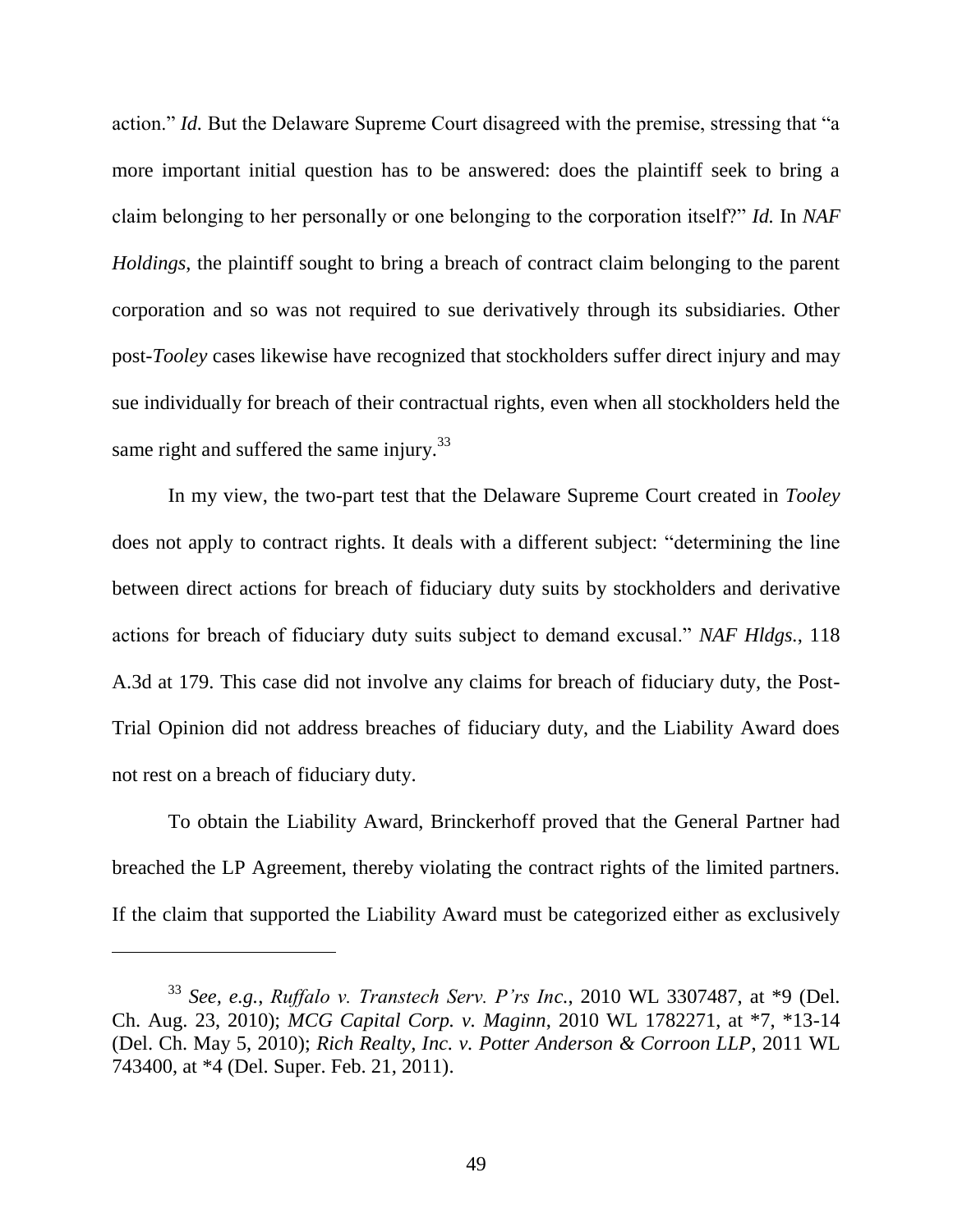direct or exclusively derivative, then Brinckerhoff's cause of action states a direct claim. The claim therefore survived the Merger and can be remedied by permitting the unaffiliated limited partners at the time of the Merger to recover their *pro rata* share of the Liability Award.

# **4. "Ye Olde Slippery Slope"** 34

The General Partner finally seeks to avoid the implications of the foregoing analysis by complaining that if Brinckerhoff's claim is contractual and direct, then all intra-entity limited partnership disputes will be direct claims. In other words, unless this case is dismissed and the Liability Award rendered a nullity, the concept of derivative actions no longer will have meaning for alternative entities. Not so.

This court's decisions in the limited partnership context have distinguished between suits for breach of the limited partnership agreement and suits challenging the discretion afforded to the general partner. *See Litman v. Prudential-Bache Props., Inc.*, 611 A.2d 12 (Del. Ch. 1992). In *Litman*, limited partners filed suit against the general partners after the limited partnership announced a reduction in its quarterly per-unit distributions. The court distinguished between (i) a claim that the general partner had breached a contractual provision governing distributions and (ii) a generic theory that the general partners had "inadequately investigat[ed] and monitor[ed] investments." *Id.* at 16. The complaint asserted only the latter, not the former, and therefore stated a derivative

<sup>34</sup> *Mercier v. Inter-Tel (Del.), Inc.*, 929 A.2d 786, 818 (Del. Ch. 2007) (Strine, V.C.).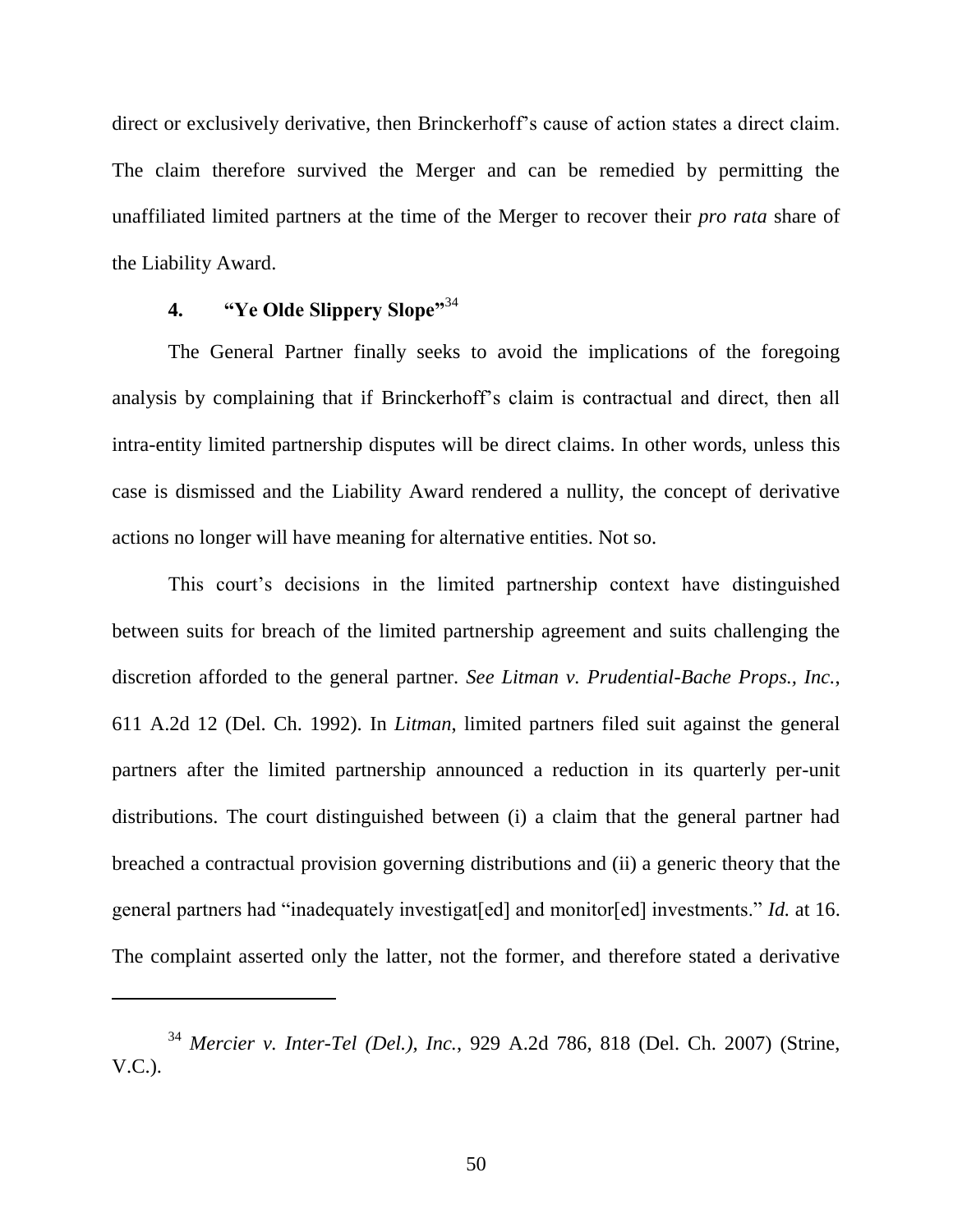claim. Later, in *Cencom*, limited partners asserted the type of contractual claim contemplated by *Litman*, arguing that the general partner breached the limited partnership agreement by improperly terminating their priority distributions. *In re Cencom Cable Income P'rs*, 2000 WL 130629, at \*3 (Del. Ch. Jan. 27, 2000). The court agreed that the limited partners had stated a direct claim for violation of their contractual right. This court reached the same conclusion in the *Anglo American* case. *See Anglo Am. Sec. Fund LP v. S.R. Glob. Int'l Fund, L.P.*, 829 A.2d 143, 151 (Del. Ch. 2003). The limited partners asserted that the general partner breached the terms of the limited partnership agreement when withdrawing funds from its capital account, and the court held that the breach of contract claim was direct. The court also held that the plaintiffs stated a direct claim when they asserted that the general partner failed to provide a contractually required year-end report.

The distinctions drawn in *Litman*, *Cencom*, and *Anglo American* continue to apply. The question is whether the limited partner has identified a specific provision of the partnership agreement that governed the conduct in question. Here, Brinckerhoff asserted and proved a specific violation of the Conflict-of-Interest Provision. Unlike in *Litman*, Brinckerhoff did not advance general allegations about poor or feckless decision-making. Brinckerhoff also did not argue "simply that the Partnership paid too much." *Allen v. El Paso Pipeline GP Co., L.L.C.*, 90 A.3d 1097, 1110 (Del. Ch. 2014). He proved that the General Partner fell short of the express contractual standard in the Conflict-of-Interest Provision that required a good faith determination by the Committee.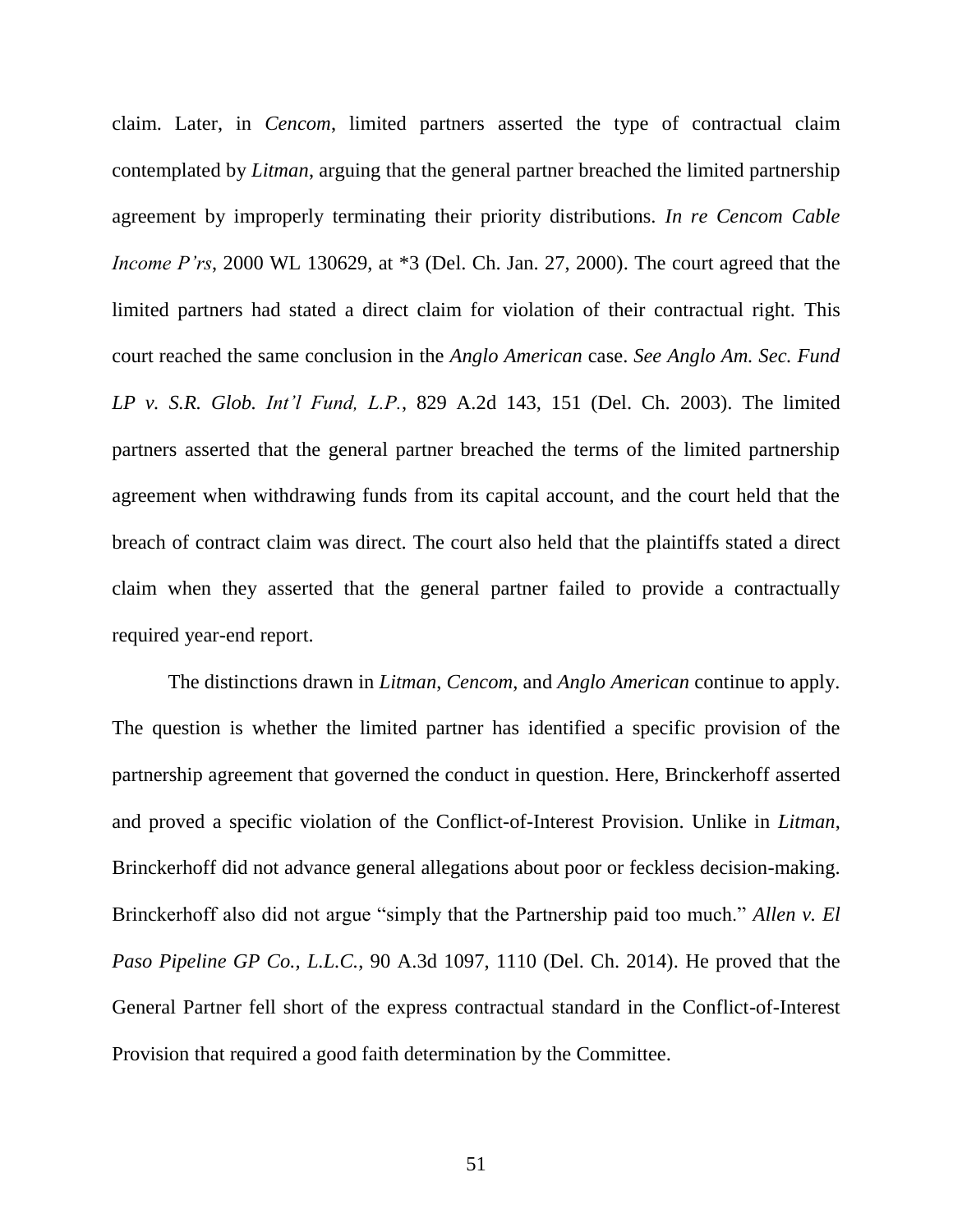It is likely true that when parties have formed a contractual entity, more claims will be deemed direct, but that is a consequence of the choice that the sponsor of the entity made. Picking a form of entity

involves several considerations. For example, choice of form and structure necessarily requires understanding the needs and nature of the business or activity being organized, the benefits and limitations of alternative legal forms or entities that are available . . . , the structures that can be used in implementing those forms or entities, and any other relevant matters that should be considered in organizing a . . . business. The ultimate choice of form and structure, however, results from a weighed analysis of available forms and internal structures as applied to the unique characteristics of a . . . particular deal or transaction.

Robert R. Keatinge & Ann E. Conaway, *Keatinge and Conaway on Choice of Business Entity: Selecting Form and Structure For a Closely Held Business* § 1:1 (2015). The choice of entity necessarily affects the nature and types of claims that investors in the entity can bring. Parties who choose an alternative entity—and particularly those who form a contractual entity—cannot expect the automatic trans-species application of corporate principles. *Cf. Twin Bridges Ltd. P'ship v. Draper*, 2007 WL 2744609, at \*19 (Del. Ch. Sept. 14, 2007) ("Because the conceptual underpinnings of the corporation law and Delaware's limited partnership law are different, courts should be wary of uncritically importing requirements from the DGCL into the limited partnership context.").

―[A]n alternative entity . . . is not the same thing as a corporation.‖ *2009 Caiola Family Tr. v. PWA, LLC*, 2015 WL 6007596, at \*1 (Del. Ch. Oct. 14, 2015). More to the point, a contractual alternative entity is not the same thing as a corporation. Creating such an entity has many advantages. In theory, obligations and rights can be defined more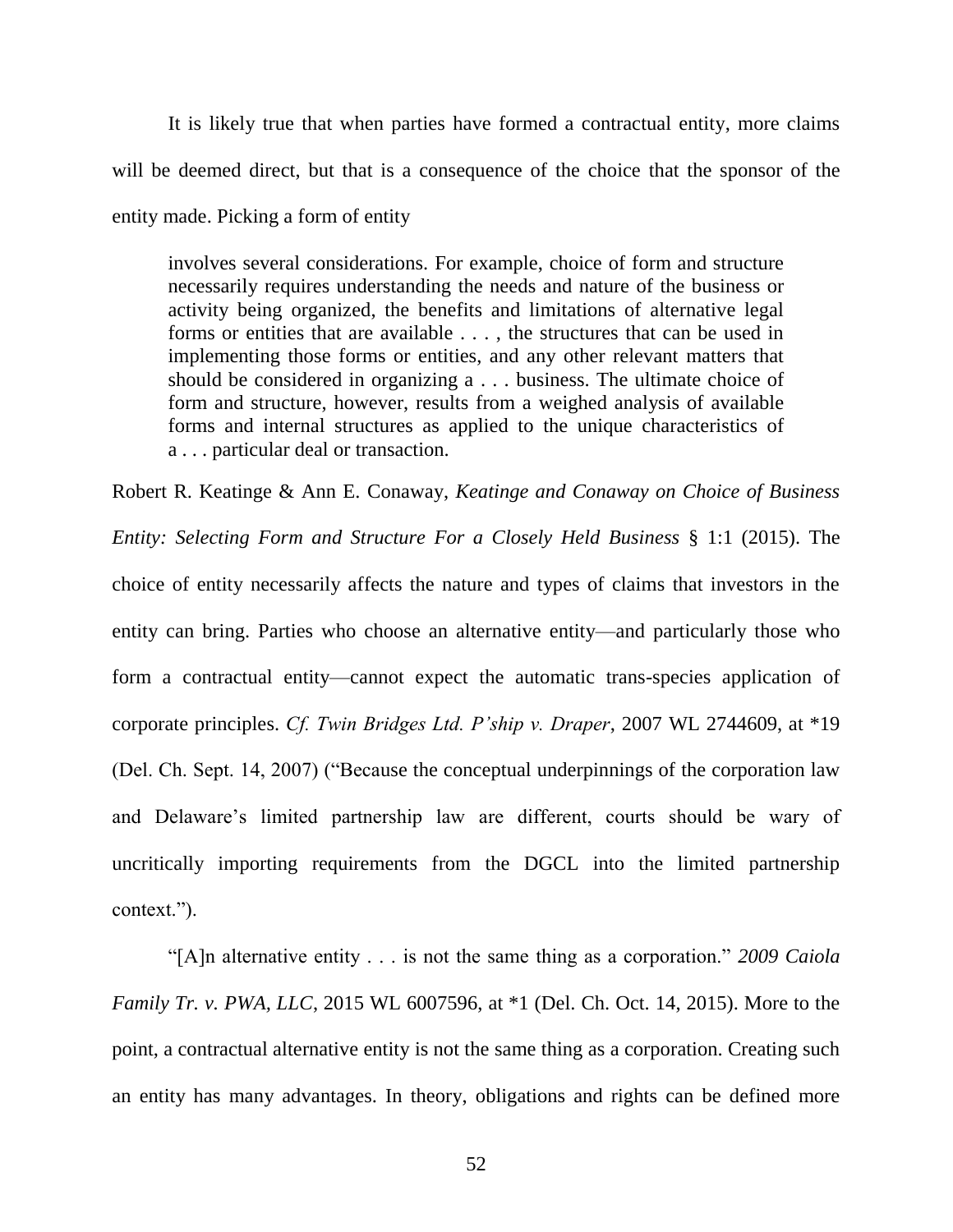explicitly and better addressed *ex ante*, rather than leaving issues for *ex post* judicial evaluation.<sup>35</sup> Although the contractual flexibility could be used to provide investors with greater protection, in practice the agreements establish litigation standards that are more defendant-friendly than traditional fiduciary duty standards.<sup>36</sup> As the sponsor of El Paso MLP, El Paso Parent followed that course, "borrow[ed] its basic framework from the common law, but replace[d] the common law rules with contractual standards more favorable to the General Partner." *Allen*, 90 A.3d at 1103.

An additional benefit from a contractual entity is the ability to limit the number of potential defendants who face litigation risk, as well as the scope of that risk. The parties to the contract only can sue other parties, and the nature of the available remedies shifts

<sup>35</sup> *See* Leo E. Strine, Jr. & J. Travis Laster, *The Siren Song of Unlimited Contractual Freedom, in* Research Handbook on Partnerships, LLCs and Alternative Forms of Business Organizations 11, 15-16 (Robert W. Hillman & Mark J. Loewenstein eds., 2014) ("Another argument often made in favor of alternative entity statutes is that they allow for the elimination of fiduciary duties and the establishment of a purely contractual relationship between entity managers and investors."); Rutheford B. Campbell, Jr., *Bumping Along the Bottom: Abandoned Principles and Failed Fiduciary Standards in Uniform Partnership and LLC Statutes*, 96 Ky. L.J. 163, 169 (2007) (describing the argument that permitting a fully contractual entity is "respectful of the autonomy of rational beings (broadly, a Kantian notion) and promotes the maximization of overall utility or happiness (a utilitarian goal)"); Reza Dibadj, *The Misguided Transformation of Loyalty Into Contract*, 41 Tulsa L. Rev., 451, 464 (2006) (describing the argument that permitting the existence of fully contractual entities is wealthmaximizing).

<sup>36</sup> *See* 6 *Del. C.* § 17–1101(d); Brent J. Horton, *The Going–Private Freeze–Out: A Unique Danger for Investors in Delaware Non–Corporate Business Associations*, 38 Del. J. Corp. L. 53 (2013); Mohsen Manesh, *Contractual Freedom Under Delaware Alternative Entity Law: Evidence from Publicly Traded LPs and LLCs*, 37 J. Corp. L. 555 (2012).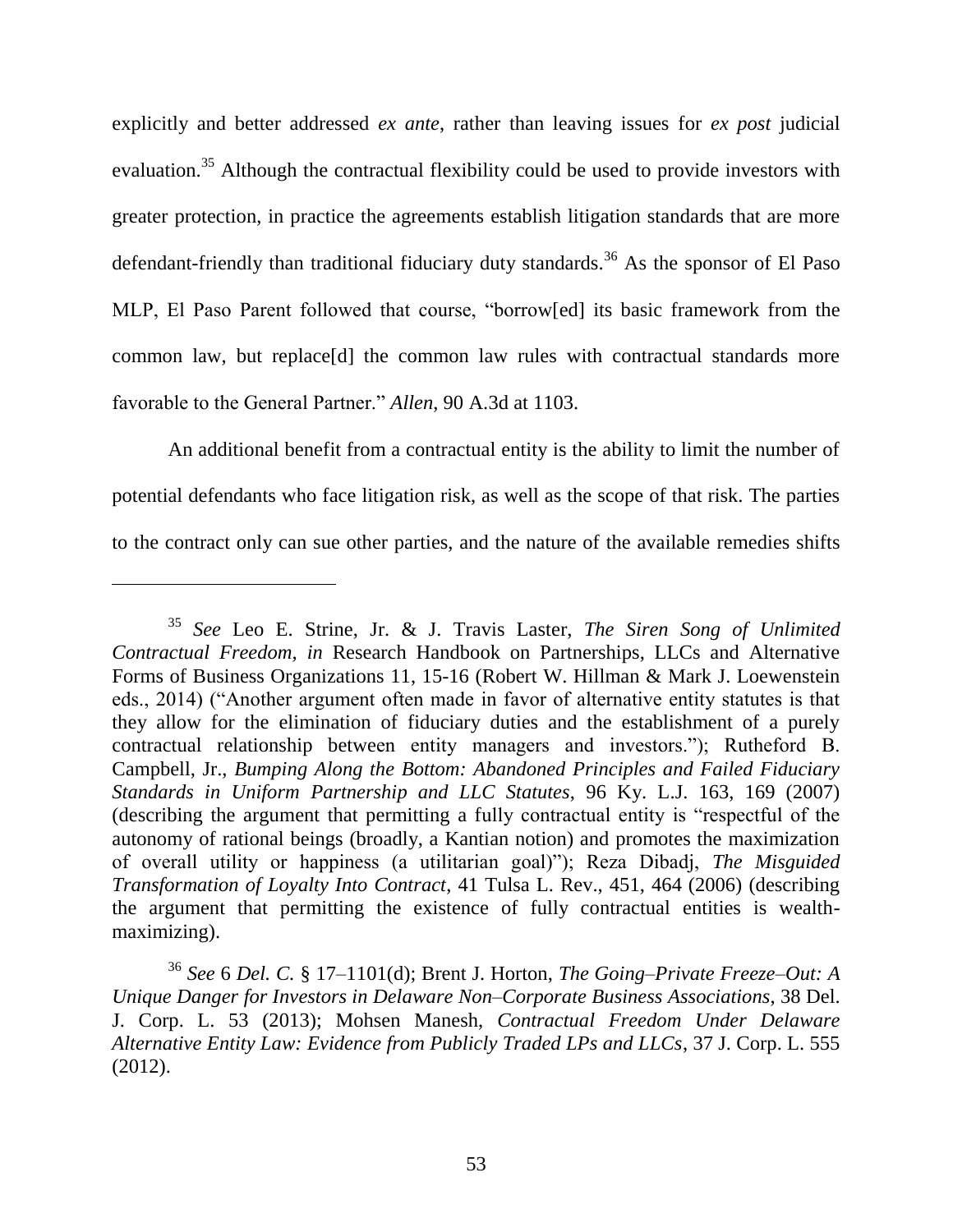from the broader strains of equity to the narrower lineaments of contract  $law.^{37}$  El Paso Parent and its affiliates benefitted from the limited number of possible defendants in this litigation, which enabled all of the defendants except the General Partner to prevail on their motion for summary judgment. *See In re El Paso Pipeline P'rs L.P. Deriv. Litig.*, 2014 WL 2641304 (Del. Ch. June 12, 2014) (ORDER). An alternative entity also has greater flexibility to provide indemnification and to adopt contractual restrictions on investor litigation.<sup>38</sup> The LP Agreement took advantage of this feature as well. *See* LPA § 7.7.

 $\overline{a}$ 

<sup>38</sup> *See* Samuel T. Hirzel & Dawn Kurtz Crompton, *Finding (and Funding) the Cost of Freedom: Indemnification and Advancement for Alternative Business Entities*, 15 Del. Rev. 83, 86-94 (2015) ("While the DGCL provides a default structure of indemnification and advancement for Delaware corporations, the LLC Act and the LLP Act simply permit the members or partners to provide for such rights contractually."). *Compare ATP Tour*, *Inc. v. Deutscher Tennis Bund*, 91 A.3d 554, 558 (Del. 2014) (permitting non-stock corporation to adopt fee-shifting bylaw) *with*  $8$  *Del. C.*  $\frac{8}{3}$  102(f) ("The certificate of incorporation may not contain any provision that would impose liability on a stockholder for the attorneys' fees or expenses of the corporation or any other party in connection with an internal corporate claim, as defined in  $\hat{\zeta}$  115 of this title.") *and id.*  $\hat{\zeta}$  109(b) ("The bylaws may not contain any provision that would impose liability on a stockholder for the attorneys' fees or expenses of the corporation or any other party in connection with an

<sup>37</sup> *See Allen v. El Paso Pipeline GP Co., L.L.C.*, 113 A.3d 167, 194 (Del. Ch. 2014) ("When parties establish a purely contractual relationship, they have chosen to limit themselves to pursuing contractual remedies against their contractual counterparties. Under those circumstances, a claim for aiding and abetting cannot be used to expand the possible range of defendants.‖); *Gerber v. EPE Hldgs., LLC*, 2013 WL 209658, at \*11 (Del. Ch. Jan. 18, 2013) (holding that defendants could not aid and abet a breach of a limited partnership agreement where the agreement eliminated fiduciary duties); Daniel S. Kleinberger, *Two Decades of "Alternative Entities": From Tax Rationalization Through Alphabet Soup to Contract as Deity*, 14 Fordham J. Corp. & Fin. L. 445, 467-68 (2009) ("As for remedies, the difference between contract claims and breach of fiduciary duty claims is substantial.").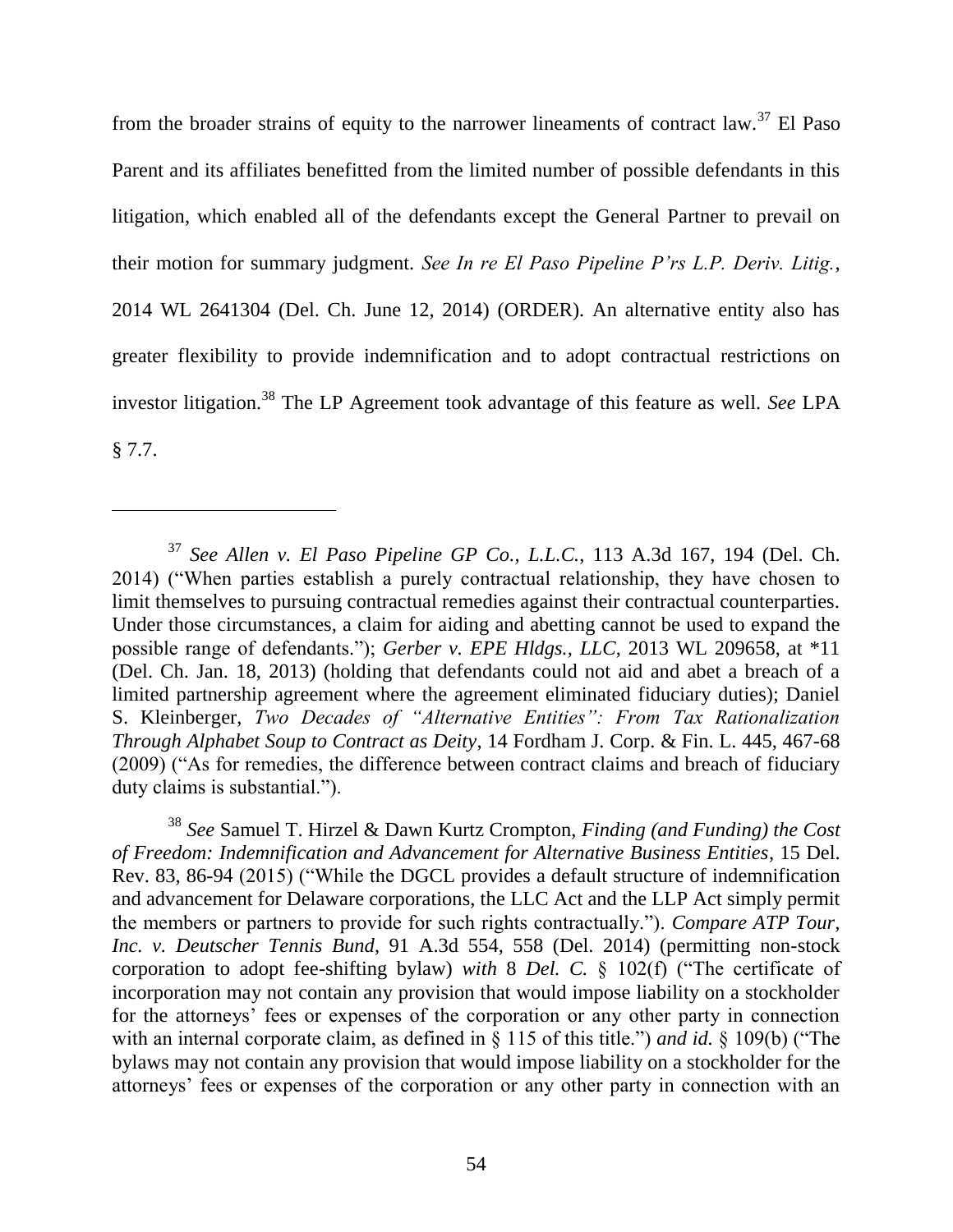One consequence of a contractual entity is that the resulting rights are contractual. Consequently, parties to the contract can enforce them directly. Procedural hurdles to derivative actions, such as Rule 23.1 and the demand doctrine, do not apply to a contractual cause of action. Generally speaking, the test for distinguishing between direct and derivative claims in the limited partnership context is substantially the same as in the corporate context, $39$  but the answers that test gives when applied to a contractual entity are different.<sup>40</sup>

In this case, when El Paso Parent created El Paso MLP, it formed a contractual entity. El Paso MLP and its affiliates gained many benefits from that choice. In this case, those contractual benefits enabled El Paso Parent and its affiliates to prevail at the motion to dismiss stage against certain claims regarding the Fall Dropdown and a related transaction. Similar contractual benefits enabled El Paso Parent and its affiliates (other than the General Partner) to prevail on the balance of Brinckerhoff's claims at the

internal corporate claim, as defined in  $\S$  115 of this title."). The LP Act does not contain provisions analogous to Sections 102(f) and 109(b).

<sup>39</sup> *See Brinckerhoff v. Enbridge Energy Co., Inc.*, 2011 WL 4599654, at \*5-6 (Del. Ch. Sept. 30, 2011); *Anglo Am. Sec. Fund LP.*, 829 A.2d at 149-50; *Litman*, 611 A.2d at 15.

<sup>40</sup> See Anglo Am., 829 A.2d at 151 (explaining that claims "which in a corporate context might be classified as derivative, *must* be brought as direct claims [in the limited partnership context] in order to enable the injured parties to recover while preventing a windfall to the individuals or entities whose interests were not injured"); *In re Cencom*, 2000 WL 130629, at  $*2$  ("Mechanistically applying the corporate law rule surrounding derivative claims can sometimes defeat efficient resolution of claims in other contexts  $\dots$ .").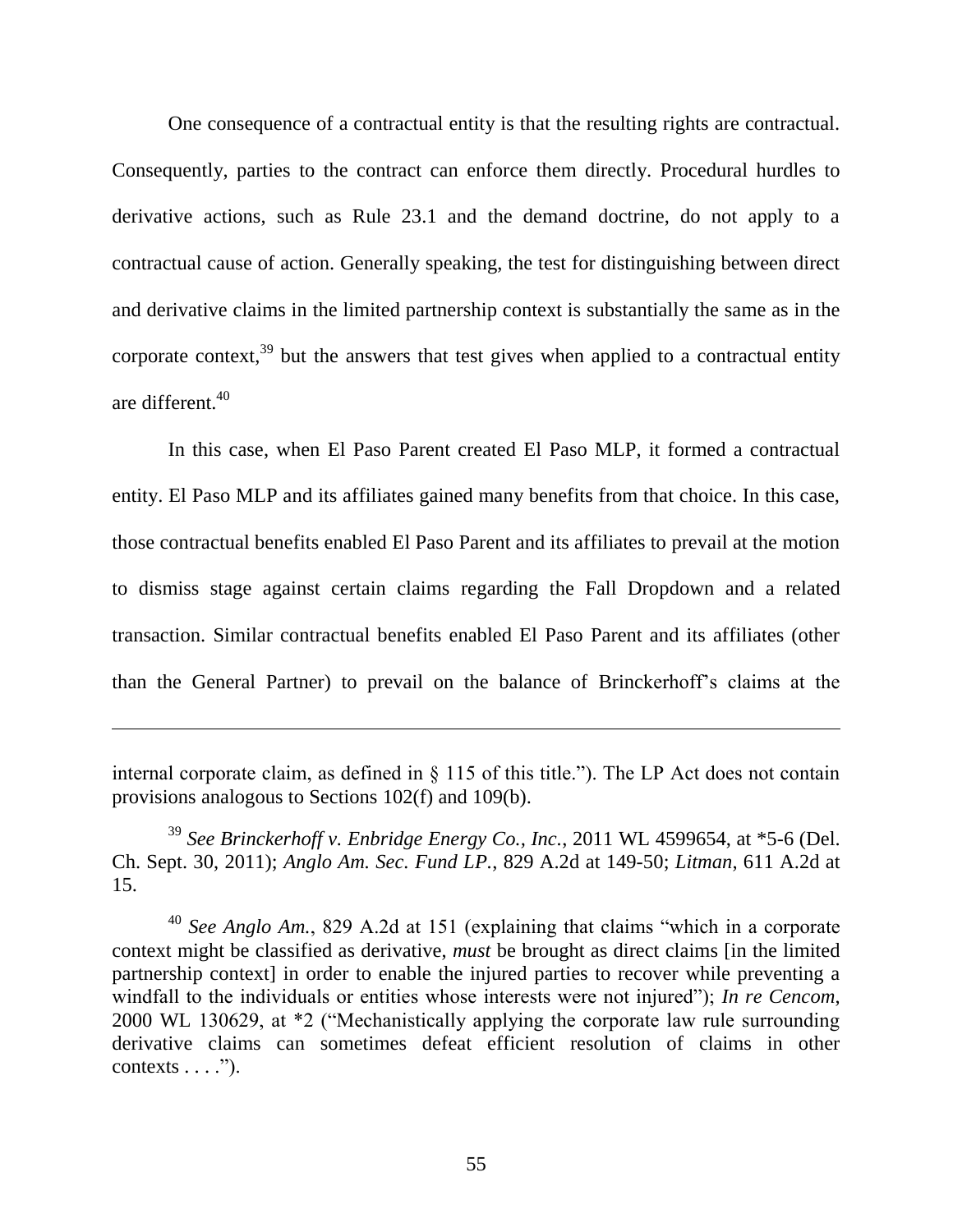summary judgment stage. Having received the benefits of a contractual entity, the General Partner now wants to obtain dismissal of the remaining claim for breach of contract and the resulting Liability Award by invoking non-contractual doctrines.

―There is much democratic wisdom in the trite phrase ‗you can't have your cake and eat it too.' That phrase applies here." *In re Gen. Motors Class H S'holders Litig.*, 734 A.2d 611, 621 (Del. Ch. 1999) (Strine, V.C.). Having chosen the contractual path and enjoyed many of its benefits, the General Partner cannot now complain that the surviving claim for breach of the LP Agreement is a claim for breach of contract and therefore direct.

#### **B. Second Order Analysis: Dual**

As discussed in the preceding section, the General Partner construes Delaware law as recognizing only two types of claims that investors can bring: direct claims and derivative claims. In the preceding section, this decision assumed for purposes of analysis that the General Partner's bi-partite conceptualization accurately described Delaware law and concluded that Brinckerhoff's claim for breach of the LP Agreement was direct. In my view, however, the General Partner's assessment is overly narrow. In reality, Delaware law recognizes a third category—dual-natured claims—that have both direct and derivative characteristics.<sup>41</sup> Dual-natured claims exist because some injuries affect

<sup>&</sup>lt;sup>41</sup> *See, e.g., Gatz v. Ponsoldt, 925 A.2d 1265, 1268 (Del. 2007)* ("[T]he claims before us are not exclusively derivative and could be brought directly."); *Gentile v. Rossette*, 906 A.2d 91, 99-100 (Del. 2006) (describing scenario giving rise to dualnatured claims); *Lipton v. News Int'l, Plc*, 514 A.2d 1075, 1079 (Del. 1986) (finding that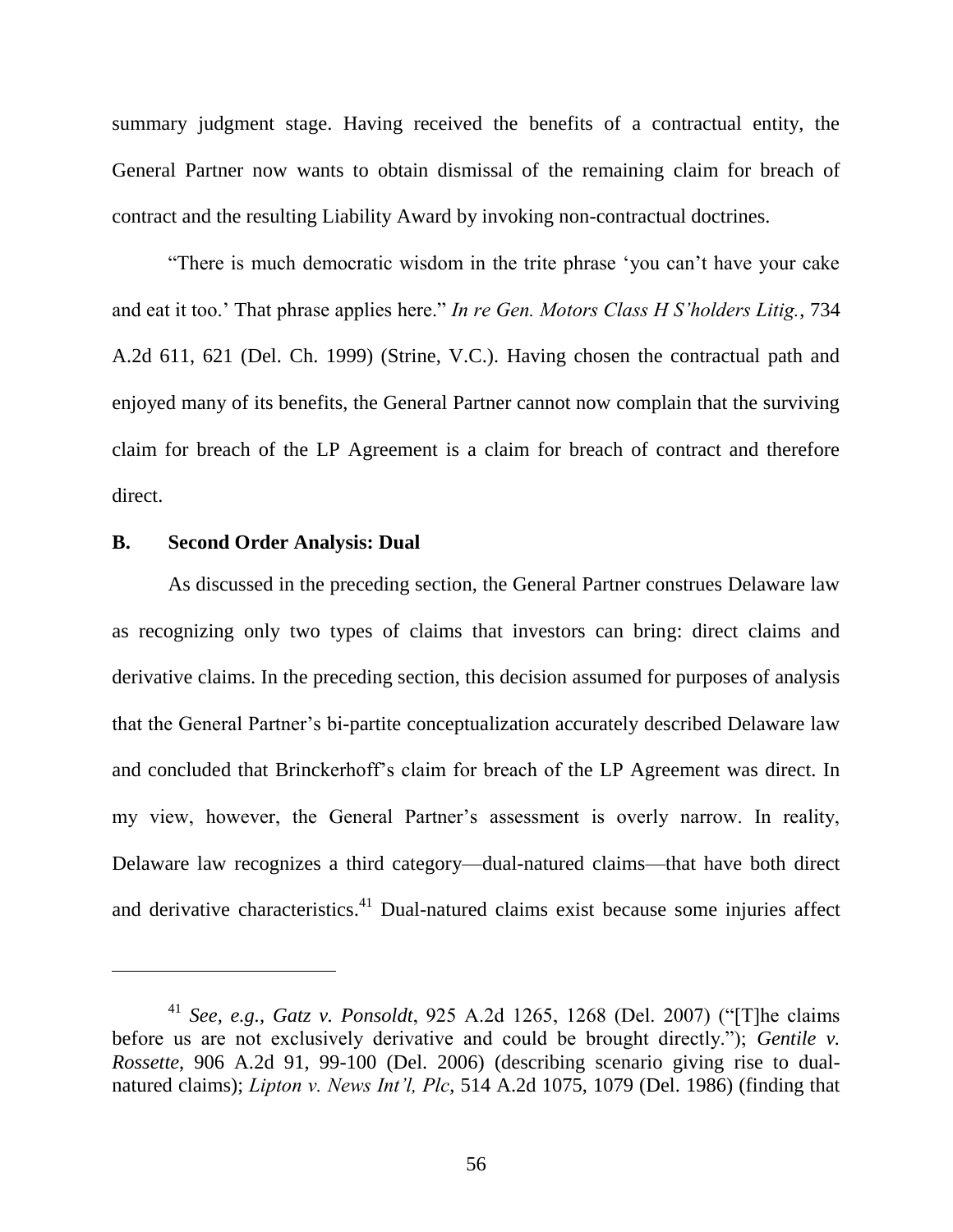*both* the corporation *and* the stockholders and can be remedied *either* at the corporate *or* the stockholder level.<sup>42</sup> The Delaware Supreme Court has held that when this dual aspect is present, "[b]oth types of claims may be litigated." *Loral Space & Commc'ns Inc. v. Highland Crusader Offshore P'rs, L.P.*, 977 A.2d 867, 868 (Del. 2009).

To determine whether a claim has dual characteristics, Delaware decisions have used the *Tooley* test. The General Partner argues that under *Tooley*, only El Paso MLP, and not anyone else, suffered an injury from the Fall Dropdown. The General Partner

complaint pled "claims that support both individual and derivative causes of action"); *Dubroff v. Wren Hldgs., LLC (Dubroff I)*, 2009 WL 1478697, at \*3 (Del. Ch. May 22, 2009) ("*Gentile* and its progeny make clear that a shareholder's claim can be both derivative and direct."); *Thornton v. Bernard Techs., Inc.*, 2009 WL 426179, at \*3 n.28 (Del. Ch. Feb. 20, 2009) ("It is possible for a claim to be both derivative and direct."). *See generally* Kurt M. Heyman & Patricia L. Enerio, *The Disappearing Distinction Between Derivative And Direct Claims*, 4 Del. L. Rev. 155, 169 n.53 (2001) ("Delaware courts also recognize that some claims . . . are *both* derivative and direct in nature, in which case they can be pursued in *either* fashion.").

<sup>42</sup> *See Grimes v. Donald*, 673 A.2d 1207, 1212 (Del. 1996) ("Courts have long recognized that the same set of facts can give rise both to a direct claim and a derivative claim.‖); *Carsanaro v. Bloodhound Techs., Inc.*, 65 A.3d 618, 655 (Del. Ch. 2013) (discussing a dual injury giving rise to direct and derivative claims); *Sagarra Inversiones, S.L. v. Cementos Portland Valderrivas, S.A.*, 2011 WL 3371493, at \*5 n.31 (Del. Ch. Aug. 5, 2011) ("Although the *Tooley* formulation provides a two-part analysis for determining whether an asserted claim is direct or derivative, there are some limited exceptions where the same facts may support both direct and derivative claims."); *San Antonio Fire & Police Pension Fund v. Bradbury*, 2010 WL 4273171, at \*9 n.68 (Del. Ch. Oct. 28, 2010) ("The same facts may support both direct and derivative claims."); *Big Lots Stores, Inc. v. Bain Capital Fund VII, LLC*, 922 A.2d 1169, 1181 n.54 (Del. Ch. 2006) (acknowledging the "common sense principle" that the same set of facts can set forth both direct and derivative claims seeking different forms of relief); *Odyssey P'rs v. Fleming Co.*, 1998 WL 155543, at \*3 (Del. Ch. Mar. 27, 1998) ("[I]n some circumstances, the same conduct (or aspects thereof) may give rise to both derivative and direct claims.").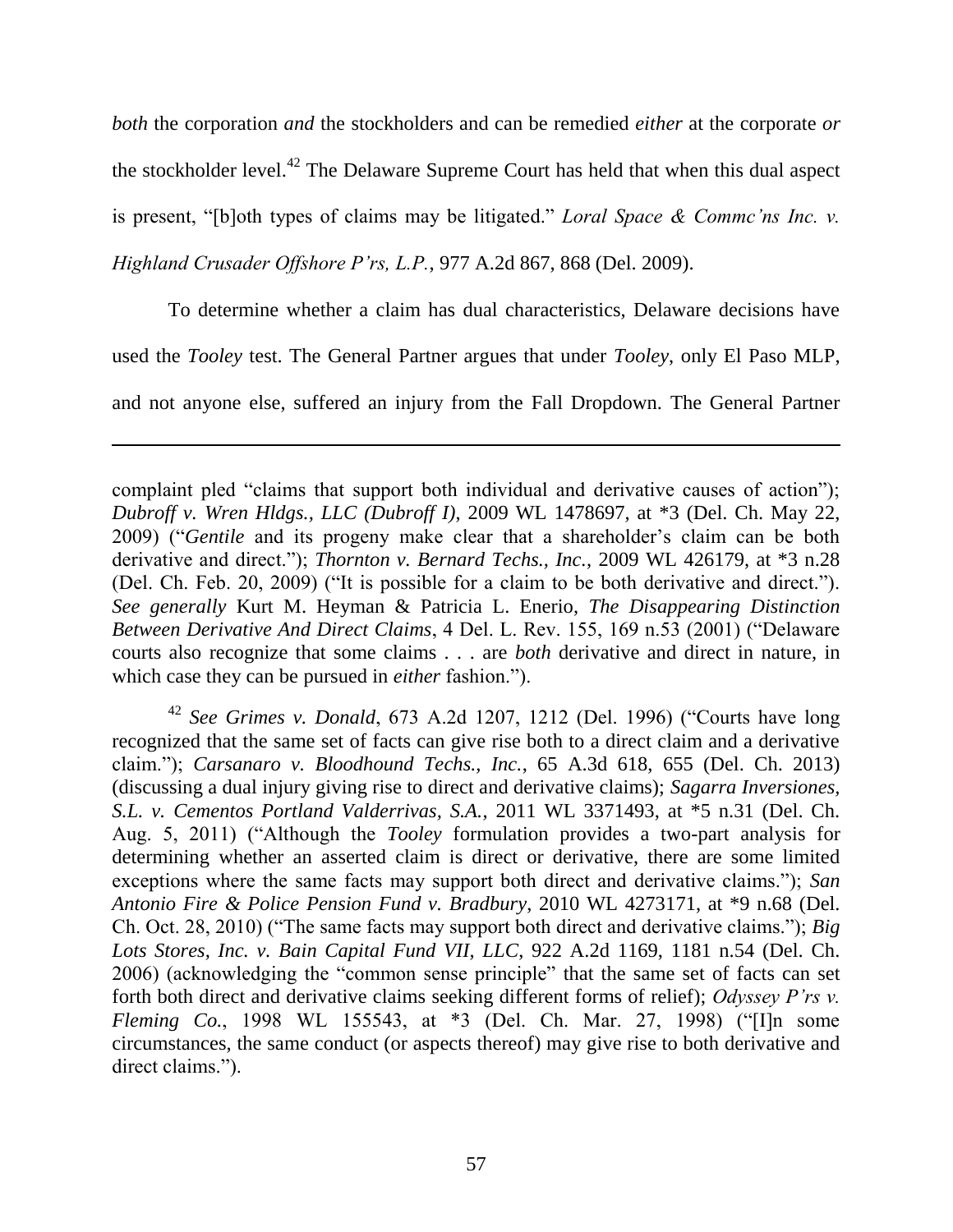then argues that the injury only could be remedied through an award of damages to El Paso MLP and not by any other means. I disagree on both points.

For purposes of this section's analysis of *Tooley*, this decision sets aside the contractual injury suffered by the limited partners. Taking the contractual injury into account makes the *Tooley* analysis relatively straightforward: the limited partners suffered a distinct injury in the form of the breach of their contract rights, and that injury can be remedied at the limited partner level. *See Allen*, 90 A.3d at 1109; *Brinckerhoff v. Tex. E. Prods. Pipeline Co.*, 986 A.2d 370, 383 (Del. Ch. 2010). In my view, however, even without considering the contractual angle, the Fall Dropdown inflicted injury on both El Paso MLP and the unaffiliated limited partners. The injury suffered by the unaffiliated limited partners is related to but distinguishable from the entity-level injury suffered by El Paso MLP. The remedy in this case could operate at the entity level, and as long as El Paso MLP remained a separate, independent entity, that approach made the most practical sense. But the injury also could be—and still can be—remedied at the limited partner level.

In my view, because the claim that gave rise to the Liability Award is a dual claim, Brinckerhoff can continue to litigate the direct aspects of that claim notwithstanding the Merger. This means that Brinckerhoff and the other limited partners can recover their *pro rata* share of the Liability Award.

### **1. The First Prong Of** *Tooley*

Adapted to a limited partnership, *Tooley*'s first prong asks who suffered the alleged injury, the partnership or the limited partners individually? *See Tooley v.*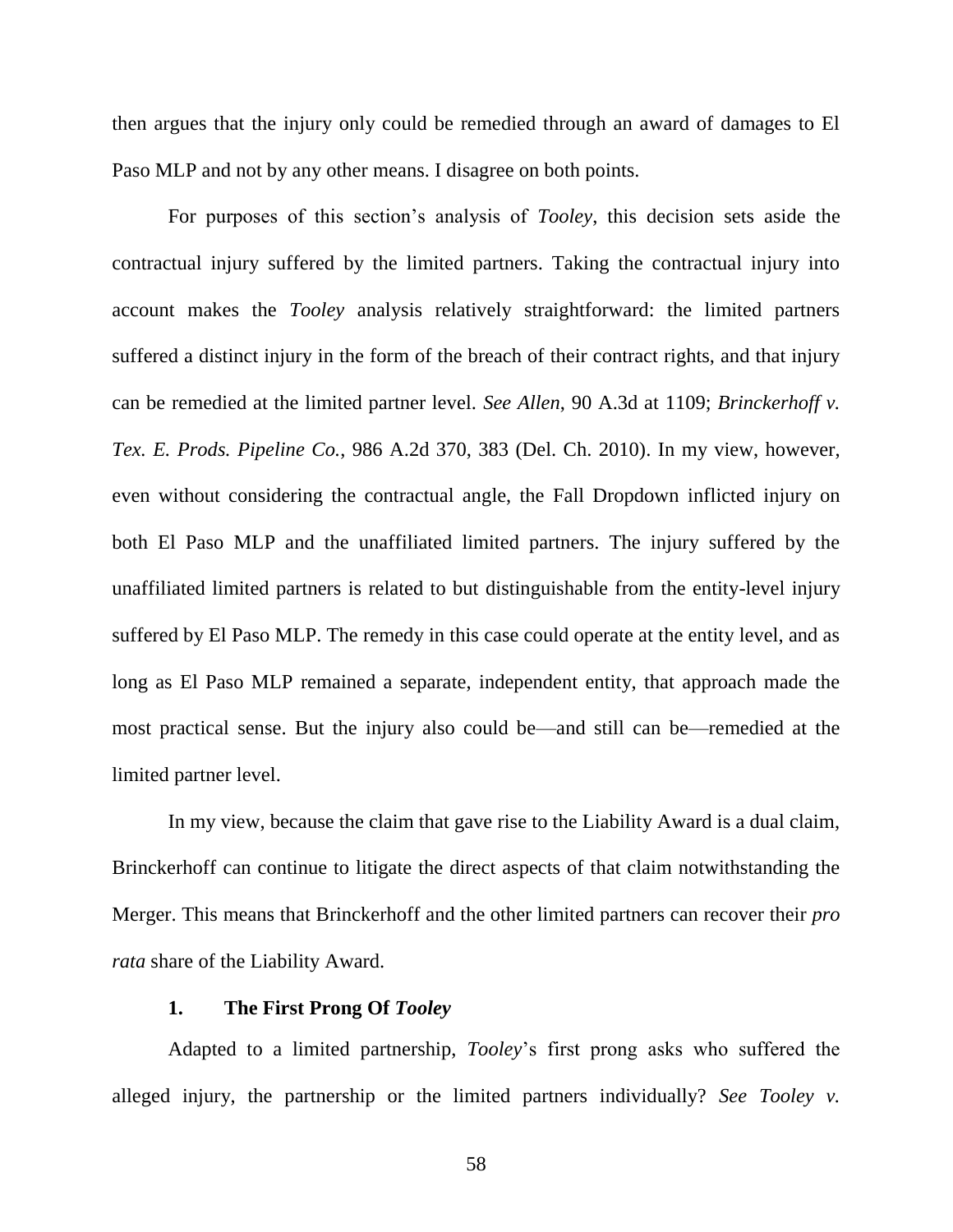*Donaldson, Lufkin & Jenrette, Inc.*, 845 A.2d 1031, 1033 (Del. 2004). The *Tooley*  decision framed the inquiry as if these options were exclusive alternatives (the partnership *or* the limited partners). *See id.* In this case, however, the answer is both: El Paso MLP *and* the limited partners each suffered injuries.

Setting aside the injury to the limited partners' contract rights, El Paso MLP and the limited partners each suffered injuries because of the nature of the transfer effected through the Fall Dropdown. That transaction did not only result in an overpayment from the Partnership to the General Partner; it also effectively reallocated value from the unaffiliated limited partners to the General Partner.<sup>43</sup>

The most obvious consequence of the Fall Dropdown was the infliction of harm on the Partnership. In this case, by causing El Paso MLP to overpay in the Fall Dropdown, the General Partner left the Partnership \$171 million poorer. El Paso MLP would have suffered the same harm from any overpayment, including a wrongful transfer to a third party. Whenever money leaves an entity wrongfully, it impoverishes the entity and enriches the recipient. *See In re J.P. Morgan Chase & Co. S'holder Litig.*, 906 A.2d 808, 819 (Del. Ch. 2005), *aff'd*, 906 A.2d 766 (Del. 2006).

 $\overline{a}$ 

<sup>&</sup>lt;sup>43</sup> Technically, the Fall Dropdown reallocated value to El Paso Parent. In the Fall Dropdown, El Paso Parent sold the member units in the LLCs to El Paso MLP, so although the General Partner was the party to the LP Agreement and liable for breach of contract, El Paso Parent received the benefit of the \$171 million. El Paso Parent owned 100% of the General Partner. For simplicity, this decision refers to the benefit as running to the General Partner, even though technically it ran to the General Partner's affiliate.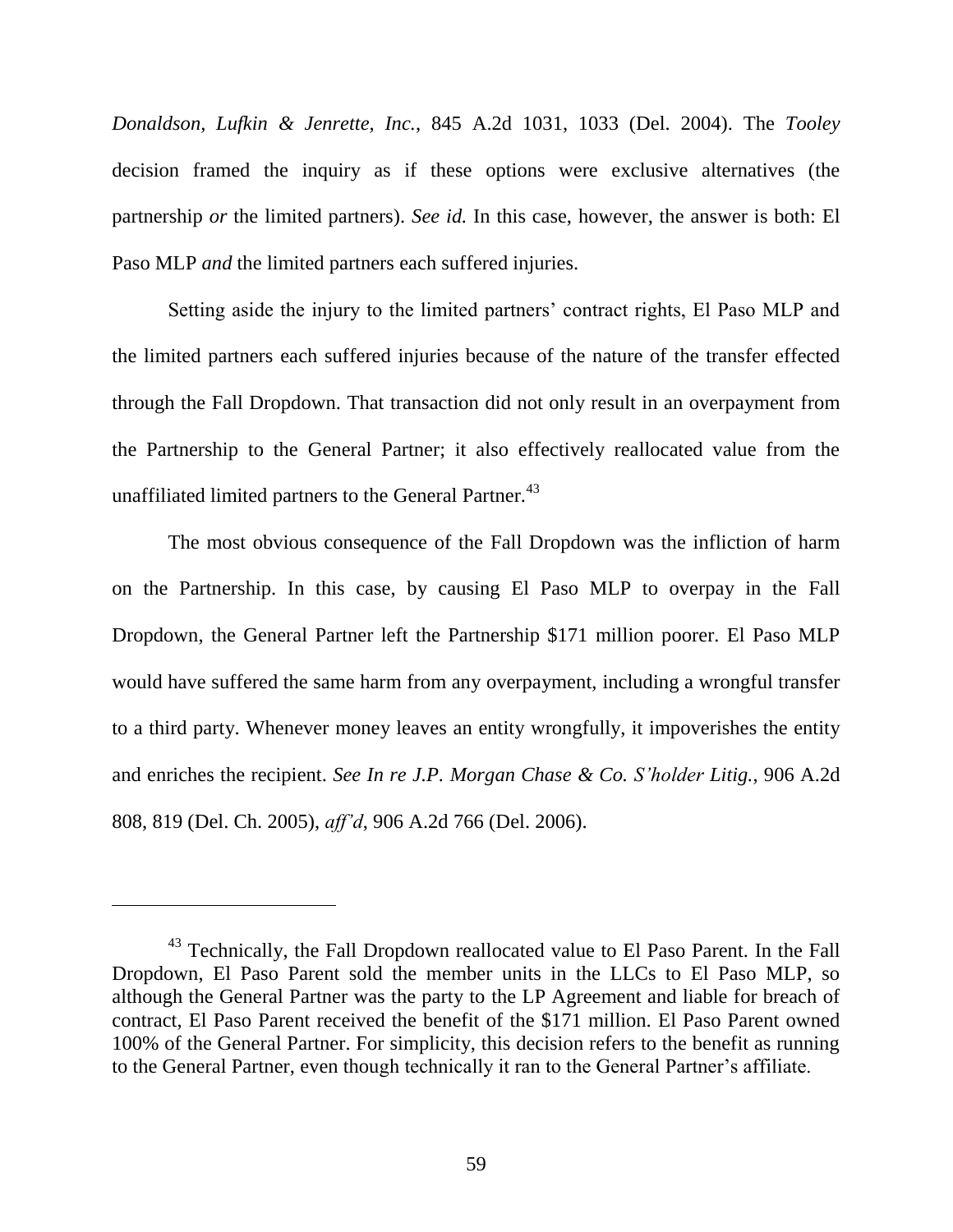An equally obvious consequence of the overpayment was that the harm inflicted on the Partnership injured all of the investors in the Partnership proportionately. The value of a Delaware entity inures ultimately to the owners of its equity in their capacity as residual claimants. When funds wrongfully leave a Delaware entity, the investors suffer harm indirectly in proportion to their ownership interests.<sup>44</sup> For purposes of the Fall Dropdown, at this level of analysis, the General Partner reduced the aggregate value of the equity investors' ownership interests by \$171 million, divided proportionately across their ownership interests. Notably, this interpretation of the harm applies regardless of who receives the benefit of the wrongful transfer. As with the direct harm suffered by the entity, investors suffer indirectly regardless of the identity of the recipient, even if it is a third party.

In cases addressing the distinction between derivative and direct claims, this is often as far as the assessment of the injury goes. But a more realistic evaluation takes the additional step of recognizing that a wrongful third party transfer operates differently than a wrongful insider transfer. A wrongful third party transfer takes value out of the entity and away from the existing entity claimants. A wrongful insider transfer also takes value from the entity, but in doing so it reallocates value among the existing entity

<sup>&</sup>lt;sup>44</sup> More accurately, investors suffer harm in order of their priority in the capital stack, and then proportionately within each level of priority based on the extent of their investment at that level of priority. The presence of creditors or other parties with superior claims to the value of a litigation asset is a consideration whenever a court evaluates the possibility of a *pro rata* remedy. *See infra* Part III.C.2.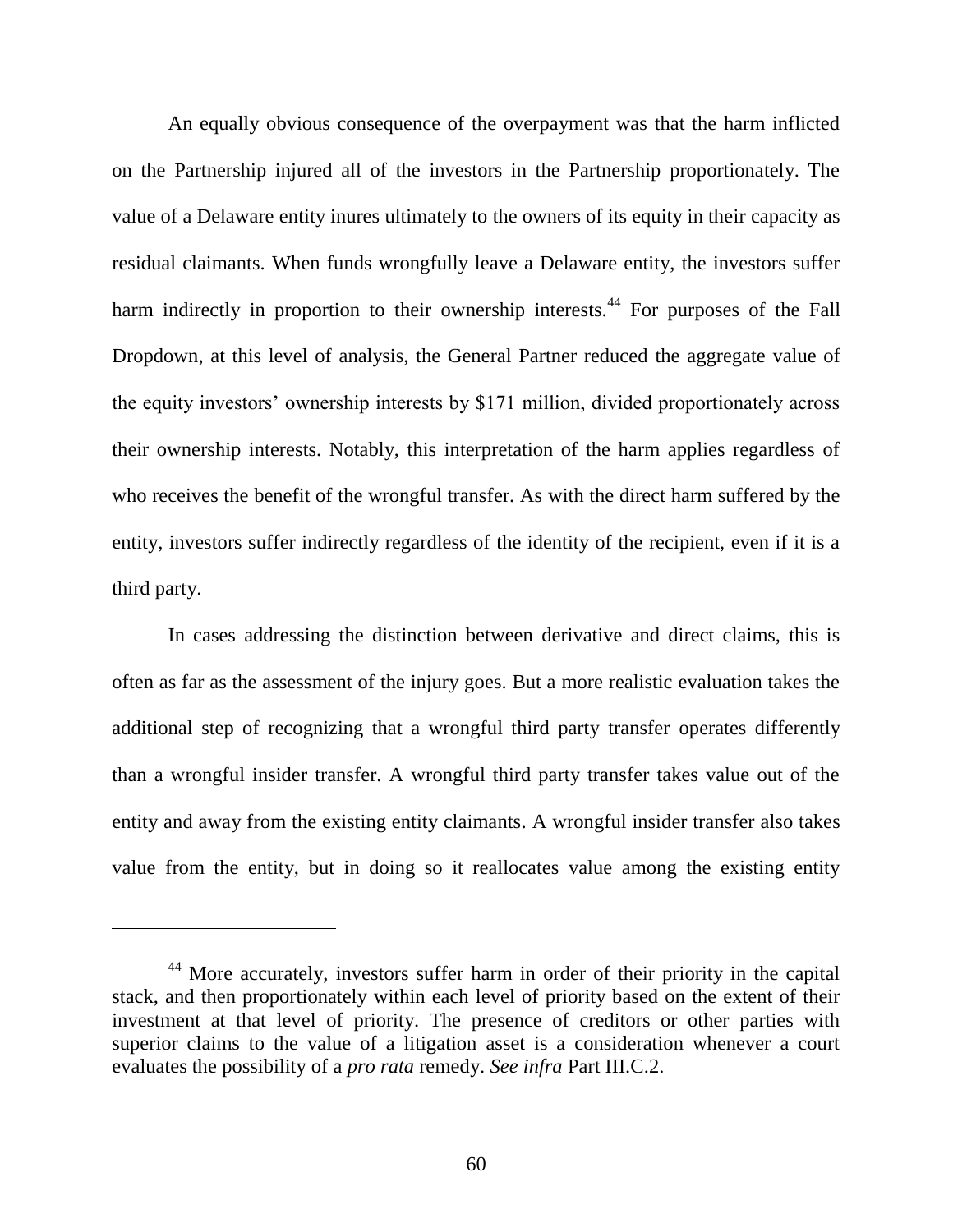claimants. All of the claimants suffer a proportionate loss according to the priority of their claims, but the insider receives an offsetting benefit that exceeds the insider's share of the loss. In reality, the insider isn't injured at all. The insider gains at the expense of the other investors. The net effect is to extract value from the unaffiliated investors for the benefit of the insider.

The Fall Dropdown illustrates this process. At the time of the transfer, the General Partner held a 2% general partner interest in the Partnership and, in that capacity, indirectly suffered 2% of the \$171 million loss—a decline in value of approximately \$3.42 million. The General Partner also held a 52% limited partner interest and, in that capacity, indirectly suffered 52% of the \$171 million loss—a decline in value of approximately \$88.92 million. The unaffiliated limited partners held the remaining 46% partnership interest and suffered the balance of the loss—a decline in value of approximately \$78.66 million. Unlike the unaffiliated limited partners, however, the General Partner received a direct gain of \$171 million, which more than overcame the General Partner's proportionate indirect loss. By extracting \$171 million and suffering an indirect loss of \$92.34 million (\$3.42 million + \$88.92 million), the General Partner came out ahead by \$78.66 million.<sup>45</sup>

 $\overline{a}$ 

<sup>&</sup>lt;sup>45</sup> The real-world benefit to the General Partner is actually somewhat greater. Because of the endowment effect, parties prefer actual ownership to indirect ownership. *See generally* Daniel Kahneman, Jack L. Knetsch & Richard H. Thaler, *Anomalies: The Endowment Effect, Loss Aversion, and Status Quo Bias*, 5 J. Econ. Perps. 193 (1991). Parties therefore value more highly the receipt of cash rather than a proportionate ownership interest in an entity that owns cash. A party like the General Partner would not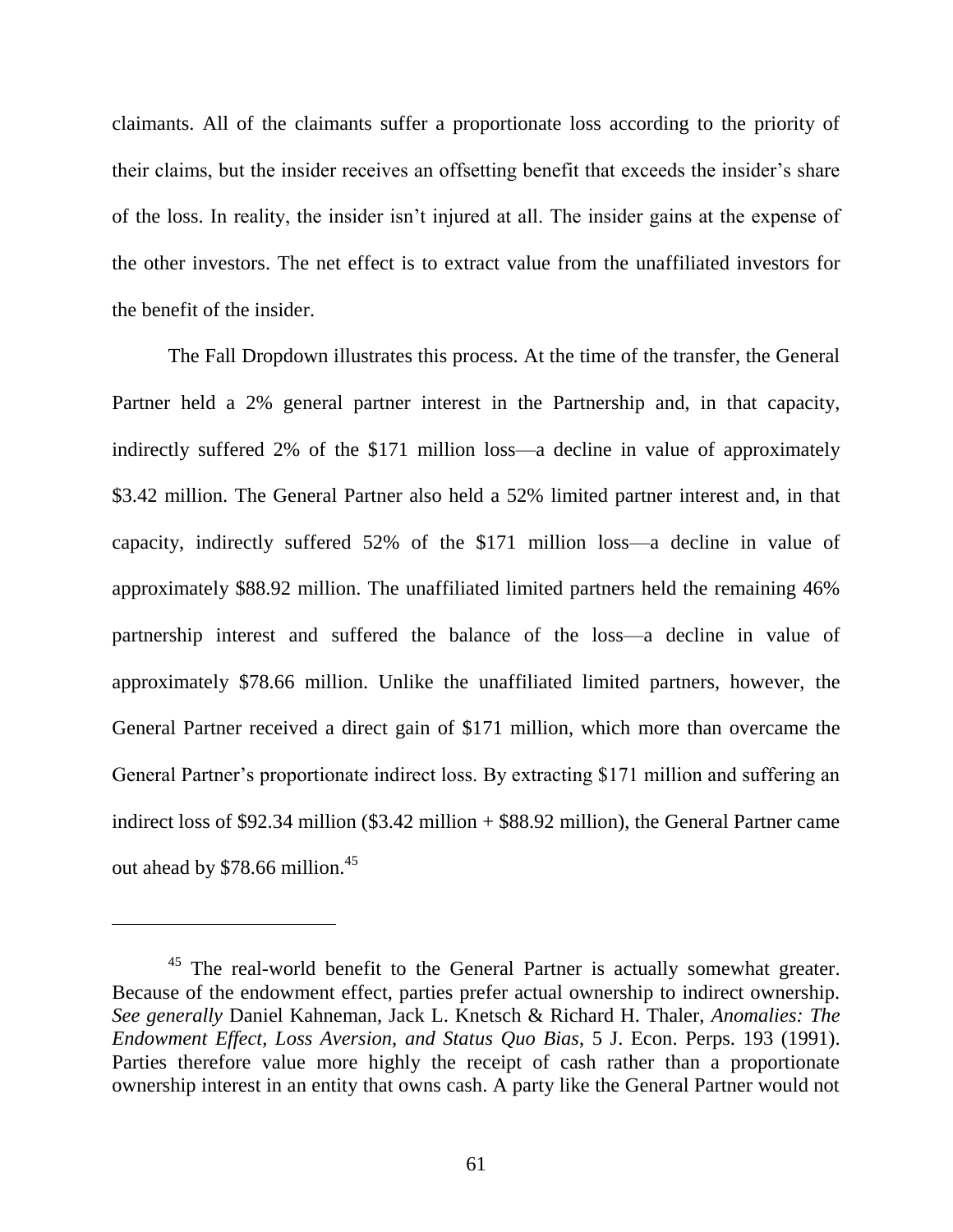The limited partners, by contrast, did not receive an offsetting gain. They only suffered a loss. Moreover, their loss was the General Partner's gain (\$78.66 million loss = \$78.66 million net gain). Through the transfer, the General Partner extracted value from the unaffiliated limited partners. When one group of limited partners suffers an injury of \$78.66 million so that the General Partner can receive a net benefit of \$78.66 million, it seems to me that the limited partners have suffered a separate and distinct loss.

When the insider transfer involves the issuance of stock, Delaware cases have recognized the dual nature of the injury and the separate harm inflicted on the nonparticipating stockholders through the extraction of value.<sup>46</sup> In *Gentile*, the Delaware Supreme Court described these effects as follows:

be indifferent between \$78.66 million owned directly and the same \$78.66 million held through the entity. The General Partner naturally prefers cash. Extracting the \$78.66 million is therefore worth more than leaving the same amount in the entity and benefiting indirectly.

<sup>46</sup> *See Gatz*, 925 A.2d at 1281 (concluding that transaction in which stockholder gained controlling position and public stockholders were diminished to a minority position were not exclusively derivative and could have been brought directly); *Gentile*, 906 A.2d at 90 (discussing dual attribute claims based on expropriation caused by a dilutive stock issuance); *Carsanaro*, 65 A.3d at 655 (discussing direct and derivative claims caused by a dilutive stock issuance); *Robotti & Co., LLC v. Liddell*, 2010 WL 157474, at \*6-7 (Del. Ch. Jan. 14, 2010) (noting that claims alleging overpayment and subsequent common stock dilution are typically regarded as derivative but claims alleging that a controlling stockholder caused the corporation to overpay for stock thereby increasing the controllers ownership and decreasing minority stockholders' ownership are direct); *Dubroff I*, 2009 WL 1478697, at \*3 ("*Gentile* and its progeny make clear that a shareholder's claim can be both derivative and direct in a unique situation: where a controlling shareholder causes the corporate entity to issue more equity to the controlling shareholder at the expense of the minority shareholders."); *Oliver v. Bos. Univ.*, 2006 WL 1064169, at \*17 (Del. Ch. Apr. 14, 2006) (characterizing claim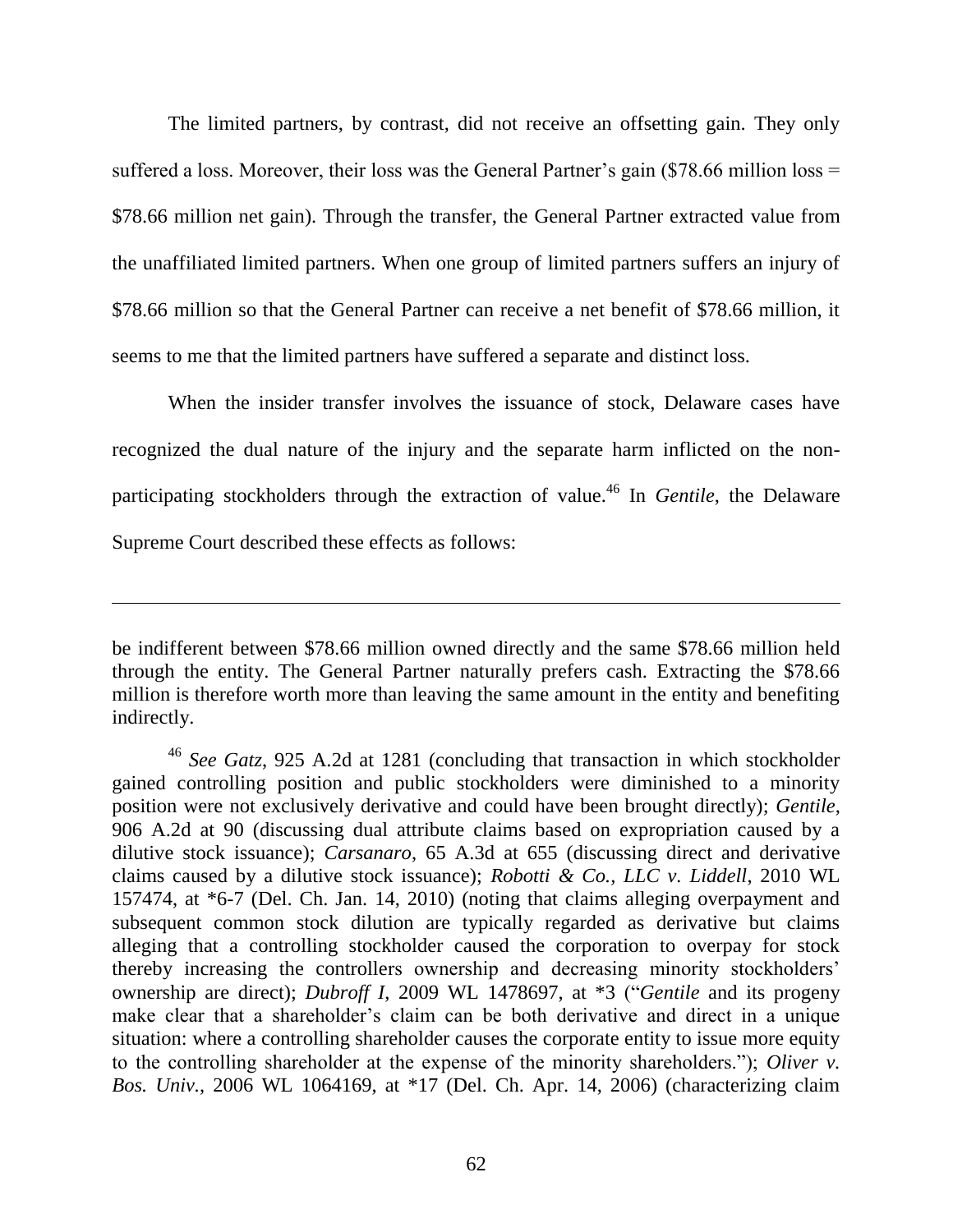A breach of fiduciary duty claim having [a] dual character arises where: (1) a stockholder having majority or effective control causes the corporation to issue "excessive" shares of its stock in exchange for assets of the controlling stockholder that have a lesser value; and (2) the exchange causes an increase in the percentage of the outstanding shares owned by the controlling stockholder, and a corresponding decrease in the share percentage owned by the public (minority) shareholders. Because the means used to achieve that result is an overpayment (or "over-issuance") of shares to the controlling stockholder, the corporation is harmed and has a claim to compel the restoration of the value of the overpayment. That claim, by definition, is derivative.

But, the public (or minority) stockholders also have a separate, and direct, claim arising out of that same transaction. Because the shares representing the "overpayment" embody both economic value and voting power, the end result of this type of transaction is an improper transfer—or expropriation—of economic value and voting power from the public shareholders to the majority or controlling stockholder. For that reason, the harm resulting from the overpayment is not confined to an equal dilution of the economic value and voting power of each of the corporation's outstanding shares. A separate harm also results: an extraction from the public shareholders, and a redistribution to the controlling shareholder, of a portion of the economic value and voting power embodied in the minority interest. As a consequence, the public shareholders are harmed, uniquely and individually, to the same extent that the controlling shareholder is (correspondingly) benefited. In such circumstances, the public shareholders are entitled to recover the value represented by that overpayment—an

alleging equity dilution following a preferred stock issuance as a derivative claim but noting that "[v]oting power dilution may constitute a direct claim, because it can directly harm the shareholders without affecting the corporation, and any remedy for the harm suffered under those circumstances would benefit the shareholders"); *J.P. Morgan*, 906 A.2d at 818 (noting that dilution claims alleging the diminishment of voting power may be considered direct claims "where a significant stockholder's interest is increased at the sole expense of the minority" (quoting *In re Paxson Commc'n Corp. S'holders Litig.*, 2001 WL 812028, at \*5 (Del. Ch. July 12, 2001))); *In re Triarc Cos., Inc.*, 791 A.2d 872, 874 (Del. Ch. 2001) (discussing direct and derivative claims resulting from the issuance of cash bonuses and stock options in excess of what was permitted by a stockholder approved compensation arrangement). *See generally* 3 Edward P. Welch et al., *Folk On The Delaware General Corporation Law* § 327.02[A][7] (6th ed. 2015).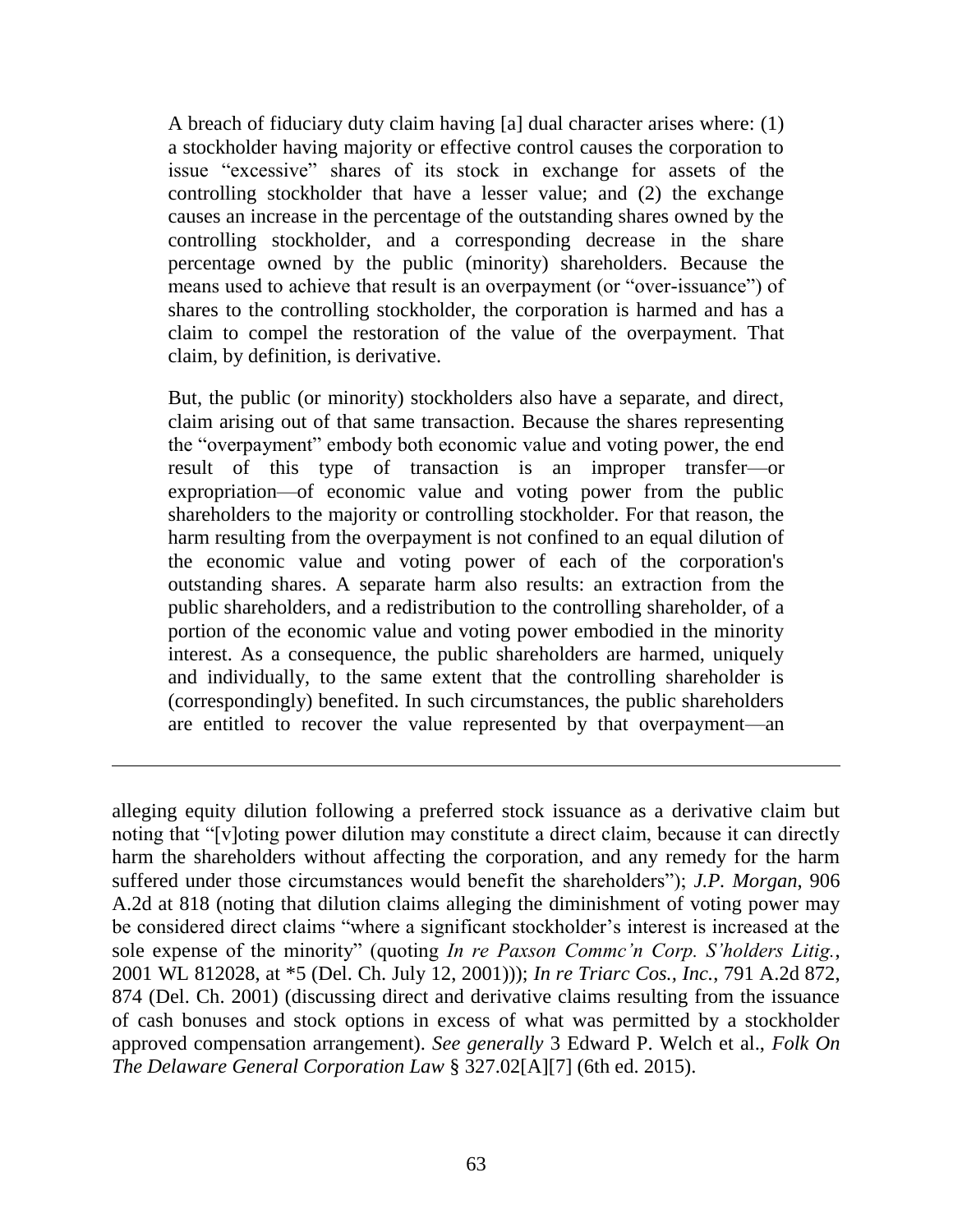entitlement that may be claimed by the public shareholders directly and without regard to any claim the corporation may have.

906 A.2d at 99-100 (footnotes omitted). The Delaware Supreme Court declined to categorize this type of claim as one for "dilution," adopting "a more blunt characterization—extraction or expropriation—because that terminology describes more accurately the real-world impact of the transaction upon the shareholder value and voting power embedded in the (pre-transaction) minority interest, and the uniqueness of the resulting harm to the minority shareholders individually." *Id.* at 102 n.26.

Subsequent cases have recognized that the principle recognized in *Gentile* was not limited to dilutive issuances involving majority stockholders; it applies equally to stock transfers involving significant stockholders.<sup>47</sup> Indeed, *Gentile*'s core insight applies to any insider stock issuance where the value transferred directly to the insider exceeds the share of the loss that the insider suffers through its stock ownership.<sup>48</sup>

<sup>&</sup>lt;sup>47</sup> See Gatz, 925 A.2d at 1274 ("[W]here a *significant or controlling stockholder* causes the corporation to engage in a transaction wherein shares having more value than what the corporation received in exchange are issued to the controller, thereby increasing the controller's percentage of stock ownership at the public shareholders' expense, a separate and distinct harm results to the public shareholders, apart from any harm caused to the corporation, and from which the public shareholders may seek relief in a direct action." (emphasis added)); *Gentile*, 906 A.2d at 100 (describing doctrine as applying to a stockholder "having majority *or effective* control" (emphasis added)); *accord Loral*, 977 A.2d at 869 (quoting *Gentile*).

<sup>48</sup> *See Carsanaro*, 65 A.3d at 658; *accord In re Nine Sys. Corp. S'holder Litig.*, 2014 WL 4383127, at \*27-28 (Del. Ch. Sept. 4, 2014); *see also Avacus P's. L.P. v. Brian*, 1990 WL 161909, at \*6 (Del. Ch. Oct. 24, 1990) (Allen, C.) (holding under thenprevailing special injury test that stockholders could assert a direct claim where a board of directors issued stock to allegedly friendly holders).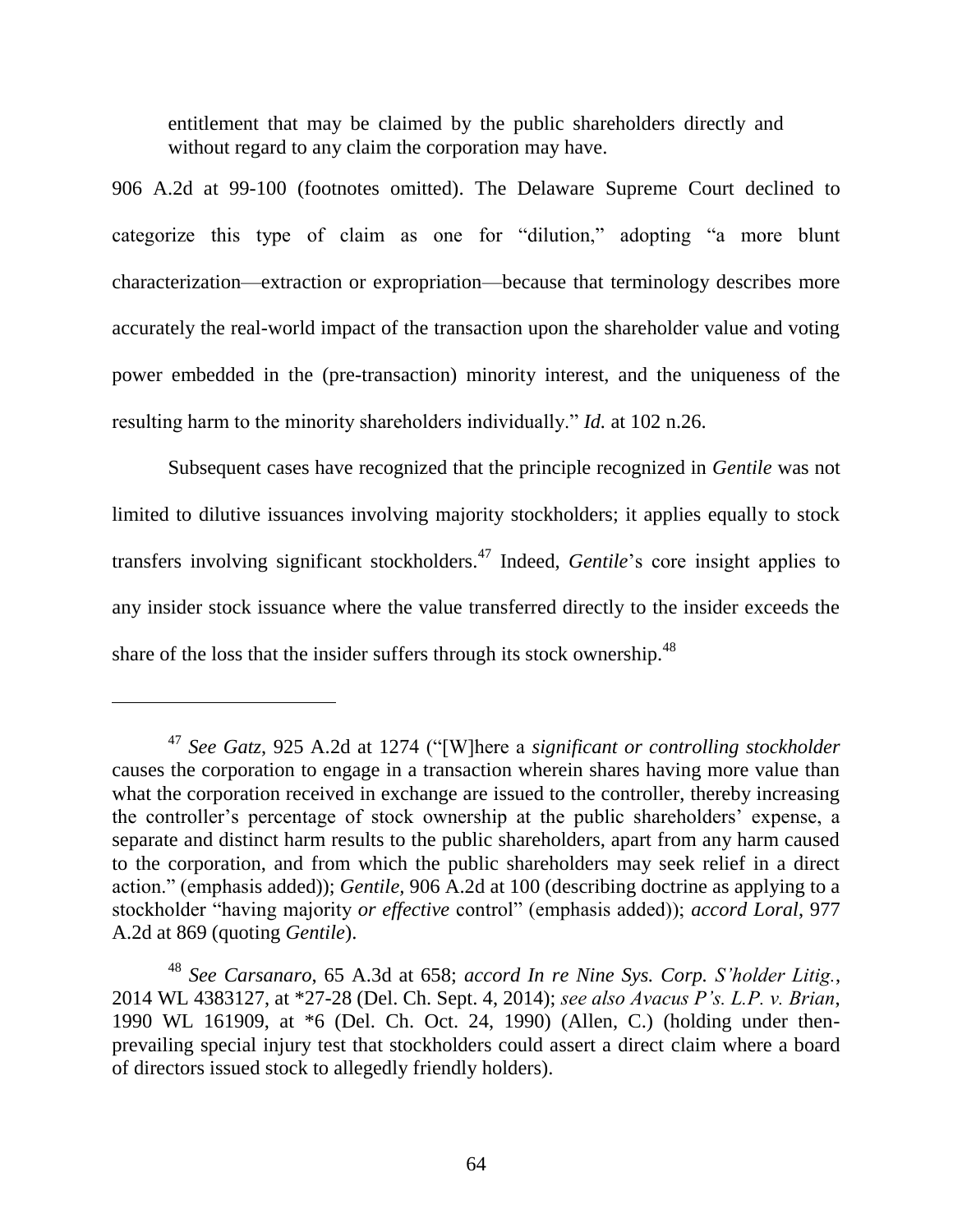Not only that, but the expropriation principle actually applies to insider transfers generally, regardless of whether the nature of the consideration received by the insider is cash, stock, or other corporate property. Whenever the value of the transfer to the insider exceeds the share of the loss that the insider suffers through its stock ownership, the insider transfer expropriates value from the unaffiliated investors. This effect happens precisely because the insider receives benefits to the exclusion of the other investors, resulting in a distinct injury to the other investors and a corresponding benefit to the insider.<sup>49</sup>

 $\overline{a}$ 

As part of his analysis, the Chief Justice responded to the argument that the adoption of a rights plan affected all stockholders equally, including insiders:

If the derivative-individual distinction in *Moran* rests on the fact that defensive measures such as rights plans affect all stockholders equally, that distinction must deal with the reality that in most situations the directors and managers of the corporation hold shares. The inside holders' interests *qua* shareholders might not be affected all that differently by defensive measures, but their total economic interest in the corporation is often

<sup>&</sup>lt;sup>49</sup> Writing while a Vice Chancellor, Chief Justice Strine recognized the different benefits that inure to insiders from actions that in theory affect the corporation as a whole. *See In re Gaylord Container Corp. S'holders Litig.*, 747 A.2d 71, 79 (Del. Ch. 1999). In *Gaylord*, the Chief Justice examined the ruling in *Moran v. Household International, Inc.*, 490 A.2d 1059 (Del. Ch.), *aff'd*, 500 A.2d 1346 (Del. 1985), which addressed whether a challenge to the adoption of a stockholder rights plan stated a derivative or individual claim. The *Moran* decision distinguished between a challenge to a rights plan deployed in the face of an active proxy contest, where the claim was deemed direct, and the use of a plan to defend against potential takeovers, where the claim was treated as derivative. In a typically incisive analysis, Chief Justice Strine exposed the lack of substance in this distinction, and he suggested that "there might be some practical and doctrinal utility to reconsidering whether properly pled *Unocal* claims should continue to be regarded as presumptively derivative, rather than individual, in nature." *Gaylord*, 747 A.2d at 77.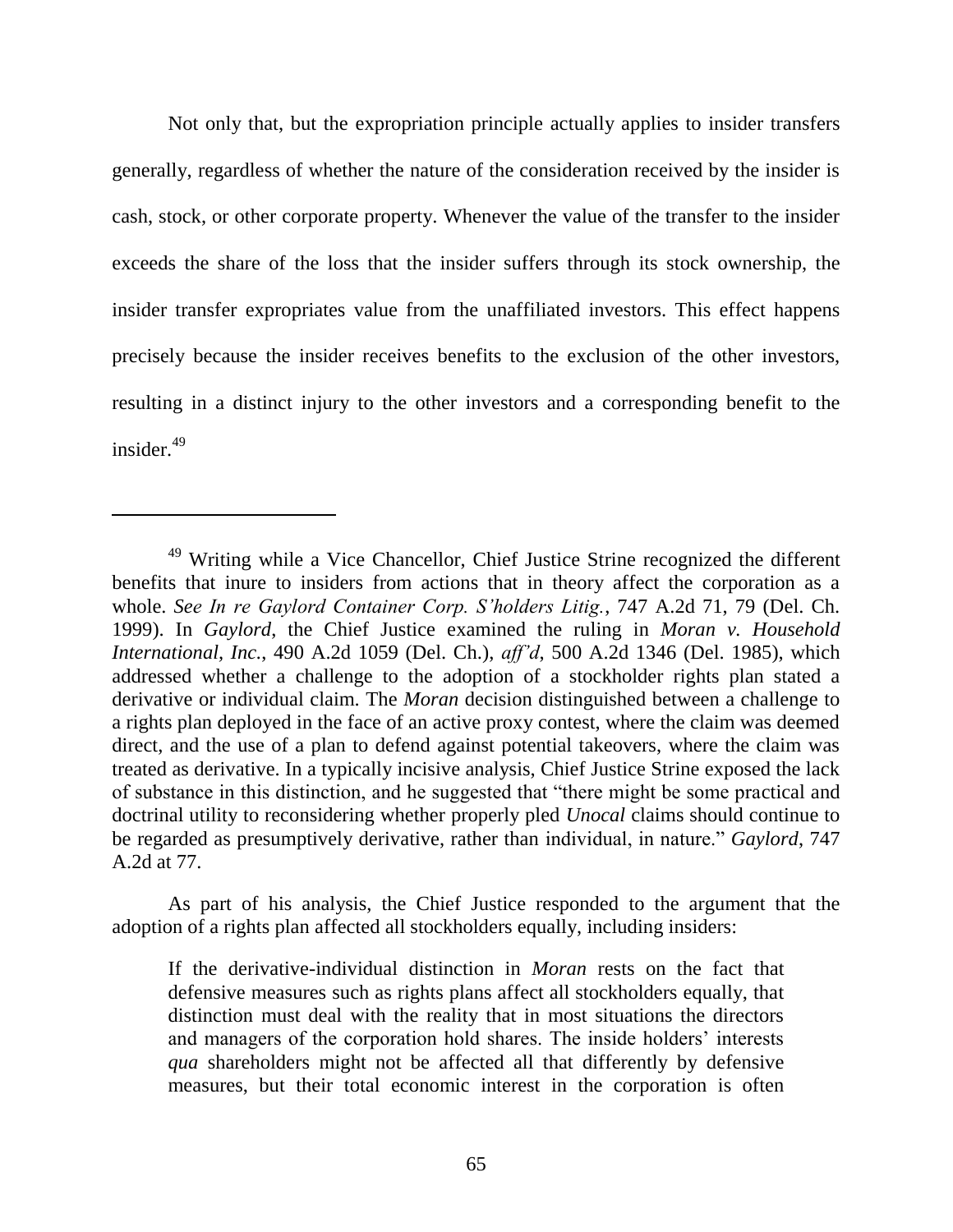The Delaware Supreme Court recognized this principle in *Tri-Star*, labeling it "cash-value dilution." *In re Tri-Star Pictures, Inc. Litig.*, 634 A.2d 319, 330 (Del. 1993). The plaintiffs in *Tri-Star* were former minority stockholders of Tri-Star Pictures, Inc. Through voting agreements with two other large shareholders, Coca-Cola Company effectively controlled 56.6% of Tri-Star's stock, and all seven of Tri-Star's directors were affiliated with Coca-Cola. The Delaware Supreme Court held that Coca-Cola was Tri-Star's controlling stockholder. *Id.* at 329. The plaintiffs challenged a transaction in which Coca-Cola transferred assets to Tri-Star with a book value of \$745 million in exchange for shares of Tri-Star common stock valued at \$900-\$977 million (the "Asset Transfer"). After agreeing on the terms of the transaction, Coca-Cola wrote down the value of the transferred assets by nearly \$200 million. The plaintiffs thus contended that Coca-Cola received consideration worth \$900-\$977 million in return for assets worth approximately \$550 million.

affected quite differently by defensive measures than are the interests of public stockholders having only an ownership stake. Hence, the justification for the *Unocal* standard of review. In addition, the inside holders have deprived only the non-inside stockholders of the right to freely receive purchase offers, since the insiders—in their capacity as directors can decide to tear down the defenses when they themselves wish to accept such an offer.

 $\overline{a}$ 

*Id.* at 79. In other words, although the adoption of a rights plan might superficially affect all shares equally, it actually affects outsider stockholders differently and distinctly. If a comparable degree of realism is brought to bear on an insider transfer, similar principles reveal that the insider's "total economic interest in the corporation" is affected "quite differently" by the insider transfer. This difference in turn calls for recognizing the existence of a distinct injury to the unaffiliated stockholders.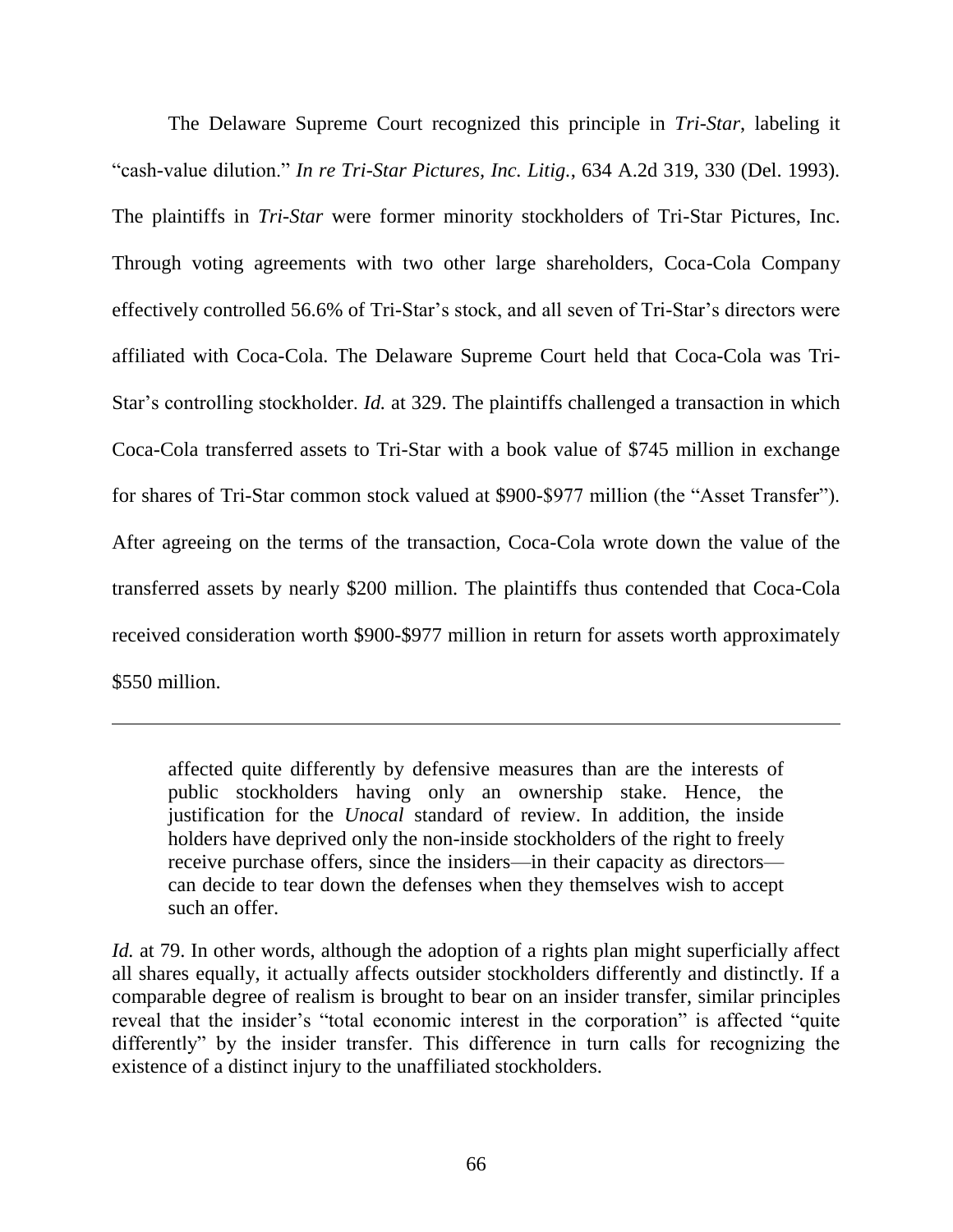After the transaction closed, Tri-Star was acquired by a third party, Sony USA, Inc., in a reverse triangular merger. As in this case, the defendants argued that the merger extinguished the plaintiffs' standing to sue because the challenge to the Asset Transfer was merely an overpayment claim that was derivative. The Court of Chancery agreed, reasoning that all of Tri-Star's stockholders suffered a proportionate loss from the overpayment.

The Delaware Supreme Court reversed, holding that the plaintiffs suffered two direct injuries. One of the injuries resulted from the consideration taking the form of stock, which inflicted the same type of injury later described in *Gentile*. For present purposes, the relevant part of the *Tri-Star* decision is its discussion of the second injury: cash-value dilution. The Delaware Supreme Court recognized that in substance, the Asset Transfer affected Coca-Cola and the non-participating stockholders differently because "[a]ny diminution in the ... value of  $[Coca-Cola's shares]$ ... was totally offset by the windfall profits plaintiffs allege Coca-Cola accumulated." *Id.* at 330. The nonparticipating stockholders only suffered the injury, without any offsetting benefit. As a result, "the practical effect" of the transaction was "to increase the value of the controlling stockholder's interest at the sole expense of the minority." *Id.* The Delaware Supreme Court incisively perceived that this type of injury was "quite different" from a case involving waste or mismanagement, where there is no offsetting transfer and the injury truly "diminishes the value of all stockholders' interests equally." *Id.* In the Asset Transfer, "Coca-Cola suffered no similar loss, but reaped a substantial profit." *Id.* at 332. Because of the transfer of value to the insider, the effect of the Asset Sale was to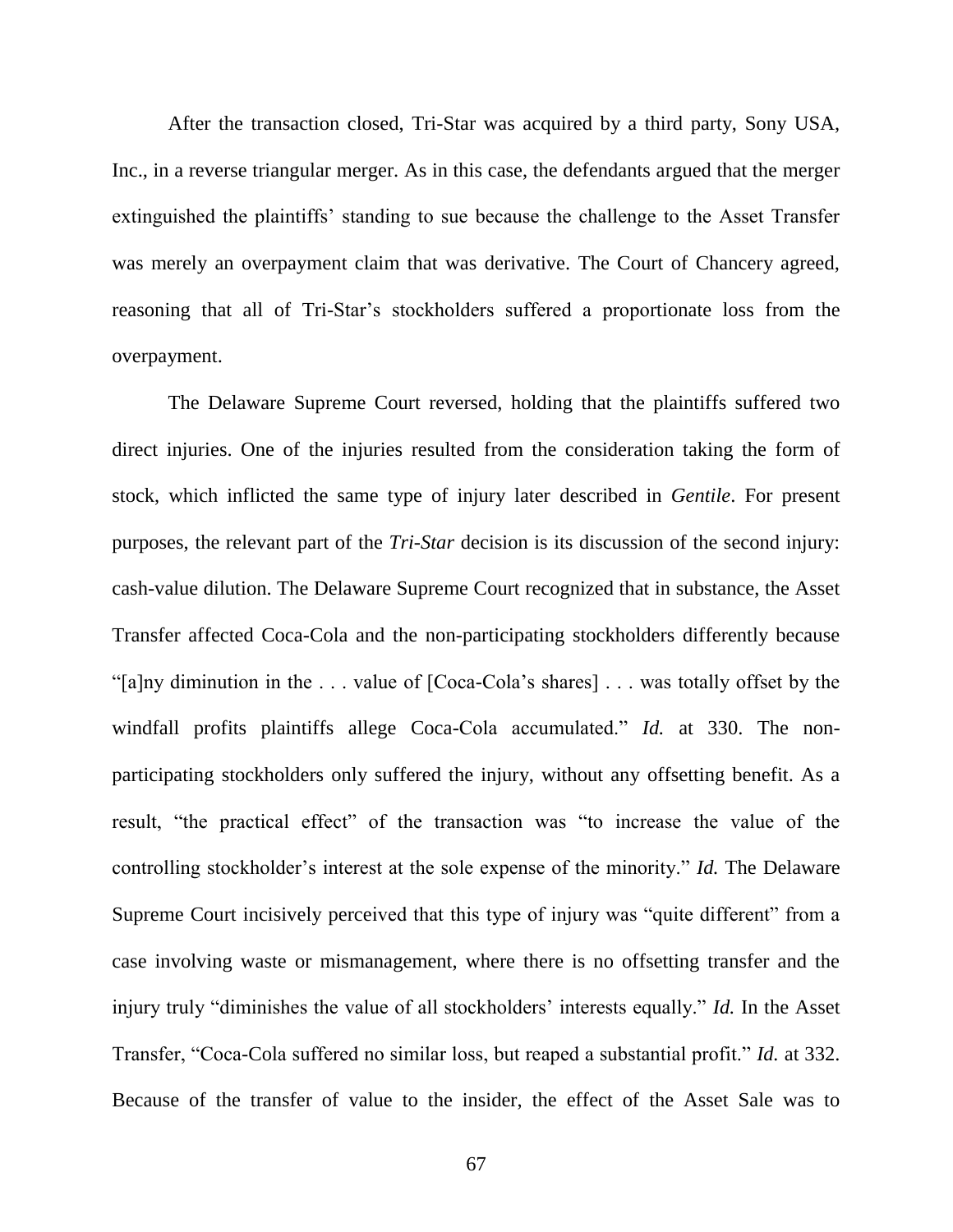"diminish the value of the minority interests" and inflict individual injury. *Id.* at 330. The Delaware Supreme Court concluded that in light of "the singular economic injury to minority interests alone, the minority have stated a cause of action" that was direct and survived the third party merger. $50$ 

In support of its analysis in *Tri-Star*, the Delaware Supreme Court went further and analogized the Asset Transfer to a squeeze-out merger governed by *Weinberger v. UOP, Inc.*, 457 A.2d 701 (1983). Conceptually, the comparison is a fair one. In each case, for purposes of Delaware law, the entity as a whole has a certain intrinsic value. In a squeeze-out merger, the controller takes the entity and leaves the stockholders with consideration ostensibly equal to their *pro rata* share. In a successful challenge to a squeeze-out merger, the minority stockholders prove that they received consideration having less value than their *pro rata* share. In an insider transfer, the situation is reversed. Rather than taking the entity, the controller takes the consideration. In a successful

 $\overline{a}$ 

<sup>50</sup> *Id.* at 332. On occasion, Court of Chancery decisions have recognized the distinct injury that an insider transfer imposes on a minority stockholder. *See Boyer v. Wilm. Mat'ls, Inc.,* 754 A.2d 881, 903 (Del. Ch. 1999) (crediting plaintiff's argument that he suffered individual injury and could sue directly where an insider transfer left the plaintiff "with his 25% interest in WMI, a worthless company, while defendants purchased the hot mix plant at an unfair price and simply continued WMI's business at a new location under a new corporate name"; relying on *Tri-Star* and regarding the existence of individual injury as "clear and requir[ing] little discussion"); *Fischer v. Fischer*, 1999 WL 1032768, at \*3-4 (Del. Ch. Nov. 4, 1999) (relying on *Tri-Star* to hold that minority stockholder was injured distinctly and could sue individually following insider transfer of corporate asset in exchange for cash and a note, when corporation then failed to sue insider on the note); *see also Stevanov v. O'Connor*, 2009 WL 1059640 at \*6 (Del. Ch. Apr. 21, 2009) (denying motion to dismiss because it was reasonably conceivable that plaintiff could prove individual injury based on insider transfers).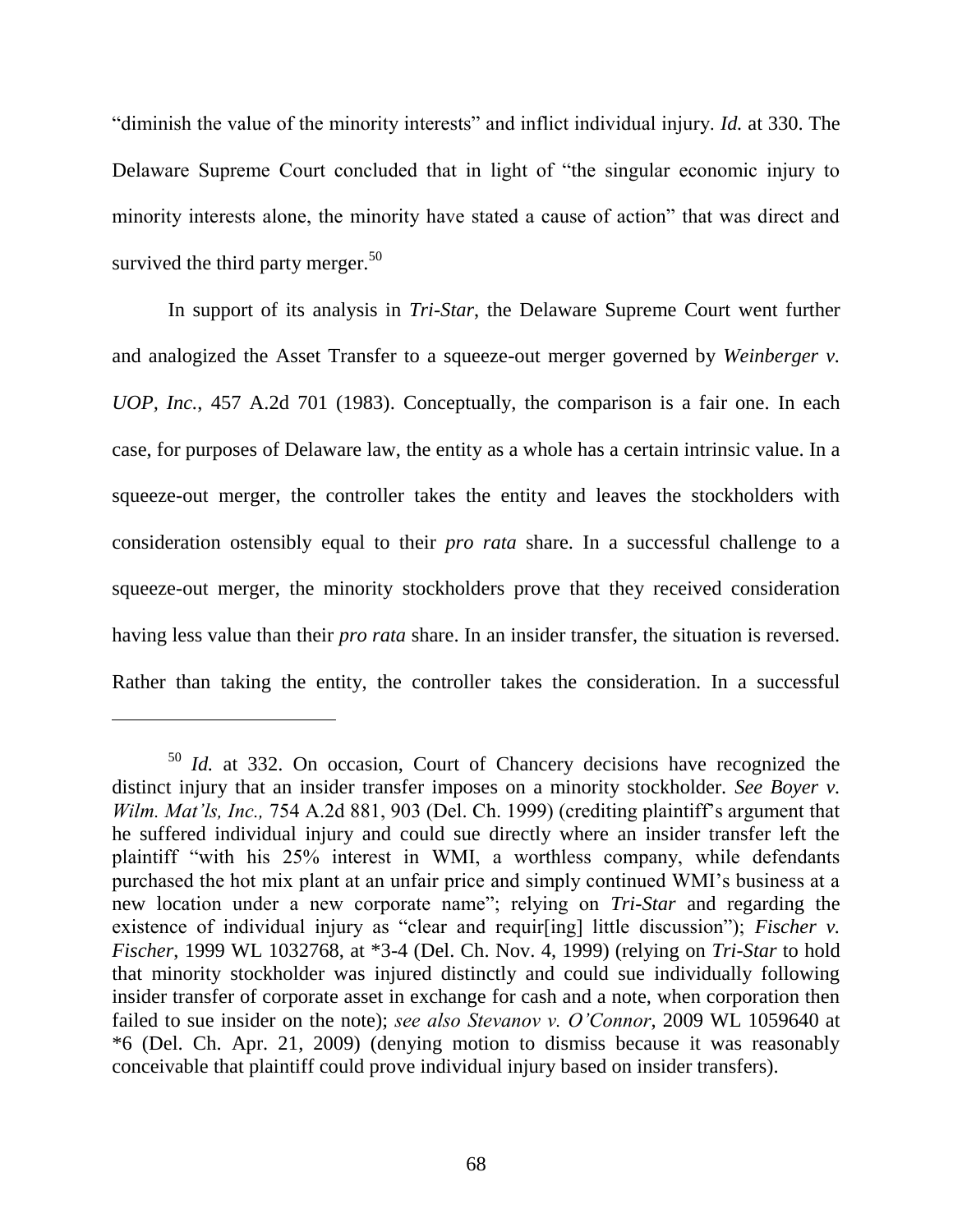challenge to an insider transfer, the minority stockholders prove that the controller took more consideration than it should have, leaving the minority stockholders with less than their *pro rata* share of the entity. In both cases, the controller takes too much and leaves the minority stockholders with too little. In both cases, the controller extracts a benefit at the expense of the minority stockholders—in the cash out merger by paying the minority too little, and in the insider transfer by taking too much out of the entity. In both cases, the minority stockholders suffer an injury equal to the benefit to the controller.

An example with numbers may help. To illustrate the reciprocal nature of the two types of transactions, envision a corporation which, for purposes of Delaware law post-*Weinberger*, has an intrinsic value of \$1 billion. The corporation has issued ten million shares, giving each share an intrinsic value of \$100. Assume the controller owns 6,000,000 shares, with the remainder trading publicly at prices hovering around \$85 per share. Further assume that the controller engages in a squeeze-out merger at \$90 per share. To complete that transaction, the controller pays \$360 million to the minority (4,000,000 x \$90/share) to acquire shares worth \$400 million (4,000,000 x \$100/share). The minority stockholders lose \$40 million in the transaction, and the controller receives an equivalent gain.

Now envision that instead of a squeeze-out merger, the controller owns another business that is just entering its expansion stage and is realistically worth \$200 million. The controller takes a more aggressive view of its prospects and sells the business to the corporation for \$300 million. The corporation has overpaid by \$100 million, so it suffered harm in that amount. But the transaction did not affect all stockholders equally.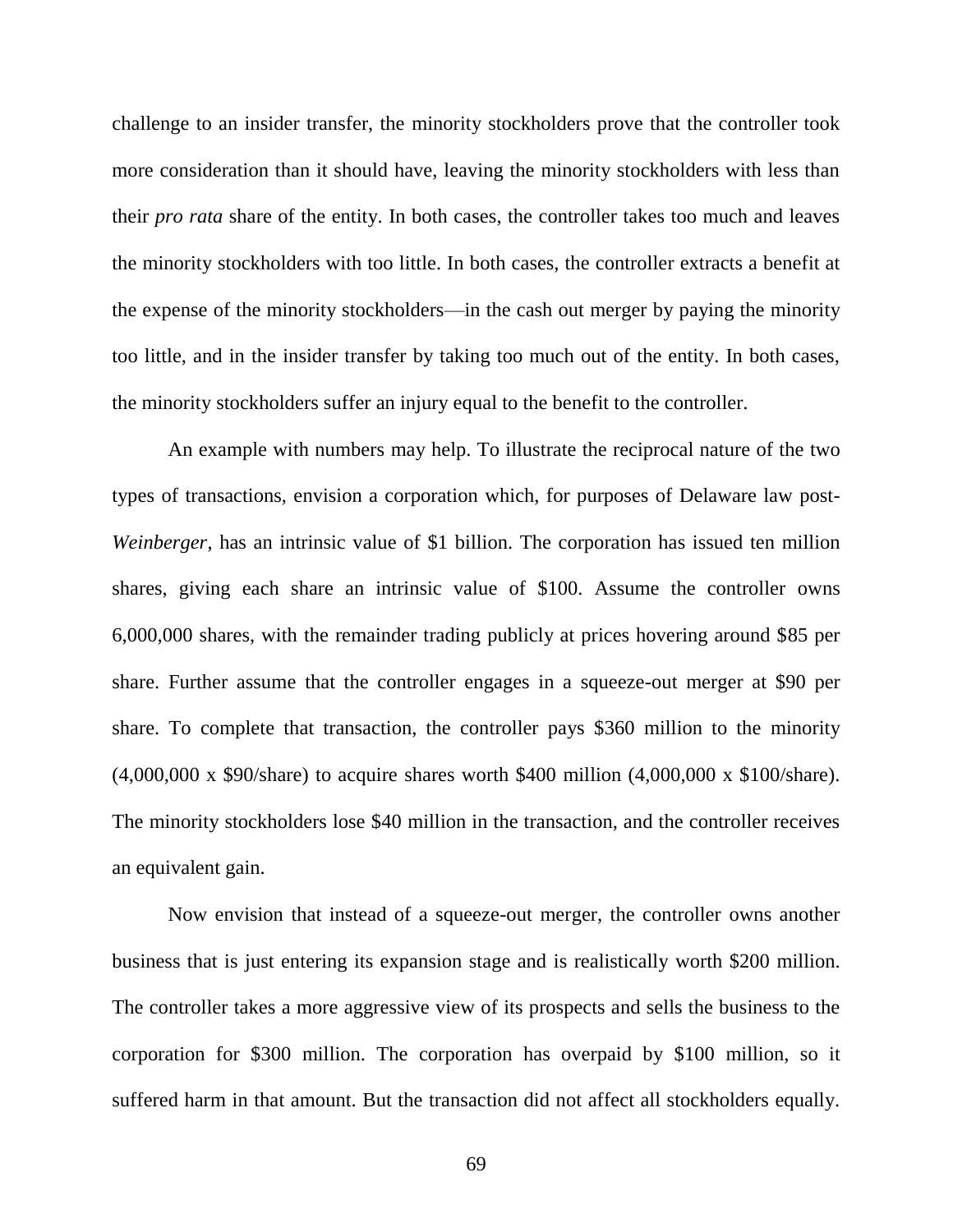Although the controller lost \$60 million indirectly because of its 60% interest in the corporation, the \$100 million overpayment more than made up for it. On a net basis, the controller came out ahead by \$40 million. The minority did not receive any offsetting benefit. Their 40% share of the overpayment was \$40 million, which is the source of the value received by the controller.

In both cases, the minority suffered an injury of \$40 million. In both cases, the controller benefitted by extracting \$40 million from the minority. In both cases, the minority's injury was distinct and separate from both the injury the entity suffered and the benefit that the controller achieved. Given these effects, an insider transfer can be viewed as the flipside of a squeeze-out merger. Both transactions inflict a distinct injury on the non-participating stockholders in the form of expropriation. The only difference is whether the injured stockholders are kept in the entity or forced out.

Although *Tri-Star* and *Gentile* recognized the nature of the distinct injury that nonparticipating stockholders suffer, both were controversial. Given the potential for the principle recognized in *Gentile* to undercut the traditional characterization of stock dilution claims as derivative, some have understandably resisted its implications. *See, e.g.*, *Feldman v. Cutaia*, 956 A.2d 644, 657 (Del. Ch. 2007) (seeking to avoid an interpretation of *Gentile* that "would swallow the general rule that equity dilution claims are solely derivative"), *aff'd*, 951 A.2d 727 (Del. 2008).

Both *Tri-Star* and *Gentile* notably involved the question of whether stockholders lost their standing to sue due to a merger under circumstances where the claim otherwise could be expected to "die as a matter of fact." *Golaine v. Edwards*, 1999 WL 1271882, at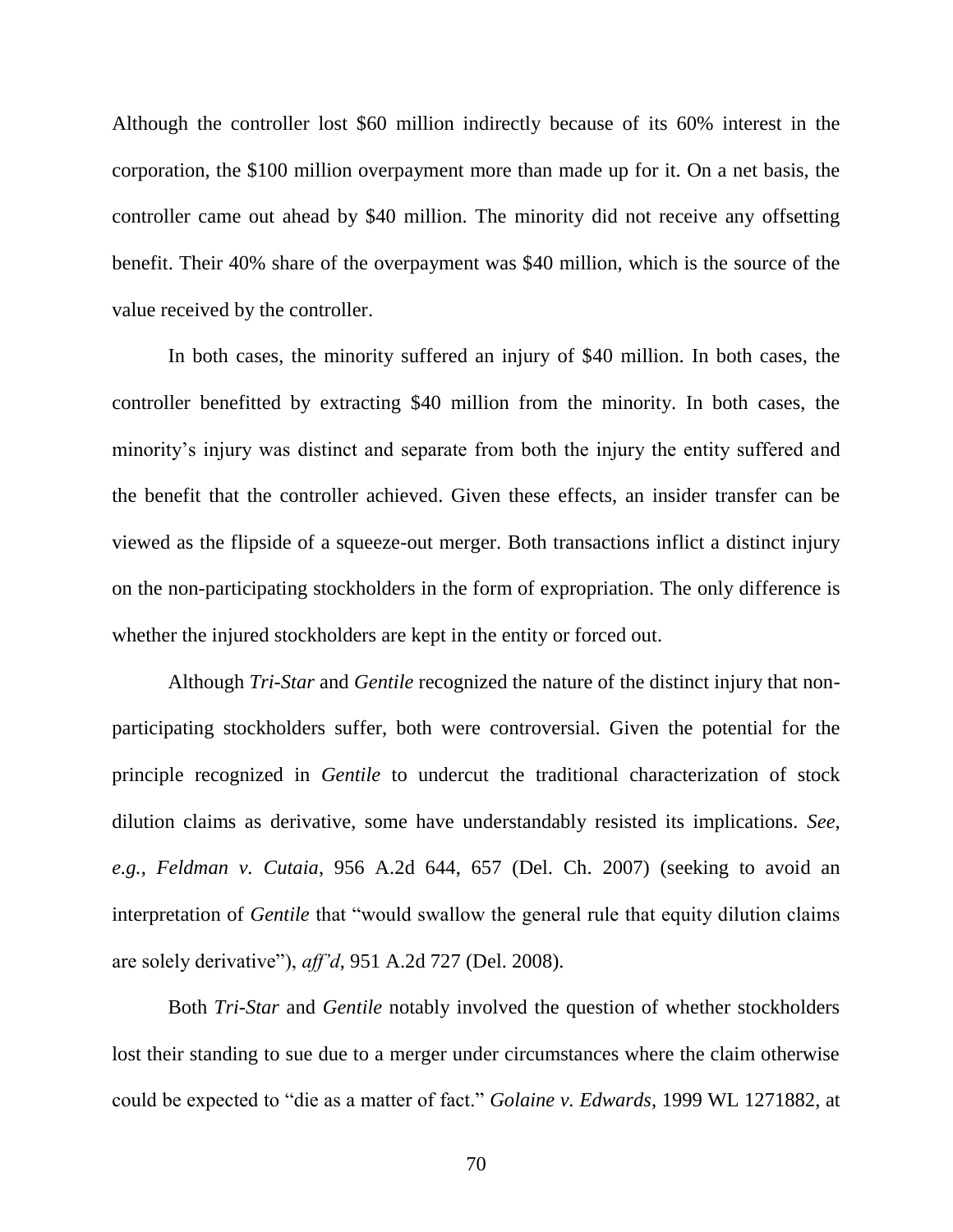\*4 (Del. Ch. Dec. 21, 1999) (Strine, V.C.). Ruling in that context, both decisions reached outcomes that permitted the breach of fiduciary duty claims to continue, but those outcomes differed from how other cases had analyzed similar transactions for purposes of determining whether claims were derivative for purposes of Rule 23.1 and the demand doctrine. 51

As I will suggest below, I believe that dual-natured claims should be analyzed differently for purposes of Rule 23.1 than for purposes of what happens to them in a merger. At present, in terms of the first prong of *Tooley*, it is enough to note that the injury from the Fall Dropdown affected both El Paso MLP and the non-participating limited partners. The Fall Dropdown superficially left the Partnership \$171 million poorer, but it actually enriched the General Partner at the expense of the limited partners by reallocating \$78.66 million from the limited partners to the General Partner. Those are distinct injuries, and the answer to *Tooley*'s first question is therefore "both."

#### **2. The Second Prong Of** *Tooley*

 $\overline{a}$ 

Adapted to a limited partnership, the second prong of *Tooley* asks who would receive the benefit of any recovery or other remedy, the partnership or the limited

<sup>51</sup> *See, e.g., supra* note 2; *Del. Cty. Empls. Ret. Fund v. Sanchez*, --- A.3d ---, 2015 WL 5766264, at  $*1-2$  (Del. Oct. 2, 2015) (characterizing a claim of "gross overpayment" by company as derivative for purposes of Rule 23.1); *In re J.P. Morgan Chase & Co. S'holder Litig.*, 906 A.2d 766, 768 (Del. 2006) (affirming dismissal of overpayment claim involving stock as derivative for purposes of Rule 23.1); *In re Paxson Commc'n Corp. S'holders Litig.*, 2001 WL 812028, at \*5 (Del. Ch. July 12, 2001) (characterizing challenge to stock issuance as derivative for purposes of Rule 23.1).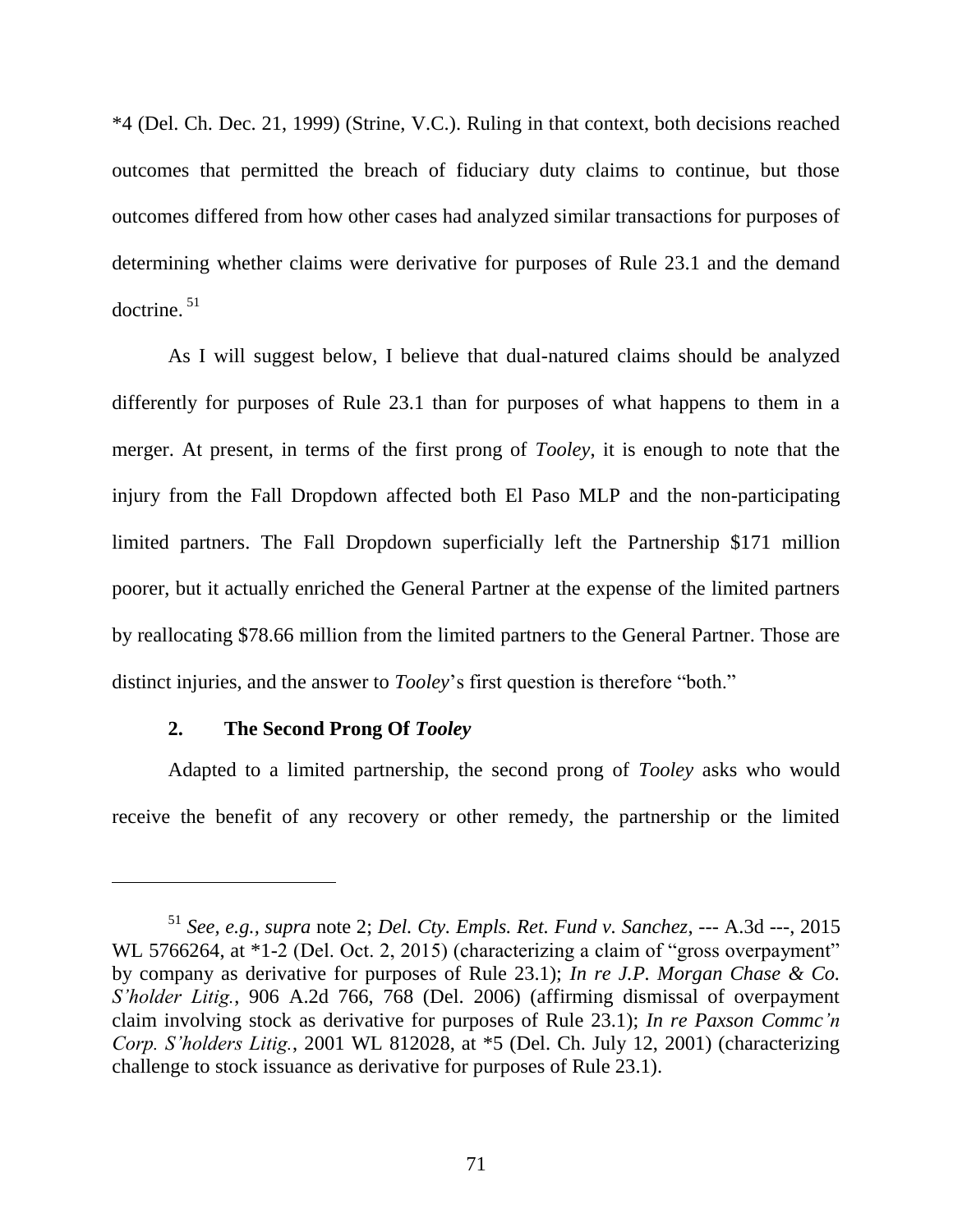partners individually? Just as the injury in this case operated at both the entity and the investor levels, so can the remedy.

As with the nature of the injury, the entity-level remedy is the most obvious. As long as El Paso MLP continued to exist as a separate legal entity, the harm that resulted from the General Partner's extraction of \$171 million from El Paso MLP could be remedied by having the General Partner pay \$171 million to El Paso MLP. The payment of \$171 million to El Paso MLP parallels the remedy for a third party transfer and fixes the harm by returning the full amount to the entity.

Because of the dual nature of the injury, however, the entity-level remedy is not the only option. The General Partner could pay \$78.66 million to the unaffiliated limited partners. That remedy focuses on the extraction of value from unaffiliated limited partners, but fixes the overall harm by recasting the transaction as one in which all partners receive *pro rata* treatment.<sup>52</sup>

<sup>52</sup> *See, e.g., Iroquois Master Fund Ltd. v. Answers Corp.*, 105 A.3d 989, 989 n.1 (Del. 2014) (TABLE) ("When a large stockholder  $\ldots$  receives the same per share consideration as every other stockholder, that is ordinarily evidence of fairness, not of the opposite . . . ."); *Sinclair Oil Corp. v. Levien*, 280 A.2d 717, 721-22 (Del. 1971) (holding that although a parent corporation caused its subsidiary corporation to pay a dividend, the dividend did not constitute self-dealing because minority stockholders received their proportionate share); *In re Morton's Rest. Gp., Inc. S'holders Litig.*, 74 A.3d 656, 662 (Del. Ch. 2013) (Strine, C.) ("When a large stockholder  $\ldots$  spreads the transactional consideration ratably across all stockholders, Delaware law does not regard that as a conflict transaction.‖); *In re Synthes, Inc. S'holder Litig.*, 50 A.3d 1022, 1040 (Del. Ch. 2012) (Strine, C.) ("[W]hen a controlling stockholder  $\ldots$  shares its control premium evenly with the minority stockholders, courts typically view that as a 'powerfull' indication 'that the price received was fair.'" (quoting *Cinerama, Inc. v. Technicolor, Inc.*, 663 A.2d 1134, 1143 (Del. Ch. 1994), *aff'd*, 663 A.2d 1156 (Del. 1995))).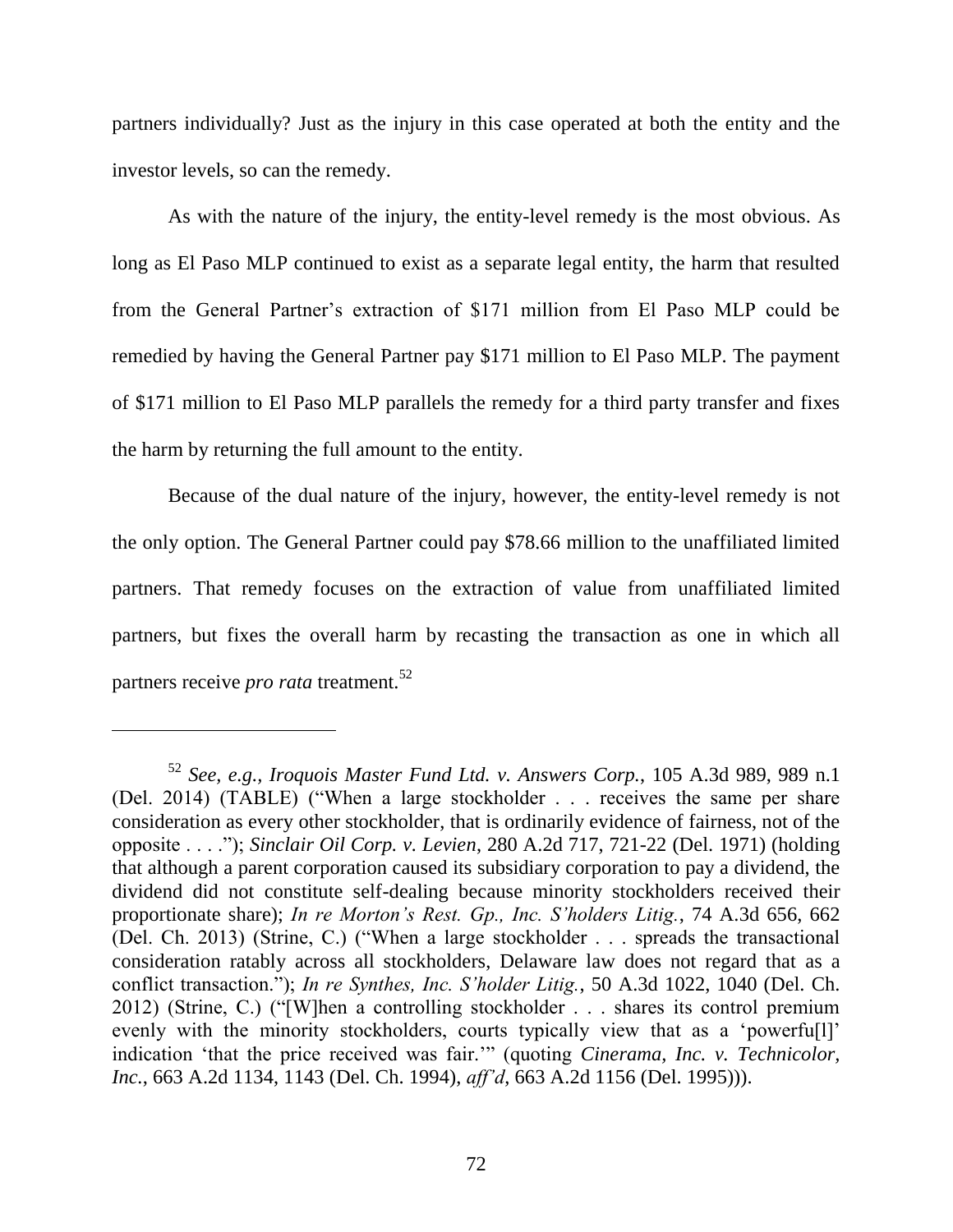As with the analysis of the injury under *Tooley*, Delaware cases have recognized the availability of alternative remedies when dealing with insider transfers involving stock. When an insider has received too many shares for too little consideration, our decisions recognize that the harm can be addressed at either the entity level or the stockholder level. One remedy, of course, is to require the defendant to pay more to the corporation, fixing the underpayment by requiring a greater investment. This remedy parallels the possibility of having the General Partner repay \$171 million to El Paso MLP in this case. But other remedies in stock dilution cases operate at the stockholder level, without any payment to the corporation, such as an order adjusting the rights of the stock or invalidating a portion of the shares.<sup>53</sup>

In my view, the answer to the second prong of *Tooley* is similar to the first. Just as the answer to the first question was "both," the answer to the second question is "either."

## **3. The Conclusion Under** *Tooley* **And Its Implications**

 $\overline{a}$ 

Given the foregoing analysis under *Tooley*, the claim that gave rise to the Liability Award has a dual nature. Under current Delaware law, that means a plaintiff can pursue

<sup>53</sup> *Carsanaro v. Bloodhound Techs., Inc.*, 65 A.3d 618, 656-57 (Del. Ch. 2013) (explaining that a "remedy could operate at the stockholder level, without any payment to the corporation, by adjusting the rights of the stock or invalidating a portion of the shares‖); *see also In re Loral Space & Commc'ns Inc.*, 2008 WL 4293781, at \*32 (Del. Ch. Sept. 19, 2008) (reforming securities purchase agreement to convert preferred stock into non-voting common stock), *aff'd sub nom*. *Loral Space & Commc'ns, Inc. v. Highland Crusader Offshore P'rs, L.P.*, 977 A.2d 867 (Del. 2009); *Linton v. Everett*, 1997 WL 441189, at \*7 (Del. Ch. July 31, 1997) (invalidating shares that directors issued to themselves for inadequate consideration).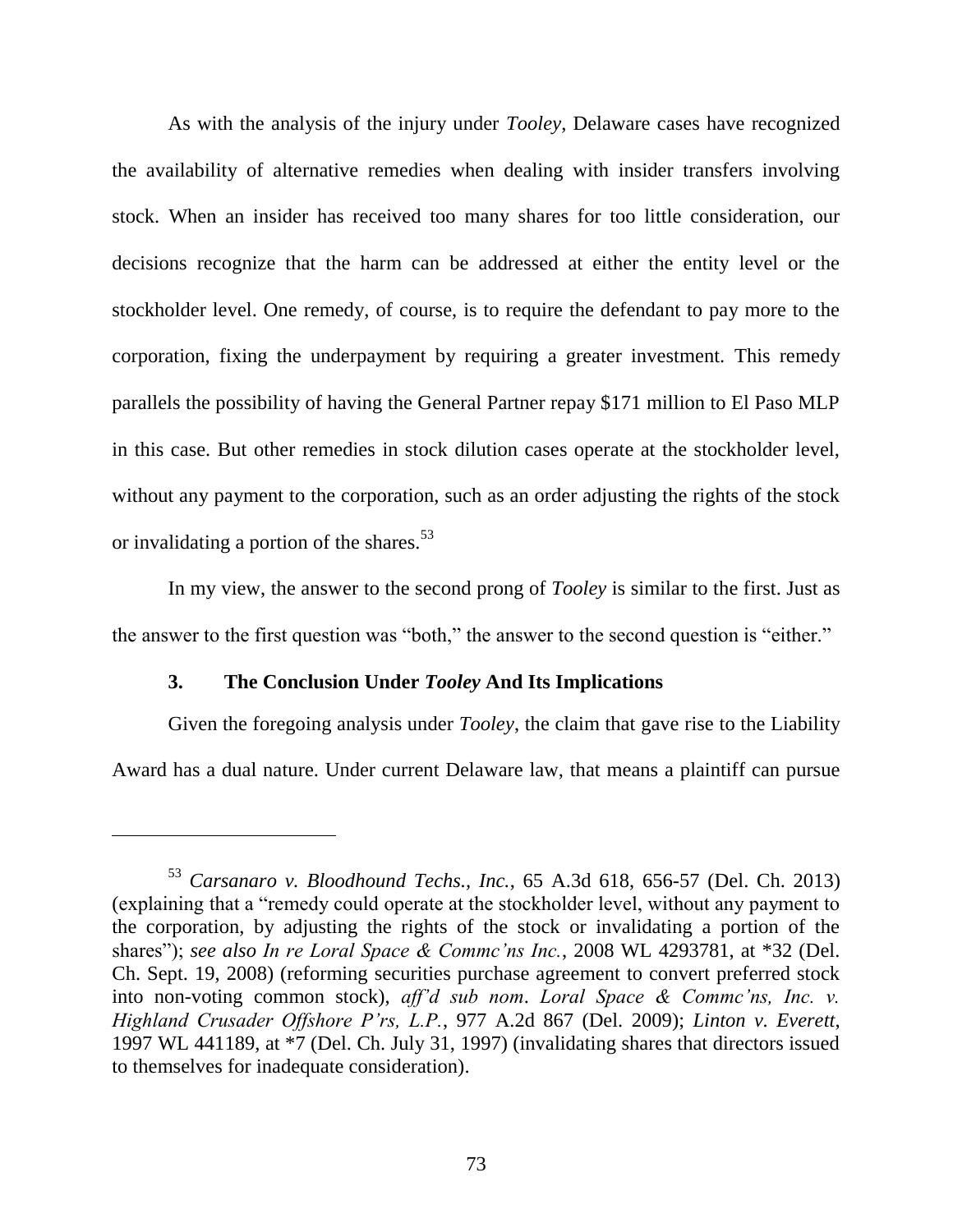the claim directly or derivatively. *See Loral*, 977 A.2d at 868. Brinckerhoff therefore can continue to sue for breach of the LP Agreement, and this court can implement the Liability Award through a *pro rata* recovery.

Although that holding is sufficient for purposes of this case, I believe that the treatment of dual-natured claims is one area where further jurisprudential development is warranted. In my view, Delaware law should not have two strains of cases that characterize similar injuries differently. Instead, Delaware law should distinguish openly between (i) how it treats dual-natured claims for purposes of Rule 23.1, demand, and other doctrines relevant to an on-going entity, and (ii) how it treats dual-natured claims for purposes of standing after a merger or other situation where the separate existence of the entity has terminated. The two situations implicate different policy considerations and should be treated differently. Acknowledging the difference removes the tension between the *Gentile/Tri-Star* line of authority and other decisions that have treated similar claims as derivative for purposes of Rule 23.1.

When considering how a dual-natured claim should be treated for purposes of Rule 23.1 and other doctrines that protect the board's central role in overseeing the business and affairs of the corporation, Delaware law can and should prioritize the derivative aspects of the claim. Classifying the claim as derivative for purposes of this stage of the litigation serves the policy goal of screening for meritless claims through a combination of the demand doctrine and the heightened pleading standards of Rule 23.1. These standards weed out weak claims while permitting strong claims involving breaches of the duty of loyalty to survive. Treating a dual-natured claim as derivative during this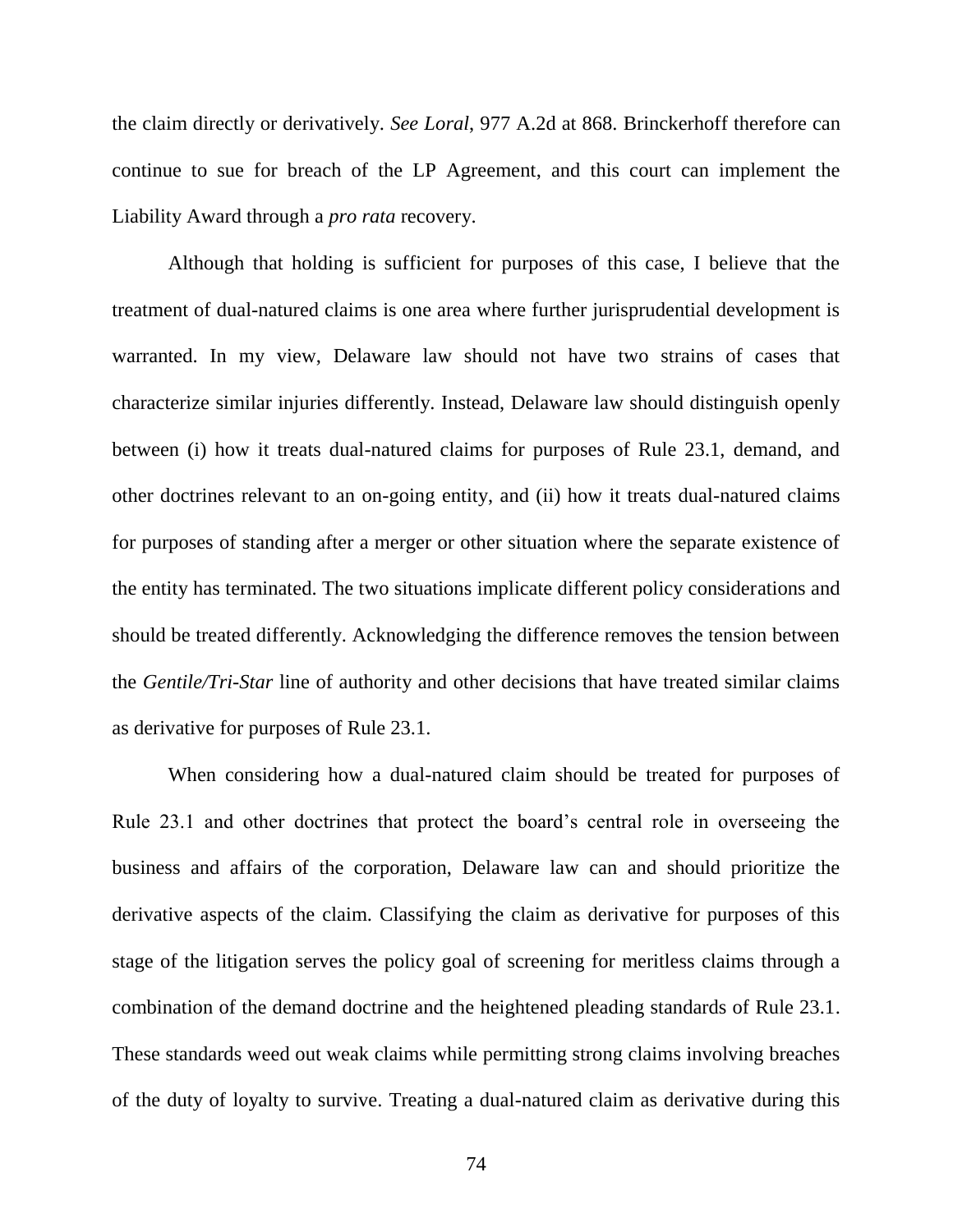stage also serves the pragmatic goal of ensuring that "injury to a whole association [of investors] is adjudicated on behalf of that whole and not just for the benefit of the individuals who have undertaken to pursue the claims." *In re Cencom Cable Income Partners, L.P.*, 2000 WL 130629, at \*4 (Del. Ch. Jan. 27, 2000).

When considering how a dual-natured claim should be treated for purposes of whether it can be maintained after a merger, Delaware law can and should prioritize the individual aspects of the claim. The policies supporting a derivative characterization no longer apply once the separate legal existence of the represented entity has terminated. There is no need to screen again for weak claims, because the Rule 23.1 analysis already has served that purpose. Nor is there a continuing need for the entity to play its pragmatic role as a collection agent. In a merger, at the singularity of the effective time, the identities of the investors on whose indirect behalf the derivative action was being pursued become forever fixed. *See Brinckerhoff v. Tex. E. Prods. Pipeline Co.*, 986 A.2d 370, 383 (Del. Ch. 2010). The constituent entities know the identities of those investors because they send them the merger consideration. From that point on, a dual-natured claim "should be seen for what [it is], a form of class action." *Parfi Hldg. AB v. Mirror Image Internet*, 954 A.2d 911, 940 (Del. Ch. 2008) (Strine, V.C.).

There is also another public policy consideration: accountability. "The equitable standing of a stockholder to bring a derivative action on behalf of a corporation has long been grounded upon the interests of justice." *Schoon v. Smith*, 953 A.2d 196, 201 (Del.) 2008). "It is important for shareholders to bring derivative suits because these suits, filed after the alleged wrongdoing, operate as an *ex post* check on corporate behavior."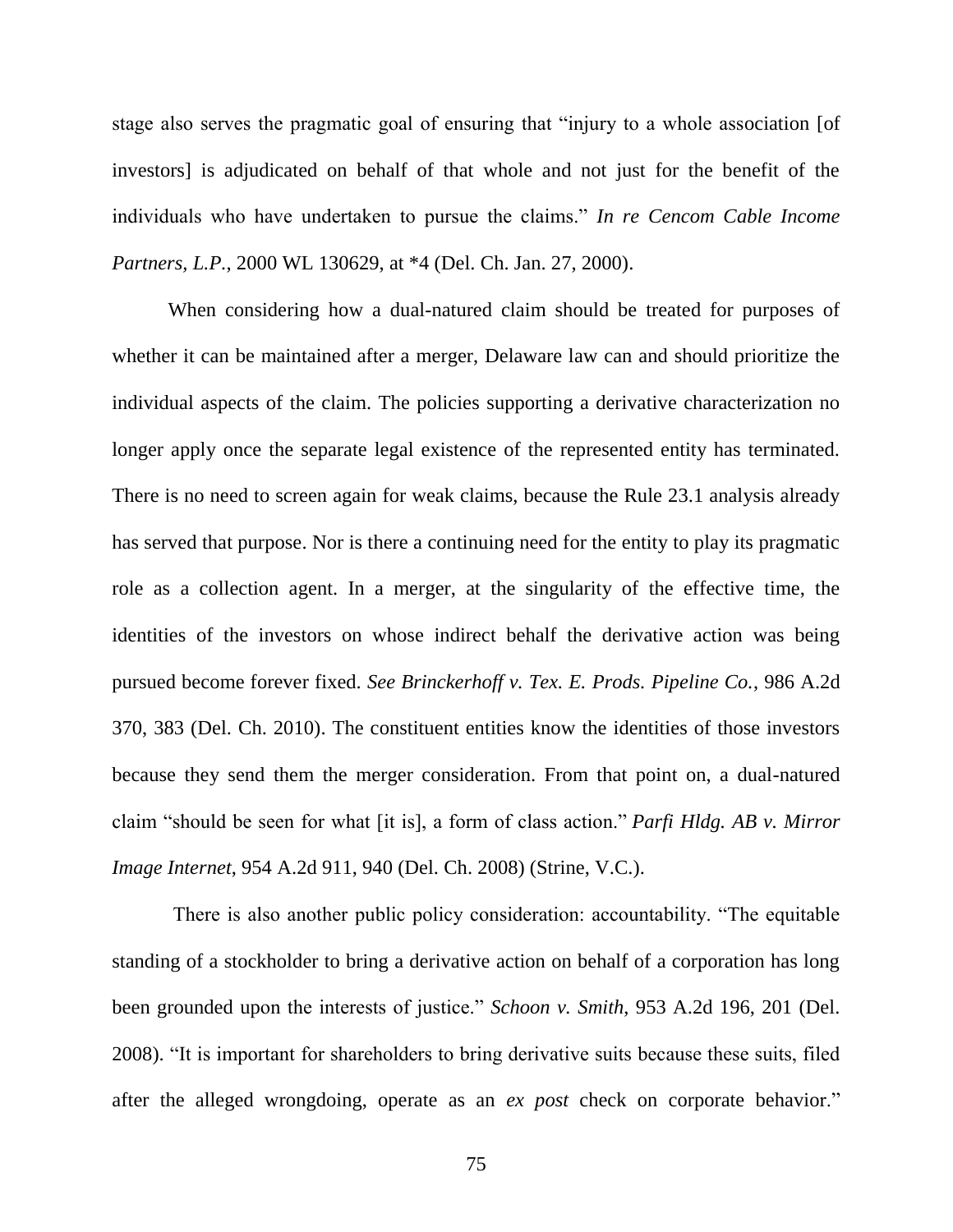*Seinfeld v. Coker*, 847 A.2d 330, 333 (Del. Ch. 2000). For purely derivative claims, however, the rule from *Lewis v. Anderson* causes the closing of a triangular merger to extinguish stockholder standing universally, regardless of the claims' merit.

If derivative actions promote firm value, even marginally, then a rule that forecloses some number of both meritorious and meritless derivative actions will, all things being equal, inherently transfer some degree of wealth from corporations to the individuals who commit corporate wrongs. The resulting wealth transfer confers a windfall on faithless fiduciaries and creates perverse incentives for misbehavior.

*Hamilton P'rs, L.P. v. Englard*, 11 A.3d 1180, 1206 (Del. Ch. 2010). At the same time, the risk that a plaintiff will invest resources in a viable claim only to lose standing through a merger disincentivizes stockholders from engaging in monitoring under circumstances where it is already "likely that in a public corporation there will be less shareholder monitoring expenditures than would be optimum from the point of [view of] the shareholders as a collectivity." *Bird v. Lida, Inc.*, 681 A.2d 399, 403 (Del. Ch. 1996) (Allen, C.).

If the merger consideration compensated stockholders for lost derivative claims, then the wealth transfer would not exist and the windfall would not be a problem. But a related-party acquirer will not pay for the opportunity to recover from itself. That certainly was the case here, where the Proxy Statement recognizes that Merger consideration did not include any value for the claim that resulted in the Liability Award. Moreover, to the extent the related-party acquirer purports to price a claim against itself as part of the merger consideration, its judgment is self-interested and unreliable: "[T]he law, sensitive to the weakness of human nature and alert to the ever-present inclination to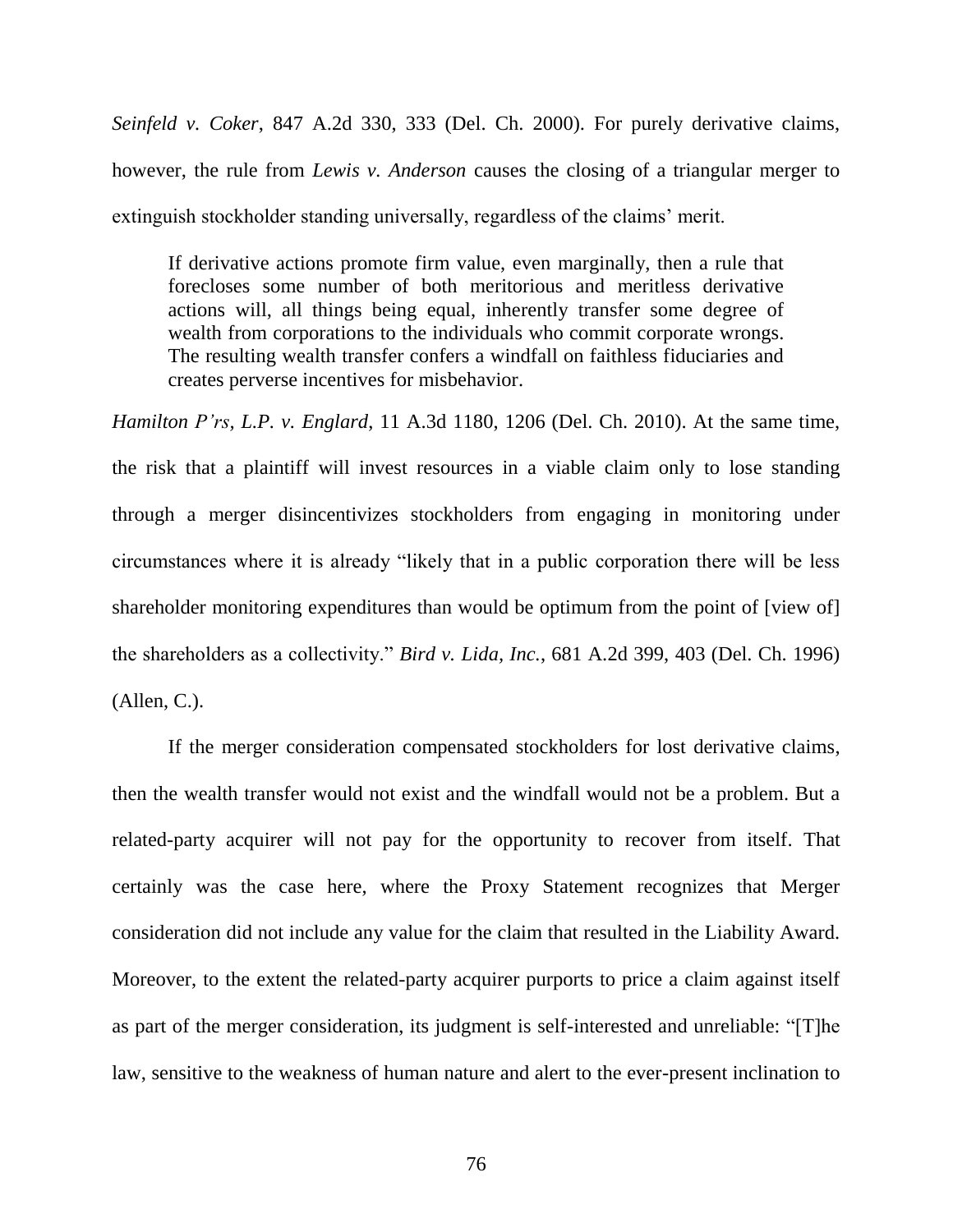rationalize as right that which is merely beneficial, will accord scant weight to the subjective judgment of an interested director concerning the fairness of transactions that benefit[] him.‖ *Merritt v. Colonial Foods, Inc.,* 505 A.2d 757, 765 (Del. Ch. 1986) (Allen, C.); *accord Gottlieb v. Heyden Chem. Corp.*, 90 A.2d 660, 663 (Del. 1952) (―Human nature being what it is, the law, in its wisdom, does not presume that directors will be competent judges of the fair treatment of their company where fairness must be at their own personal expense.‖). For a dual-natured claim, the *Gentile/Tri-Star* approach provides a straightforward method for investors to continue to litigate only the disputed portion of value of the merger. The investors thereby receive a definitive answer from a court as to that element of the bundle of rights associated with their investment.

The principal alternative to the *Gentile/Tri-Star* approach is to treat the claims as derivative, then permit investors to file a new, secondary lawsuit challenging the merger that extinguished the stockholders' standing for failing to value those causes of action. In *Merritt*, Chancellor Allen followed that path for a related-party merger. Subsequently, the Delaware Supreme Court appeared to endorse that concept for mergers generally. *See Parnes v. Bally Entm't Corp.*, 722 A.2d 1243, 1244-46 (Del. 1999). Since *Parnes*, a number of Delaware decisions have addressed secondary lawsuits of this type.<sup>54</sup>

<sup>54</sup> *See, e.g., In re Primedia, Inc. S'holder Litig.*, 67 A.3d 455, 477-90 (Del. Ch. 2013) (denying motion to dismiss secondary challenge to merger based on extinction of standing to litigate pending derivative claim); *In re Massey Energy Co.*, 2011 WL 2176479, at \*2-4 (Del. Ch. May 31, 2011) (Strine, V.C.) (considering secondary action in which plaintiffs challenged merger because it would extinguish their standing to litigate pending derivative claim; denying preliminary injunction to enjoin transaction); *Kohls v.*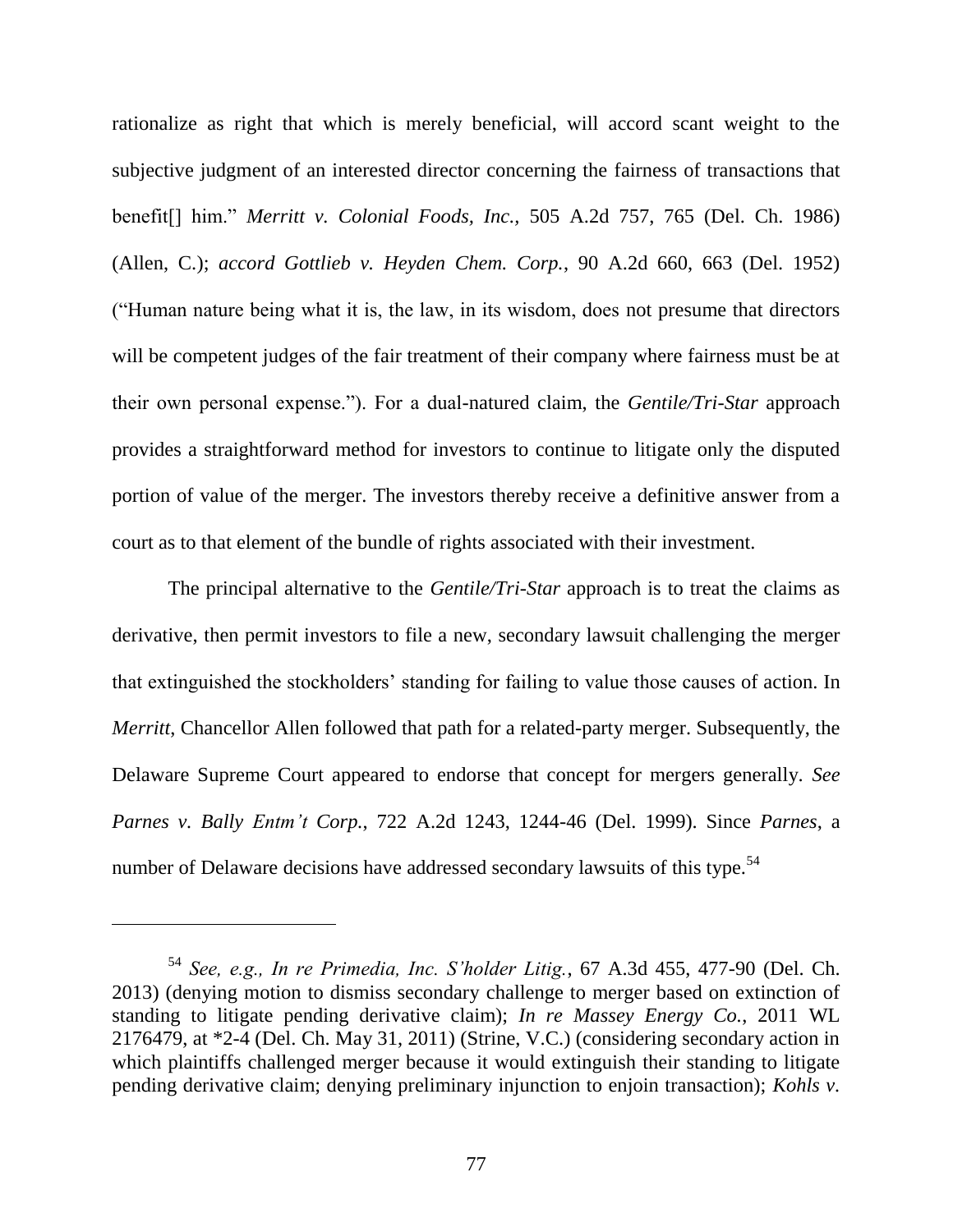It might be that for true derivative claims, there is no alternative to the lengthier and indirect route of a secondary lawsuit challenging the merger. For dual-natured claims, however, the *Gentile/Tri-Star* approach is superior. To my mind, it better reflects the economic realities of a merger, and it results in a more efficient litigation framework.

From the standpoint of economic realism, the *Gentile/Tri-Star* framework appropriately recognizes that a related-party acquirer does not pay for the right to recover from itself, as was admittedly the case here. Third-party acquirers don't pay for derivative claims against sell-side management either.

For purposes of evaluating this proposition, it is helpful to divide the litigation assets that an acquirer might purchase and assert into two categories: (i) external claims against third parties, such as contract claims, tort claims, and similar causes of action ("External Claims") and (ii) internal claims against sell-side managers ("Internal Claims"), such as the claim that gave rise to the Liability Award.<sup>55</sup> There is no reason to think either that the acquirer would not determine disinterestedly whether to assert the External Claims or that the merger price would not incorporate an assessment of the

*Duthie*, 765 A.2d 1274, 1284-85 (Del. Ch. 2000) (same; noting that Court previously denied motion to dismiss the merger challenge); *see also Brinckerhoff*, 986 A.2d at 386- 96 (assessing strength of derivative claims for which standing was extinguished by merger when evaluating fairness of settlement); *In re Countrywide Corp. S'holders Litig.*, 2009 WL 846019, at \*8 (Del. Ch. Mar. 31, 2009) (same).

 $\overline{a}$ 

<sup>55</sup> *See Primedia*, 67 A.3d at 483-84; Note, *Survival of Rights of Action After Corporate Merger*, 78 Mich. L. Rev. 250, 263-70 (1979) [hereinafter Survival of Rights].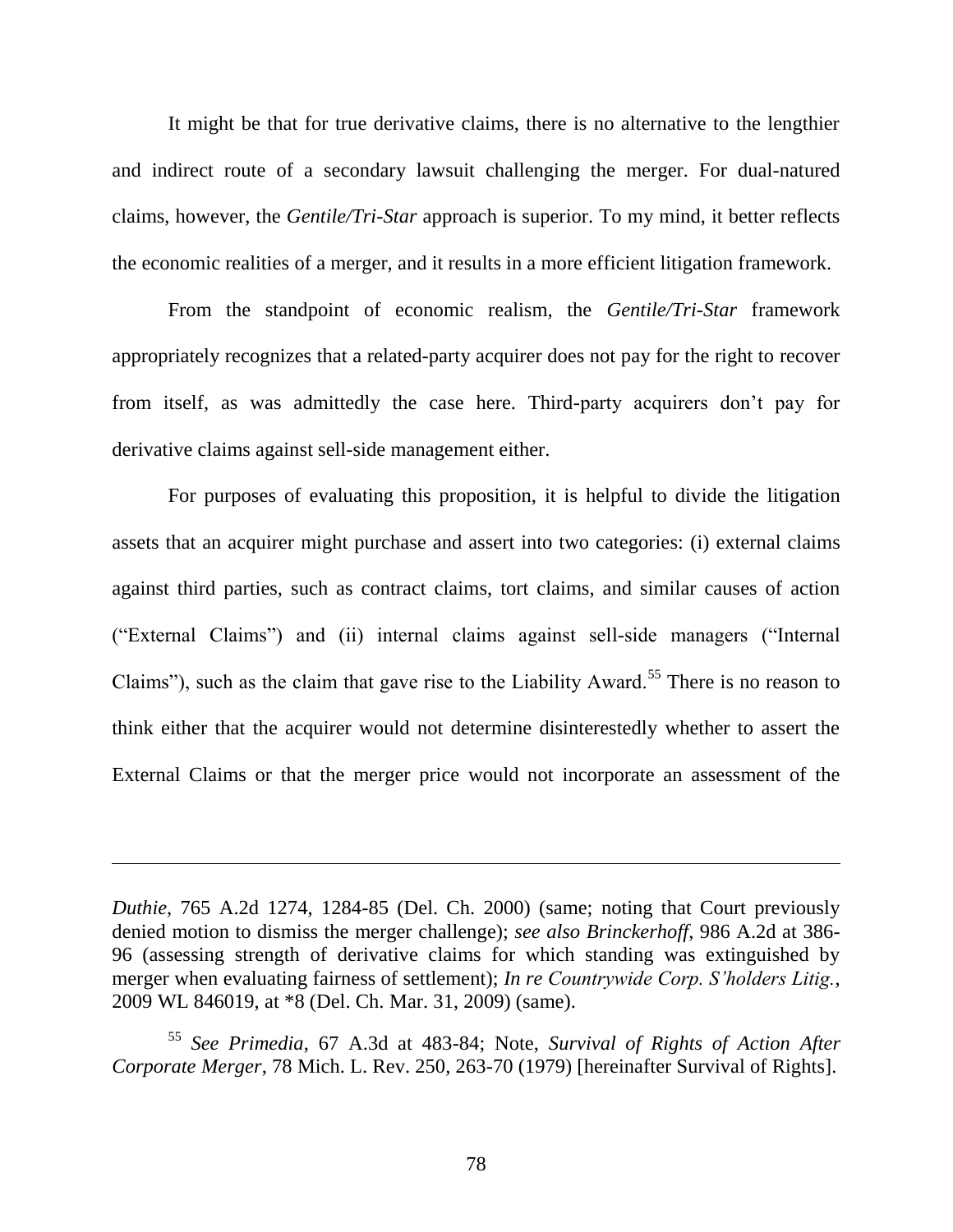value of those claims.<sup>56</sup> By contrast, there is ample reason to think that an acquirer would never assert, and therefore would not pay for, Internal Claims.<sup>57</sup> "Acquirers buy businesses, not claims," and "[m]erger-related financial analyses focus on the business, not on fiduciary duty litigation." *Carsanaro v. Bloodhound Techs., Inc.*, 65 A.3d 618, 664 (Del. Ch. 2013). There are also human dynamics at work that make suits against sell-side managers improbable:

The acquiring company has just purchased the target company in a process run by the same directors and officers who the acquiring corporation would be suing. Would the deal have happened if the directors and officers thought they would face a suit from the buyer? For companies who regularly make acquisitions, a reputation for pursuing claims against sellside fiduciaries would not help their business model. Moreover, directors of the acquired corporation may join the combined entity's board, and senior officers of the acquired company may become part of the ongoing management team. Those individuals would become defendants in the acquirer's lawsuit.

*Id.* And there are legal impediments. The acquirer may have agreed contractually as part of the deal documents not to sue the sell-side managers.<sup>58</sup> More likely, the acquirer will have committed to maintain the sell-side managers broad indemnification and

<sup>56</sup> *See Primedia*, 67 A.3d at 483-84; Survival of Rights, *supra*, at 263-66.

<sup>57</sup> *Golaine v. Edwards*, 1999 WL 1271882, at \*5 (Del. Ch. Dec. 21, 1999) (Strine, V.C.) (noting that such claims "usually die as a matter of fact"); *Penn Mart Realty Co. v. Perelman*, 1987 WL 10018, at \*2 (Del. Ch. Apr. 15, 1987) ("I agree that it is highly unlikely that Pantry Pride, which now controls Revlon, will seek to redress the allegedly excessive severance payments or allegedly excessive fees and therefore these abuses (if they are abuses) are not likely to be addressed.").

<sup>58</sup> *See Golaine*, 1999 WL 1271882, at \*4 (noting the acquirer could give up the right to sue "in the merger agreement"); *Bershad v. Hartz*, 1987 WL 6092, at \*3 (Del. Ch. Jan. 29, 1987) (same).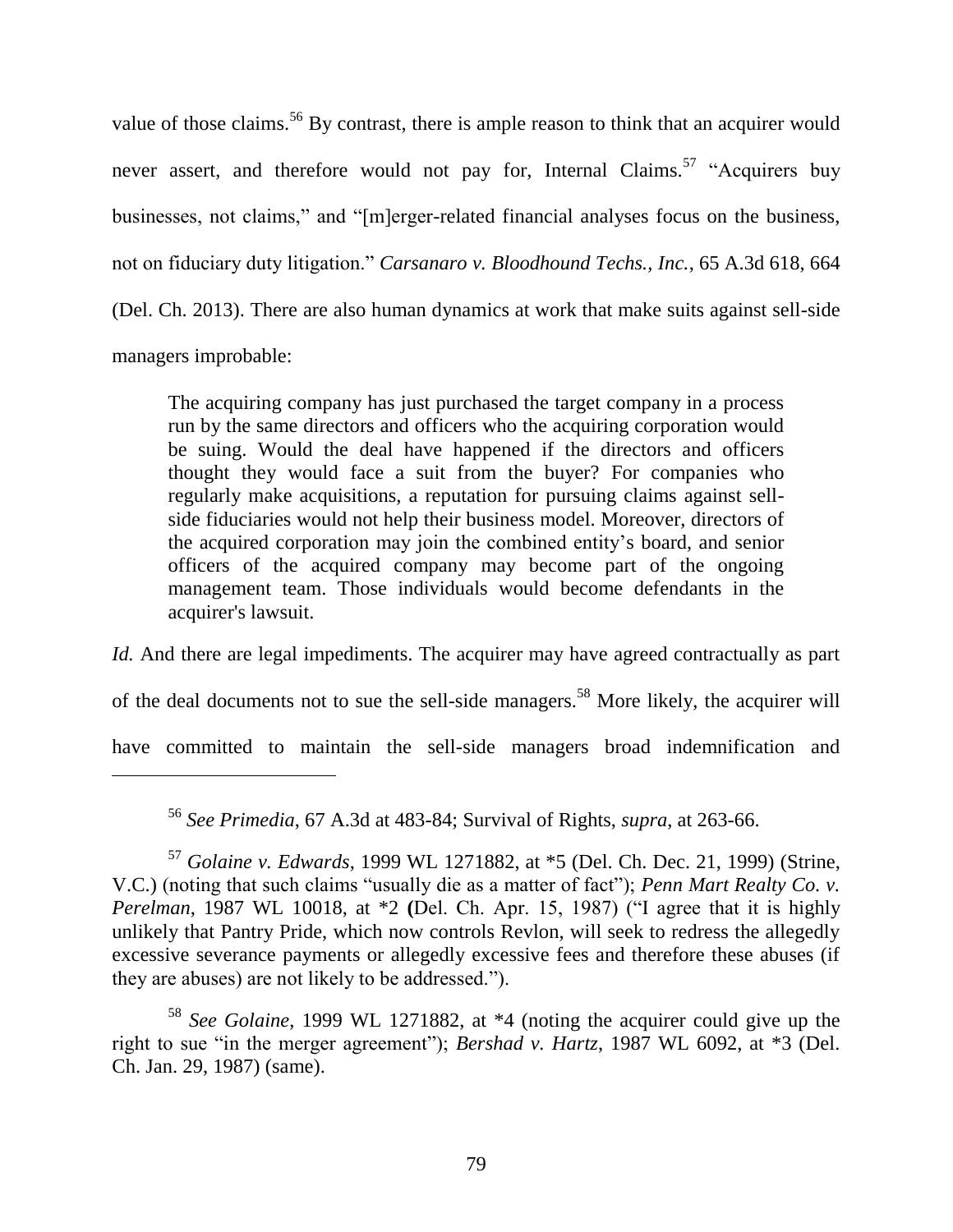advancement rights or provide even broader third party rights.<sup>59</sup> An acquirer who sued would foot the bill for both sides, making litigation economically unattractive.

Given these factors, the premise that Internal Claims should transfer to the acquirer in a merger because the acquirer has paid for them is a counter-factual fiction. The acquirer has paid for and should receive External Claims. The acquirer has not paid for and will not assert the Internal Claims. The acquirer is most likely to treat any pending Internal Claims against the sell-side managers "as done" and focus instead on "mov[ing] forward" with the business. *Massey Energy*, 2011 WL 2176479, at \*26 n.173. As a result, those claims "usually die as a matter of fact." *Golaine*, 1999 WL 1271882, at  $*4.$ 

The *Gentile/Tri-Star* framework also appropriately realizes that as between the sell-side stockholders and the acquirer, the equities favor channeling any recovery from the Internal Claims to the sell-side stockholders. A line of cases culminating in the United States Supreme Court's decision in *Bangor Punta* recognizes this point. *See Bangor Punta Operations v. Bangor & A. R. Co.*, 417 U.S. 703 (1974). There, the United States Supreme Court reasoned that when sell-side managers had extracted excessive value

<sup>59</sup> *See, e.g., Homestore, Inc. v. Tafeen*, 888 A.2d 204, 212 (Del. 2005) (―[M]andatory advancement provisions are set forth in a great many corporate charters, bylaws and indemnification agreements."); *La. Mun. Police Empls.* Ret. Sys. v. *Crawford*, 918 A.2d 1172, 1179-80, 1180 n.8 (Del. Ch. 2007) (noting arms' length, third party stock-for-stock merger agreement provided significant protections for directors and officers of acquired company who were defendants in then-pending derivative actions, including direct contractual indemnification from the acquirer).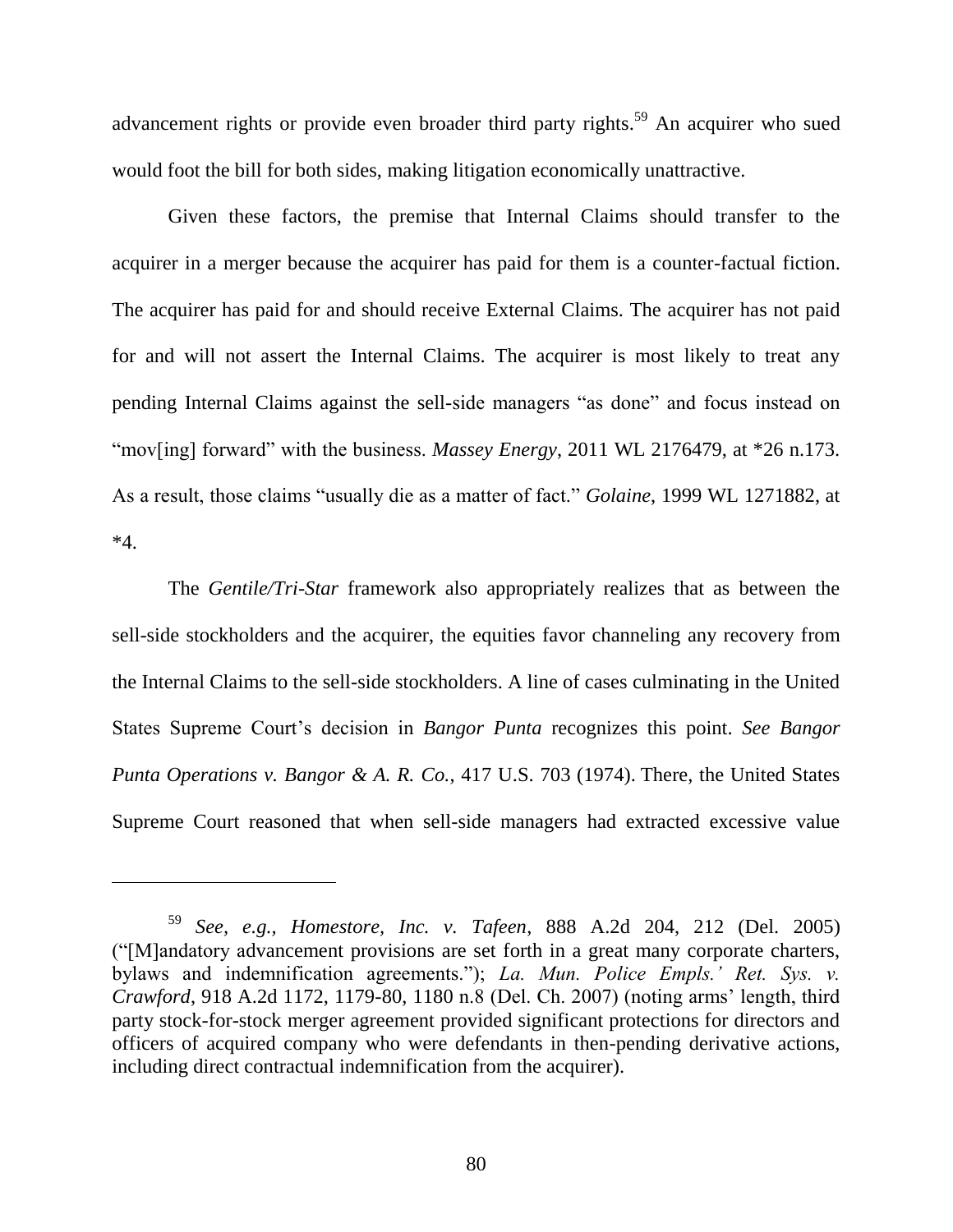from their business before the acquisition, they depressed the value of the business, so the acquirer ended up paying less to buy it. Having purchased the business for less, the acquirer got what it paid for. The acquirer therefore had no equitable right to sue the sellside managers, recoup a portion of its purchase price, and effectively re-trade the deal. *Id.* at 710-11. Notably, under *Bangor Punta* and its predecessors, *this rule applied to the acquirer both as the owner of the new business and to the extent the acquirer sought to have the business assert the claim itself*. <sup>60</sup> At the same time, the *Bangor Punta* doctrine did not leave the acquirer without remedies. If the acquirer believed it bought a lemon or was otherwise aggrieved by its deal, it could sue in contract under its acquisition agreement or, in an extreme case, for fraud. The only thing the acquirer could not do was assert what had been sell-side Internal Claims.

To illustrate this concept, recall our example of the Delaware corporation with an intrinsic value of \$1 billion. Assume that the controller caused the corporation to pay \$300 million for the expansion-stage company that was legitimately worth \$200 million. Given that the purchasing corporation was harmed by \$100 million, an arms' length acquirer should only pay \$900 million for the entity. In the resulting transaction, the

<sup>60</sup> *Id.* at 713; s*ee also Midland Food Servs., LLC, v. Castle Hill Hldgs. V, LLC*, 792 A.2d 920, 929-35 (Del. Ch. 1999) (Strine, V.C.) (explaining and applying the *Bangor Punta* doctrine); *Golaine*, 1999 WL 1271882, at \*4 n.16 ("Depending on the circumstances, the new acquiror may be barred from causing the target corporation [to sue its former fiduciaries] under . . . the [*Bangor Punta*] doctrine."); *Courtland Manor*, *Inc. v. Leeds*, 347 A.2d 144, 147 (Del. Ch. 1975) (same). *But see Lewis v. Anderson*, 477 A.2d 1040, 1050-51 (Del. 1984) (declining to apply *Bangor Punta*).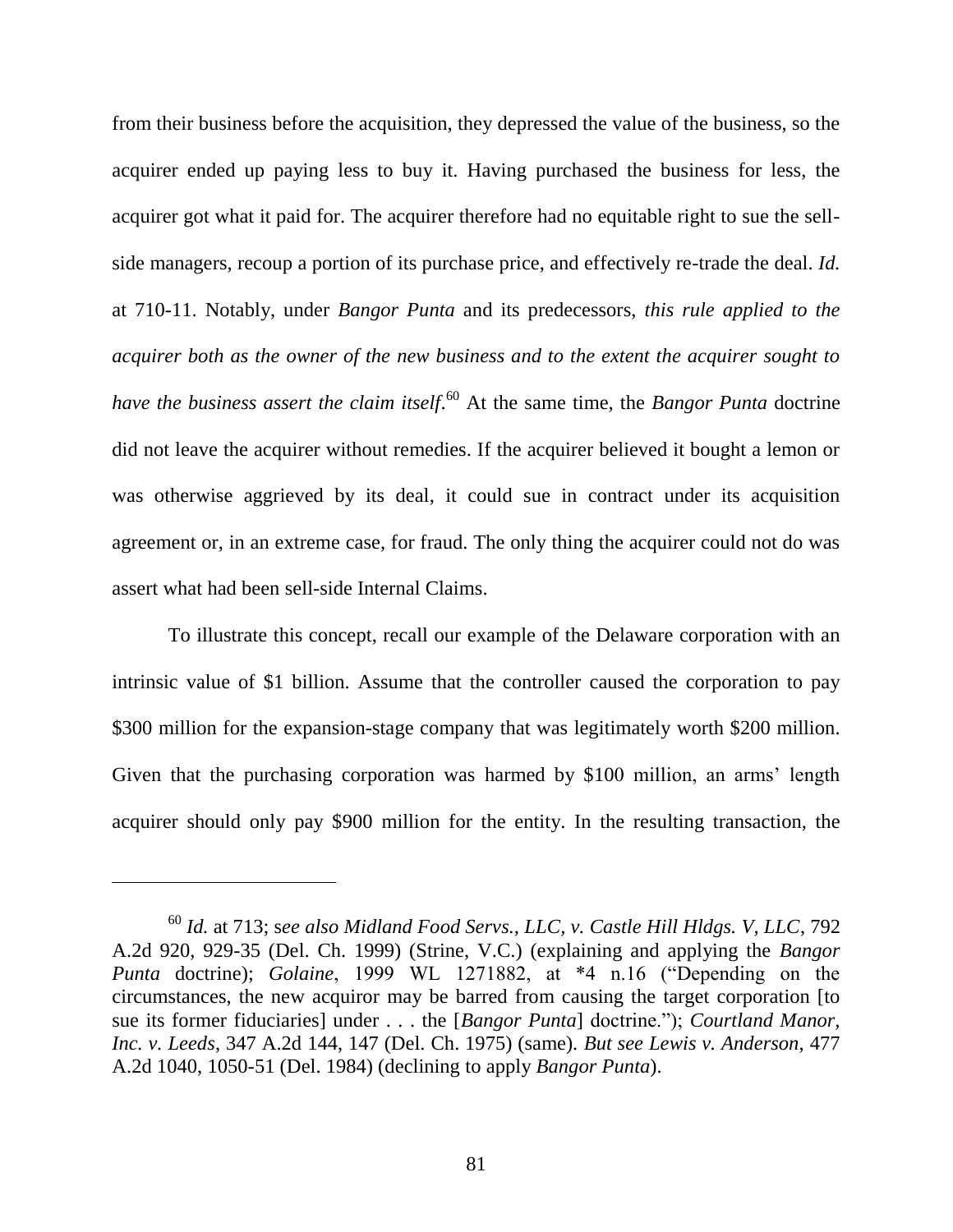acquirer gets what it paid for: a business worth \$900 million. The parties that suffered harm from this combination of transactions are the sell-side minority stockholders. They are the parties from whom the controller extracted \$40 million through the interested sale of the expansion-stage company. In this setting, the *Bangor Punta* doctrine bars the acquirer from re-trading its deal under the guise of having the acquired corporation assert an entity-level claim against the controller. Under *Gentile* and *Tri-Star*, the claim for expropriation has a dual nature, so it properly remains with the injured sell-side stockholders, who can continue to maintain their suit against the sell-side controller. For dual-natured claims, the *Gentile/Tri-Star* approach operates in harmony with a faithful application of the *Bangor Punta* doctrine. Because of *Gentile/Tri-Star*, the sell-side investors can continue to pursue their dual-natured claims post-merger. Because of the *Bangor Punta* doctrine, the acquirer and the acquired entity cannot assert similar claims.

The *Gentile/Tri-Star* approach also has significant practical advantages. First, it avoids "the graceless creature of a suit within a suit," which a secondary action challenging the merger necessarily generates. *Merritt v. Colonial Foods, Inc.,* 505 A.2d 757, 766 (Del. Ch. 1986) (Allen, C.). Under the *Parnes/Merritt* approach, rather than having the original parties continue to litigate the underlying action and obtain an answer to the claim that was properly at issue in that lawsuit, the investor plaintiffs must start over and litigate those issues indirectly in the guise of a secondary action challenging the merger. That process often involves expert testimony about what might have happened if the original action had continued. Rather than speculating about what might have happened if the original action had continued, it seems more efficient to allow the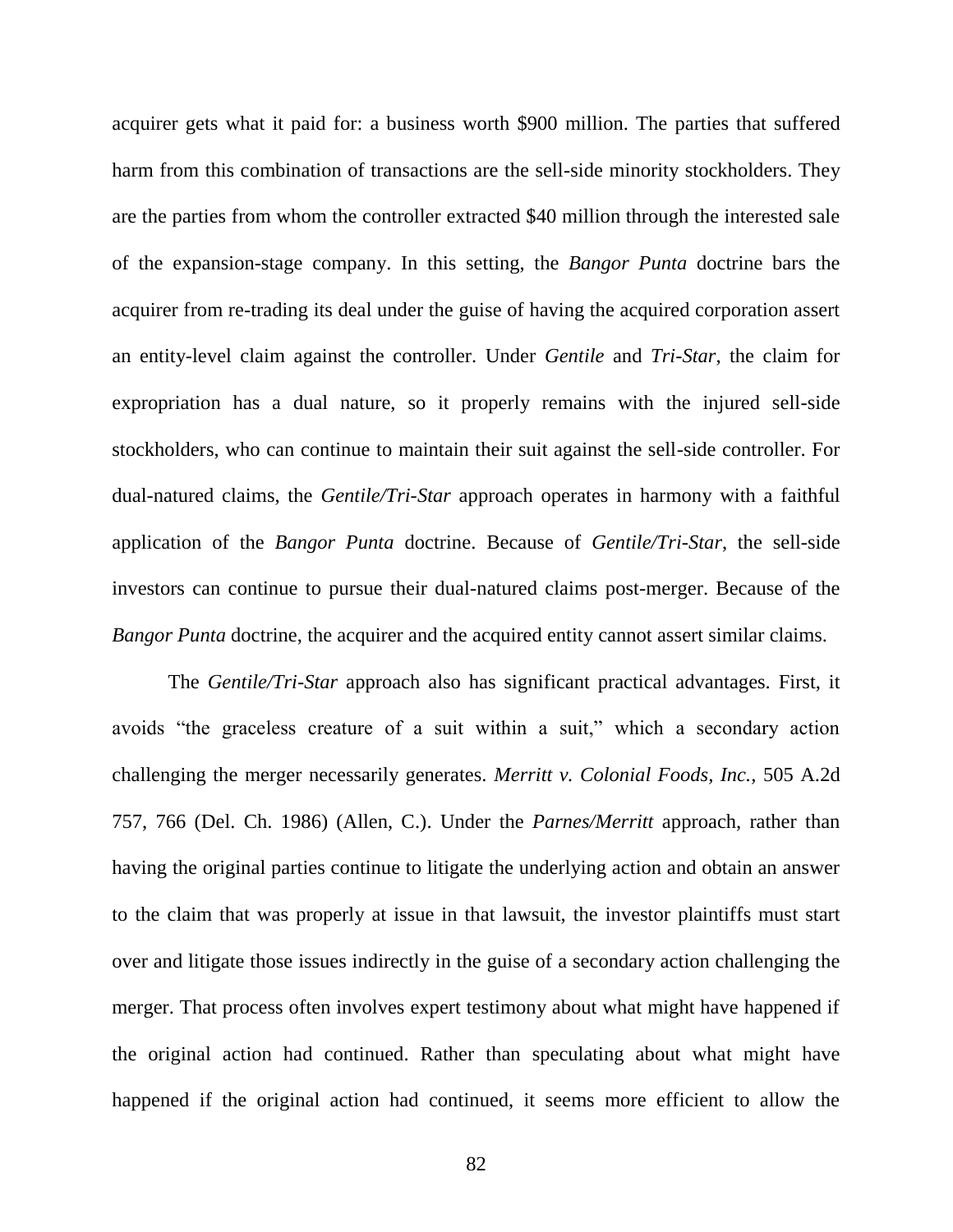original action to continue. For dual-natured claims, the *Gentile/Tri-Star* framework adopts this more straightforward approach.

Second, the *Parnes/Merritt* approach expands the scope of the litigation and introduces additional and unnecessary transaction costs. Because the secondary lawsuit challenges the merger, it no longer focuses only on the Internal Claim that was being pursued pre-merger. The secondary lawsuit opens up to discovery and eventual judicial scrutiny the merger as a whole and the process leading up to it. Areas of discovery and legal issues that might never have been litigated in the original action now must be litigated as part of the secondary claim. If no one legitimately disputes the value that the transaction placed on the operating business, then the expanded litigation is wasteful and unnecessary. Here, for example, Brinckerhoff does not currently challenge the consideration provided in the Merger to the extent it valued El Paso MLP's operating business. At present, Brinckerhoff only objects to the fact that he received no value for the Liability Award. It seems wasteful and unnecessary to start a new and more expansive lawsuit just so Brinckerhoff could litigate indirectly the same claim that already has been tried. The *Gentile/Tri-Star* approach enables the investor-plaintiffs to continue litigating the narrow claim they originally pursued without having to expand their litigation into a broader and potentially unnecessary inquiry into other aspects of the merger.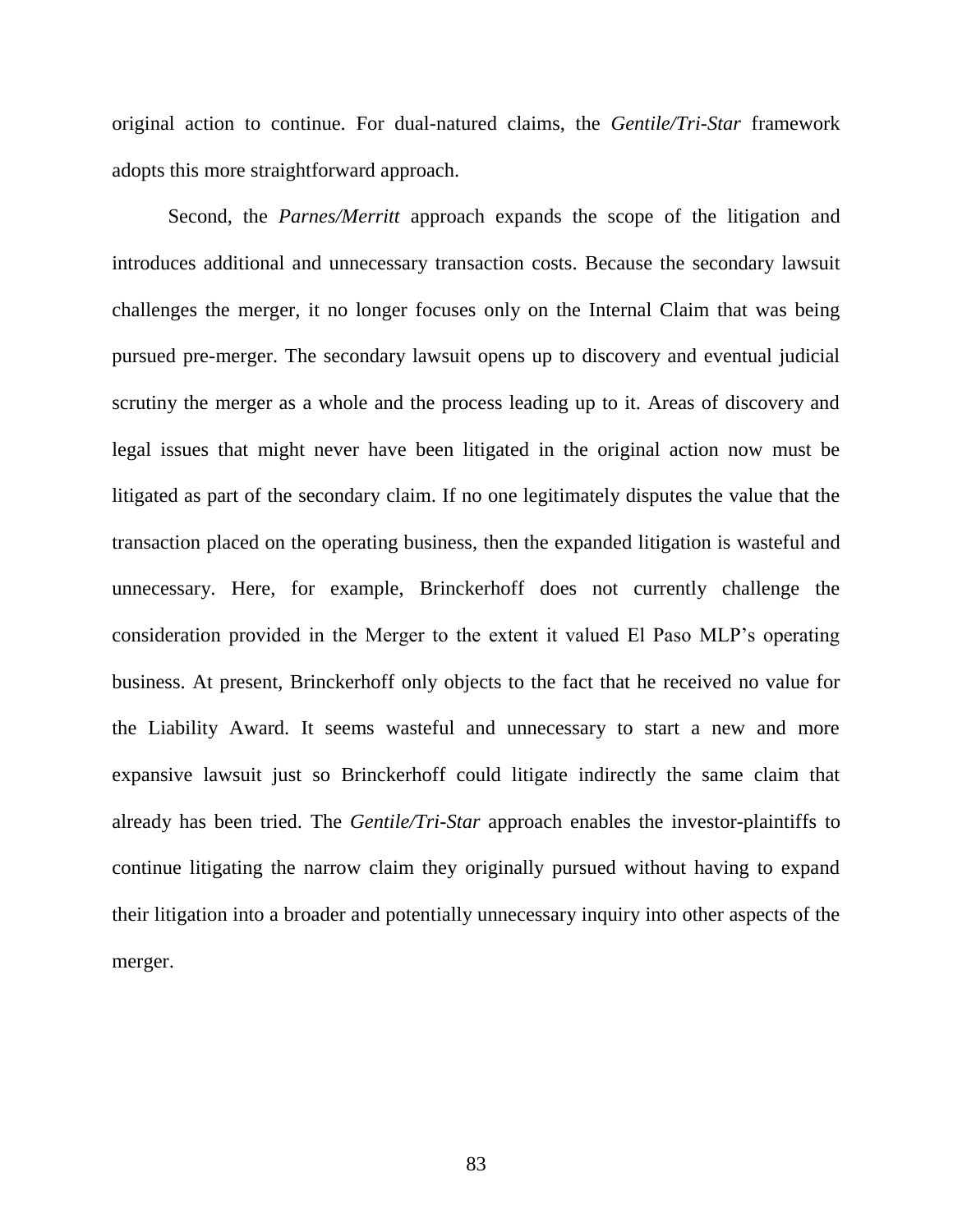Third, the fact that the secondary action focuses on the adequacy of the merger consideration introduces a potential defense that also must be litigated: the argument that the potential recovery on the extinguished claim is immaterial and should be ignored.<sup>61</sup> In addition to making the secondary litigation more complex, this defense potentially insulates insider transfers that may divert significant wealth from investors. The standard for materiality varies, but in a large deal priced in the billions, a materiality-based exclusion can encompass quite a bit.

The current case provides an example of how materiality can be raised as a defense to insulate potentially large insider transfers from challenge. The General Partner already has suggested that the \$171 million Liability Award was not material in the context of the \$6 billion Merger. Brinckerhoff disagrees, but the General Partner's position on materiality is not a frivolous one. Personally, I believe Brinkerhoff has the stronger of the argument, because the *pro rata* value of the Liability Award, plus interest, approximates 2.8% of the value of the Merger consideration that the unaffiliated holders of common units received. Then-Chancellor Strine's approval of a settlement in litigation challenging Kinder Morgan's acquisition of El Paso Parent supports Brinckerhoff's

<sup>61</sup> *Compare Massey Energy*, 2011 WL 2176479, at \*29 (noting that the court was unable to conclude, after reviewing an extensive evidentiary record, that it was "probable" that the Derivative Claims have a value that is material in relation to the value of Massey as an entity‖) *with Primedia*, 910 A.3d at 259 (concluding for purposes of a motion to dismiss that it was reasonably conceivable that the value of a derivative claim for which standing had been extinguished in a merger was material in the context of what the minority stockholders received).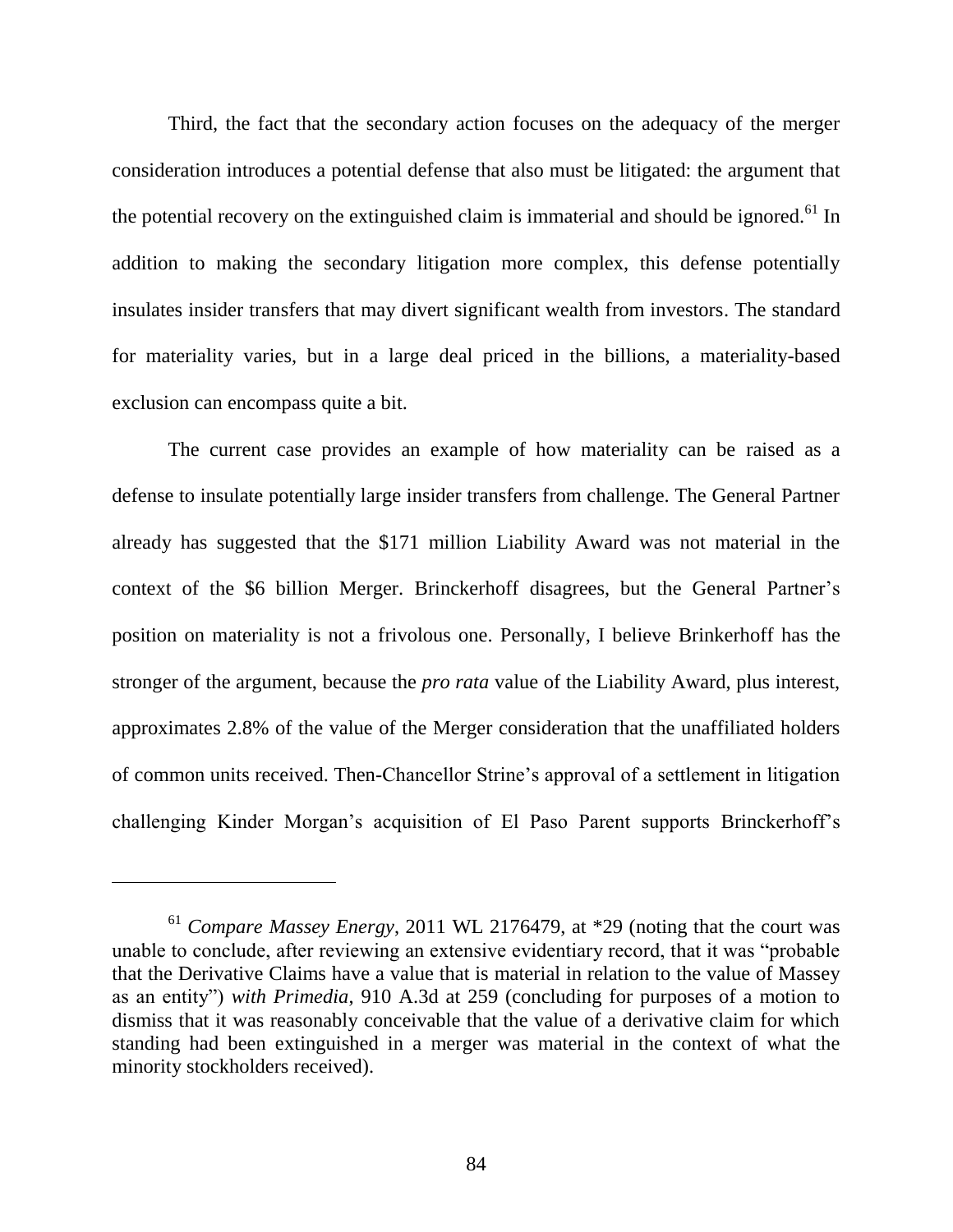position. There, the Chief Justice regarded a cash settlement payment equal to approximately one-half of one percent of the merger consideration as "a very large monetary settlement," "a very substantial achievement for the class," "real money," and a "very good settlement for the class."<sup>62</sup> The value of the \$171 million Liability Award also ranks as one of the largest aggregate recoveries that investors have obtained from the Court of Chancery.<sup>63</sup> Nevertheless, the fact that the General Partner can argue that the Liability Award should be disregarded as immaterial illustrates the magnitude of selfdealing that the *Parnes/Merritt* approach could permit.

In my view, the Delaware Supreme Court's decisions in *Gentile* and *Tri-Star*  appropriately balance the various equitable and practical considerations by permitting a

<sup>62</sup> *See* Transcript of Settlement Hearing at 36-37, 39-40, *In re El Paso Corp. S'holder Litig.*, C.A. No. 6949-CS (Del. Ch. Dec. 3, 2012). I learned of this ruling from a scholarly and insightful article that examines how the rule of *Lewis v. Anderson*  extinguishes potentially valuable claims and argues for a different approach. *See* S. Michael Sirkin, *Standing at the Singularity of the Effective Time: Reconfiguring Delaware's Law of Standing Following Mergers and Acquisitions*, 69 Bus. Law 429, 447 (2014). I agree with the article's diagnosis of the patient, but part ways with aspects of the treatment that it prescribes. At the risk of oversimplification, the article proposes that Delaware law embrace *Parnes/Merritt* and rely on secondary actions challenging mergers as a means of preserving the value of lost derivative claims. For the reasons set forth in the text, and at least for dual-natured claims, I regard that route as a second-best alternative to *Gentile*/*Tri-Star.* 

<sup>63</sup> *See* Tom Hals, *Delaware Judge Hits El Paso Pipeline Deal with \$171 Mln Judgment*, Reuters (Apr. 20, 2015), http://reut.rs/1El3J2a; *see also* Bradley R. Aronstam & S. Michael Sirkin, *Post-Closing Litigation Risk in M&A Actions*, INSIGHTS, May 2012, at 9; Kevin LaCroix, *Largest Derivative Lawsuit Settlements,* The D&O Diary (Dec. 5, 2014), http://www.dandodiary.com/2014/12/articles/shareholders-derivativelitigation/largest-derivative-lawsuit-settlements/*.*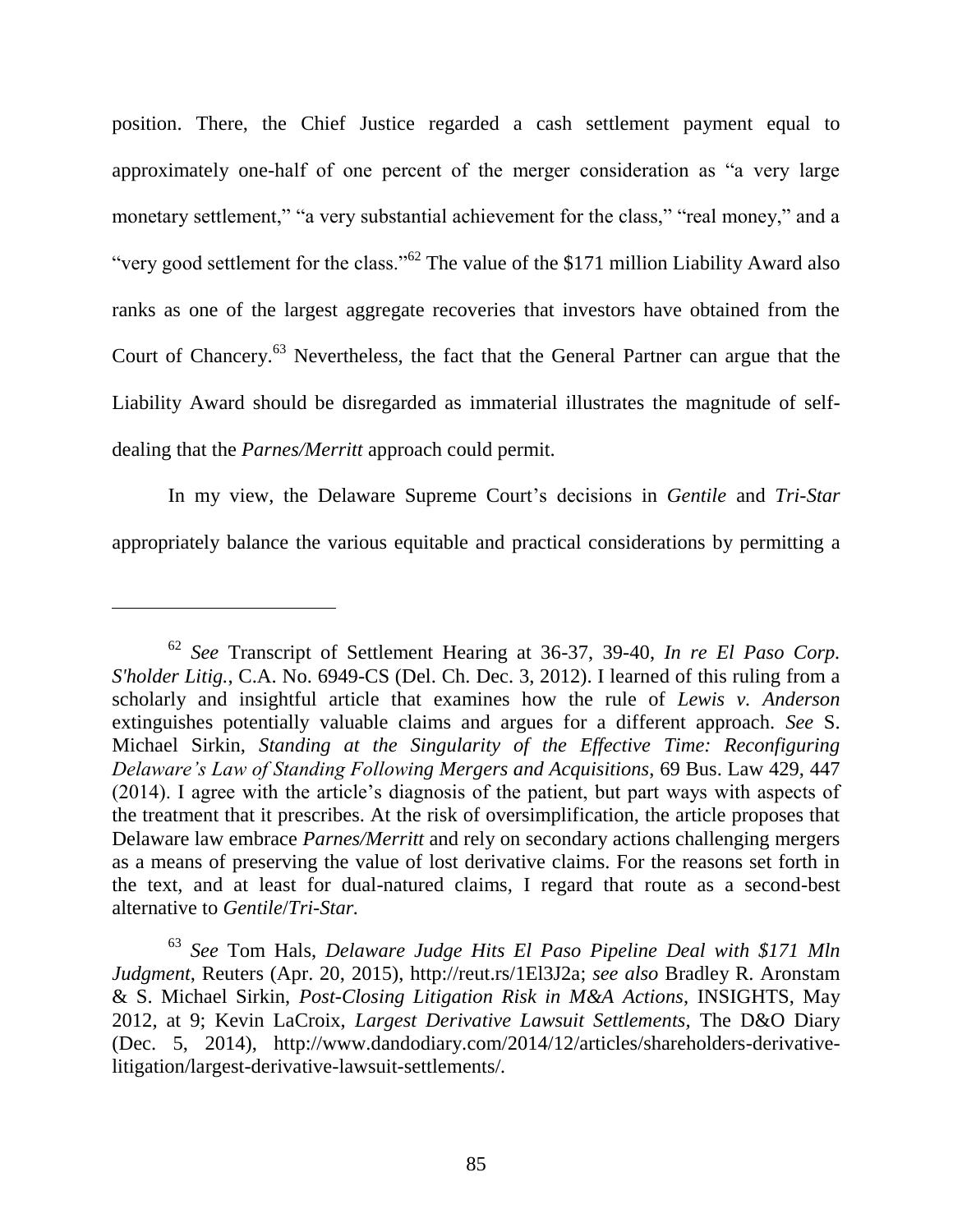limited category of claims with some derivative characteristics to continue to be litigated as direct claims following a merger. Those claims involve insider transfers that traditionally implicate the duty of loyalty where the cost of extinguishing the plaintiffs' standing to sue is high. At the same time, the *Gentile*/*Tri-Star* approach preserves the general rule of *Lewis v. Anderson*, which is particularly appropriate for External Claims.

Although I personally think that the *Gentile*/*Tri-Star* framework correctly perceives the dual nature of cases involving insider transfers, I believe that the implications of that analysis should be limited to the question of whether a stockholder can continue to litigate a dual-nature claim after a merger or similar transaction that otherwise would extinguish the plaintiffs' standing to sue. Once so limited, the *Gentile*/*Tri-Star* analysis need not seep back to undermine the policies served by the demand doctrine and Rule 23.1.

In the current case, for as long as El Paso MLP retained its separate legal existence, it was preferable for the action to proceed in the name of El Paso MLP and for any remedy to run through El Paso MLP. Now that El Paso MLP no longer exists as a separate entity, the possibility of remedying the situation through a payment to the entity no longer exists. In my view, that does not mean that the harm no longer exists or that a remedy is no longer warranted. The Proxy Statement admits that the consideration that holders of common units received in the Merger did not incorporate any value for this litigation. Under the circumstances, it does not seem logical or equitable to disregard the Liability Award, dismiss this action, and invite the plaintiff potentially to start all over again by challenging the Merger. Rather, it seems to me that the remedy should be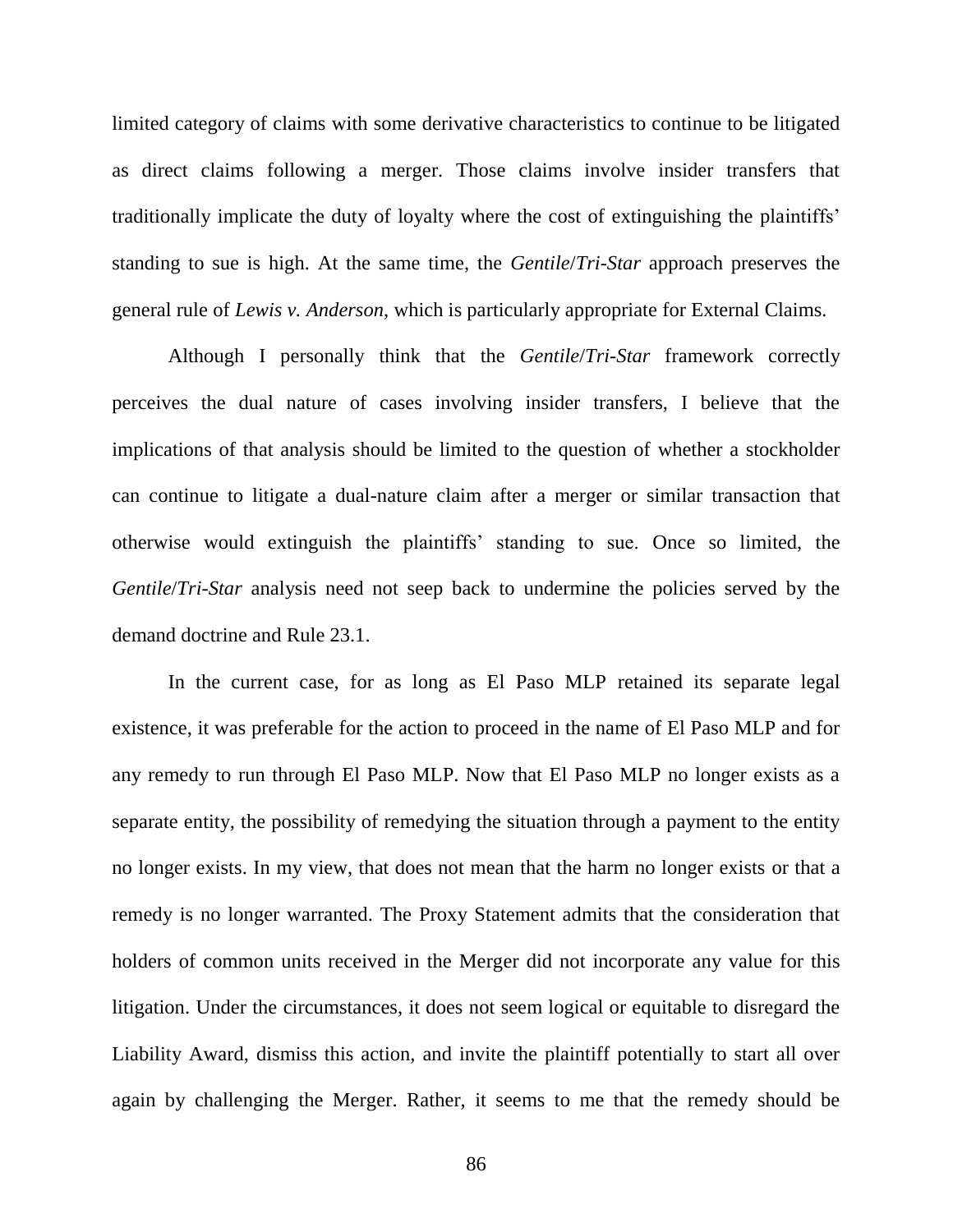implemented differently. I believe that the direct aspects of the remaining breach of contract claim should enable the unaffiliated limited partners to receive their *pro rata* share of the Liability Award.

## **C. Third Order Analysis: Estoppel**

 $\overline{a}$ 

So far, the decision has concluded for two separate reasons that the Merger did not extinguish Brinckerhoff's standing to enforce the Liability Award. First, if the General Partner is correct about the court having to characterize the claim as either direct or derivative, then the claim is a direct claim for breach of contract. Second, if the *Tooley*  test applies, then the claim has dual attributes that enable Brinckerhoff to continue to pursue it notwithstanding the Merger. Anticipating these conclusions, the General Partner argues that Brinckerhoff should be estopped from contending that his lawsuit is anything other than derivative.

The General Partner does not clearly articulate which species of estoppel ostensibly applies. In substance, the General Partner argues that it justifiably relied on Brinckerhoff's characterization of his claim and suffered prejudice as a result. One can safely assume that estoppel requires some form of representation (or promise) plus prejudicial reliance.<sup>64</sup> Here, neither is present.

<sup>64</sup> *See Haveg Corp. v. Guyer*, 226 A.2d 231, 236-37 (Del. 1967) (describing promissory estoppel in terms of a promise plus reasonable reliance on it); *Wilson v. Am. Ins.*, 209 A.2d 902, 903-04 (Del. 1965) (describing equitable estoppel in the form of conduct suggesting a certain state of facts on which another reasonably relied to his detriment); *Norman v. Paco Pharm. Servs., Inc.*, 1992 WL 301362, at \*4 (Del. Ch. Oct. 21, 1992) (framing alternative formulations of judicial estoppel as encompassing a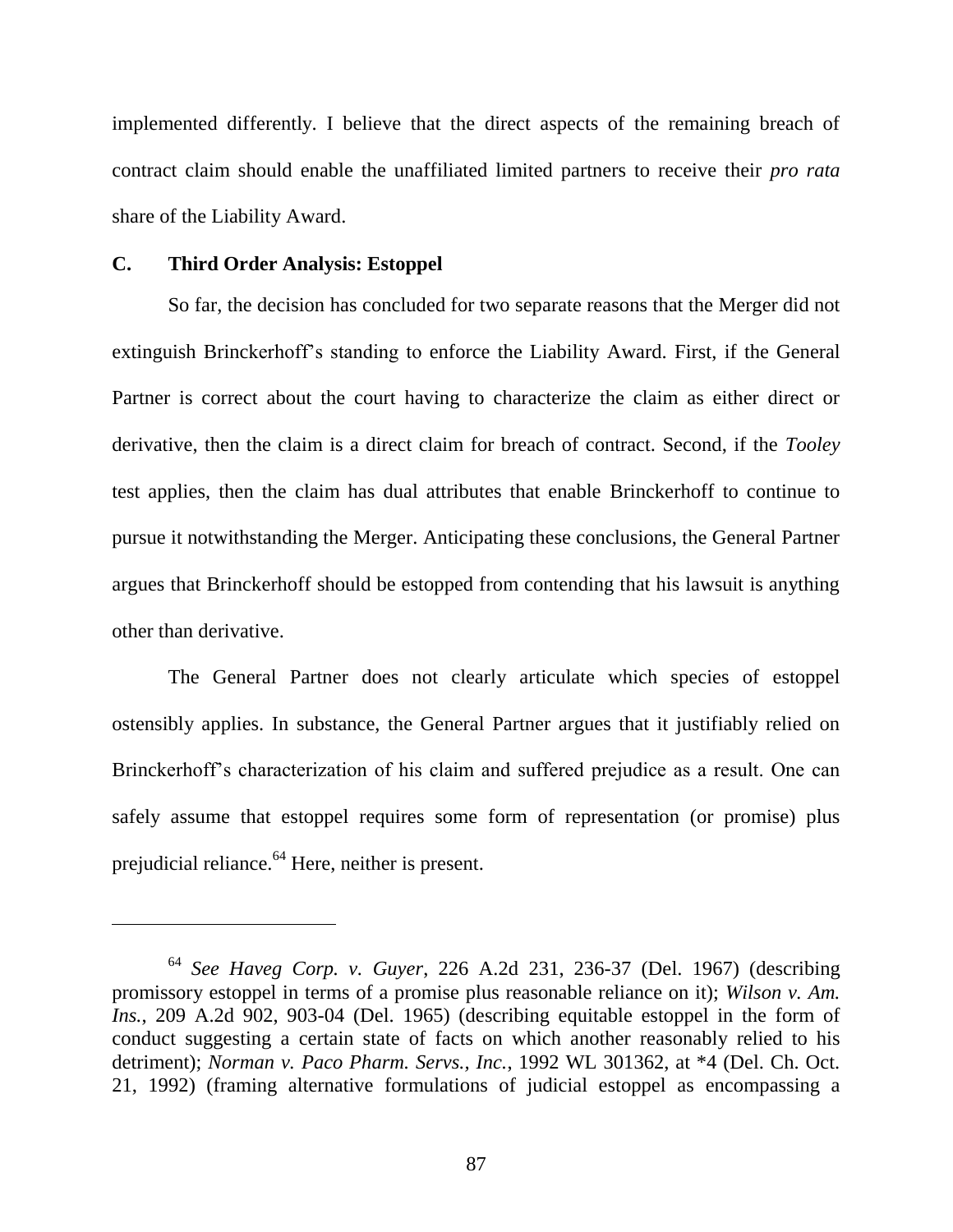#### **1. No Reliance Interest In Brinckerhoff's Characterizations**

For starters, estoppel requires that a party have justifiably relied on some conduct or representation by another party. It is true that Brinckerhoff originally labeled his claim as derivative in his Complaint and did not waiver from a derivative characterization until Kinder Morgan announced the Merger. He also sought an entity-level remedy in his Complaint, continued to frame the injury as one to El Paso MLP during discovery and in his expert report, and described the injury in those terms at trial. For purposes of estoppel, however, the General Partner lacked any reliance interest in Brinckerhoff's characterizations, because Delaware law makes clear that they are not binding on the court.

Brinckerhoff's characterization of his claim as derivative in his Complaint did not give rise to any reliance interest on the part of the General Partner. "To determine whether a complaint states a derivative or an individual cause of action, [a court] must look to the nature of the wrongs . . . , not to the plaintiff's designation or stated intention." *Lipton v. News Int'l, Plc*, 514 A.2d 1075, 1078 (Del. 1986). The court is "not bound by the designation employed by the plaintiff.<sup>565</sup> In light of these legal principles,

representation to the court together with either detrimental reliance by the other party or a ruling from the court based on the prior representation).

<sup>65</sup> *Anglo Am. Sec. Fund LP v. S.R. Glob. Int'l Fund, L.P.*, 829 A.2d 143 (Del. Ch. 2003); s*ee also Moran v. Household Int'l, Inc.*, 490 A.2d 1059, 1069-70 (Del. Ch. 1985); *accord In re Cencom Cable Income P'rs, L.P. Litig.*, 2000 WL 130629, at \*3 (Del. Ch. Jan. 27, 2000).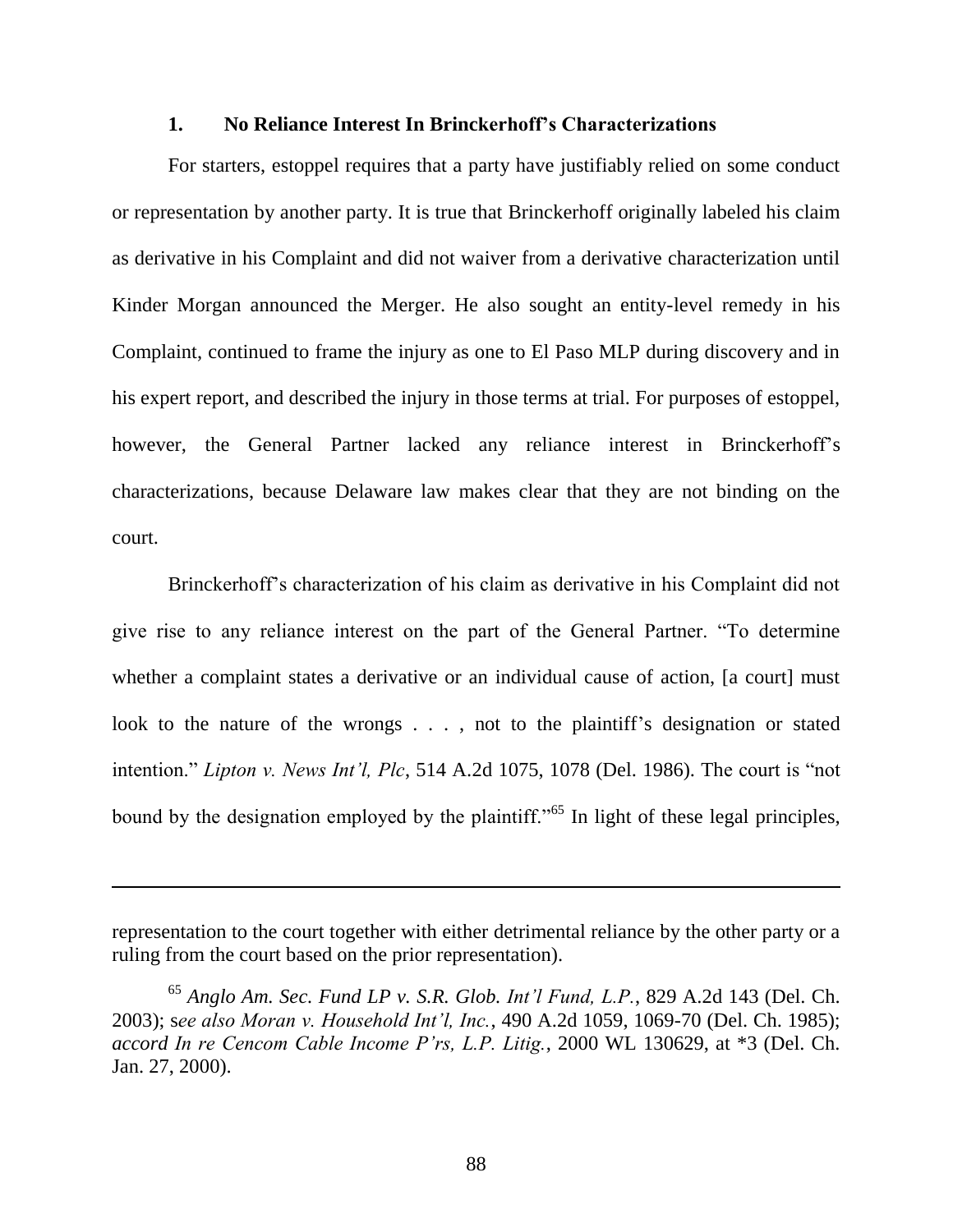the General Partner could not have reasonably relied on Brinckerhoff's characterization of his claim.

The same is true for Brinckerhoff's proposed remedy. This court has "broad discretion to tailor a remedy to suit the situation as it exists." *Gilliland v. Motorola, Inc.*, 873 A.2d 305, 312 (Del. Ch. 2005). The "protean power of equity" allows a court to "fashion appropriate relief," and a court "will, in shaping appropriate relief, not be limited by the relief requested by plaintiff." *Texas Instruments Inc. v. Tandy Corp.*, 1992 WL 103772, at \*6 (Del. Ch. May 12, 1992) (Allen, C.). "Unlike its extinct English ancestor, the High Court of Chancery of Great Britain, Delaware's Court of Chancery has never become so bound by procedural technicalities and restrictive legal doctrines that it has failed the fundamental purpose of an equity court—to provide relief suited to the circumstances when no other remedy is available at law.‖ William T. Quillen & Michael Hanrahan, *A Short History of the Delaware Court of Chancery: 1792-1992*, *in* Court of Chancery of the State of Delaware: 1792-1992 21, 22 (1992).

―When equity takes jurisdiction of a cause and decides that relief shall be granted, the relief, including damages, if any, will be tailored to suit the situation as it exists on the date the relief is granted and the choice of relief is largely a matter of discretion with the trial judge.‖ *Guarantee Bank v. Magness Constr. Co.*, 462 A.2d 405, 409 (Del. 1983) (holding that the Court of Chancery did not err in awarding a remedy that diverged from the parties' stipulated facts).

Fundamentally, once a right to relief in Chancery has been determined to exist, the powers of the Court are broad and the means flexible to shape and adjust the precise relief to be granted so as to enforce particular rights and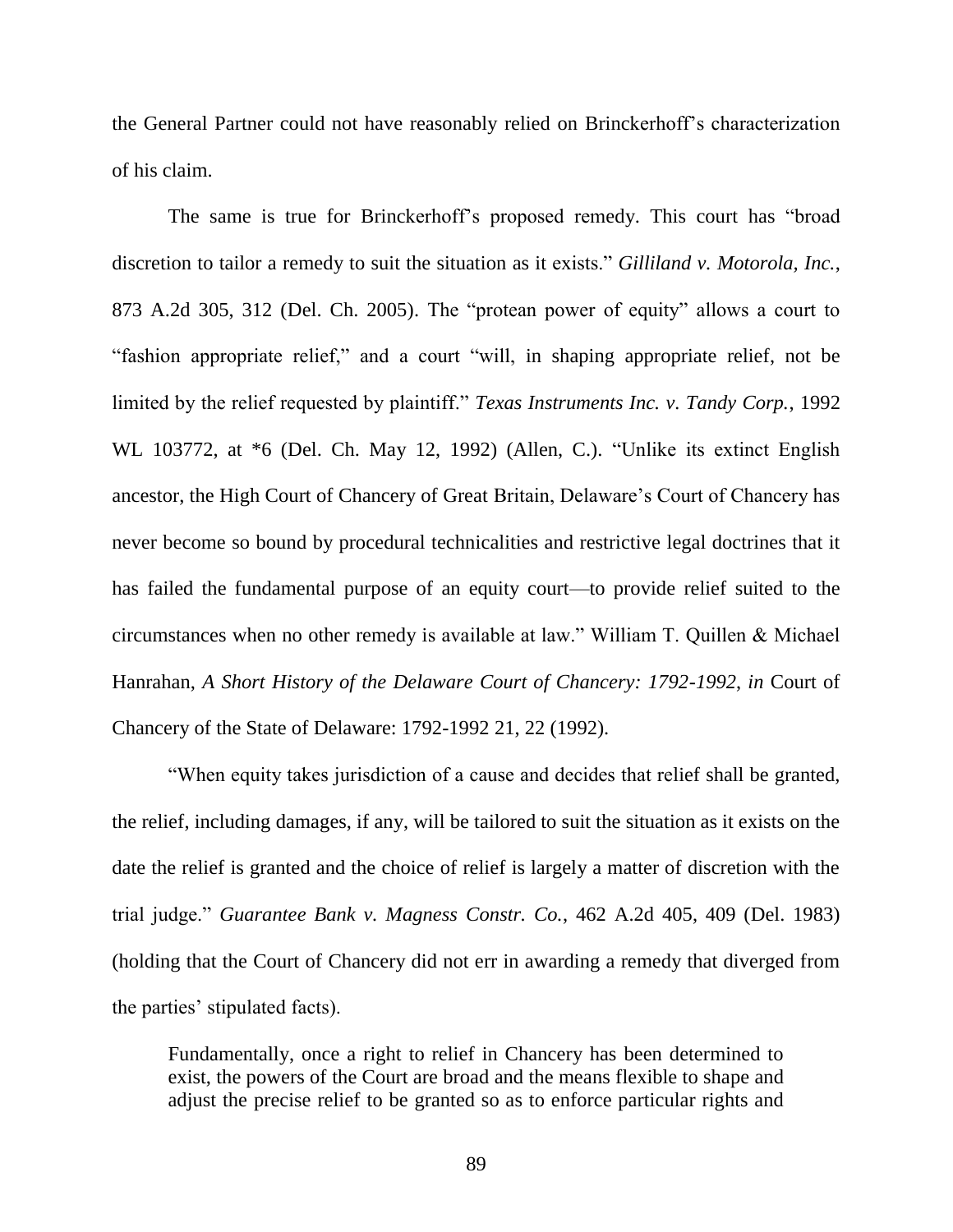liabilities legitimately connected with the subject matter of the action. It is necessary for the Court to adapt the relief granted to the requirements of the case so as to give to the parties that to which they are entitled.

*Wilmont Homes, Inc. v. Weiler, 202 A.2d 576, 580 (Del. 1964) (citations omitted).* "The choice of relief to be accorded a prevailing plaintiff in equity is largely a matter of discretion with the Chancellor, and Delaware, with its long history of common law equity jurisprudence, has followed that tradition." *Lynch v. Vickers Energy Corp.*, 429 A.2d 497, 500 (Del. 1981) (citations omitted), *overruled on other grounds*, *Weinberger v. UOP, Inc.*, 457 A.2d 701 (Del. 1983). Because the court, not the plaintiff, shapes the remedy, the General Partner could not have reasonably relied on Brinckerhoff's characterization of the appropriate remedy.

# **2. No Prejudice From A Remedy That Could Be Awarded In A Derivative Action**

Next, estoppel requires that the party asserting it have suffered some prejudice. Inherent in the General Partner's claim of prejudice is the notion that a derivative cause of action can never support a *pro rata* recovery, such that a *pro rata* recovery in this case prejudices the General Partner. It is certainly true that the recovery in a derivative action generally goes to the entity,<sup>66</sup> but that rule is not absolute.<sup>67</sup> As treatise authors<sup>68</sup> and

<sup>66</sup> *See*, *e.g.*, 13 Fletcher Cyclopedia of Corporations § 6028, at 323 (rev. ed. 2013) (―Any recovery in a derivative proceeding generally belongs to the corporation and not to the plaintiffs or other shareholders.‖); Robert C. Clark, *Corporation Law* § 15.1, at 639 (1986) ("Ordinarily  $\ldots$  any damages recovered in the suit are paid to the corporation.").

<sup>67</sup> *Eshelman v. Keenan*, 194 A. 40, 43 (Del. Ch. 1937) (Wolcott, C.) (endorsing and applying general rule of an entity-level recovery where a derivative claim is brought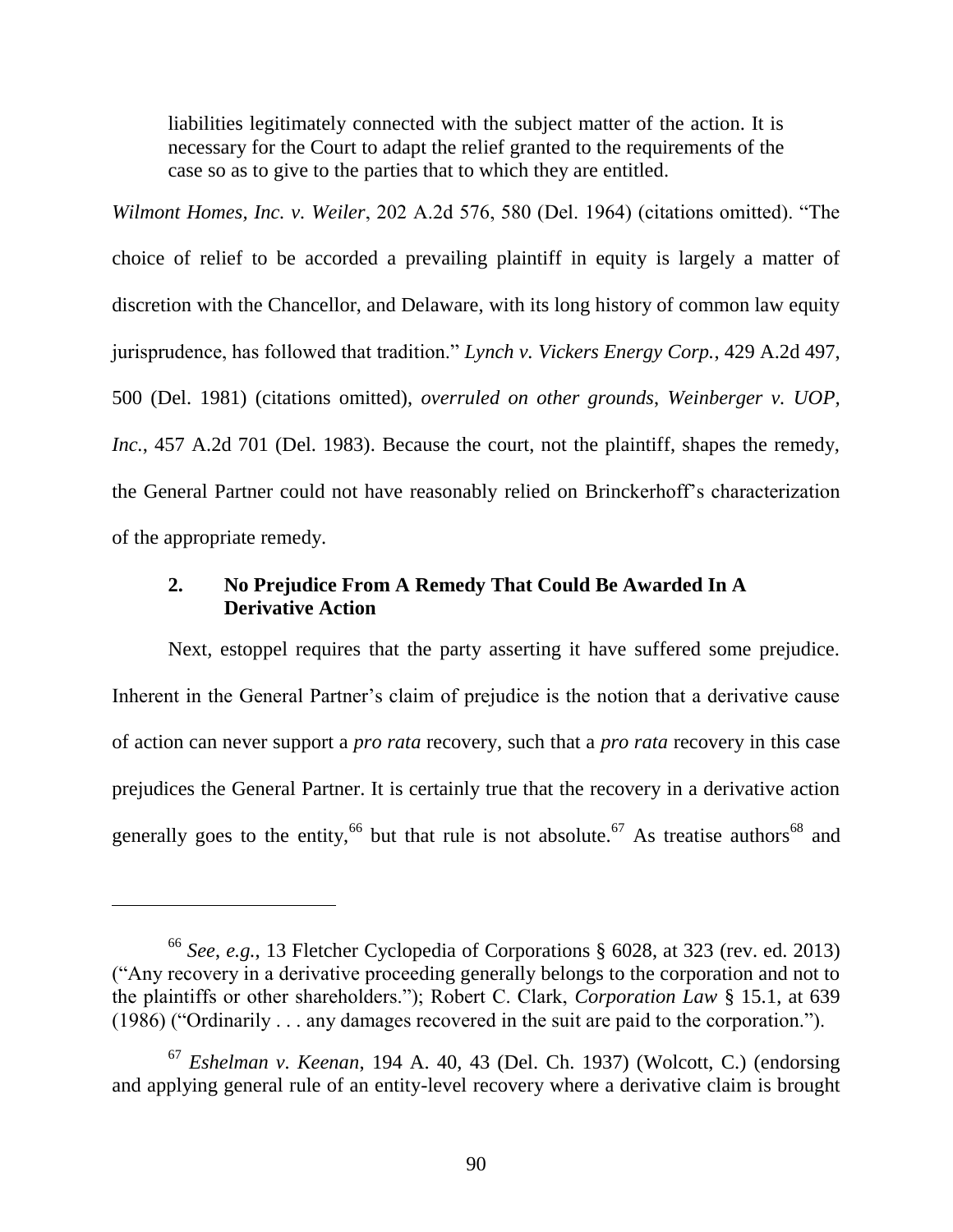on behalf of a profitable corporation operating as a going concern, but positing that circumstances could support a *pro rata* recovery, such as if "the corporation had ceased to operate, its controlling stockholder had converted all of its assets and it was denuded of all of its property"), *aff'd*, 2 A.2d 904, 912 (Del. 1938) (affirming general rule of entitylevel recovery while allowing for possibility of *pro rata* recovery in "exceptional cases"); *see also In re Cencom Cable Income P'rs, L.P. Litig.*, 2000 WL 130629, at \*1-3 (Del. Ch. Jan. 27, 2000) (permitting individual recovery by limited partner where partnership had dissolved and "superimposing derivative pleading requirements upon claims needlessly delays ultimate substantive resolution and serves no useful or meaningful public policy purpose"); *Fischer v. Fischer*, 1999 WL 1032768, at \*1, 3 (Del. Ch. Nov. 4, 1999) (permitting individual recovery on overpayment claim and waste claim where defendants were also stockholders such that an entity-level recovery would put the plaintiff in the "awkward position" of requesting relief that would benefit the defendants); *In re Gaylord Container Corp. S'holders Litig.*, 747 A.2d 71, 82 (Del. Ch. 1999) (Strine, V.C.) (recognizing that the adoption of a rights plan would affect different types of stockholders differently and suggesting that characterizing the claim as derivative could prevent the stockholders who were also defendants from benefitting from their wrongdoing by "awarding relief to the class of innocent stockholders"); *Boyer v. Wilm. Mat'ls, Inc.,* 754 A.2d 881, 903 (Del. Ch. 1999) (permitting individual recovery where majority stockholders purchased corporate assets for inadequate consideration and continued business to exclusion of minority stockholder). *See generally* Heyman & Enerio, *supra*, at 178-85 (discussing implications of Delaware cases that contemplated individual recoveries on claims traditionally viewed as derivative).

 $\overline{a}$ 

<sup>68</sup> *See*, *e.g.*, Henry Winthrop Ballantine*,* Ballantine on Corporations § 143, at 336  $(Rev. ed. 1946)$  ("In certain situations recovery may be allowed by the plaintiff of his individual damages in a representative suit on a corporate right of action in lieu of the corporate recovery."); 3A Fletcher, *supra*, § 1342, at 577 ("The decree may, in a proper case, order payment directly to the complaining shareholder or creditor, but ordinarily, where the right to recover is as the representative of the corporation, the damages should be ordered paid to the corporation."); Ernest L. Folk, III, The Delaware General Corporation Law: A Commentary and Analysis 455 (1972) ("It is true that 'exceptional cases' may arise where it is equitable to enforce recovery against the wrongdoing defendants 'in an amount sufficient to satisfy non-assenting stockholders measured by their stockholdings." (quoting *Keenan v. Eshelman*, 2 A.2d 904 (Del. 1938))); William J. Grange, Corporation Law for Officers and Directors 328-29 (5th ed. 1946) ("[I]n some exceptional cases, . . . the court may order the money or property recovered distributed directly to the stockholders in proportion to their holdings."); 2 George D. Hornstein, Corporation Law & Practice § 602, at 101 (1959) (citing examples where court gave an individual recovery to stockholders on a derivative claim and concluding that "[t]he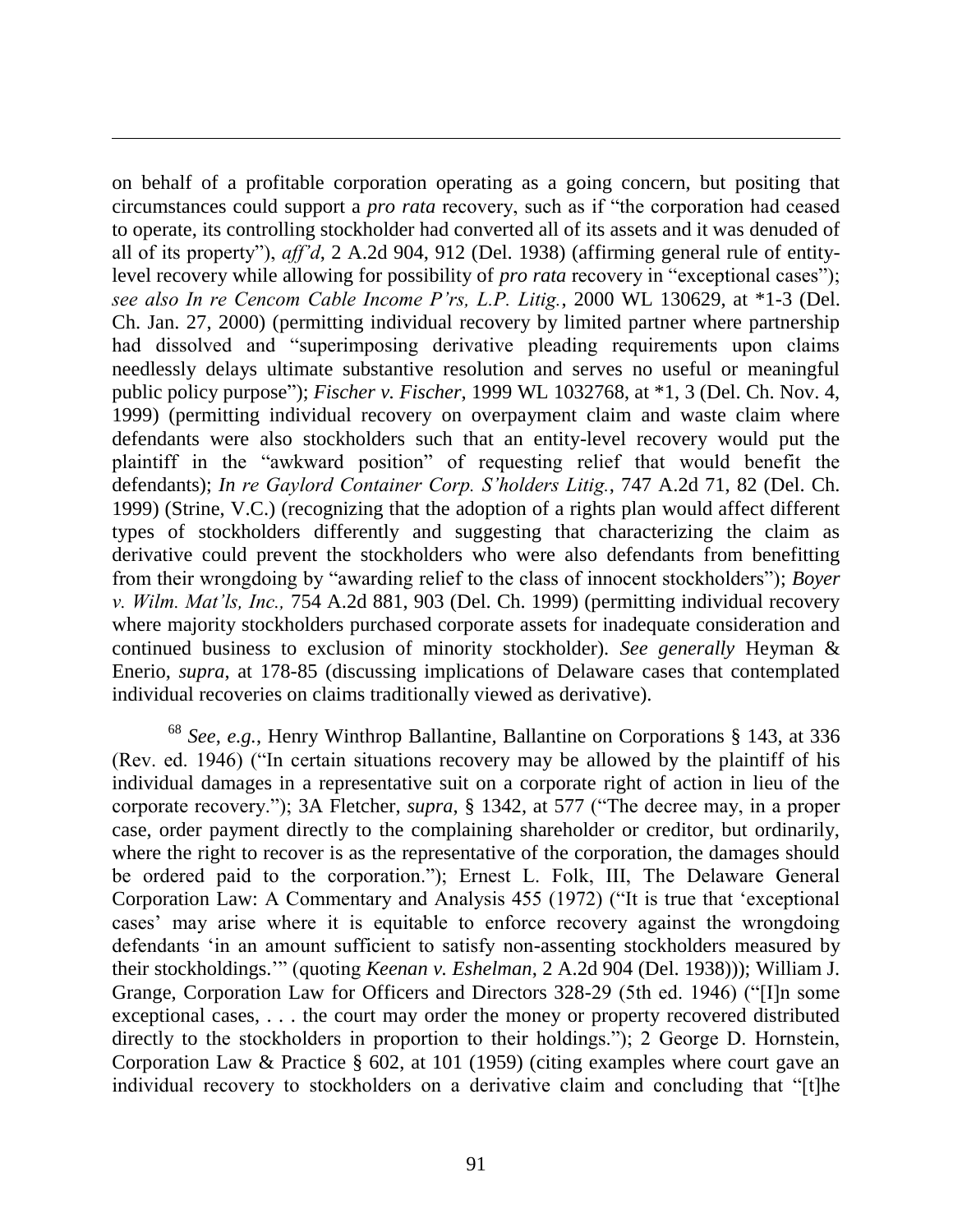commentators<sup>69</sup> have noted, courts will grant *pro rata* recovery where the equities demand it. Indeed, one of the earliest English cases to recognize the viability of a

moral to be drawn from these exceptions to the general rule is that treatment of the corporation as a separate legal entity will not be permitted if it will interfere with the court's doing justice to human beings"); Christine Rohrlich, Law and Practice in Corporate Control 146-47 (1933) ("Under exceptional circumstances the plaintiffs may receive directly their proportionate interest in any recovery which would ordinarily go to the corporation.‖); Robert S. Stevens, Handbook on the Law of Private Corporations § 162, at 662 (1936) ("The third class of cases in which a shareholder may recover his individual loss includes those . . . though the injury is one which may be termed corporate, the courts have, in fixing the amount of recovery, looked at the realities of the corporate structure, and have protected those shareholders who have been actually injured and were deserving of reimbursement."); 6 Seymour D. Thompson  $& Joseph W$ . Thompson, Commentaries on the Law of Corporations § 4571, at 466 (3d ed. 1927) (―Where, however, in awarding recovery to the corporation it would result in stockholder receiving a portion thereof to which he was not entitled, a court of equity may look beyond the corporation and decree the recovery to those stockholders entitled to it.").

<sup>69</sup> *See*, *e.g.*, Richard A. Booth, *A Note On Individual Recovery In Derivative Suits*, 16 Pepp. L. Rev. 1025, 1025 (1989) ("There have been . . . a few important cases in which the courts have held that it is the individual shareholders who may recover."); Gail Gutsein, *Railroad May Prosecute Corporate Cause of Action, Despite Lack of Stockholder Injury, to Vindicate Public Interest*, 74 Colum. L. Rev. 528, 530 n.11 (1974) ("This [*pro rata*] approach, while not unique, is rejected in the vast majority of cases."); Mary Elizabeth Matthews, *Derivative Suits and the Similarly Situated Shareholder Requirement*, 8 DePaul Bus. L.J. 1, 1 n.1 (1995) ("[R]ecovery may be awarded to the shareholders pro rata in limited instances.‖); John W. Welch, *Shareholder Individual and Derivative Actions: Underlying Rationales and the Closely Held Corporation*, 9 J. Corp. L. 147, 181 (1984) ("Ilin a few cases, courts have ordered that the judgment be paid directly to the shareholders, even while reaffirming the derivative nature of the proceeding."); Barbara E. Bruce, Note, *Equitable Principles Applicable To The Issue Of Standing*, 16 B.C. Indus. & Comm. L. Rev. 525, 536 (1974) ("There are a number of cases where pro-rata recovery has been awarded because the circumstances dictate that to do otherwise would be inequitable."); *id.* at 1319 (describing the view that individual relief can never be awarded on a derivative claim as "overly restrictive" but recommending that "courts should proceed cautiously in decreeing pro rata recovery"); Note, *Equitable Considerations in Suits by Corporations Against Former Controlling Shareholders*, 88 Harv. L. Rev. 227, 231 (1974) ("Courts have created exceptions to the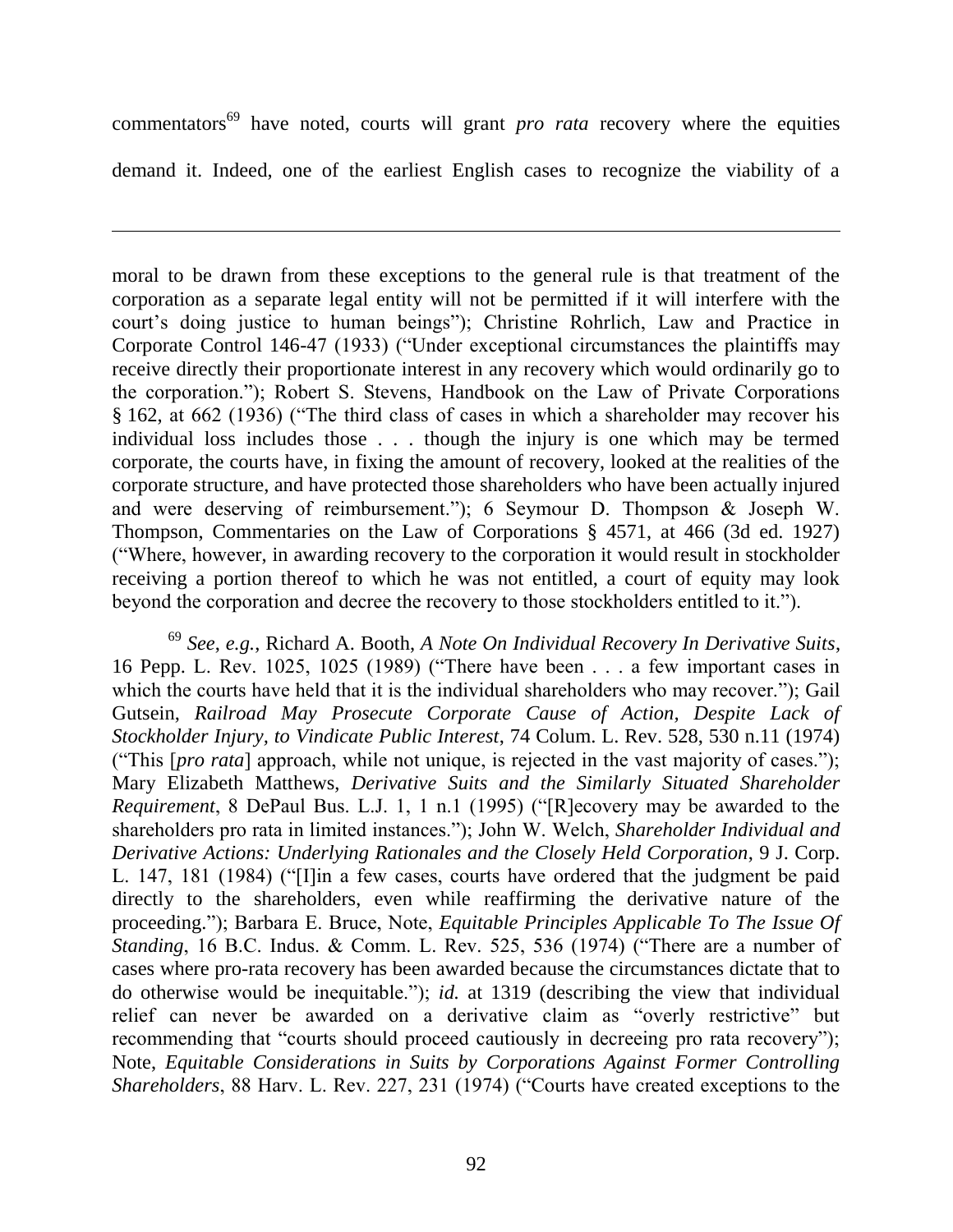derivative claim rejected the contention that an individual recovery would never be

permitted:

If a case should arise of injury to a corporation by some of its members, for which no adequate remedy remained, except that of a suit by individual [stockholders] in their private characters, and asking in such character the protection of those rights to which in their corporate character they were entitled, I cannot but think that the . . . claims of justice would be found superior to any difficulties arising out of technical rules respecting the mode in which corporations are required to sue.

*Foss v. Harbottle*, 67 Eng. Rep. 189, 202 (Ch. 1843). *See generally* Raoul Berger,

*―Disregarding The Corporate Entity‖ For The Stockholders' Benefit*, 55 Colum. L. Rev.

808 (1955). The rule requiring the corporation to sue and receive the recovery "must"

always yield to the requirements of equity, and is cast aside in view of the fact that the

rule" that "minority shareholders cannot obtain pro rata recovery on a corporate cause of action.‖); Note, *Personal Recovery By Shareholders For Injury To The Corporation*, 2 U. Chi. L. Rev. 317, 321 (1935) [hereinafter Personal Recovery] ("In some circumstances . . . , courts have granted recovery to a shareholder *in lieu of* corporate recovery.‖); Note, *Situations Where Pro Rata Recovery Is Granted*, 69 Harv. L. Rev. 1314, 1314 (1956) [hereinafter Situations] ("In certain circumstances, however, some courts have given the recovery in derivative suits to individual stockholders."); *cf.* Edward J. Grenier, *Prorata Recovery by Shareholders on Corporate Causes of Action as a Means of Achieving Corporate Justice*, 19 Wash. & Lee L. Rev. 1165, 1201 (1962) (―[P]rorata recovery, under certain circumstances, provides a useful and desirable method for redressing wrongs to the corporation. Through it, the derivative suit is likely to become a far more refined instrument for achieving corporate justice."); William D. Harrington, *Business Associations*, 42 Syracuse L. Rev. 299, 339 (1991) ("Justice would have been better served if the court had adopted the pro rata recovery rule, or at least taken more trouble to explain why it was rejecting it.") Comment, *Corporations*— *Shareholders' Derivative and Direct Actions—Individual Recovery*, 35 N.C. L. Rev. 279, 284 (1957) [hereinafter Individual Recovery] ("From the above, it can be seen that courts have refused to be restrained by lack of precedents where inequitable results would be reached if they followed the general rule [of only permitting an entity-level recovery].").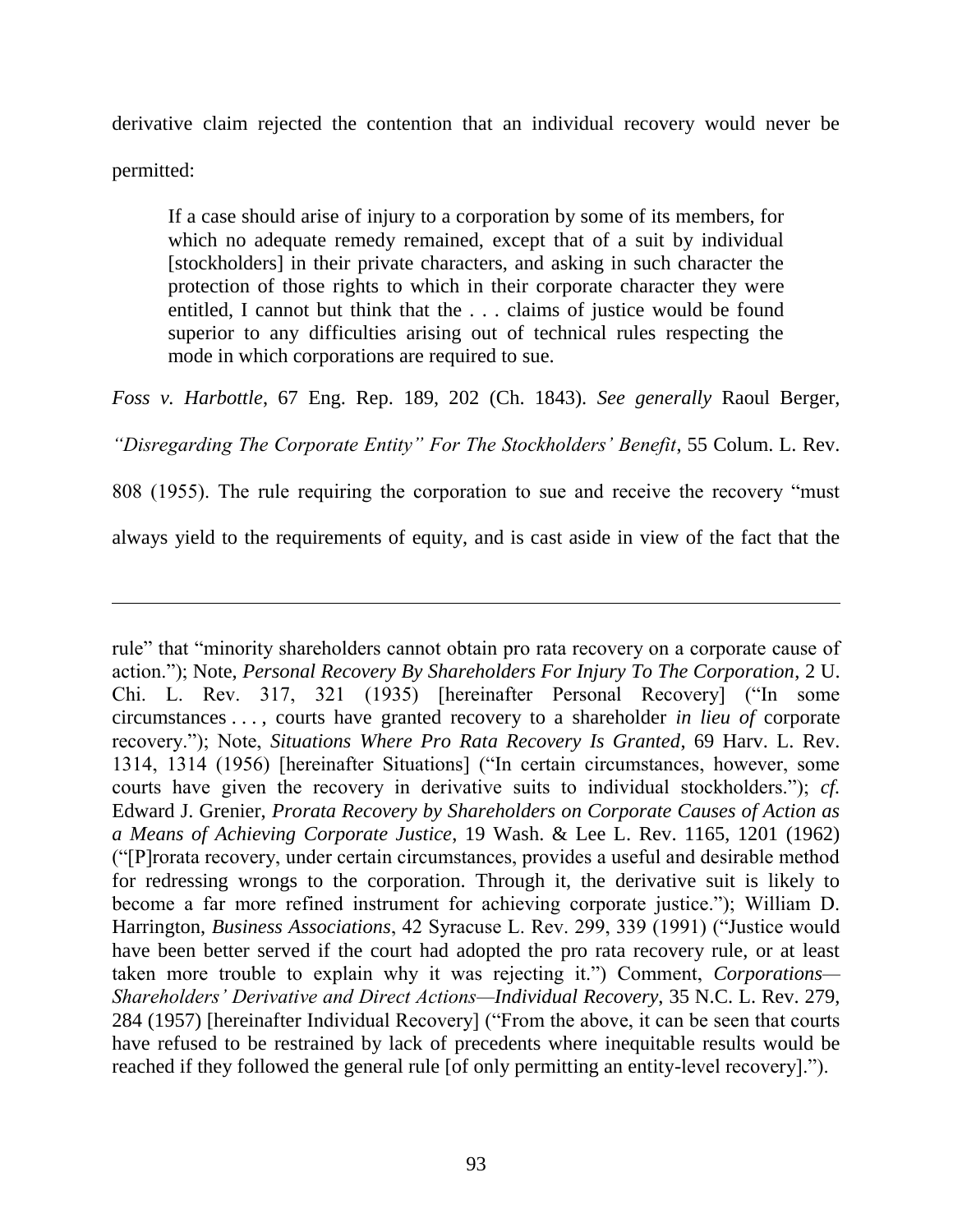stockholders are the real beneficiaries *whenever the usual course is not open.*" *Home Fire Ins. Co. v. Barber*, 93 N.W. 1024, 1033 (Neb. 1903) (Pound, C.) (emphasis added).

Because the derivative action is fundamentally an equitable proceeding, the court has the power to craft a remedy that is appropriate based on the specific facts and equities of the case.<sup>70</sup> For a corporate claim, that most often means a corporate remedy, but not always. Seeking to generalize from the various precedents, commentators have identified recurring scenarios that can support an investor-level recovery on an entity-level claim.<sup>71</sup>

Three have particular salience for this case:

 Cases where the defendants are insiders who misappropriated corporate property such that an entity-level recovery would return the property to the wrongdoers' control. $^{72}$ 

<sup>70</sup> *See Schoon v. Smith*, 953 A.2d 196, 201 (Del. 2008) (describing equitable roots of derivative action); *Gotham P'rs, L.P. v. Hallwood Realty P'rs, L.P.*, 817 A.2d 160, 176 (Del. 2002) ("[T]he Court of Chancery's 'powers are complete to fashion any form of equitable and monetary relief as may be appropriate.'"); *Hanby v. Wereschak*, 207 A.2d 369, 370 (Del. 1965) ("[T]he Court of Chancery [has] the inherent powers of equity to adapt its relief to the particular rights and liabilities of each party  $\dots$ .").

<sup>71</sup> Different commentators group the cases differently. *See*, *e.g.*, 13 Fletcher, *supra*, § 6028, at 325 (identifying six recurring fact patterns in which "[c]ourts have been willing to award a pro rata recovery to shareholders"); Grenier, *supra*, at 167 (identifying four typical scenarios in which "prorata recovery on a corporate cause of action has been decreed); Bruce, *supra*, at 536 n.79 (identifying "three fact situations predominantly involved" in opinions where pro rata recovery has been ordered); Individual Recovery, *supra*, at 280 ("II]n at least two general classes of cases, the shareholder has been allowed to recovery directly."); Situations, *supra*, at 1314 (observing that "[c]ourts have decreed pro rata recovery in three principal situations").

 $72$  13 Fletcher, *supra*, § 6028, at 325 ("when the defendants hold a controlling interest in the corporation"); Grenier, *supra*, at 167 ("to protect shareholders from dissipation of a corporate recovery because of foreseeable future mismanagement by the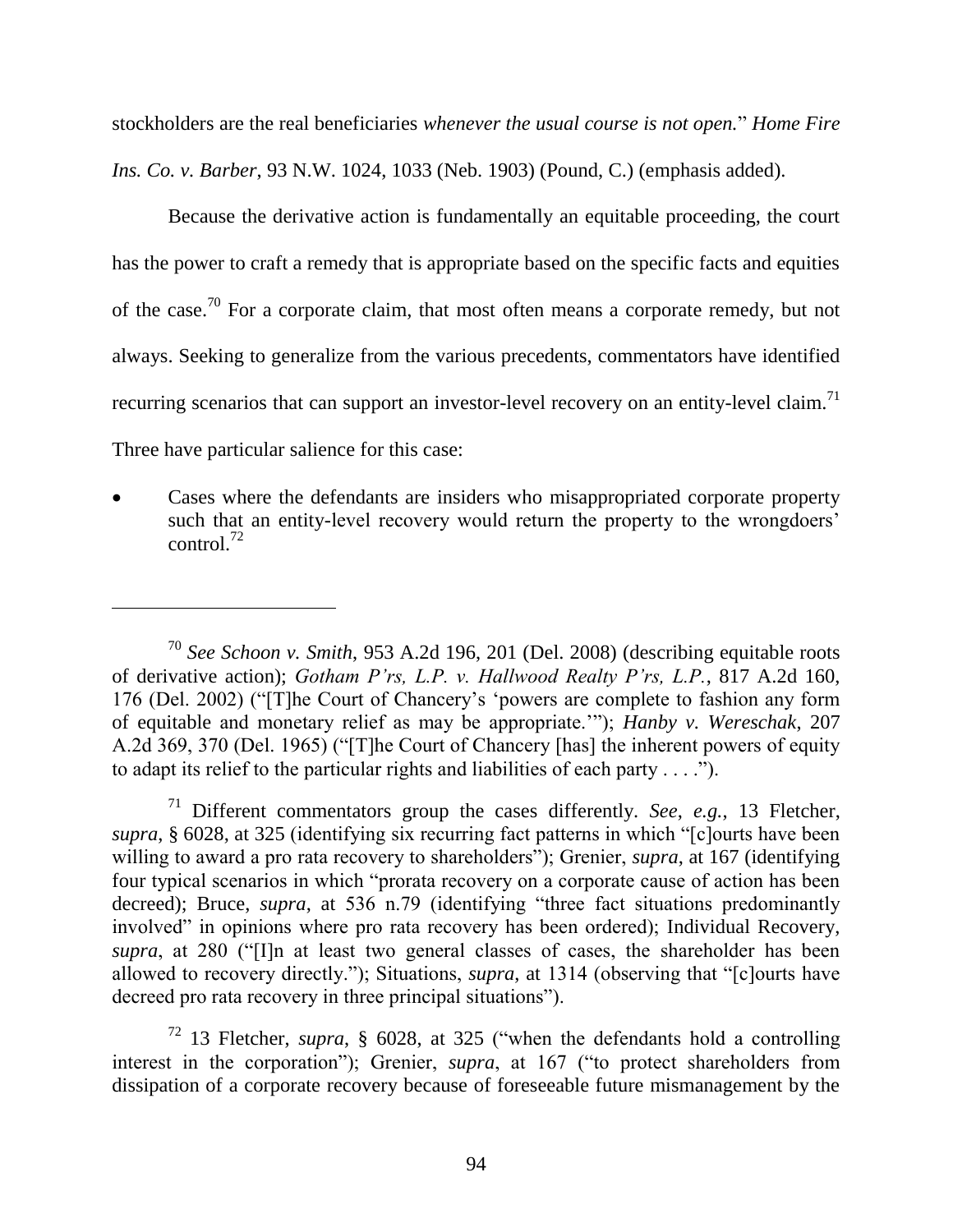defendants, who will remain in control of the corporate affairs"); Bruce, *supra*, at 536 n.79 ("when the corporate action is against insiders who have appropriated funds in order to prevent funds disgorged from the wrongdoers from reverting to their control"); Individual Recovery, *supra*, at 280 (noting that where insiders have misappropriated funds, individual recovery by non-participating stockholders has been allowed); Situations, *supra*, at 1314 ("Where the derivative action is against insiders who have appropriated corporate funds, courts have sometimes decreed individual awards to prevent the funds disgorged by the wrongdoers from reverting to their control.").

 $\overline{a}$ 

For illustrative Delaware cases, see *In re Cencom Cable Income P'rs L.P. Litig.*, 2000 WL 130629, at \*5-6 (Del. Ch. Jan. 27, 2000) (permitting direct challenge to transaction in which general partner purchased assets of limited partnership, then caused entity to dissolve); *Boyer v. Wilm. Mat'ls, Inc.,* 754 A.2d 881, 903 (Del. Ch. 1999) (crediting plaintiff's argument that he suffered individual injury and could sue directly where an insider transfer left the plaintiff "with his 25% interest in WMI, a worthless company, while defendants purchased the hot mix plant at an unfair price and simply continued WMI's business at a new location under a new corporate name"); *Fischer v. Fischer*, 1999 WL 1032768, at \*1, \*3-4 (Del. Ch. Nov. 4, 1999) (permitting individual recovery where defendants controlled entity, sold key asset to themselves in return for cash and a note, distributed the cash, and then caused the entity not to pursue recovery on the note); *see also Stevanov v. O'Connor*, 2009 WL 1059640 at \*6 (Del. Ch. Apr. 21, 2009) (denying motion to dismiss because it was reasonably conceivable that plaintiff could prove individual injury based on insider transfers). *See generally* Heyman & Enerio, *supra*, at 181-83 (describing a possible "unjust enrichment exception" under which "plaintiffs could pursue direct claims, rather than derivative claims, in order to exclude the defendants from the group of persons entitled to any recovery").

For illustrative cases from other jurisdictions, see *Perlman v. Feldmann*, 219 F.2d 173 (2d Cir. 1955) (awarding individual recovery to minority stockholders where former controller and principal officer sold his control block in transaction that was held to constitute a breach of duty and where corporate recovery would result in greater total liability and permit culpable parties to benefit); *Rankin v. Frebank Co.,* 121 Cal. Rptr. 348 (Cal. Ct. App. 1975) (awarding *pro rata* recovery in suit involving misappropriation of corporate opportunity); *Holi-Rest, Inc. v. Treloar*, 217 N.W.2d 517 (Iowa 1974) (incorporating individual recovery for minority stockholder into remedy awarded in derivative action challenging controller's extraction of excessive salaries and loans from corporation as well as other self-dealing transactions); *Matthews v. Headley Chocolate Co.*, 100 A. 645 (Md. 1917) (awarding *pro rata* recovery to minority stockholders in derivative suit where controlling shareholders caused the corporation to pay themselves excessive salaries, then sold their control block to a new buyer); *Di Tomasso v. Loverro*,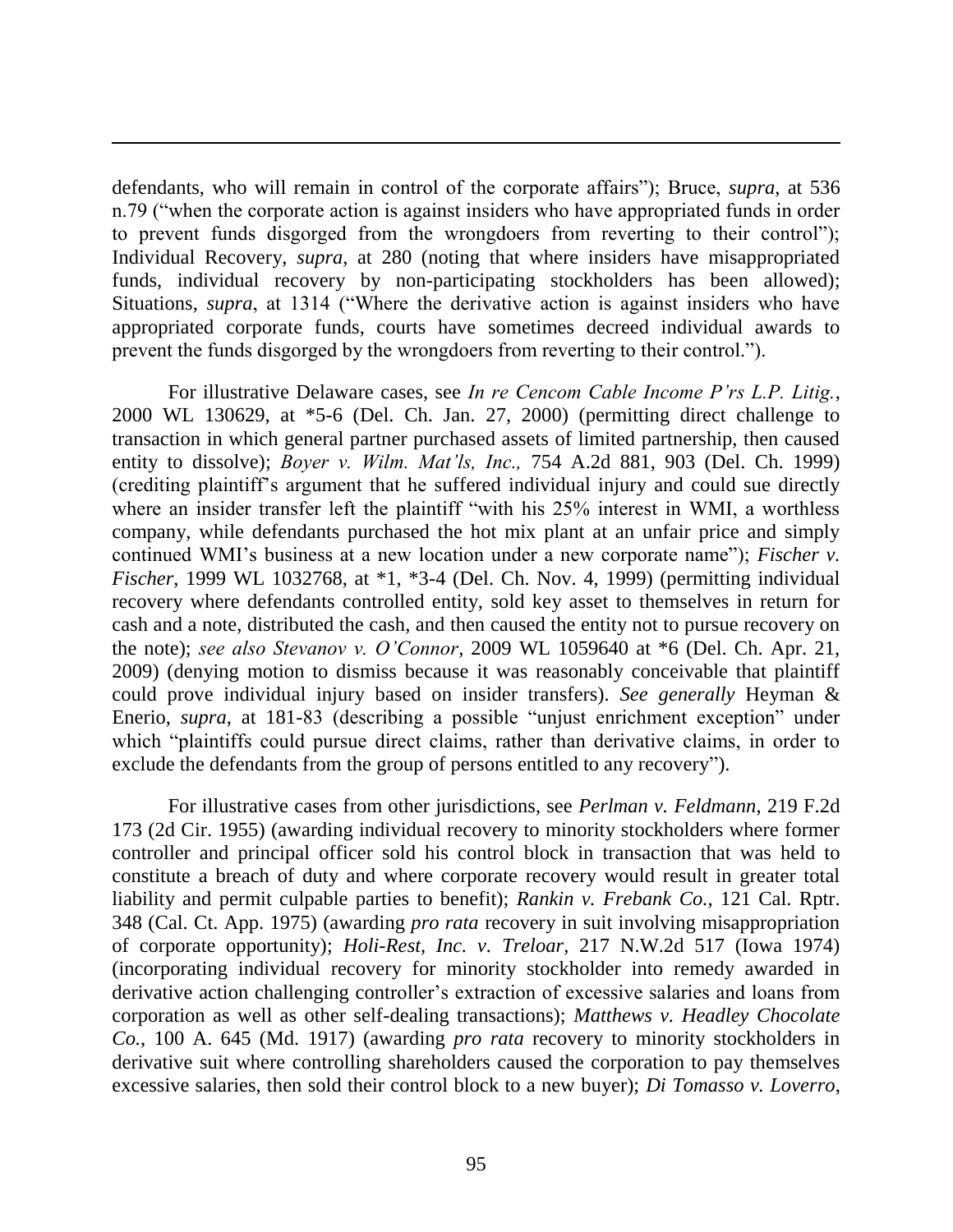Cases where an entity-level recovery would benefit "guilty" stockholders, but an investor-level recovery could be more narrowly tailored to benefit only "innocent" stockholders.<sup>73</sup>

 $\overline{a}$ 

293 N.Y.S. 912 (N.Y. App. Div. 1937), *aff'd*, 12 N.E.2d 570 (N.Y. 1937) (per curiam) (awarding *pro rata* recovery to minority stockholder after directors conspired with competition); *Alexander v. Quality Leather Goods Corp.*, 269 N.Y.S. 499 (N.Y. Sup. Ct. 1934) (permitting minority stockholder to recover individually where corporation was dissolved, all creditors had been paid, and court could identify party who should benefit from judgment); *Joyce v. Congdon*, 195 P. 29 (Wash. 1921) (ordering *pro rata* award to minority in derivative suit challenging transaction in which corporation purchased stock with corporate funds then distributed shares to majority holders); *see also Jones v. Mo. Edison Elec. Co.*, 144 F. 765 (8th Cir. 1906) (explaining that trial court could award *pro rata* recovery in self-dealing transaction); *Backus v. Finkelstein*, 23 F.2d 357 (D. Minn. 1927) (ordering *pro rata* recovery where the defendants took excessive salaries, kept inadequate records, and used the corporation's credit for their own benefit); *Fougeray v. Cord*, 24 A. 499 (N.J. Ch. 1892) (ordering dividend paid to innocent shareholder), *rev'd on other grounds sub nom.*, *Laurel Springs Land Co. v. Fougeray*, 26 A. 886 (N.J. 1892) (directing payment of reasonable dividend); *Hyde Park Terrace Co. v. Jackson Bros. Realty Co.*, 146 N.Y.S. 1037 (N.Y. App. Div. 1914) (awarding *pro rata* recovery where defendants usurped payments directed towards company); *Von Au v. Magenheimer*, 110 N.Y.S. 629 (N.Y. App. Div. 1908) (permitting individual suit by stockholder where defendants took excessive salaries, refused to pay dividends, and committed waste as part of a successful attempt to induce plaintiff to sell shares), *aff'd*, 89 N.E. 1114 (N.Y. 1909); *Dill v. Johnston*, 179 P. 608 (Okla. 1919) (awarding *pro rata* recovery after majority stockholder converted assets for personal use); *Easton v Robinson*, 31 A. 1058 (R.I. 1895) (per curiam) (ordering *pro rata* recovery where majority stockholders, who were also directors, voted themselves excessive salaries); *Nichols v. Olivia Veneer Co.*, 246 P. 941 (Wash. 1926) (awarding *pro rata* distributions when some shareholders received excessive salaries); *Chounis v. Laing*, 23 S.E.2d 628 (W. Va. 1942) (awarding *pro rata* recovery for dissenting stockholders and not for the stockholders who voted in favor of challenged transaction); *Jenkins v. Bradley*, 80 N.W. 1025 (Wis. 1899) (directing *pro rata* recovery because other shareholders settled with company).

<sup>73</sup> 13 Fletcher, *supra*, § 6028, at 325 ("where corporate recovery would benefit shareholders who participated or acquiesced in the wrongdoing"); Grenier, *supra*, at 167 ("to limit recovery to 'innocent' shareholders"); Bruce, *supra*, at 536 n.79 ("where 'guilty' and 'innocent' stockholders would benefit by corporate recovery''); Situations, *supra*, at 1314 ("Where there are 'innocent' and 'guilty' stockholders, [courts] have occasionally employed individual awards to limit recovery to the 'innocent' ones.").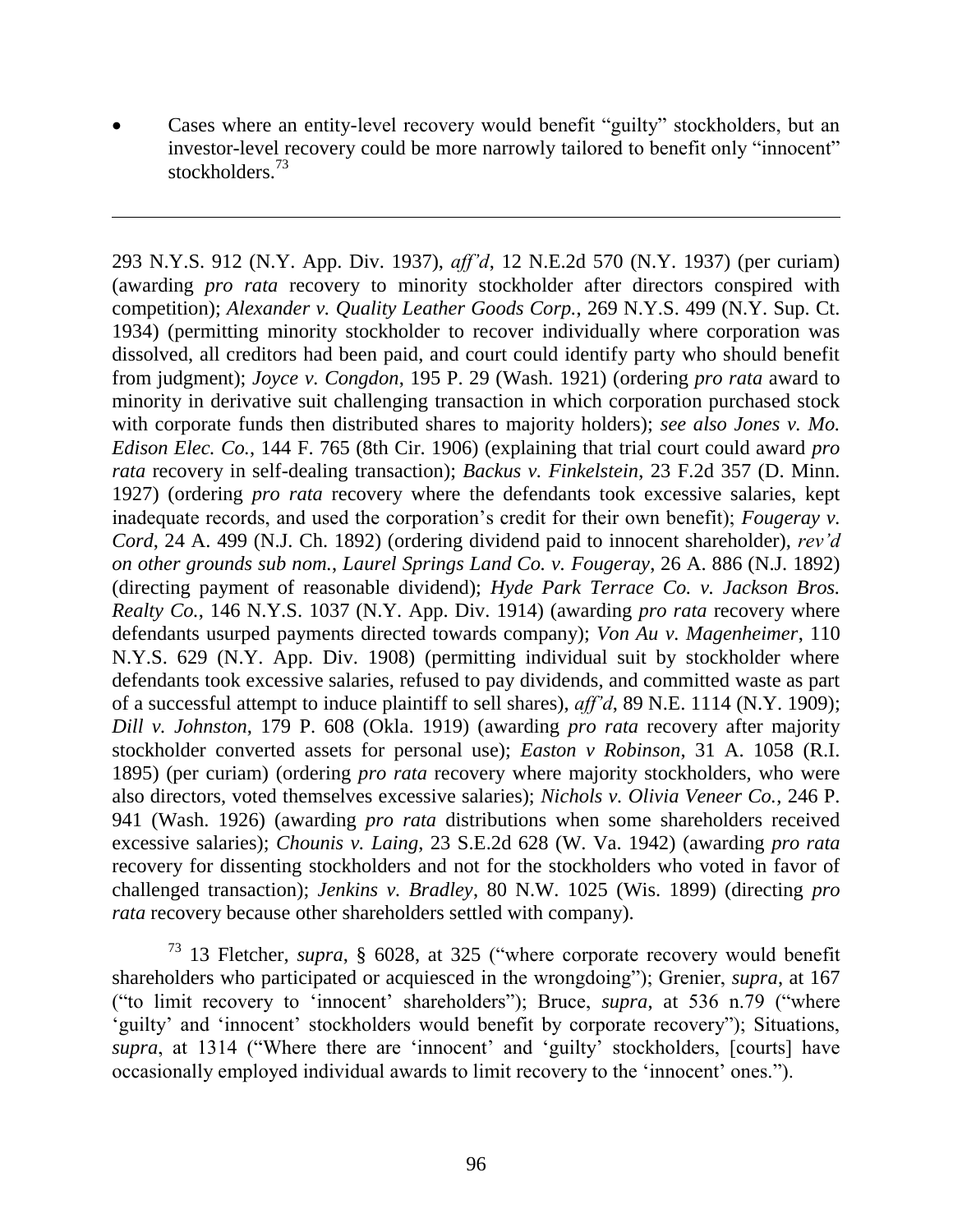Cases where the entity is no longer an independent going concern, such that channeling the recovery through the corporation is no longer feasible or a *pro rata* recovery is more efficient.<sup>74</sup>

For illustrative cases, see *Perlman v. Feldmann*, 219 F.2d 173 (2d Cir. 1955) (excluding from investor-level recovery stockholders who gained from the fruits of the wrongful act), *cert denied*, 349 U.S. 952 (1955); *Atkinson v. Marquart*, 541 P.2d 556 (Ariz. 1975) (en banc) (awarding individual recovery to one shareholder for a breach of fiduciary duty by the other shareholder); *Rankin v. Frebank Co.*, 121 Cal. Rptr. 348 (Cal. Ct. App. 1975) (awarding *pro rata* recovery where defendant misappropriated corporate assets); *Brown v. De Young*, 47 N.E. 863 (Ill. 1897) (excluding from recovery stockholders who participated in fraud); *Samia v. Cent. Oil Co. of Worcester*, 158 N.E.2d 469 (Mass. 1959) (directing forced sale of wrongdoers' equity to prevent unjust enrichment); *Harris v. Rogers*, 179 N.Y.S. 799 (N.Y. App. Ct. 1919) (ordering *pro rata* award to plaintiff because other shareholders acquired stock from culpable parties); *Ritchie v. People's Tel. Co.*, 119 N.W. 990 (S.D. 1909) (ordering dividend distributions to innocent shareholders until wrongdoer repaid the corporation for misappropriated funds); *Joyce v. Congdon*, 195 P. 29 (Wash. 1921) (ordering *pro rata* recovery although defendant was innocent but purchased stock from wrongdoers); *Chaunis v. Laing*, 23 S.E.2d 628 (W. Va. 1942) (excluding from recovery stockholders who settled separately with defendants); *Young v. Colum. Oil Co. of W. Va.*, 158 S.E. 678, 685 (W. Va. 1931) (awarding *pro rata* recovery after defendant directors usurped corporate opportunity); *Spaulding v. N. Milwaukee Town Site Co.*, 81 N.W. 1064 (Wis. 1900) (excluding from recovery stockholders who settled separately with defendants).

For a Delaware case suggesting a similar approach, see *In re Gaylord Container Corp. S'holders Litig.*, 747 A.2d 71, 82 (Del. Ch. 1999) (Strine, V.C.) (recognizing that the adoption of a rights plan would affect different types of stockholders differently and suggesting that characterizing the claim as derivative could prevent the defendants who were also stockholders from benefitting from their wrongdoing by "awarding relief to the class of innocent stockholders").

<sup>74</sup> 13 Fletcher, *supra*, § 6028, at 325 ("where the corporation has ceased doing business and direct recovery would facilitate the distribution of assets"); Berger, *supra*, at 820 (noting that cases have permitted individual stockholders to sue directly, rather than derivatively, after a corporation has been dissolved, "indicat [ing] judicial awareness of the need for a stockholders' suit when the corporation is unable to sue"); Grenier, *supra*, at 167 ("to provide a convenient method for ultimate distribution when the corporation is in liquidation or when its assets have been sold"); Bruce, *supra*, at 536 n.79 ("where the corporation is no longer a viable concern<sup>"</sup>); Situations, *supra*, at 1314 ("[W]here the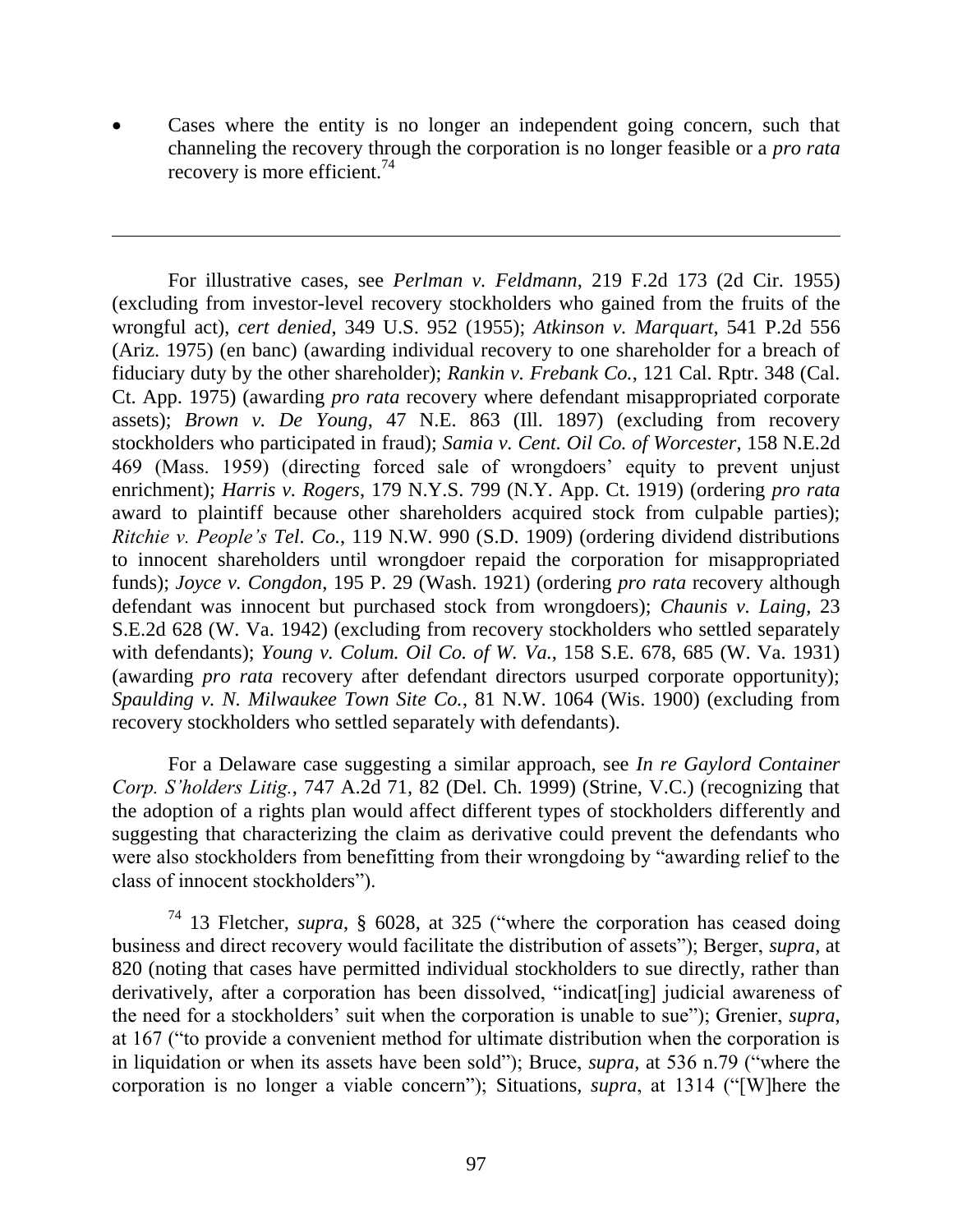corporation is no longer a going concern, [courts] have allowed individual awards to facilitate distribution of the funds.").

For illustrative Delaware cases, see *Cencom*, 2000 WL 130629, at \*5-6 (classifying claim as direct in part because of liquidation of partnership); *Fischer*, 1999 WL 1032768, at \*3-4 (classifying claim as direct in part because of liquidation of corporation); *Abelow v. Symonds*, 156 A.2d 416, 420 (Del. Ch. 1959) ("I am not convinced that plaintiffs should be summarily denied the right to couch their complaint in terms which seek a remedy for alleged personal injury to a class of stockholders as opposed to the theoretical injury to a now dissolved corporate entity."); *Eshelman v. Keenan*, 194 A. 40, 43 (Del. Ch. 1937) (Wolcott, C.) (positing that circumstances could support a *pro rata* recovery, such as if "the corporation had ceased to operate, its controlling stockholder had converted all of its assets and it was denuded of all of its property‖), *aff'd*, 2 A.2d 905 (Del. 1938). *See generally* Heyman & Enerio, *supra*, at 178- 81) (positing the re-discovery of a "liquidation exception" under which investors could sue directly once an entity had liquidated or was in the process of liquidating and was distributing its assets to its equity holders).

For illustrative non-Delaware cases involving dissolution, see *May v. Midwest Refining Co.*, 121 F.2d 431 (1st Cir. 1941) (limiting relief to plaintiffs after directors engaged in fraud while liquidating company), *cert. denied*, 314 U.S. 668 (1941); *Am. Seating Co. v. Bullard*, 290 F. 896 (6th Cir. 1923) (affirming trial court decision to award plaintiffs' an interest in wrongfully transferred property); *Ervin v. Or. Ry. & Nav. Co.*, 20 F. 577 (C.C.S.D.N.Y. 1884) (awarding *pro rata* relief to minority shareholders of dissolved corporation where majority directors engaged in self-dealing transactions); *Ward v. Graham-Jones Motor Co.*, 219 P. 776 (Colo. 1923) (allowing direct suit where former shareholder of dissolved corporation showed directors' engaged in pre-dissolution fraud); *Geltman v. Levy*, 207 N.Y.S.2d 366 (N.Y. App. Div. 1960) (denying motion to dismiss where plaintiffs sought *pro rata* recovery after company was liquidated because defendant misappropriated corporate assets); *Alexander v. Quality Leather Goods Corp.*, 269 N.Y.S. 499 (N.Y. Sup. Ct. 1934) (ordering *pro rata* recovery where directorshareholders engaged in fraud in connection with dissolution of company); *Sale v. Ambler*, 6 A.2d 519 (Pa. 1939) (granting direct recovery to plaintiff when directors of dissolved company misappropriated corporate funds); *Bailey v. Jacobs*, 189 A. 320 (Pa. 1937) (granting direct payment to plaintiffs for liquidated but undissolved corporation); *Commonwealth Title Ins. & Tr. Co. v. Seltzer*, 76 A. 77 (Pa. 1910) (permitting stockholders to pursue an individual recovery involving assets of an undissolved corporation in liquidation); *Kingsbury v. Phillips*, 142 S.W. 73 (Tex. Civ. App. 1911) (granting plaintiffs right to pursue as direct claims that would otherwise be derivative after directors of dissolved corporation misappropriated corporate assets).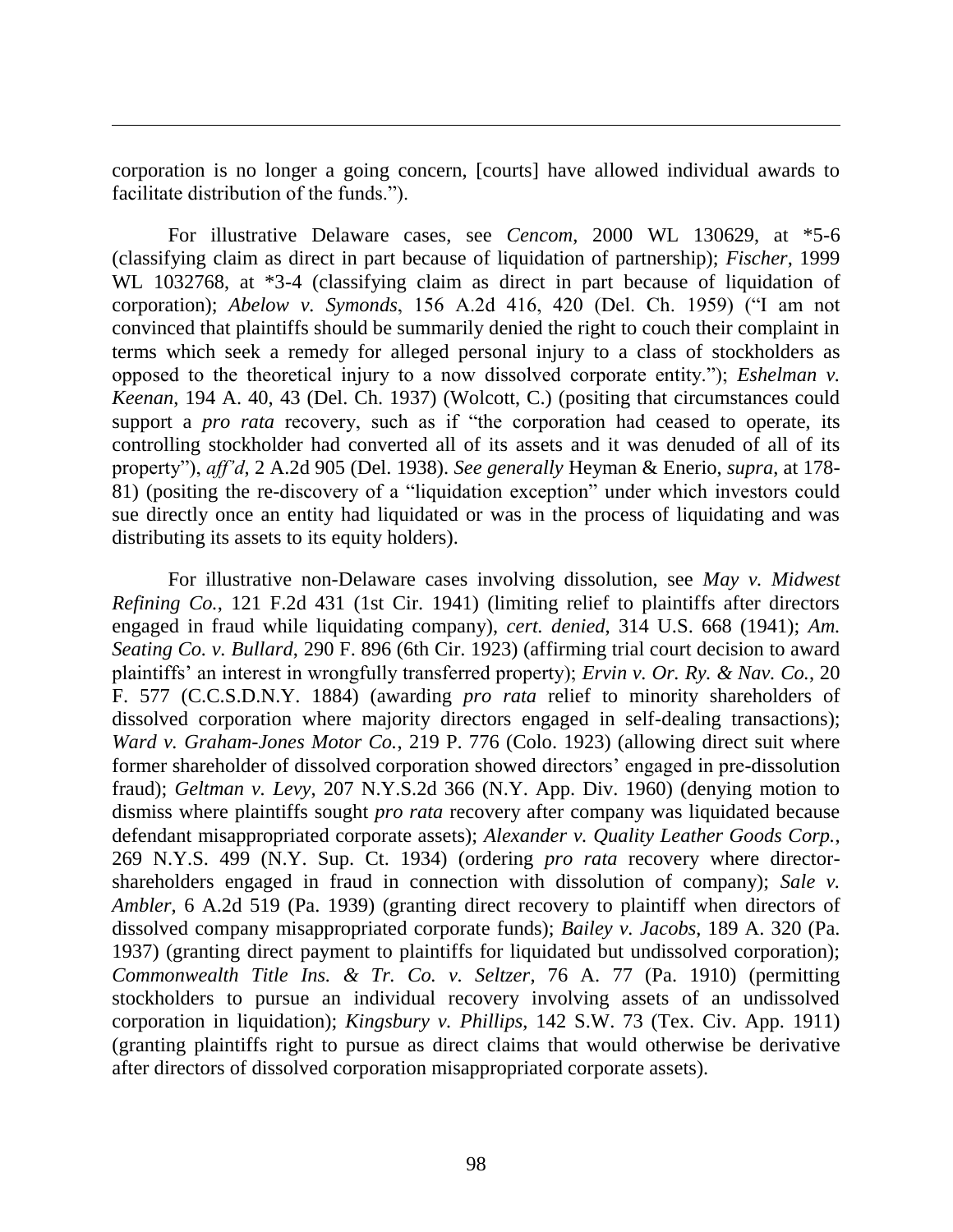In considering whether to grant a *pro rata* recovery, courts also consider the rights of parties having a higher priority in the capital structure, such as creditors.<sup>75</sup>  $\cdot$ The ultimate

For illustrative non-Delaware cases involving mergers, see *Watson v. Button*, 235 F.2d 235 (9th Cir. 1956) (affirming award of *pro rata* recovery when defendant had embezzled funds in connection with a sale of all the company's stock); *Kirk v. First Nat'l Bank of Columbus*, 439 F.Supp. 1141 (M.D. Ga. 1977) (permitting stockholders of merged corporation to bring post-closing suit based on undiscovered pre-transaction breach of fiduciary by corporate president as a direct claim); *DeHaas v. Empire Petroleum Co.*, 300 F.Supp. 834 (D. Colo. 1969) (ordering equitable lien on post-merger corporation for benefit of stockholders of acquired company after finding liability under Rule 10b-5), *rev'd on other grounds*, 435 F.2d 1223 (10th Cir. 1970) (noting "we consider plaintiff's stock interest to be the practical equivalent of record stock and sufficient to satisfy the requirements of Rule 23.1(1)"); *Gertsle v. Gamble-Skogmo, Inc.*, 298 F.Supp. 66 (E.D.N.Y. 1969) (limiting award to stockholders of acquired company injured by misleading statements in proxy), *modified on other grounds*, 478 F.2d 1281 (2nd Cir. 1973); *Miller v. Steinbach*, 268 F.Supp. 255 (S.D.N.Y. 1967) (permitting derivative action brought under federal securities laws against the corporation's officers and directors to continue after a merger as an individual action with the possibility of a *pro rata* recovery); *Atkinson v. Marquart*, 541 P.2d 556 (Ariz. 1975) (en banc) (permitting direct suit by stockholder of dissolved corporation); *Gabhart v. Gabhart*, 370 N.E.2d 345 (Ind. 1977) (ruling that "a Court of Equity may grant relief, pro-rata, to a former shareholder, of a merged corporation, whose equity was adversely affected by the fraudulent act of an officer or director and whose means of redress otherwise would be cut off by the merger"); *Indep. Inv. Protective League v. Time, Inc.*, 412 N.Y.S.2d 898 (N.Y. App. Div. 1979) (permitting former stockholders of merged corporation to pursue claim for pre-merger mismanagement relating to issuance of stock as a post-closing direct claim brought on behalf of former corporation's stockholders); *Platt Corp. v. Platt*, 249 N.Y.S.2d 75 (N.Y. App. Div. 1964) (refusing to hold that derivative claims for breach of fiduciary duty were "obliterated by the merger of the wronged corporation into another corporation" and permitting the claims to be litigated as a direct action), *aff'd*, 204 N.E.2d 495 (N.Y. 1965); *see also Duffy v. Cross Country Indus., Inc.*, 395 N.Y.S.2d 852, 853 (N.Y. App. Div. 1977) ("[T]he cause of action that [plaintiff] would have against its officers and directors for self-dealing and corporate waste would survive the merger  $\dots$  .").

<sup>75</sup> *See, e.g.*, Berger, *supra*, at 823 ("The objection remains that individual stockholders' actions may deprive corporate creditors of protection [but] [i]n the absence of creditors, that objection should carry no weight."); Individual Recovery, *supra*, at 283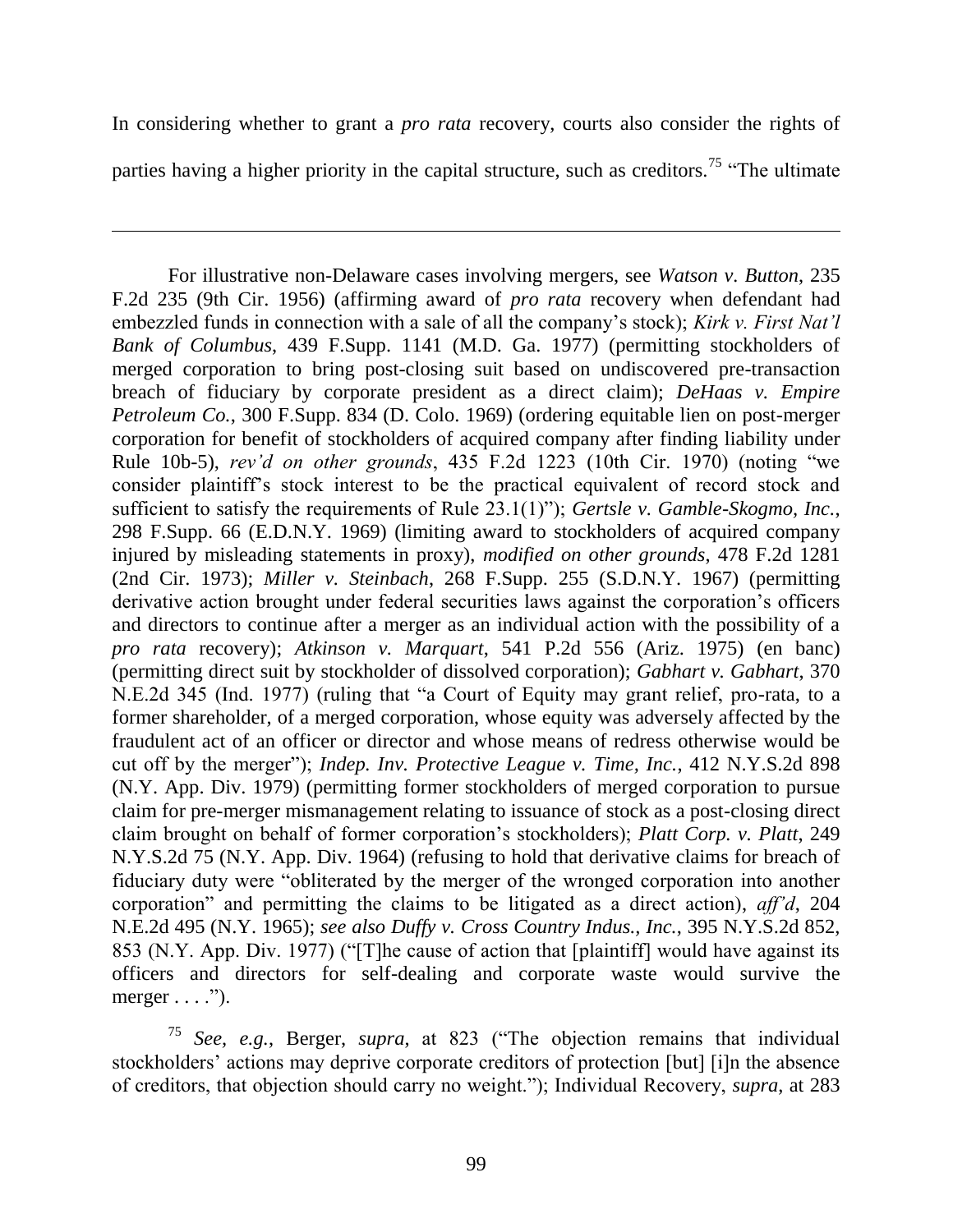problem before the courts is how to protect the interests of all the parties involved: the corporation, its creditors and its shareholders.‖ Individual Recovery, *supra*, at 284. *Pro rata* recovery can be "the most effective technique for dealing with the parties' varying equities.‖ Booth, *supra*, at 1025 n.4 (quoting W. Cary & M. Eisenberg, *Cases & Materials on Corporations* 905 (5th ed. 1980)). If a court decides to grant an investor level recovery, then "[e]ach stockholder's award is computed by multiplying the sum which the corporation would have received had individual recovery not been allowed by the ratio of that stockholder's shares to the total number of shares outstanding." Situations, *supra*, at 1314.

Notably, courts at times have granted *pro rata* recoveries in derivative actions at the request of the defendants, who thereby could pay less in terms of the aggregate amount of damages.<sup>76</sup> In Delaware, defendants frequently use a variant of this approach

<sup>(―</sup>The real objection to permitting a shareholder to recover directly for his proportionate share of the damage inflicted upon the corporation . . . [is] that the result of such recovery is a return of corporate assets to shareholders without first satisfying corporate creditors.").

<sup>76</sup> *See, e.g.*, *Eshelman*, 194 A. at 43-44 (rejecting request by defendants for an individual recovery that would reduce their aggregate liability); *De Young*, 47 N.E. at 865 (noting defendant's request that relief should be limited to non-assenting shareholders); *Headley Chocolate Co.*, 100 A. at 651 (explaining that it would not be fair to require defendants to pay back full amount to corporation); *Shanik v. Empire Power Corp.*, 58 N.Y.S.2d 176, 181-82 (N.Y. Sup. Ct. 1945) (noting that it would award proportionate recovery consistent with "defendants' plea that a decree be moulded consonant with the true equities‖); *Congdon*, 195 P. at 30 (stating that the plaintiff complained that the recovery was to him personally and not the corporation); Personal Recovery, *supra*, at 321.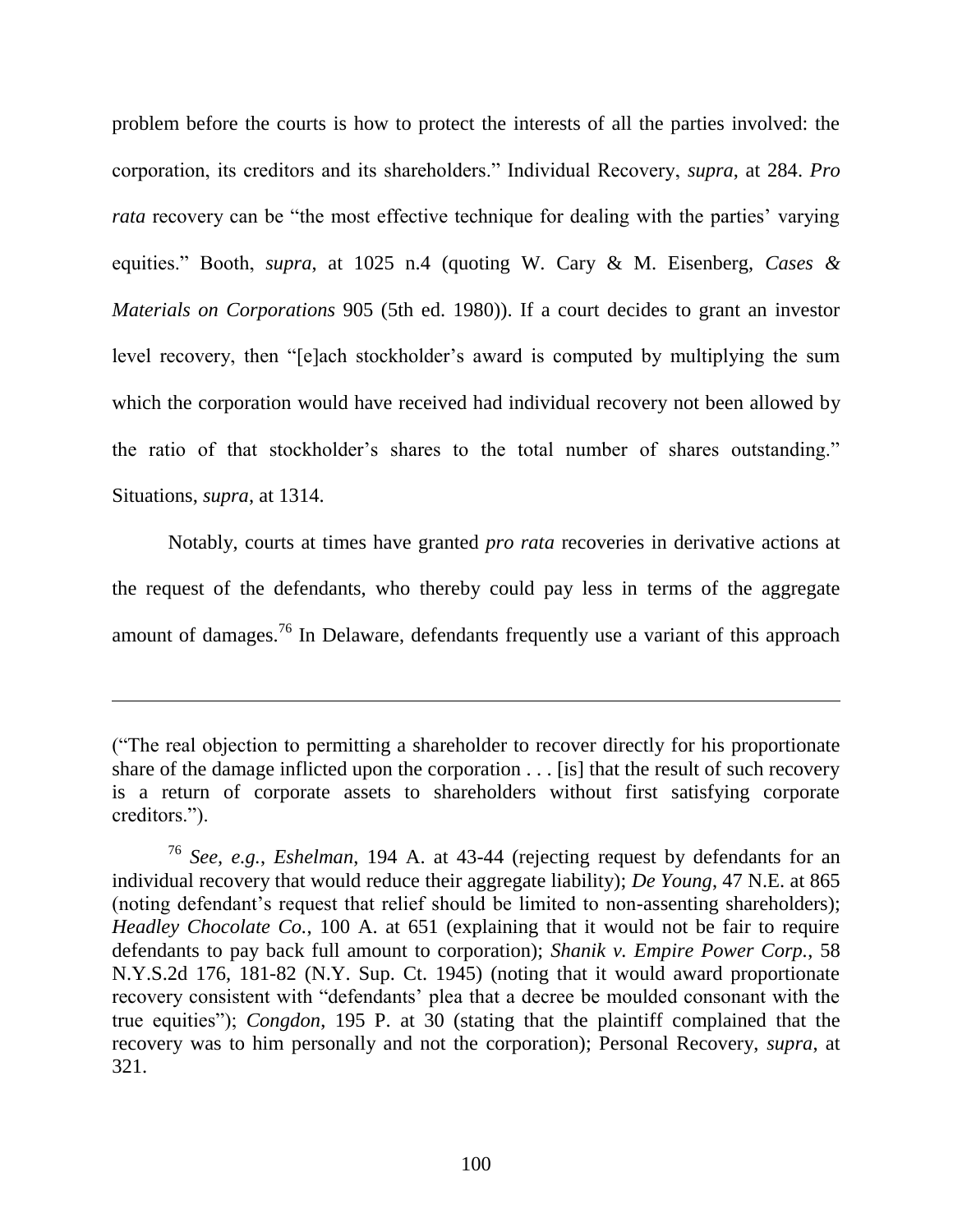to settle derivative actions in exchange for some form of stockholder-level consideration,

such as either a dividend to stockholders or a buyout to the minority. Examples include:

- Settlement Hearing, *In re Clear Channel Outdoor Hldgs. Inc., Deriv. Litig.*, Consol. C.A. No. 7315-CS (Del. Ch. Sept. 9, 2013). This case involved derivative claims alleging that the parent company of the nominal defendant caused the nominal defendant pre-IPO to loan the parent money on favorable, unsecured terms. Post-IPO, the loan balance continued to grow while the parent company's credit rating decreased. The complaint attacked the defendants' actions in approving the initial loan and allowing the loan balance to balloon. The defendants formed a Special Litigation Committee under *Zapata Corp. v. Maldonado*, 430 A.2d 779 (Del. 1981), evidencing their view that the claims were derivative. The case was settled by, among other things, having the nominal defendant demand partial repayment of the loan (\$200 million) and pay a dividend in the same amount for stockholders. Then-Chancellor Strine approved the settlement, noting ―[i]t's a derivative action, which is actually, if you think about it, a form of class action" and that "the dividend feature of it, the reduction of the outstanding amount [of the loan] plus the dividend out, in particular to the public stockholders, is a substantial benefit." *Id.* at 35, 38.
- Settlement Hearing, *Davis v. Holmes*, C.A. No. 638-N (Del. Ch. June 23, 2006). The plaintiffs claimed that the defendants violated their fiduciary duties to the nominal defendant, New Century Equity Holding Corp., by (i) operating New Century as an unregistered investment company, (ii) paying excessive compensation, (iii) selling substantially all of its assets, and (iv) engaging in selfdealing. The settlement included the creation of a \$3.2 million fund that was distributed to New Century's unaffiliated stockholders. Vice Chancellor Lamb approved the settlement, observing that the claim was "really a derivative claim" but that the pass-through structure was a "very favorable outcome." *Id.* at 23.
- Settlement Hearing, *In re Freeport-McMoRan Copper & Gold Inc. Deriv. Litig.*, Consol. C.A. No. 8145-VCN (Del. Ch. Apr. 7, 2015). In this purely derivative case, the plaintiffs alleged that the members of the board of directors of nominal defendant Freeport-McMoRan Copper & Gold Inc. ("Freeport") caused Freeport to overpay to acquire a company in which the defendants had an interest. The defendants moved to dismiss pursuant to Rule 23.1, evidencing their view that the claims were derivative. While those motions were pending, the parties settled with the principal consideration consisting of a gross settlement fund of \$147.5 million plus interest that was paid directly to Freeport stockholders as a special dividend.
- *Franklin Balance Sheet Inv. Fund v. Crowley*, 2007 WL 2495018 (Del. Ch. Aug. 30, 2007). This action involved what was primarily a derivative suit challenging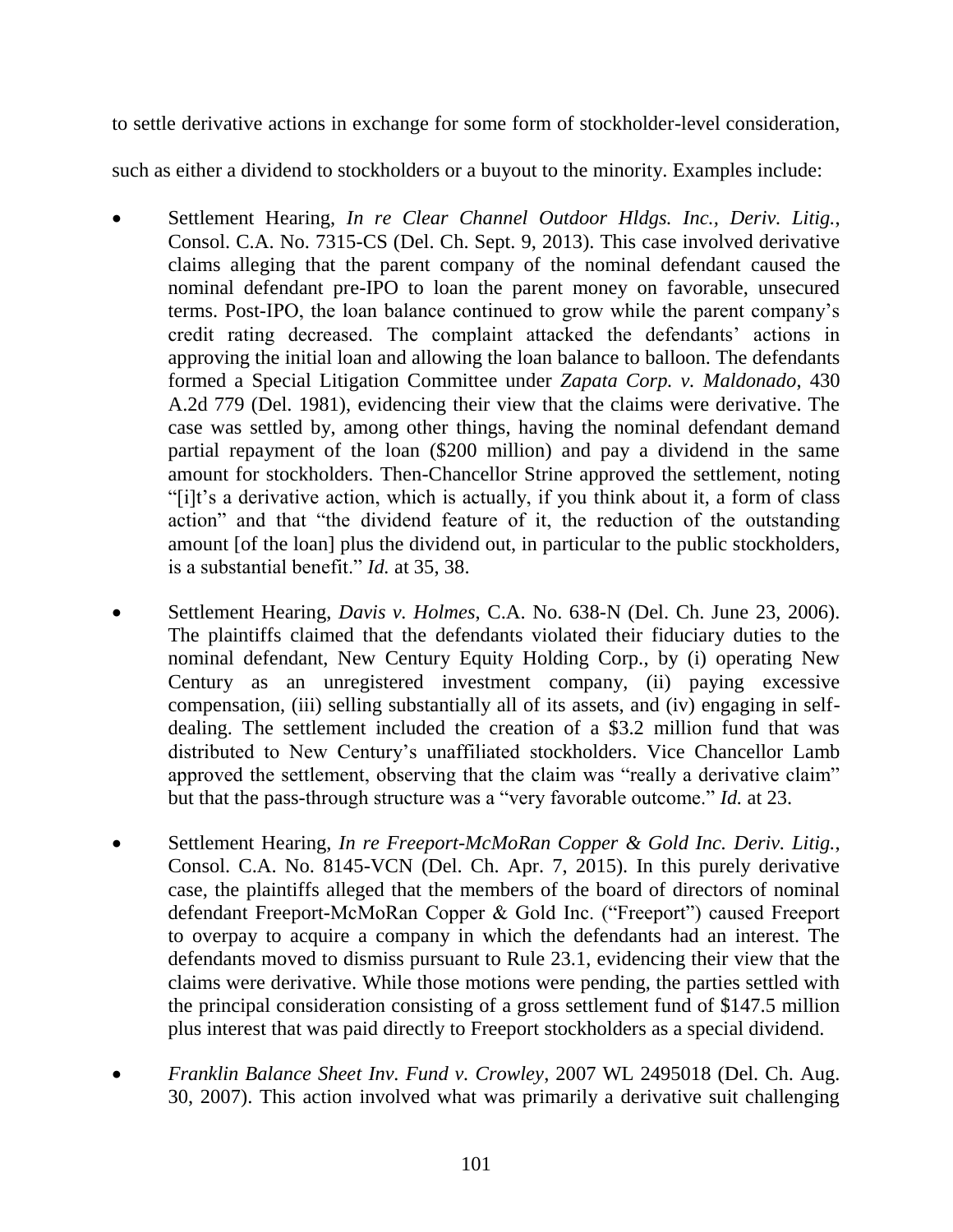arrangements between the nominal defendant and its majority stockholder regarding split-dollar life insurance policies on the life of the majority stockholder's relatives for which the nominal defendant paid the premiums but which the majority stockholder owned. The plaintiffs claimed that the nominal defendant suffered millions of dollars of damages. The defendants moved to dismiss, relying on derivative standing doctrines such as the continuous ownership requirement and the failure to make demand. *See Franklin Balance Sheet Inv. Fund v. Crowley*, 2006 WL 3095952, at \*2 (Del. Ch. Oct. 19, 2006) (reciting procedural history). The case was settled by having the defendants make a tender offer to the minority and take the nominal defendant private. *Crowley*, 2007 WL 2495018, at \*4. Only the stockholders who owned stock at the time of the tender offer—not those who held stock at the time of the alleged wrongs—were permitted to participate in the tender offer and receive the benefit of the settlement. *Id.* at 8 n.8. The minority stockholders thus received a remedy for a derivative claim that consisted of their *pro rata* share of the value of the corporation, including some value attributed to the derivative claim.

 Settlement Hearing, *Gerber v. EPE Hldgs. LLC*, C.A. Nos. 5989-VCN and 3543- VCN (Del. Ch. July 1, 2014). This settlement involved two actions. In the first action, the plaintiffs alleged a derivative claim for breach of fiduciary duty arising out of the nominal defendant's acquisition of a related party. In the second action, the plaintiffs alleged direct and double derivative claims alleging that a merger failed to compensate the plaintiffs for their extinguished derivative claims. Both cases were settled in exchange for a direct payment by the defendants to those investors who held units at the time of the merger.

These settlements demonstrate that when not arguing that a derivative claim should be extinguished after a merger, defense counsel understand that the functional and equitable equivalent of an entity-level recovery is an investor-level recovery in which the injured investors receive their *pro rata* share of the amount that otherwise would go to the entity.<sup>77</sup> There is nothing prejudicial to the defendants in recasting an entity-level

 $77$  Similar, albeit converse, reasoning justifies requiring the corporation to pay a fee award to class counsel when the class claims conferred benefits on all stockholders but did not create a common fund. *See In re First Interstate Bancorp Consol. S'holder*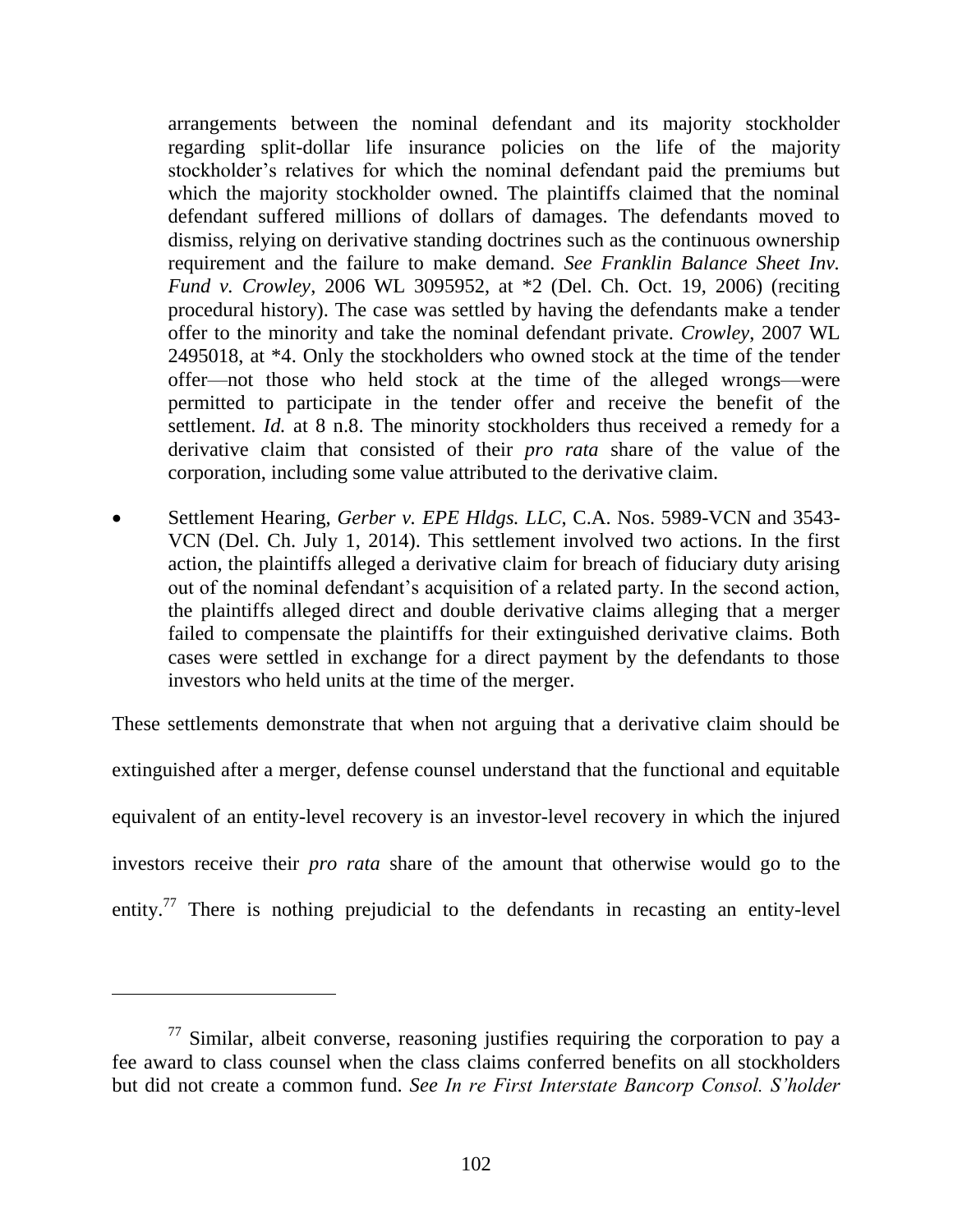recovery as an investor-level recovery. Indeed, the defendants typically benefit because they have to come up with less money to fund the recovery, and that reduced amount in turn supports a lower attorneys' fee award.

Applying these principles to the current case indicates that even while El Paso MLP continued as an independent entity, a *pro rata* recovery was possible. The Fall Dropdown was a transaction in which the party in control of the entity—the General Partner—extracted value at the expense of the Partnership, so an entity-level remedy would have benefitted the General Partner by preserving its control over the funds. The General Partner also would have received the benefit of the entity recovery through its ownership interest in the Partnership, so the entity-level remedy would have benefited the "guilty" as well as the "innocent." Faced with those factors, the court could have awarded an investor-level remedy, even accepting for purposes of analysis that Brinckerhoff described his claim as derivative for much of the litigation. Indeed, in his *Gaylord*  decision, Chief Justice Strine, then a Vice Chancellor, questioned the propriety of awarding damages to the entity (and the resulting derivative characterization) where the alleged wrongdoers owned a significant stake in the entity. *See Gaylord Container Corp. S'holders Litig.*, 747 A.2d 71 (Del. Ch. 1999) (Strine, V.C.). If the defendants were proven to be wrongdoers, he asked, "should [they] be entitled to recover damages for the economic injury they inflicted on themselves"? *Id.* at 80. He then reasoned, "If the

*Litig.*, 756 A.2d 353, 358 (Del. Ch. 1999); *Richman v. DeVal Aerodynamics Inc.*, 185 A.2d 884, 886 (Del. Ch. 1962).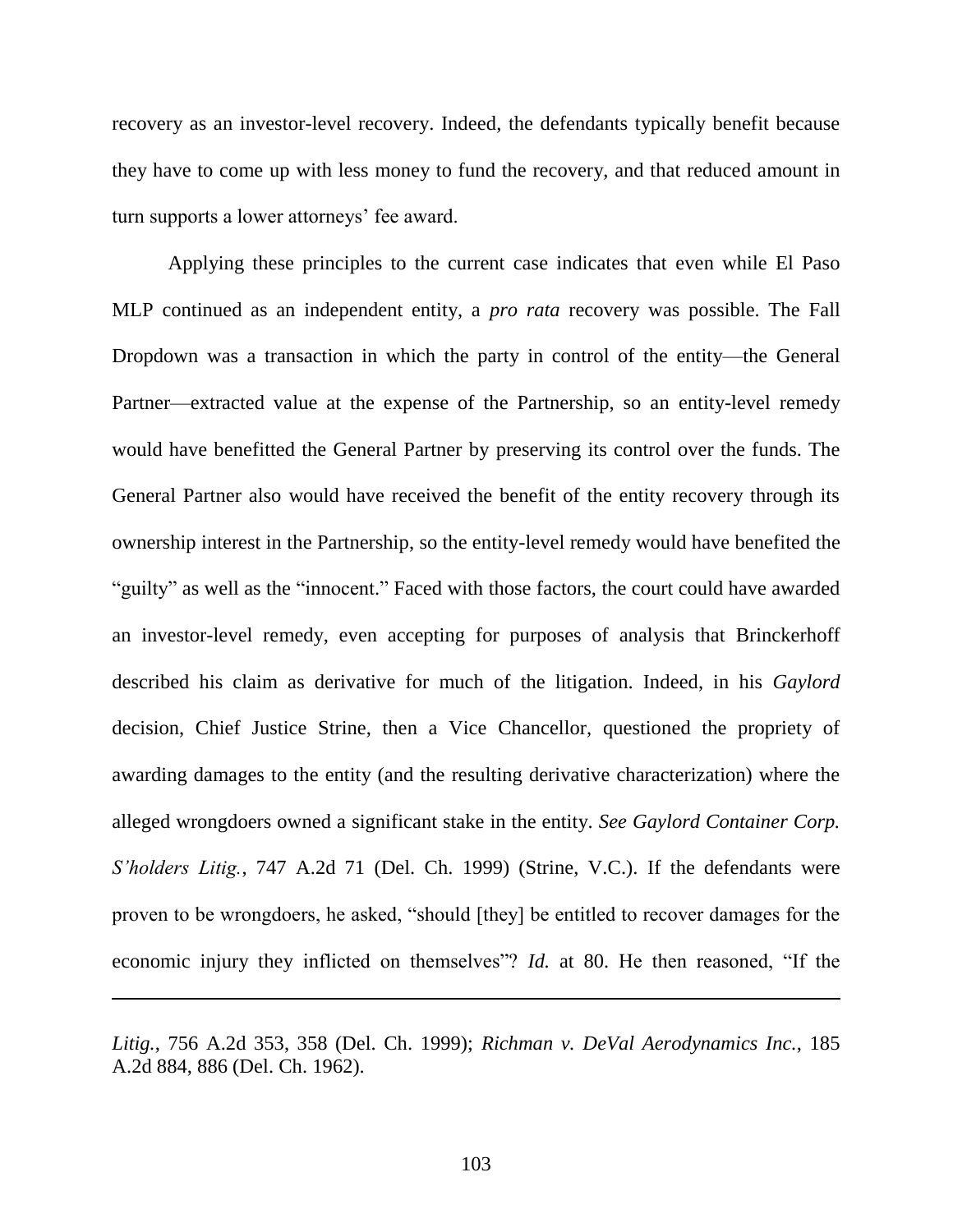answer is no because of the fact that they created the harm, this factor would support awarding relief to the class of innocent stockholders, not to the corporation." *Id.* The Chief Justice's sound reasoning could have applied to this case.

Before of the pre-Merger possibility of a *pro rata*, investor-level remedy, the General Partner cannot claim prejudice now if, after the Merger, this court implements the Liability Award through a *pro rata* recovery. If anything, the different form of award benefits the General Partner by calling for a lesser amount of total damages. The General Partner should prefer this result, as did the defendants in the precedent settlements who chose to use *pro rata* payments to resolve derivative claims.

## **D. The Resulting Award**

Because Brinckerhoff's claim for breach of the LP Agreement was not exclusively derivative, Brinckerhoff can continue to pursue it after the Merger and enforce the Liability Award. One means of enforcing the award would be to have KM Partners, as the successor to the General Partner, pay an amount equal to 58.6% of the \$171 million, plus pre-and post-judgment interest through the date of payment, into a common fund administered by plaintiff's counsel. The 58.6% represents the aggregate partnership interest owned pre-Merger by limited partners unaffiliated with the General Partner, as disclosed in the Proxy Statement and in El Paso MLP's 10-Q dated October 24, 2014, two days after the Proxy Statement. Through a claims administration process, those limited partners can claim their *pro rata* share of the fund, net of any award of attorneys' fees and expenses approved by this court.

Alternatively, once any award of attorneys' fees and expenses has been quantified,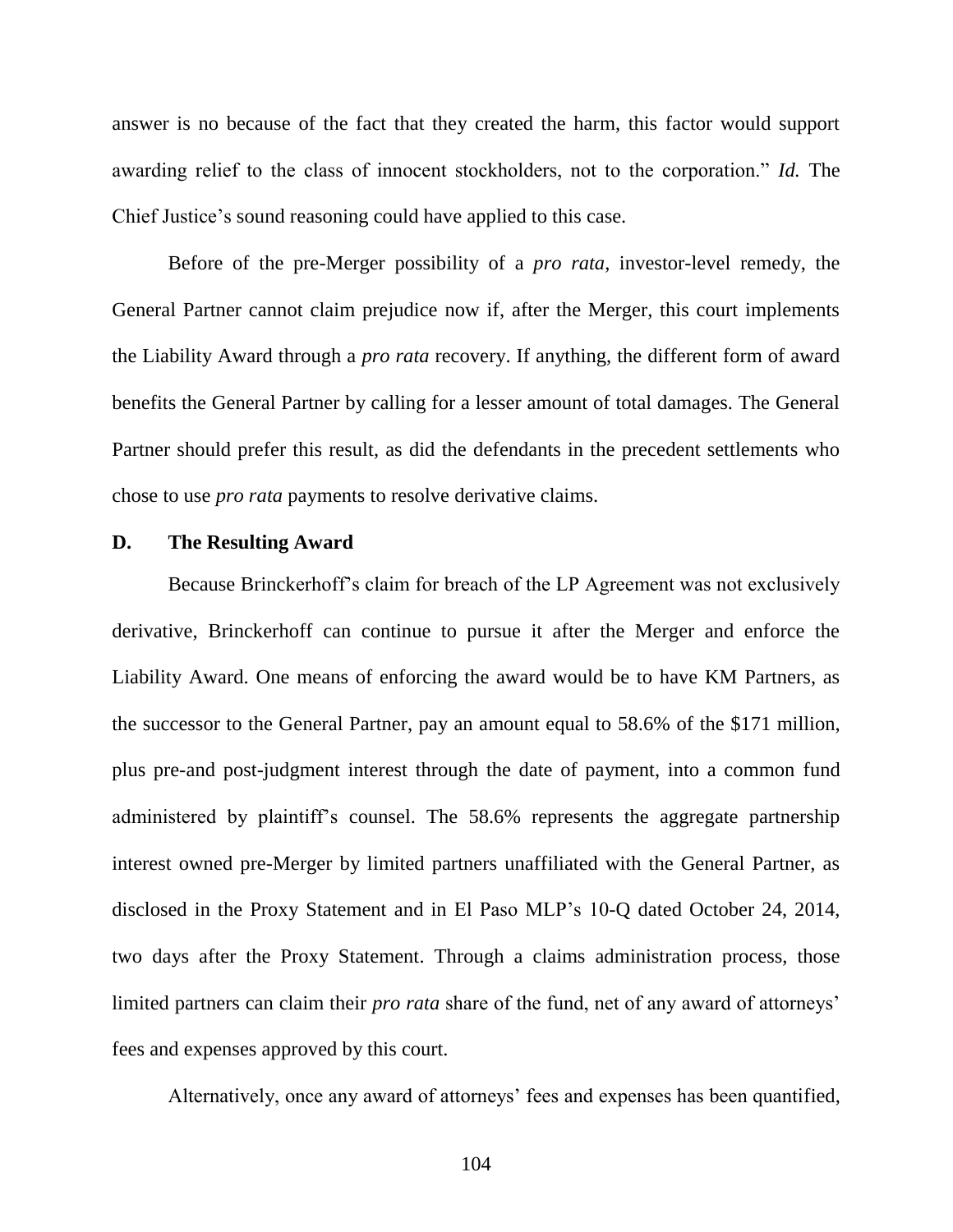KM Partners can make a *pro rata* payment to the unaffiliated limited partners in El Paso MLP at the time of the Merger using the same method that its affiliates used to provide those limited partners with the consideration paid in the Merger. Kinder Morgan, or more accurately its transfer agent, necessarily knows the identities of those limited partners and their respective limited partnership interests, because Kinder Morgan previously sent them checks and shares. The same administrative procedure can be used to distribute each unaffiliated limited partner's *pro rata* share of the net amount of the Liability Award.

Setting aside the arguments that this decision already has addressed, the General Partner offers two objections to this remedy. The first is that the identities of the unaffiliated limited partners at the time of the Merger who will receive the award are not the same as the identities of the unaffiliated limited partners at the time of the Fall Dropdown, who were the limited partners whose contract rights were violated. That is true, but not an impediment to relief. The claim that any limited partner at the time of the Fall Dropdown had for breach of the LP Agreement arose out of that limited partner's status as a holder of common units and passed to that limited partner's successor when the partner sold its common units.<sup>78</sup> The owners of the common units at the time of the Merger therefore have the right to recover on the direct claim.

<sup>78</sup> *See Schultz v. Ginsburg*, 965 A.2d 661, 667-68 (Del. 2009); *In re Activision Blizzard, Inc. S'holder Litig.*, --- A.3d ---, 2015 WL 2438067, at \*20-21 (Del. Ch. May 20, 2015).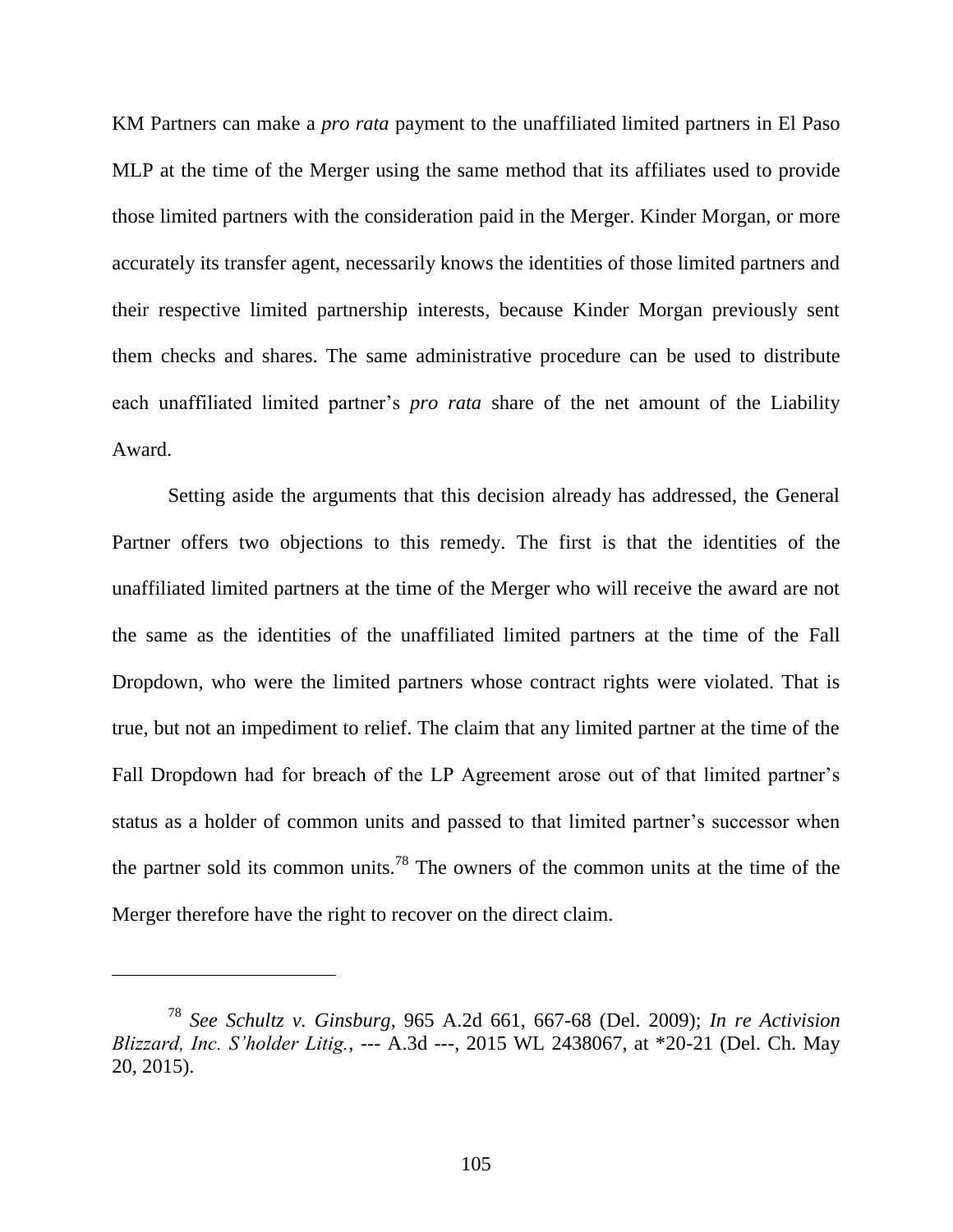The answer that the claims travel with the shares does not address the consequences of newly issued units, which admittedly complicate matters. Purchasers of newly issued units occupy a position somewhat analogous to the acquirer under the *Bangor Punta* doctrine. Recall that a buyer under the *Bangor Punta* doctrine is treated as having conducted due diligence, obtained confidential information, and secured representations from the sell-side managers about the value of the target company—or at least to have had the opportunity to do those things. The negotiated price that the acquirer pays for the entity, therefore, should fairly reflect what the business is worth. It is unlikely that the seller intends for the acquirer to buy the business and then assert what this decision has labeled Internal Claims, or that the acquirer negotiates based on its anticipated ability to recover on those claims. The *Bangor Punta* doctrine therefore bars an acquirer from re-trading its deal by pursuing those claims. By analogy to the *Bangor Punta* doctrine, if the purchasers of El Paso MLP's newly issued shares paid a price that reflected the value of El Paso MLP after the Fall Dropdown and did not include any prospect of a contingent recovery, then to allow them to participate now would give them a windfall.

In my view, there are important differences between a broad market issuance and a negotiated acquisition. From an informational standpoint, the purchasers of El Paso MLP's newly issued units were not in the same position as an acquirer under the *Bangor Punta* doctrine, nor is there reason to think that they eschewed participation in any recovery on pending or prospective Internal Claims. They did have access to the market price and El Paso MLP's SEC filings, and under the semi-strong version of the efficient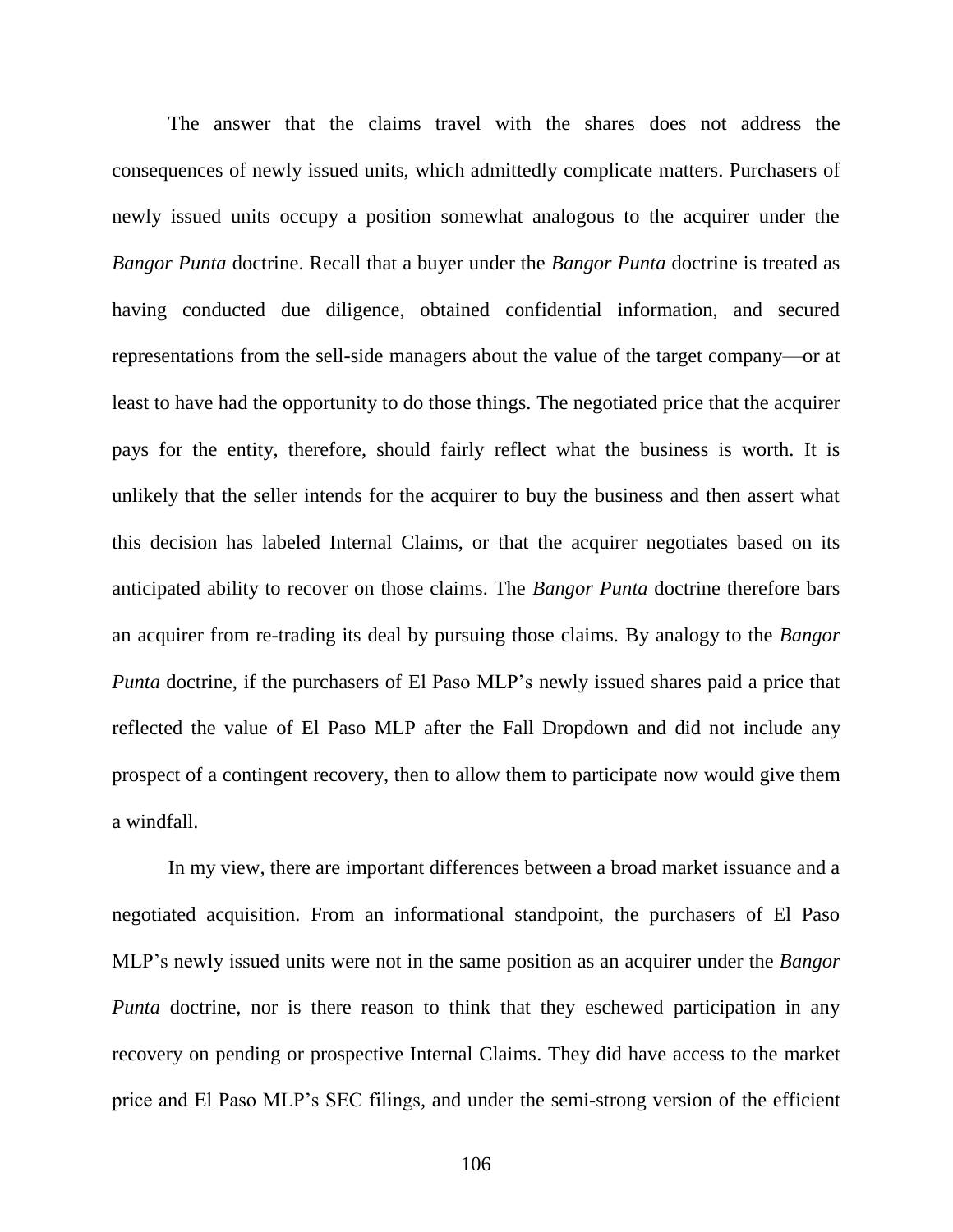capital markets hypothesis, the market price of El Paso MLP should have reflected (to the extent of the information available) both (i) the loss in value to El Paso MLP resulting from the Fall Dropdown and (ii) the asset value of the contingent recovery that Brinckerhoff was pursuing.<sup>79</sup> Thus, unlike the acquirer under *Bangor Punta* who pays a negotiated price that does not incorporate the prospect of a contingent recovery on Internal Claims, the buyers of El Paso MLP's newly issued units paid a market price that did reflect the contingent prospect of participating in the potential recovery. Allowing those units to participate therefore does not confer a windfall but rather allows those holders to receive the payoff for an element of contingent value that they paid for when they purchased their units.

Admittedly it is not clear that the market would have priced fully and accurately either the harm that the Fall Dropdown caused or the value of the Liability Award. Much of this case was conducted within the confines of a confidentiality order, and the bulk of the information that the market received was from insiders who had natural and understandable reasons to discount the lawsuit's chances of success. Recognizing that litigants have preferential access to material information about a lawsuit that the market lacks, this court has restricted the ability of plaintiffs in representative actions to trade

<sup>79</sup> *See* J. Travis Laster, *Goodbye to the Contemporaneous Ownership Requirement*, 33 Del. J. Corp. L. 673, 685 (2008). Recent empirical research suggests that the market does react to the filing of derivative actions in the Delaware Court of Chancery, particularly to lawsuits with indicia of higher quality. *See* Alan B. Badawi & Daniel Chen, The Shareholder Wealth Effects of Delaware Litigation 24 (Sept. 5, 2015) (working paper).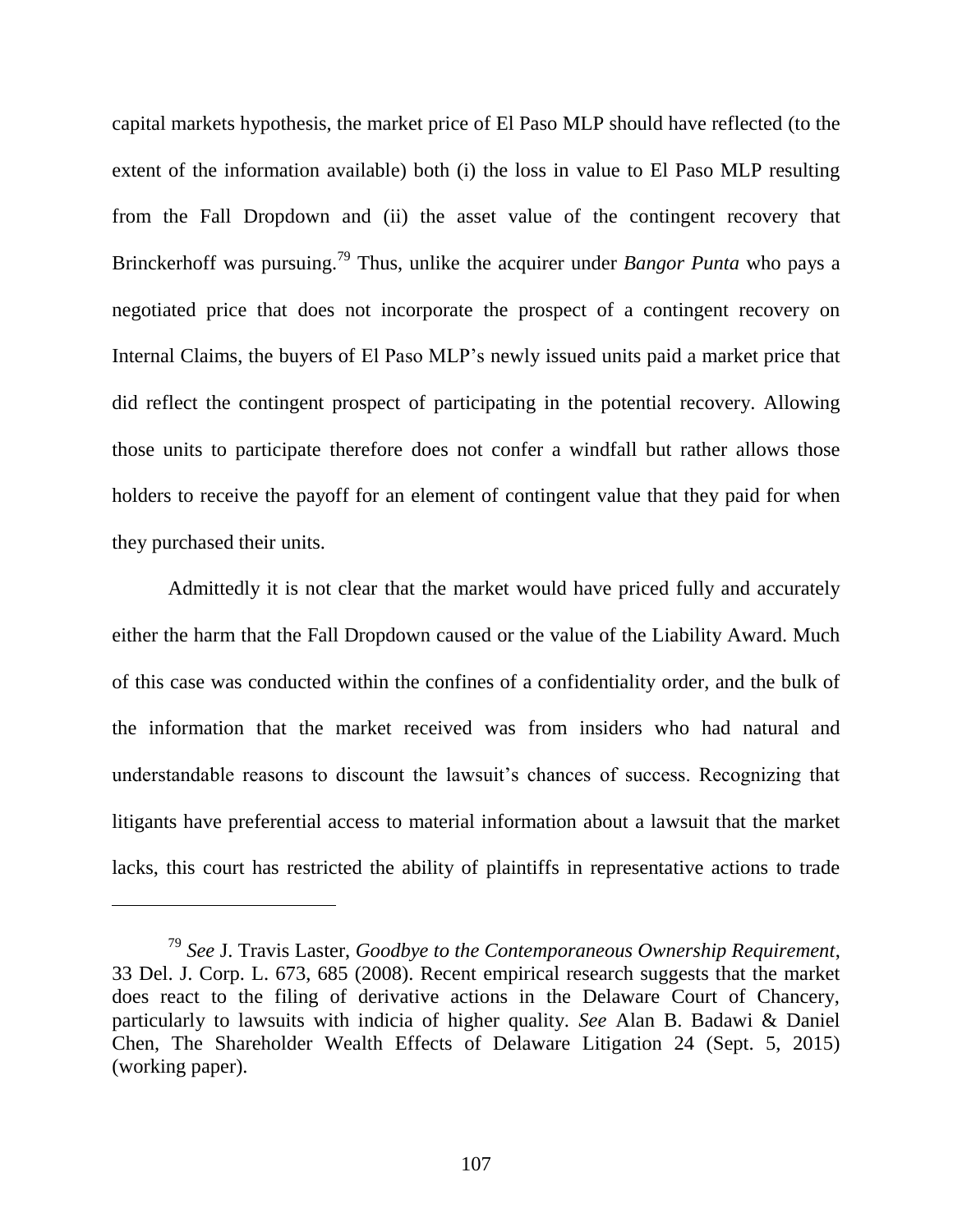while a case is pending. *See Steinhardt v Howard-Anderson*, 2012 WL 29340, at \*8-9 (Del. Ch. Jan. 6, 2012) (collecting cases). In addition, the Post-Trial Opinion found that the General Partner and El Paso Parent did not provide clear or accurate pricing information about the components of the Fall Dropdown. For cosmetic reasons, they only disclosed the aggregate price paid in the Fall Dropdown. *See* Post-Trial Opinion at 13 (―Neither El Paso MLP nor Parent ever announced the price breakdown, only an aggregate price. Parent made the decision to present the Fall Dropdown as a unitary transaction. . . . The Committee members understood that aggregating the price helped Parent and was done for cosmetic reasons.").

Given these factors, it seems likely some of the holders of El Paso MLP units at the time of the Merger either paid relatively too much or relatively too little, and that what they will receive as their share of a *pro rata* recovery is therefore slightly more or slightly less than what an infallible and perfect system of justice would award. From the standpoint of dilution, the same issue exists to a much greater degree under *Lambrecht v. O'Neal*, where the Delaware Supreme Court held that after a stock-for-stock merger, a stockholder of the target corporation who received stock in the merger had standing to bring a double-derivative claim on behalf of the post-transaction entity. *See* 3 A.3d 277, 286 (Del. 2010). As Chief Justice Strine observed while a Vice Chancellor, "a recovery on behalf of the [post-transaction entity], which will be owned only [by a fraction of the] current stockholders, is not the same as a recovery on behalf of the current . . . stockholders alone." *In re Massey Energy Co.*, 2011 WL 2176479, at \*30 (Del. Ch. May 31, 2011).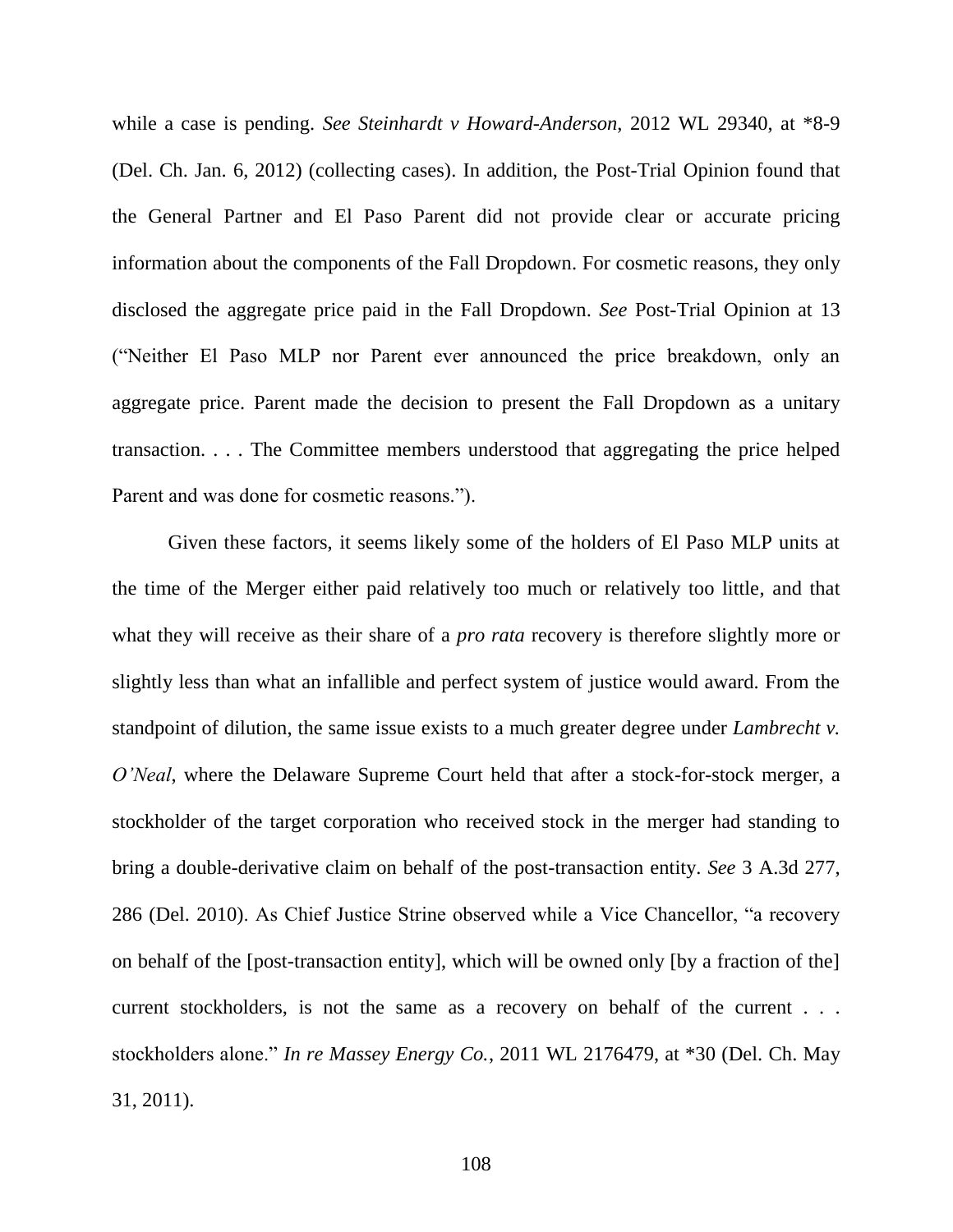In short, while the General Partner raises a fair point about the implications of newly issued units, that objection provides at most a reason to regard a *pro rata* award as less than perfect. In my view, it is not a reason to deny relief altogether and confer what would be an unconscionable windfall on the General Partner and its affiliates. As humans, we can only strive for the best possible result, recognizing that we inevitably fall short of what the divine could accomplish.

The General Partner's other objection is that to the extent this court awards a *pro rata* remedy, it must assume that El Paso MLP paid \$171 million less in the Fall Dropdown, making that amount available for potential distribution, then determine how much of that amount would have flowed to the unaffiliated limited partners through the distribution provisions of the LP Agreement. That would be one way to calculate damages, but when a merger has intervened, it is not the only way.

If El Paso MLP had continued as an independent entity, then the limited partners would have received returns in the form of distributions, and a portion of any entity-level recovery on the Liability Award eventually would have reached the limited partners in that form. Once the defendants engaged in the Merger, however, the calculus changed. At this point, the court can assume that the Merger consideration fairly valued the bundles of rights held by the holders of common units at the time of the Merger, except for their share of the claim for the breach of the LP Agreement. Because the only right left to be valued is the entitlement to a *pro rata* share of the \$171 million, plus interest, the court can award the limited partners their *pro rata* share of that asset.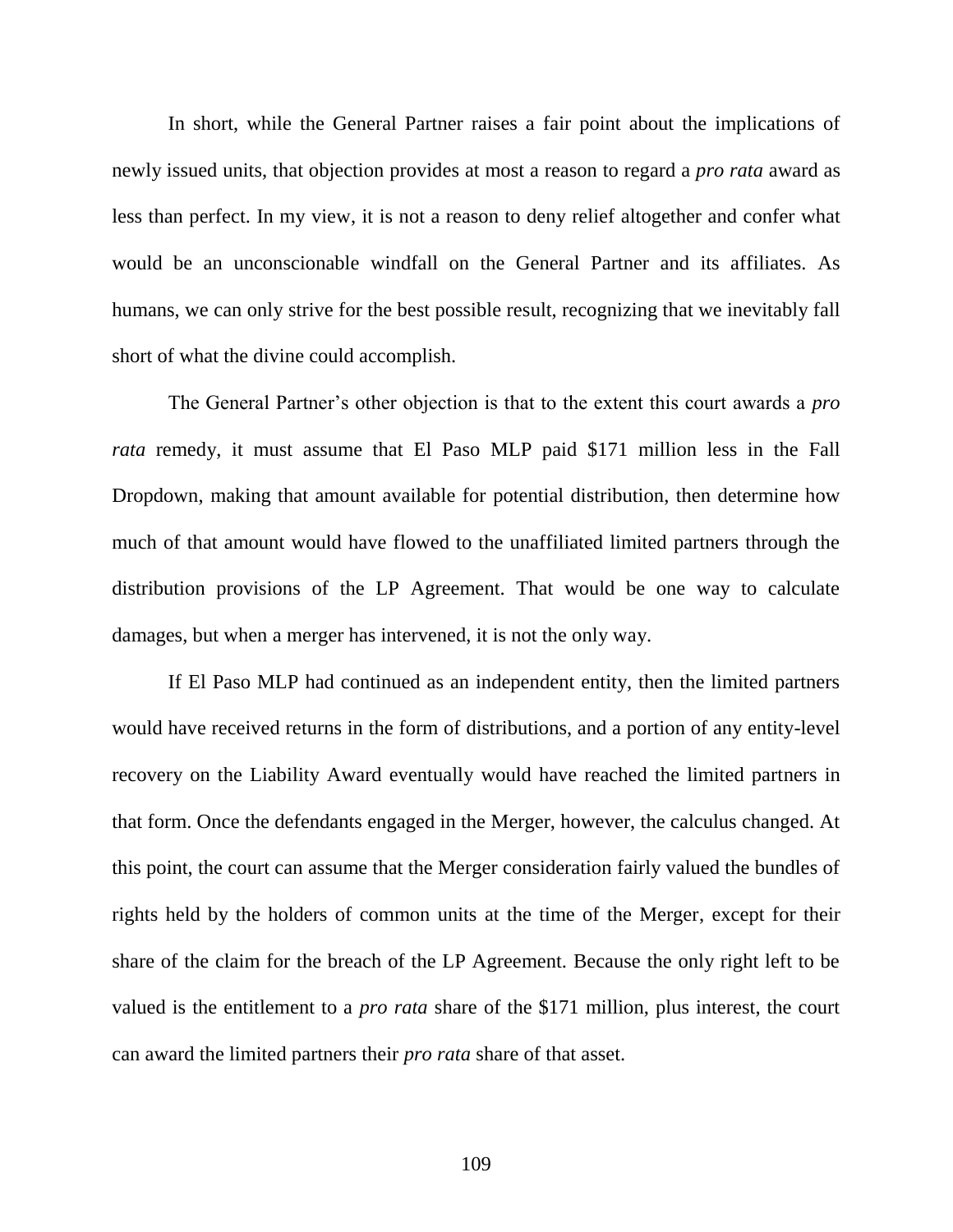## **III. CONCLUSION**

The Post-Trial Opinion held that the General Partner was liable for breach of contract in connection with the Fall Dropdown. The Liability Award determined that the amount of damages that the General Partner inflicted on the Partnership through the Fall Dropdown was \$171 million. In light of the Merger, the Liability Award will be implemented through an order requiring the General Partner to pay each unaffiliated limited partner at the time of the Merger their *pro rata* share of the Liability Award, plus pre- and post-judgment interest through the date of payment, less an amount for a reasonable award of attorneys' fees and expenses.